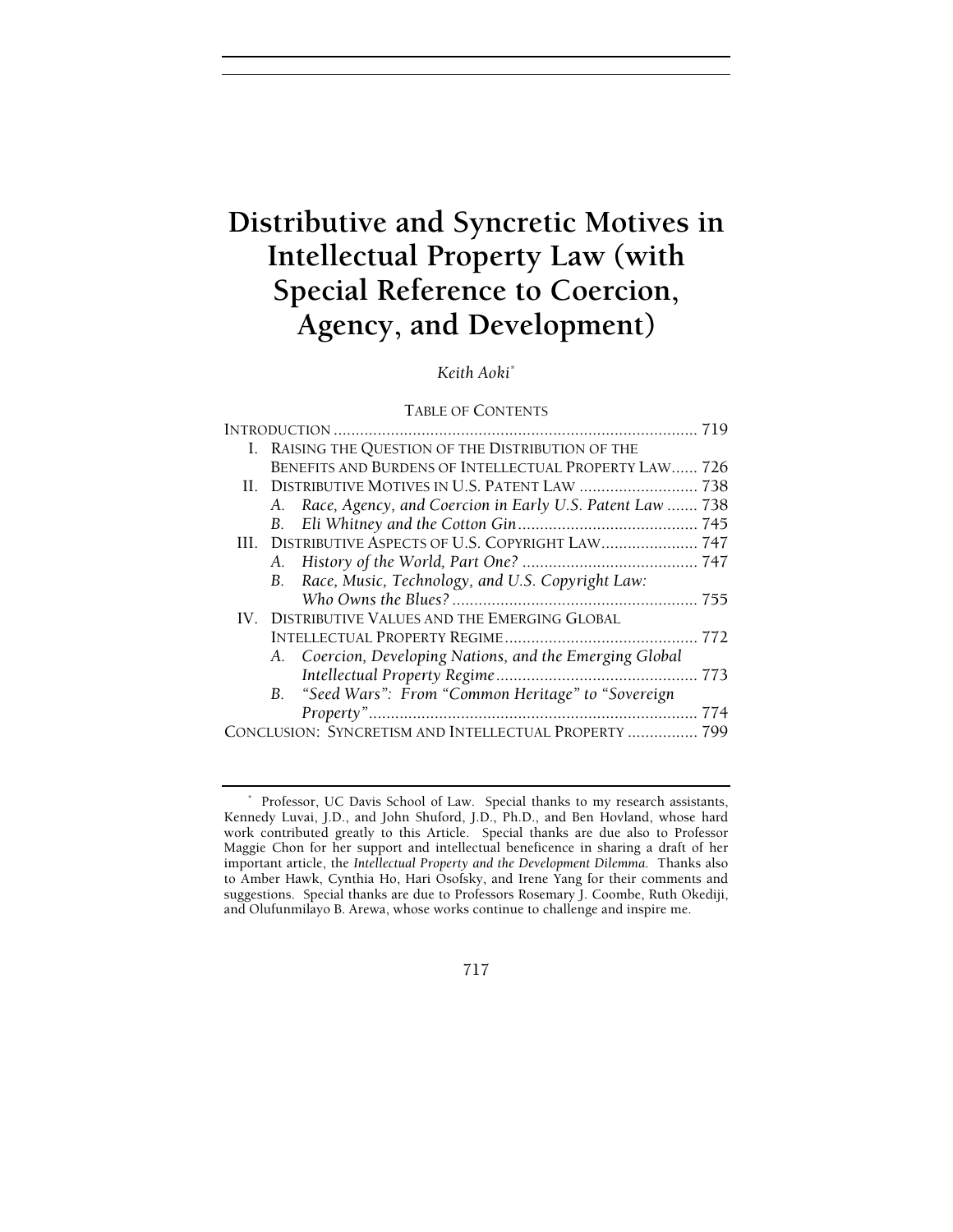| 718 | University of California, Davis | [Vol. 40:717] |
|-----|---------------------------------|---------------|
|     |                                 |               |

\*\*\*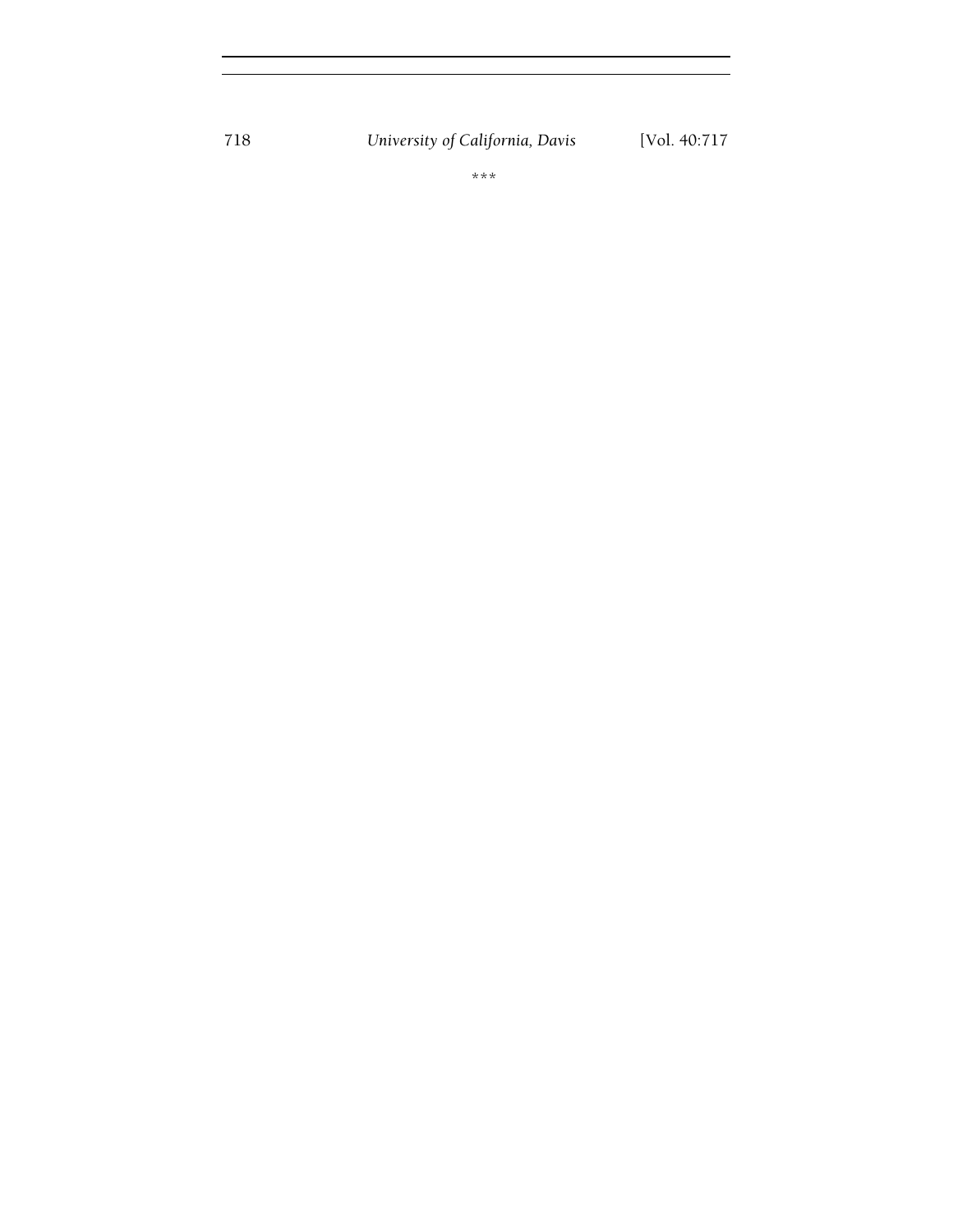*If I am critical of those who seem eager to defend a world of discrete, perfectly bounded cultures that never existed, it is because I am so impressed by the hope and pragmatism of indigenous elders, museum curators, archivists, and cultural-resource managers who are negotiating their way to more balanced relationships. They, far more than the activists and academic theorists who set the terms of the debate about cultural ownership, understand that progress will be built on small victories, innovative local solutions, and frequent compromise. They recognize, too, that a world ruled solely by proprietary passions is not a world in which most of us want to live.*<sup>1</sup>

#### INTRODUCTION

*Questions.* This Article examines significant recent work by Professors Margaret Chon, Anupam Chander, Madhavi Sunder, Ruth Okediji, and others focusing on the distributive effects of both domestic and international property regimes, and extends their analysis by looking at three examples. Two of these examples are historically instructive about relationships between race, labor, creative genius, and U.S. intellectual property ("IP") law. The first comes from the antebellum era, during which slaves were not legally recognized as possessing creative and inventive agency of their own. This example questions how we are to understand the cotton gin, patented by the iconic Eli Whitney and subsequently used to extend and expand the economic viability of plantation slavery. However, some historians believe the cotton gin was invented by "Sam," a slave who sought to meliorate harsh labor conditions. The second example raises the question, "Who owns the blues?" What effect, if any, did the fact that copyright protection was obtained for only certain types of musical works during this era have on the development of the blues as a distinctive musical tradition? Finally, the third example looks to the contemporary context of plant germplasm influenced by collective contributions over millennia from throughout the world. Why should discrete modern innovations to agricultural crops be protected by forms of IP law while the contributions of hundreds of generations of farmers, including those in the present day, go unacknowledged and uncompensated? While the answers to these questions partially turn on issues of legal recognition and attribution, should such recognition and attribution necessarily entail expanded IP rights?

<sup>&</sup>lt;sup>1</sup> MICHAEL F. BROWN, WHO OWNS NATIVE CULTURE? 252 (2003).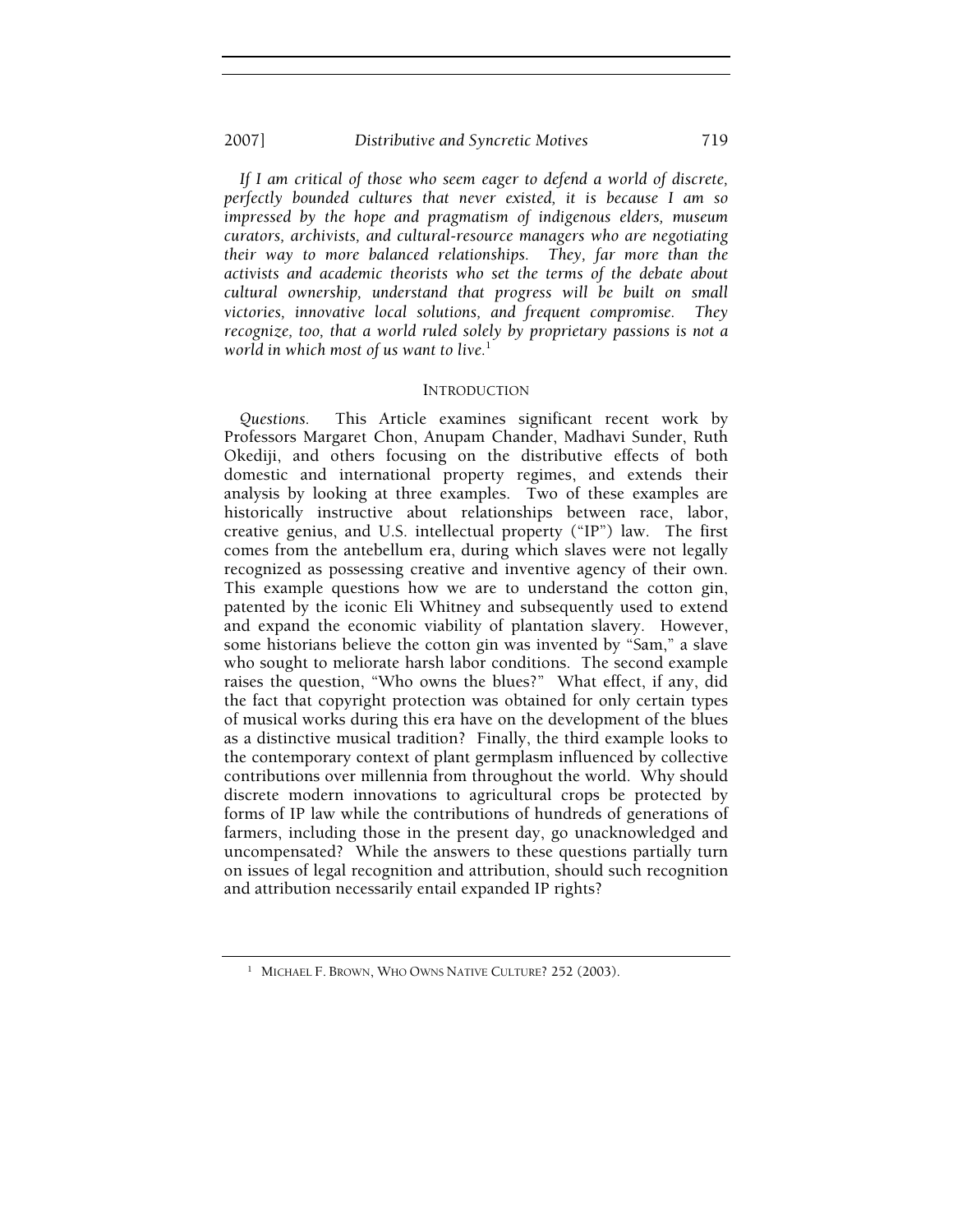*Syncretism.* While these three examples are disparate in time and space, this Article argues that distributional considerations cannot be dealt with in a "one-size-fits-all" procrustean IP framework. Instead, this Article argues for a syncretic approach that attempts to resolve, or at least recognize, differences in culture, geography, and development while tolerating or even encouraging heterogenous results.<sup>2</sup> Rather

Syncretism in the context of IP may imply a "TRIP[S] by day, local knowledge by night" in the way that Caribbean understanding of variants of the West African Yoruban belief system reconcile themselves with "Christianity: Catholic by day, Santeria by night." In the context of plant genetic resources, the "Common Heritage" approach has the virtue of promoting widespread diffusion and utilization of diverse genetic materials utilized in situ rather than stored in gene banks. *See infra* note 17.

Syncretism is also associated with the tropes of Creolization and hybridity in the

<sup>&</sup>lt;sup>2</sup> Syncretism is the "[r]econciliation or fusion of differing systems of belief, as in philosophy or religion, especially when success is partial or the result is heterogeneous." Answers.com, Syncretism, http://www.answers.com/topic/syncretism (last visited Jan. 26, 2007); *see also* Wikipedia, Syncretism, http://en.wikipedia.org/wiki/Syncretism (last visited Jan. 26, 2007) ("Syncretism consists of the attempt to reconcile disparate, even opposing, beliefs and to meld practices of various schools of thought. It is especially associated with the attempt to merge and analogize several originally *discrete* traditions, especially in the theology and mythology of religion, and thus assert an underlying unity."). I believe the parallel between different worldviews or belief systems and IP regimes is obvious.

For examples of syncretism involving slave refashioning of dominant, Christian religious narratives, see EUGENE D. GENOVESE, ROLL, JORDAN, ROLL: THE WORLD THE SLAVES MADE 7 (1972) ("Southern paternalism may have reinforced racism as well as class exploitation, but it also unwittingly invited its victims to fashion their own interpretation of the social order it was intended to justify. And the slaves, drawing upon a religion that was supposed to assure their compliance and docility, rejected the essence of slavery by projecting their own right and value as human beings."). *See generally* C.L.R. James, *The Black Jacobins*, *in* THE C.L.R. JAMES READER 67 (Anna Grimshaw ed., 1992); Lizette Alvarez, *A Once Hidden Faith Leaps into the Open*, N.Y. TIMES, Jan. 27, 1997, at B1 ("For decades, Santeria has operated in a muted underground [in New York City], its rites confined to basements and living rooms far from the condemning eyes of outsiders who labeled it hoodoo. . . . [S]anteria was born among the West African Yoruban people who were taken to Cuba as slaves from the 16th to the 19th century. . . . Forced to conceal their religious traditions, the santeros cloaked their faith in Roman Catholic imagery. Chango, god of thunder and lightning, for example, was worshipped in the image of Saint Barbara, whose father was struck down by lightning as he beheaded her for her faith. This melding became known as Santeria, the worship of the Saints. It is not uncommon to find santeros lining the pews of a Roman Catholic Church or a devout Catholic dropping in on a Santeria priest for advice."). On the contrast between the experience under the U.S. versus the Caribbean and Latin American slave experience, see generally Church of the Lukumi Babalu Aye, Inc. v. City of Hialeah, 508 U.S. 520, 541 (1993); JOSEPH M. MURPHY, SANTERIA: AN AFRICAN RELIGION IN AMERICA (1988); ABDIAS DO NASCIMENTO ET AL., AFRICANS IN BRAZIL: A PAN-AFRICAN PERSPECTIVE (1992); ALBERT RABOTEAU, SLAVE RELIGION: THE "INVISIBLE INSTITUTION" IN THE ANTEBELLUM SOUTH (1980).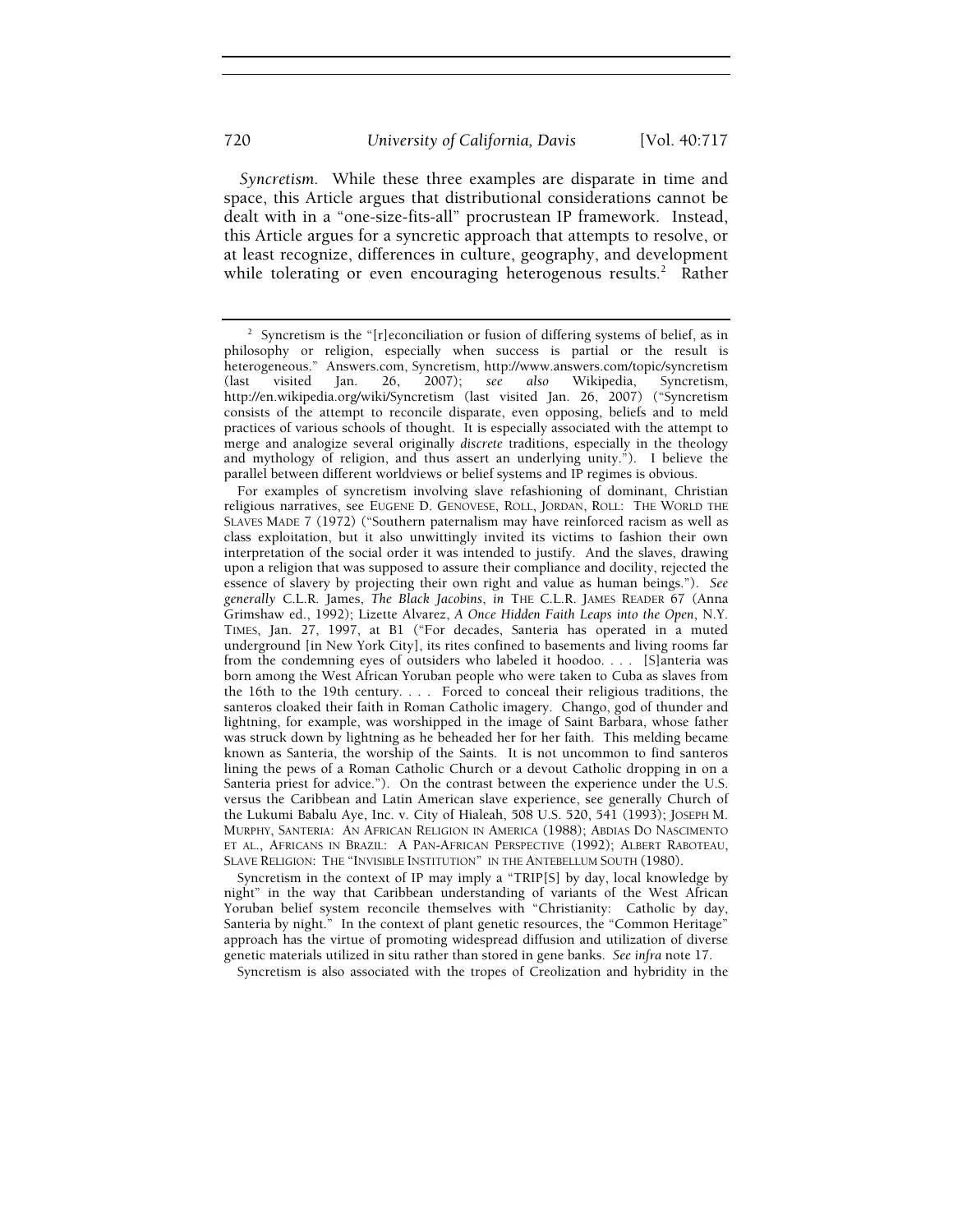than taking an *A + B = A* approach, in which *A =* western IP laws, and *B =* local conditions and understandings about local practices giving rise to putative (intellectual) properties, this Article attempts to advance a meaningful  $A + B = C$  (or  $C$  and  $D$ ) approach.

*Property and Intellectual Property?* Is "property" an on/off-either/or institution, or is it susceptible to extensive tailoring that furthers or discourages particular social or political agendas?<sup>3</sup> Whether discussing "property" in slaves, music, or plant germplasm, "property" is a term that involves a complex mix of assumptions, metaphors, and analogies and that obscures as much as it reveals. "Intellectual property" only compounds this complexity and sometimes causes us to underestimate the full range of options we may employ to effectively pursue distributive or utilitarian policy goals. The example of patents illustrates this problem. Over-reliance on metaphors from the area of physical property in the area of IP tends to make us forget that for much of patent law history patent grants were conceived of as monopoly grants, not property.<sup>4</sup> The idea that patents were seen as monopoly grants points to the various costs connected with intellectual property, i.e., barriers to cumulative social innovation, opportunistic rent-seeking, and dead-weight losses.<sup>5</sup> As Joseph Singer points out, there is no transcendental package of entitlements that constitute a universal idea of "ownership" — there are simply many contingent potential "rights, powers, privileges and immunities" that may be combined to comprise what we legally come to understand as "property rights," and such choices are inherently political.<sup>6</sup> Physicalist notions of property further obscure the political nature of fabricating such "bundles of rights" in the area of IP.

*Technology, IP Law, Race, and Nation.* This Article uses three examples to explore the question of the distribution of IP law's benefits and burdens through the lenses of technological and intellectual change (including what is considered protectible as IP),

area of folklore studies. *See, e.g.*, Robert Baron & Ana C. Cara, *Introduction: Creolization and Folklore — Cultural Creativity in Process*, 116 J. AM. FOLKLORE 4 (2003) (noting distinct lack of homogeneity of "folk" cultures). 3

*See* Dan Burk and Mark Lemley, *Policy Levers in Patent Law*, 89 VA. L. REV. 1575, 1630-31 (2003).

<sup>4</sup>  *See* BRUCE W. BUGBEE, GENESIS OF AMERICAN PATENT AND COPYRIGHT LAW 6-9 (1967); Frank D. Prager, *A History of Intellectual Property from 1545 to 1787*, 26 J. PAT. TRADEMARK OFF. SOC'Y 711, 711 (1944). 5

*See* William W. Fisher & Talha Syed, *Global Justice in Health Care: Developing Drugs for the Developing World*, 40 UC DAVIS L. REV. 581, 667-74 (2007). 6

*See* JOSEPH WILLIAM SINGER, ENTITLEMENT: THE PARADOXES OF PROPERTY 32 (2000).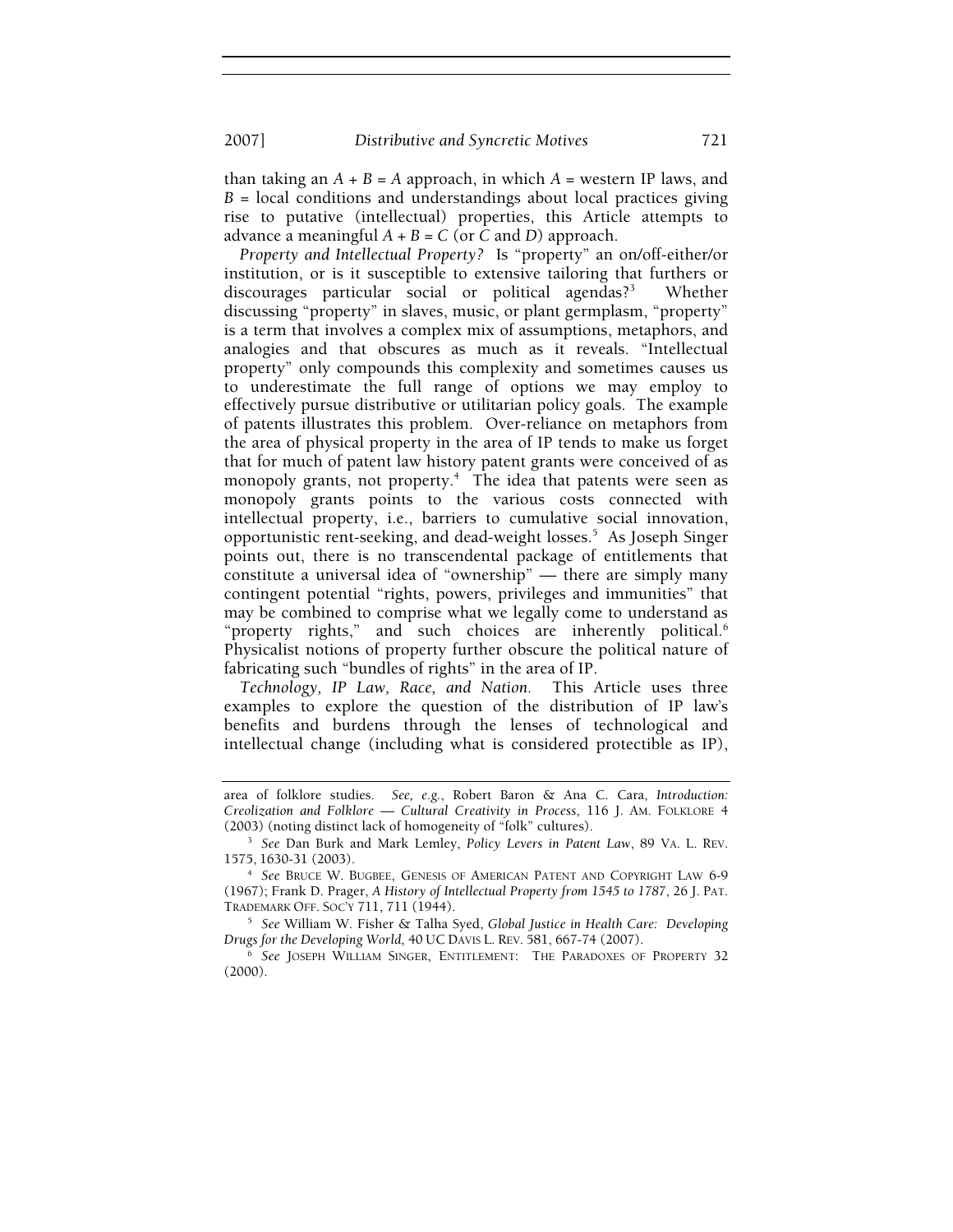racial subordination, and structural subordination among nation-states arising as a legacy of European colonialism.

*Slavery and the Invention of the Cotton Gin.* The first example, discussed in Part II of this Article, concerns the invention of the cotton gin and the role of black inventors in the early days of the American patent law system. The cotton gin was cutting-edge technology in the 1790s, and Eli Whitney availed himself of the nascent U.S. patent system. The cotton gin also served to perpetuate the antebellum chattel slavery regime for several decades. Although the patented invention is attributed to Whitney, its origin has provoked some skepticism about Whitney's claim to invention.7 As such, this example highlights the relation among race, technology, and IP law to show how these factors interacted in a harsh and brutal way. To what extent did the young and resolutely utilitarian American patent system exclude certain persons and groups from its incentives, particularly black slaves? Because slaves were property, they held no legally recognized rights of any kind — not in their own labor or its products, nor in their inventive capacities or cultural products. Rather, a slave's labor belonged to the slaveowner. Furthermore, in this era race and caste were so strongly linked as to render slaves legally bereft of the requisite inventive agency to possess a patentable idea. At this time, it was inconceivable that a slave could own a patent, even though a slave may have invented the cotton gin, which eventually was used in extending the economic life of plantation slavery. What role, then, did patent law play in facilitating an economic and social system premised on chattel slavery? For example, did it render or preserve a slave's inventive ideas as a free resource for the slaveowner's appropriation? What channels did slave innovation take as a result? In retrospect, this omission from the history of patent law is glaring. What other omissions might exist in our current body of IP law? This Article suggests that there exists a blind spot pertaining to the distributive effects of these laws.

*Who Owns the Blues?* The second example, appearing in Part III, examines the emergence of the black idioms of jazz and the blues in the southern United States around the beginning of the twentieth century, and the subsequent transformation of these musical forms into big business spurred by the rapid advance of fixation and media reproduction technology. Were these technological and market changes race-neutral or did they skew along racial lines? Included in

<sup>7</sup>  *See* ANGELA LAKWETE, INVENTING THE COTTON GIN: MACHINE AND MYTH IN ANTEBELLUM AMERICA 177 (2003).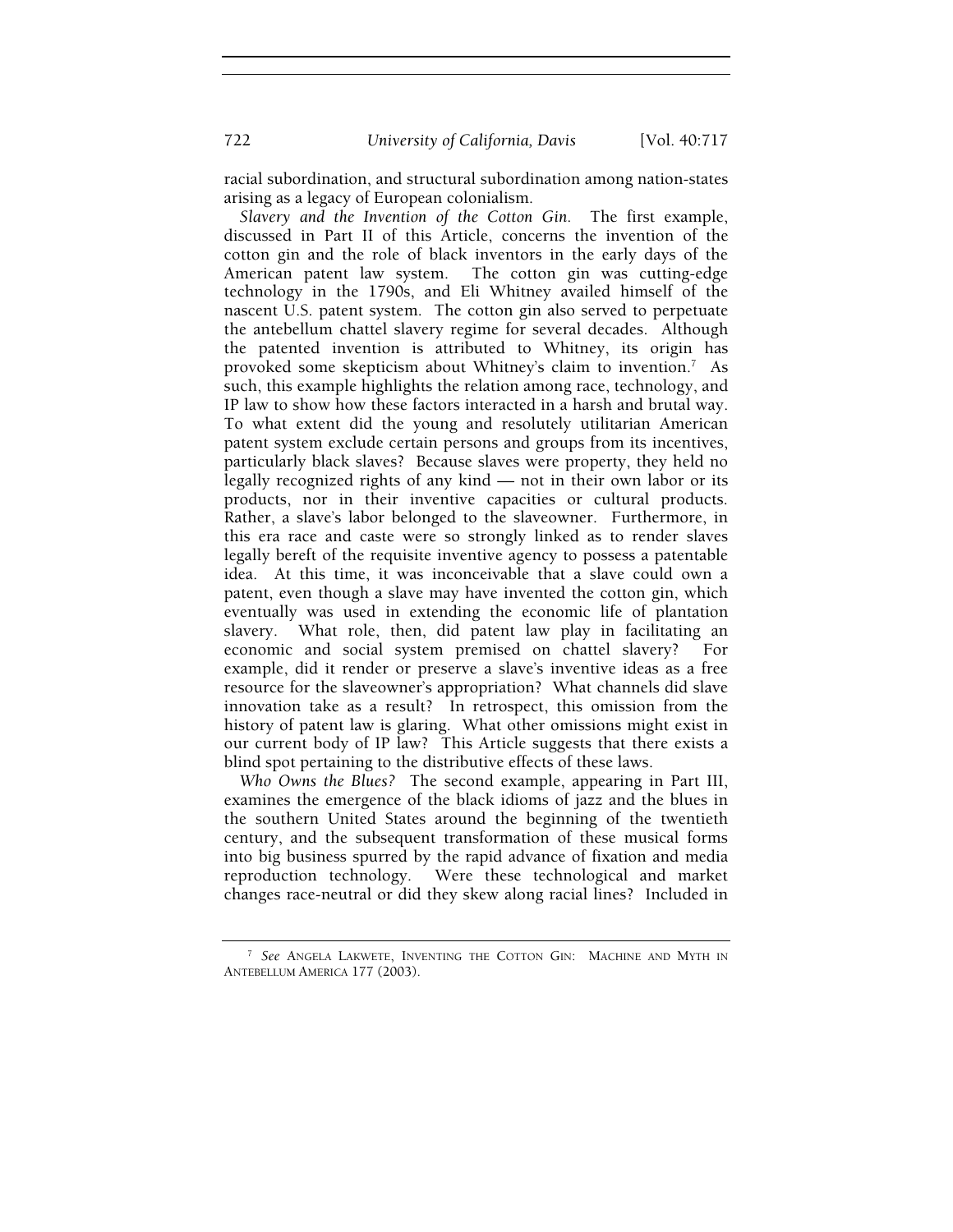Part III is a discussion of the historical roots of copyright law and its role in the emergence of the blues, with attention to the traditional story about the one-way appropriation of black blues musicians' works by white artists. Also included is a discussion of the relative absence of un-notated music created in folk traditions and its exclusion from IP protection during the late nineteenth and early twentieth centuries. Paradoxically, the "public domain" seems to have engulfed the Delta Blues. The lag between technology and copyright created a racialized dimension that gave rise to white cultural entrepreneurs appropriating and exploiting musical works from black musicians. However, the absence of copyright may also have been a factor in hybrid and syncretic practices among black musicians that helped give birth to the blues and other historically black-identified musical traditions. This highlights the important difference between profit-making by those external to these traditions and meaning-making by and for those internal to them. If the problem is thus not appropriation per se but rather white appropriation and exploitation of elements of the blues, then it is important to ask whether the solution necessarily involves creating more IP rights and structures. Doing so may actually hinder the kind of vibrant, appropriationist cultural practices that created the blues in the first place.

*"Seed Wars."*<sup>8</sup> The third example, discussed in Part IV, describes the contemporary debate over IP rights in seed germplasm.<sup>9</sup> In certain respects, this situation harkens back to slavery and other racial structural subordination. Hundreds of generations of farmers and members of agricultural collectives throughout the world, both free and enslaved, contributed immeasurably to the development of staple crops and seed germplasm. Contemporary industrialized countries and multinational corporations have appropriated these crops as IPprotected plant genetic resources ("PGRs"). Arguably, the commodification of PGRs via the U.S. patent system and the minimum standards of IP protection under current international treaties allow corporate gene giants such as Monsanto to lock developing nations into structural dependence on high-input agricultural systems premised on patented plant genetic technologies. In this debate, seed

<sup>8</sup>  *See generally* JACK RAPLH KLOPPENBURG, JR., FIRST THE SEED: THE POLITICAL ECONOMY OF PLANT BIOTECHOLOGY, 1492-2000 (1988) (describing conflict relating to access to, control over, and preservation of plant genetic resources); Bill Paul, *Third World Battles for Fruit of Its Seed Stocks*, WALL ST. J., June 15, 1984, at I ("You have heard of 'Star Wars.' Now there are seed wars.").

<sup>&</sup>lt;sup>9</sup> Germplasm is the complement of genes that determine an organism's characteristics.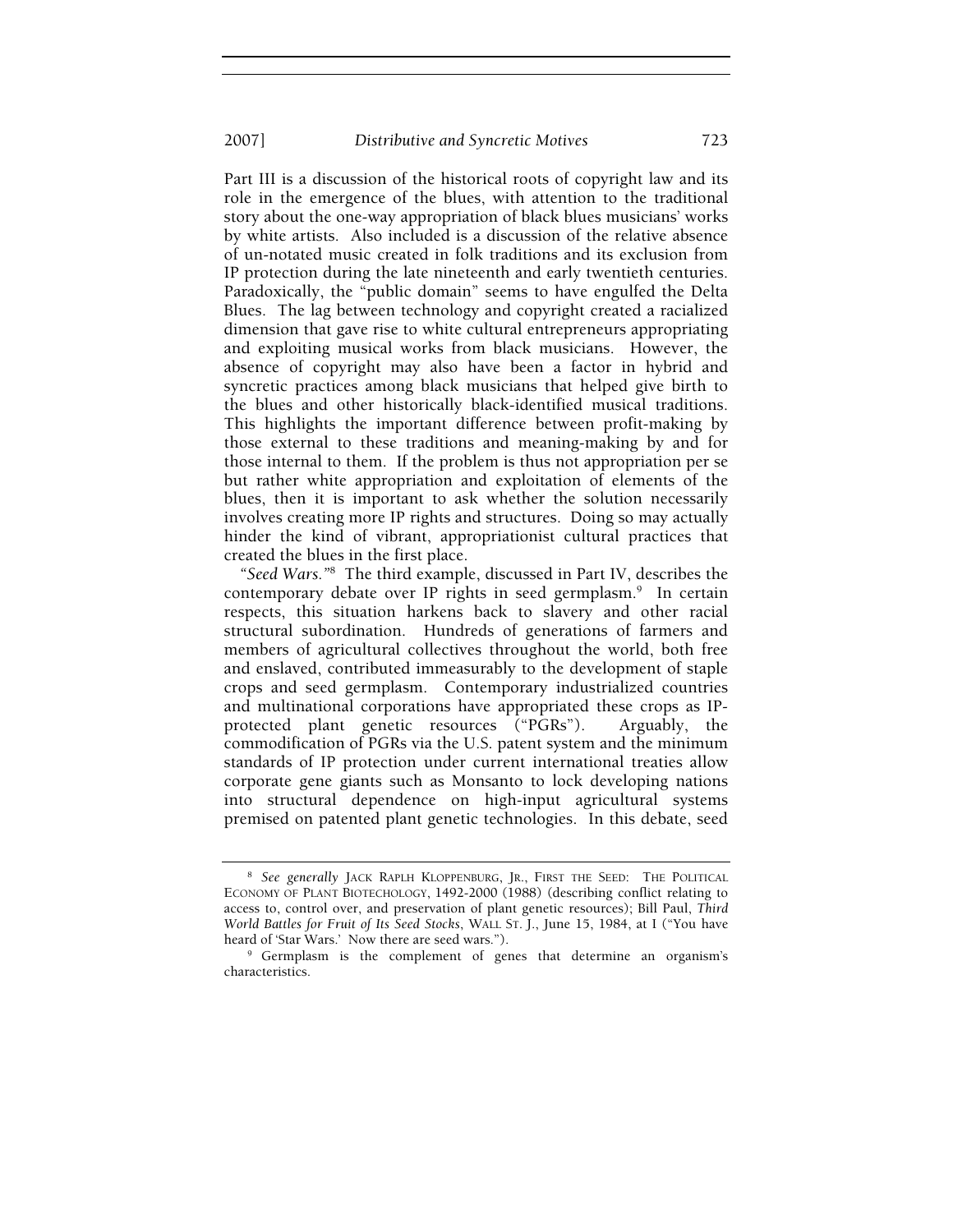germplasm has gone from being legally characterized as the "common heritage of humankind" (i.e., common in the global public domain), to being legally characterized as "sovereign national property" in a 2001 multilateral treaty.<sup>10</sup> The public domain in this area was seen as too expansive, threatening to engulf IP-protected elite cultivars, spawning fears of biopiracy on one hand and IP infringement on the other. However, the "common heritage" notion was also problematic for farmers in many developing countries because it meant that while the genetic resources contained within their land races and wild relatives were open to appropriation, the patented and hybrid varieties of the developed countries were not.<sup>11</sup> This Article discusses the idea

Land races are genetically variable populations that exhibit different responses to pests, diseases, and fluctuations in environmental conditions. The genetic diversity of these land races was, and remains, a form of insurance for peasant cultivators. By planting polycultures comprising

<sup>&</sup>lt;sup>10</sup> See International Treaty on Plant Genetic Resources for Food and Agriculture art. 10, June 29, 2004, *available at* ftp://ftp.fao.org/ag/cgrfa/it/ITPGRe.pdf [hereinafter ITPGR] (promulgated by U.N. Food and Agriculture Organization ("FAO") in 2004 and entering into effect at end of June 2004). The ITPGR aims at governing the international exchange of plant genetic resources. In November 2001, delegates from 116 countries voted to adopt the ITPGR, which was to enter into force only when at least 40 nations either ratified or acceded to it. *See* Kelly Day-Rubenstein & Paul Heisey, *Plant Genetic Resources: New Rules for International Exchange*, AMBER WAVES, June 2003, at 22. The 40-nation threshold was surpassed when 12 European nations and the European Community ratified the treaty, triggering a 90-day countdown that culminated in the treaty going into effect on June 29, 2004. *Biodiversity Treaty Signed,*  SW. FARM PRESS, Apr. 15, 2004, *available at* http://southwestfarmpress.com/mag/ farming\_biodiversity\_treaty\_signed/index.html.

For a detailed summary of the ITPGR ministerial that took place in June 2006 in Madrid, Spain, see Int'l Inst. for Sustainable Dev., *Summary of the First Session of the Governing Body of the International Treaty on Plant Genetic Resources for Food and Agriculture*, EARTH NEGOTIATIONS BULL., June 19, 2006, *available at* http://www.iisd.ca/vol09/enb09369e.html (including discussion of funding strategy for "farmers' rights" fund and relationship between ITPGR and MTA).

New ITPGR implementation initiatives and strategies are under way. One is the socalled "doomsday vault," the global seed repository under construction on the permanently frozen Norwegian Island of Svalbard. Unlike other seed banks, which are working banks with uneven security and access levels, not to mention funding sources and commitments, Svalbard is meant to be off-limits and a bank of last resort, both legally and geographically speaking. Svalbard is above the Arctic Circle and is the northernmost point to receive commercial air service. The seed vault is scheduled to start accepting deposits by fall 2007, starting with smaller seed banks and agricultural and scientific organizations. The vault will have capacity for up to three million seed varieties, holding what Cary Fowler calls, "The biological foundation for all of agriculture." *See* Rick Weiss, *The World's Agricultural Legacy Gets a Safe Home: Vault on Arctic Isle Would Protect Seeds*, WASH. POST, June 19, 2006, at A1. 11 *See* KLOPPENBURG, *supra* note 8, at 46. According to Kloppenburg: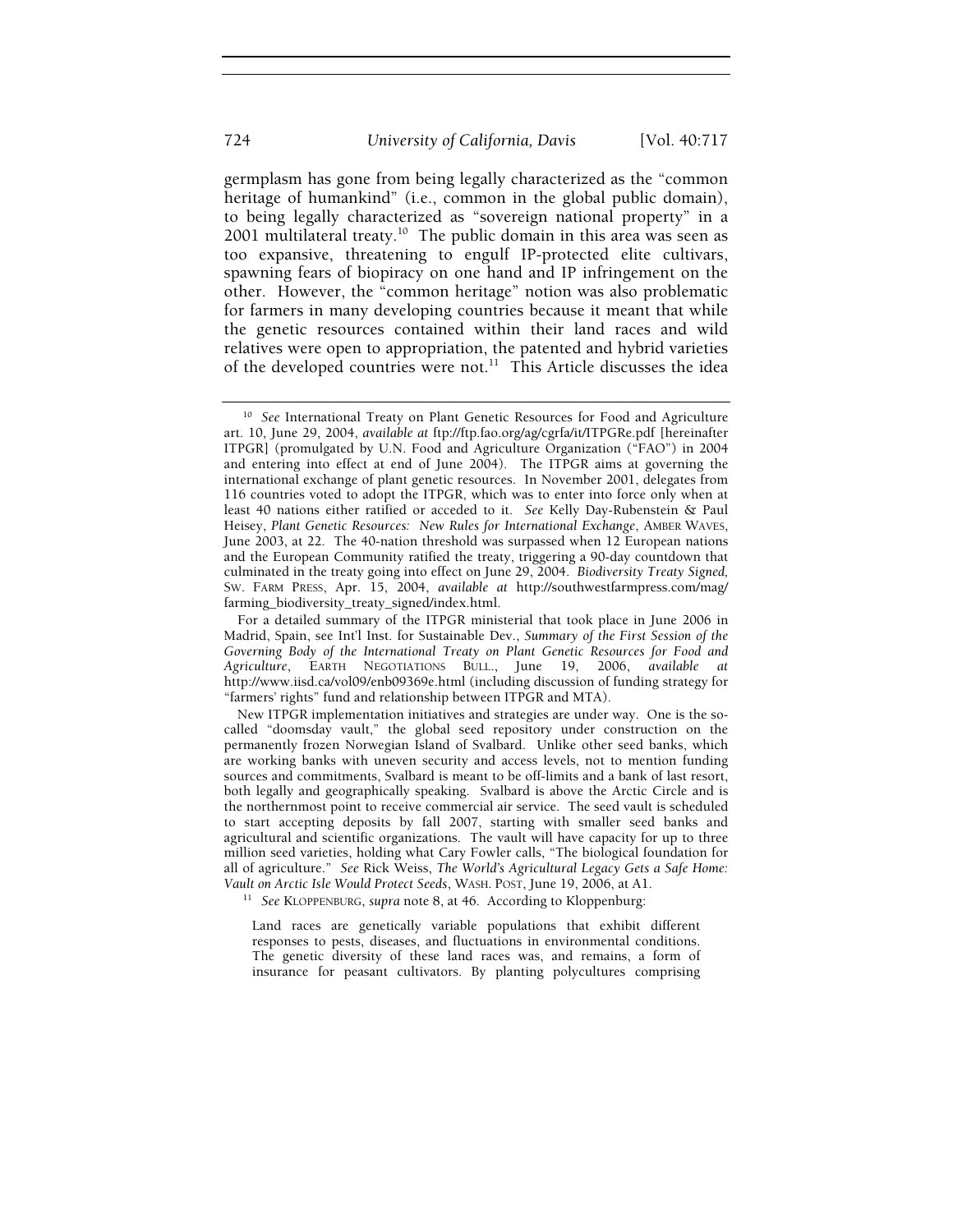of sovereign national property in this new regime of germplasm, which may be transformed all too easily into the intellectual property of individuals and corporations. To the extent that patented seeds supplant non-IP-protected seeds, is IP law in the process of fundamentally transforming global public necessities such as agricultural production and food supply? If so, then the distributive effects of such a broad transformation must be addressed. This Article suggests that a "one-size-fits-all" IP solution only serves to ratify the preexisting subordination and inegalitarian distributions of knowledge and power. Could there be a way out of this trend in which it is possible to "propertize" virtually everything?

*Are We All "Crits" Now?* Developing nations now have some of the legal tools needed to play the game with sovereign property rights. Will those nations be able to avoid the traps inherent in the idea of property that we have seen in the past? Have we come to a point where we are capable of escaping the over-determined, structuralist account of IP that undergirded the example of racial chattel slavery and the question of "who owns the blues?" Is that an over-optimistic forecast, given the structural subordination present in the world today? Does the selective shielding of some practices and things from "sovereign" property status vis-à-vis the public domain carry any problematic assumptions or consequences which might affect the answers to these questions?

*Id.*

genetically diverse varieties, peasant farmers made certain that, whatever the year might bring in the way of weather or pests, some of the seed sown would grow to maturity and provide a crop. The objective of these early breeders was not high yield but consistency of production. And the result of their efforts was the development of great inter- and intra-specific genetic variability in particular and relatively confined geographic regions.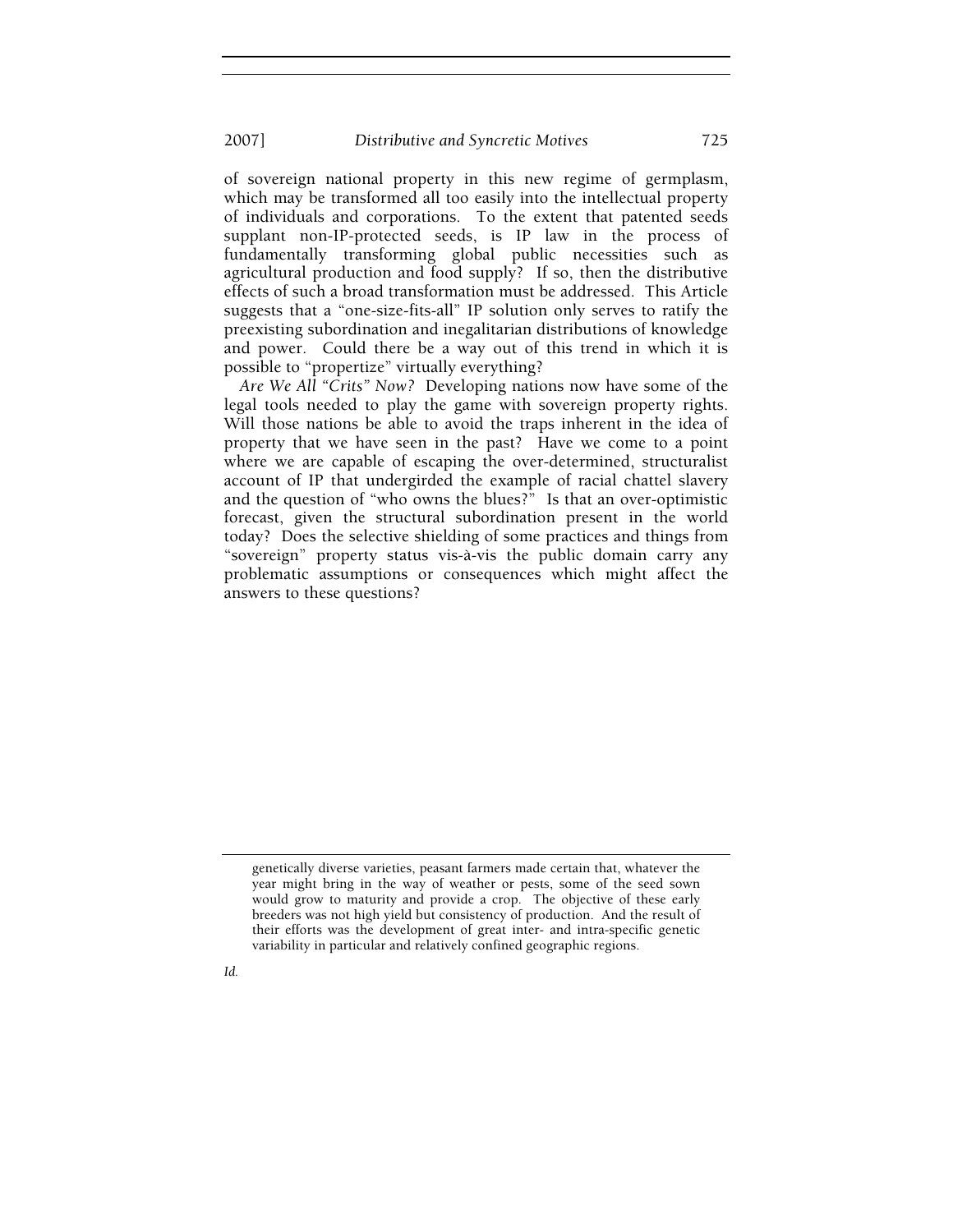### I. RAISING THE QUESTION OF THE DISTRIBUTION OF THE BENEFITS AND BURDENS OF INTELLECTUAL PROPERTY LAW

*The Distributive Question.*12 In attempting to answer any of the aforementioned questions, the key issue involves how to effectively raise a further question of the distribution of the benefits and burdens of IP law. Chander and Madhavi Sunder in *The Romance of the Public Domain*13 and Chon in *Intellectual Property and the Development Divide*14 have intervened in the dominant IP discourse and posed that question. This Article first reviews some of these authors' arguments, then moves on to discuss the three above-mentioned examples in light of these authors' insights.

*Intellectual Property Winners and Losers.*15 In an important article,

<sup>13</sup> Anupam Chander & Madhavi Sunder, *The Romance of the Public Domain*, 92 CAL. L. REV. 1331 (2004).

<sup>14</sup> Margaret Chon, *Intellectual Property and the Development Divide*, 27 CARDOZO L. REV. 2821 (2006).

 $12$  In non-IP terms, the Commission on Intellectual Property Rights noted in its 2002 Final Report that "nearly 1.2 billion people lived on less than \$1.00 a day, and nearly 2.8 billion people lived on less than \$2.00 per day. About 65% of them are in South and East Asia, and a further 25% in Sub-Saharan Africa." *See* COMMISSION ON INTELLECTUAL PROPERTY RIGHTS, U.K. SEC'Y OF STATE FOR INT'L DEV., INTEGRATING INTELLECTUAL PROPERTY RIGHTS AND DEVELOPMENT POLICY 8 (2002) [hereinafter CIPR REPORT], *available at* http://www.iprcommission.org/papers/pdfs/final\_report/ CIPRfullfinal.pdf; *see also* ANDREW CRUMP, THE A TO Z OF WORLD DEVELOPMENT 78 (Wayne Ellwood ed., 1998) (noting that developed "northern, industrialized nations, sometimes referred to as the 'first world' included the 35 market-oriented countries of the Organization for Economic Cooperation and Development (OECD) [with] per capita [annual] incomes of greater than \$10,000"); Doris Estelle Long, "*Democratizing" Globalization: Practicing the Policies of Cultural Inclusion*, 10 CARDOZO J. INT'L & COMP. L. 217, 235 (2002). On the concern of distributive inequalities and initial allocations, see, for example, Clarissa Long, *Proprietary Rights and Why Initial Allocations Matter*, 49 EMORY L.J. 823, 823 (2000) (noting that initial allocations of IP rights matter because those who start out holding those rights determine who ends up

<sup>15</sup> *See* Abdulqawi A. Yusuf, *TRIPS: Background, Principles and General Provisions*, *in* INTELLECTUAL PROPERTY AND INTERNATIONAL TRADE 10-11 (Carlos M. Correa & Abdulqawi A. Yusuf eds., 1998) (discussing importance of need to recognize diverse needs, resources, and levels of development in negotiations over IP rights); CARLOS M. CORREA, INTELLECTUAL PROPERTY RIGHTS, THE WTO AND DEVELOPING COUNTRIES: THE TRIPS AGREEMENT AND POLICY OPTIONS 5-6 (2000) (noting distributive asymmetries between countries of global North and South in terms of expenditures on research and development to build technological capacity); CIPR REPORT, *supra* note 12; PETER DRAHOS WITH JOHN BRAITHWAITE, INFORMATION FEUDALISM: KNOWLEDGE ECONOMY? 11 (2002) (noting how developed countries misled developing countries during TRIPS negotiations about benefits they would receive by accepting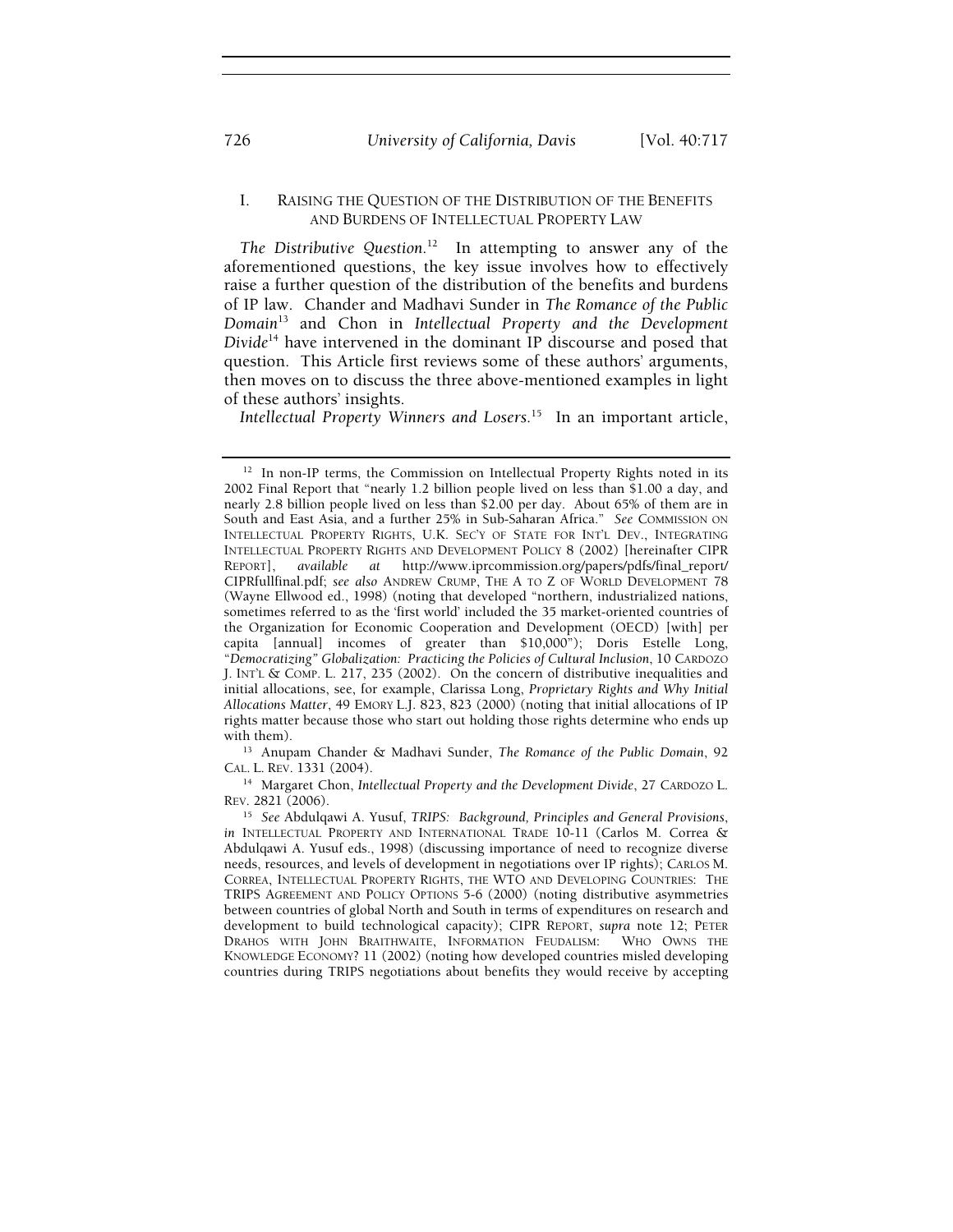Chon asserts that the distributional consequences of domestic IP norm-setting are seldom given the serious consideration they deserve.16 Likewise, the further internationalization of IP, fueled in part by the multilateral Agreement on Trade-Related Aspects of Intellectual Property Rights ("TRIPS"), ignores Chon's domestic distributional concerns but on the global stage.<sup>17</sup> This indifference is

<sup>16</sup> Chon, *supra* note 14, at 2832 (arguing that utility-maximization rationale of emergent international IP protection regimes ignores distributional consequences).

<sup>17</sup> Agreement on Trade-Related Aspects of Intellectual Property Rights, Apr. 15, 1994, Marrakesh Agreement Establishing the World Trade Organization, Annex 1C, Legal Instruments — Results of the Uruguay Round, 33 I.L.M. 81 (1994) [hereinafter TRIPS]. TRIPS was meant to clarify the results of the negotiations since the Round was launched in Punta del Este, Uruguay, in September 1986. *See* World Trade Organization, A Summary of the Final Act of the Uruguay Round: Agreement on Trade Related Aspects of Intellectual Property Rights, Including Trade in Counterfeit Goods, http://www.wto.org/english/docs\_e/legal\_e/ursum\_e.htm#nAgreement (last visited Jan. 29, 2007). For a comprehensive analysis of the TRIPS agreement and its history, see generally DANIEL GERVAIS, THE TRIPS AGREEMENT: DRAFTING HISTORY AND ANALYSIS (2003). For more information on the TRIPS agreement, see also the Final

and implementing IP substantive minima); RICHARD PEET & ELAINE HARTWICK, THEORIES OF DEVELOPMENT 7 (1999) (noting "Americans spend more on cosmetics than it would cost to provide basic education to the two billion people in the world who lack schools"); BALAKRISHNAN RAJAGOPAL, INTERNATIONAL LAW FROM BELOW: DEVELOPMENT, SOCIAL MOVEMENTS AND THIRD WORLD RESISTANCE 34 (2003) (noting "[i]n the latter half of the twentieth century the physical violence of the western intervention was replaced by the economic violence of structural adjustment and the debt crisis, mediated by the [IMF] and the World Bank"); MICHAEL P. RYAN, KNOWLEDGE DIPLOMACY: GLOBAL COMPETITION AND THE POLITICS OF INTELLECTUAL PROPERTY 12-13 (1998) (noting how IP laws are increasingly being linked with unrelated trade areas, thereby drawing developing countries into adopting higher levels of IP protection than they otherwise would); SUSAN K. SELL, PRIVATE POWER, PUBLIC LAW: THE GLOBALIZATION OF INTELLECTUAL PROPERTY 174 (2003) ("[TRIPS] locks in a commitment to IP as a system to exclude and protect. The public-regarding side of the balance is vastly overshadowed by the private side of the ledger."); AMARTYA SEN, DEVELOPMENT AS FREEDOM 174 (1999). *See generally* Rosemary J. Coombe, *Fear, Hope, and Longing for the Future of Authorship and a Revitalized Public Domain in the Global Regime of Intellectual Property*, 52 DEPAUL L. REV. 1171, 1173, 1177-78 (2003) (speculating on ways that current IP trends toward increasing scope and privatization of resources might be checked, or even reversed); Graeme Dinwoodie & Rochelle Cooper Dreyfuss, *TRIPS and the Dynamics of Intellectual Property Lawmaking*, 36 CASE W. RES. J. INT'L L. 95, 120 (2004) (criticizing overly formalistic interpretations of TRIPS by TRIPS dispute resolution panels as resulting in formal equality, but substantive inequality); Ruth L. Okediji, *Public Welfare and the Role of the WTO: Reconsidering the TRIPS Agreement*, 17 EMORY INT'L L. REV. 819 (2003) (noting absence of any overarching principle at work in emerging area of international IP law); Margaret Chon & Shuba Ghosh, *Joint Comment on WIPO Draft Report: Intellectual Property Needs and Expectations of Traditional Knowledge Holders* (Fall 2000), http://www.wipo.int/tk/en/tk/ffm/ffm-report-comments/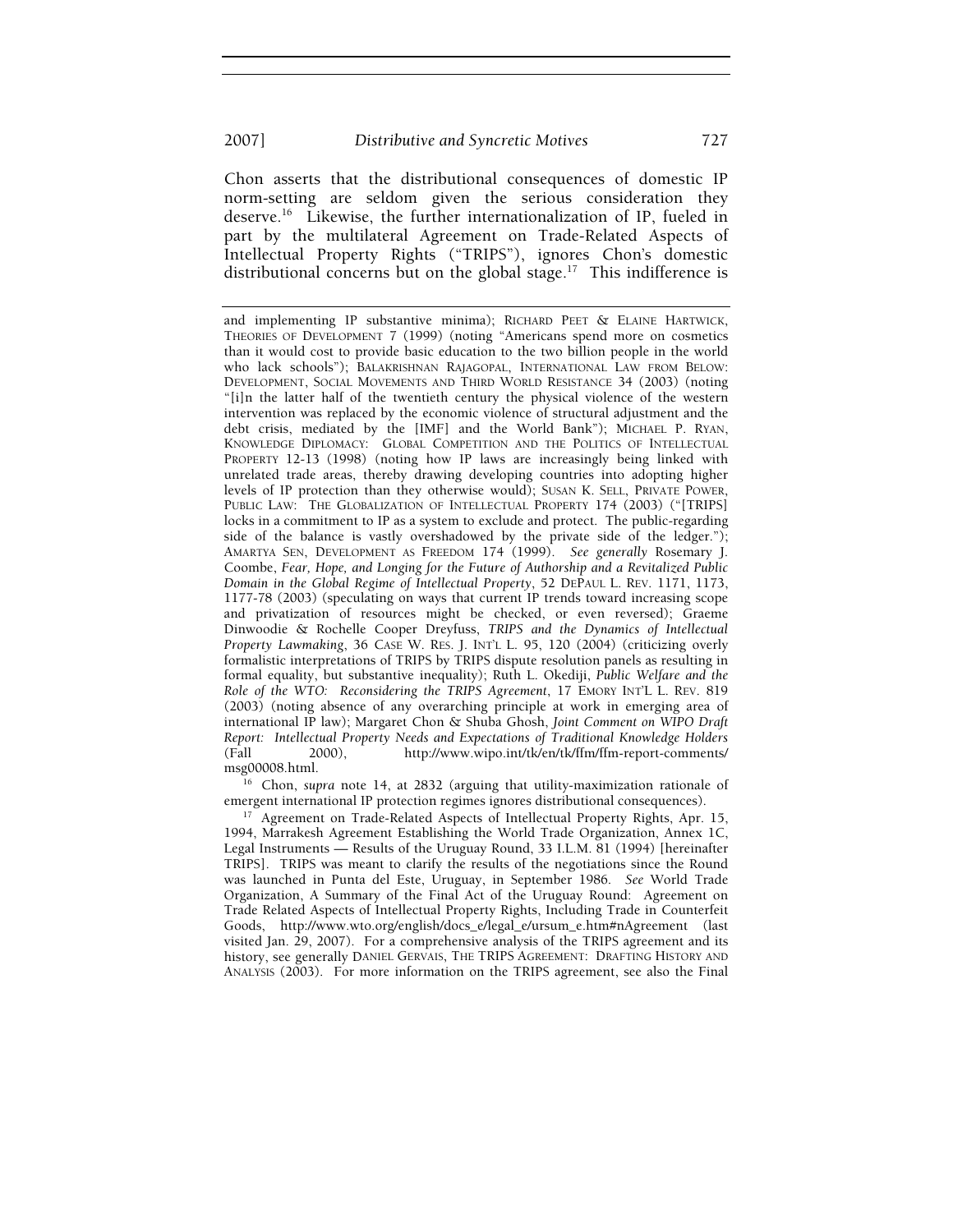the direct result of TRIPS' incorporation of the same type of crude balancing test that is used domestically to determine the appropriate balance between exclusive, private rights of IP owners and the access of protected works by consumers and users, as opposed to citizens.<sup>18</sup> It is perhaps unsurprising that this test appears skewed heavily in favor of the interests of IP producers, owing to its over-reliance on efficiency-based utilitarian justifications.19

*A New Metric.* Chon notes that an alternative approach to crude utilitarianism has begun to emerge in international development discourse.20 She also meticulously critiques the unreflective use of a unitary economic growth indicator — gross domestic product ("GDP") — and its presumptive ubiquity as the accurate measure of national social welfare.<sup>21</sup> Several assumptions undergird this use of GDP as a metric. One assumption is the notion that the distribution of wealth within a particular nation or society is irrelevant or simply a tertiary background concern when implementing or adapting IP systems.<sup>22</sup> While alien to the international IP context, Chon points

<sup>21</sup> Chon, *supra* note 14, at 2832. For example, Chon notes that over-reliance on GDP as a mode of measurement means that a country could have most of its people living in dire poverty while only a small percentage actually gains access to essential goods and services required for human functioning. 22 Kaldor-Hicks efficiency is related to use of GDP as a measure of social welfare.

Kaldor-Hicks only measures social welfare if the total social "pie" is getting larger, but not when the winners (in terms of wealth) could compensate (or should compensate) the losers. For a concise definition of Kaldor-Hicks efficiency, see JULES COLEMAN, MARKETS, MORALS AND THE LAW 98 (1988). An illustration is provided below:

Act Embodying the Results of the Uruguay Round of Multilateral Trade Negotiations, Apr. 15, 1994, 33 I.L.M. 1125 (1994); INTELLECTUAL PROPERTY RIGHTS IN THE WTO AND DEVELOPING COUNTRIES 11-47 (Jayashree Watal ed., 2001). 18 *See* Neil Weinstock Netanel, *Asserting Copyright's Democratic Principles in the* 

*Global Arena*, 51 VAND. L. REV. 217, 221 (1998) (proposing that vision of copyright should be to foster vision of democracy and not just markets); *see also* Niva Elkin-Koren, *Cyberlaw and Social Change: A Democratic Approach to Copyright Law in Cyberspace*, 14 CARDOZO ARTS & ENT. L.J. 215, 216-17 (1996).

<sup>&</sup>lt;sup>19</sup> See Chon, supra note 14, at 2832.<br><sup>20</sup> Id.; see also William W. Fisher, *Reconstructing the Fair Use Doctrine*, 101 HARV. L. REV. 1661, 1698-1789 (1988). In the domestic context, Professor Fisher's work represents an early important intervention in IP discourse. Fisher methodically sketched out two different visions of interpreting and implementing the fair use doctrine in U.S. copyright law: an economistic utilitarian balancing of costs and benefits of an expansive interpretation, and a utopian vision of the fair use doctrine as an engine for social transformation. While Fisher focused on the domestic arena, there are parallels between a utilitarian, economistic vision of IP law and a socially transformative vision that one may see emerging in discussions of international IP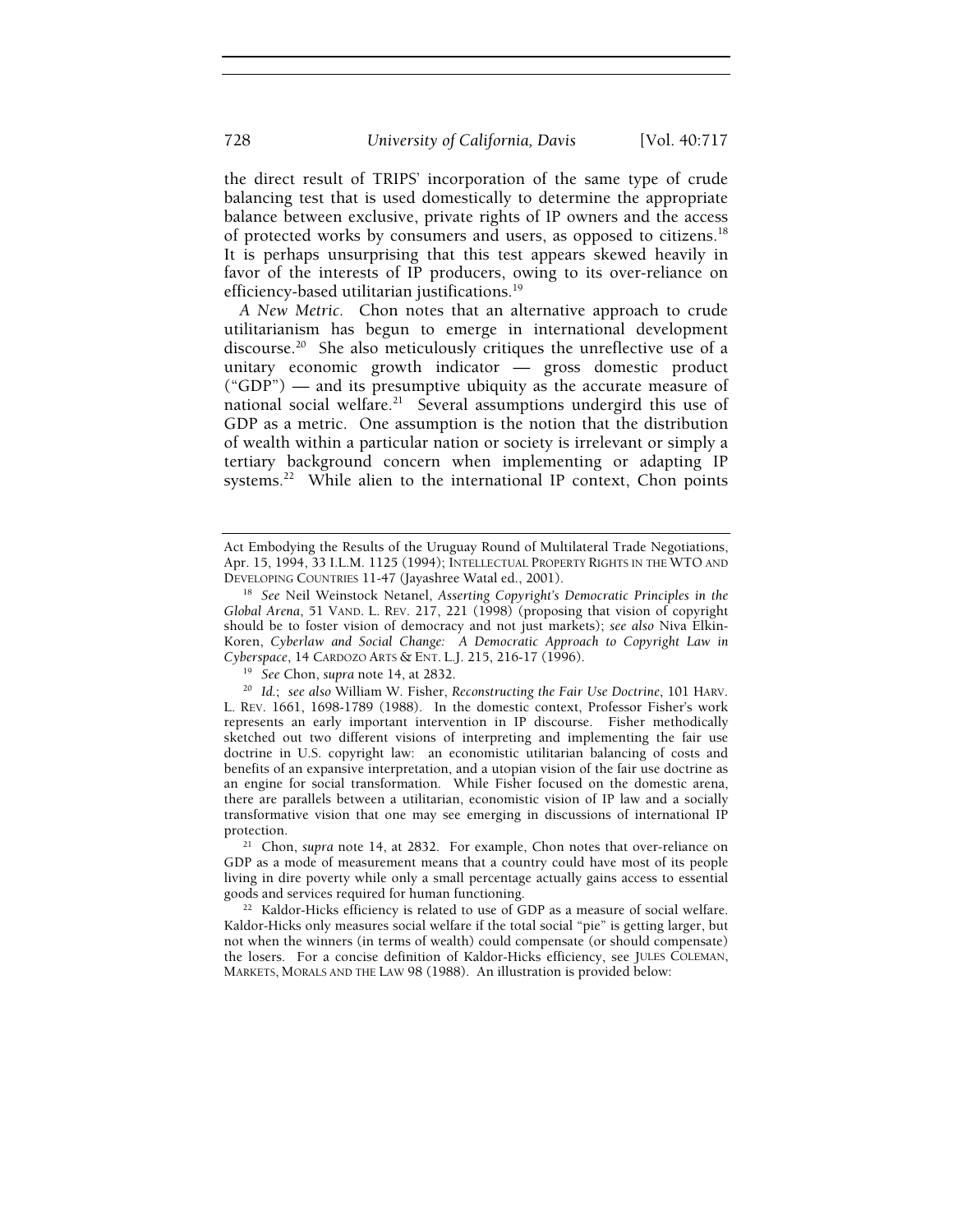out that the Human Development Index ("HDI") (composed of three variables, namely, life expectancy at birth, educational attainment, and standard of living as measured by real per capita income) has been employed by mainstream institutions as an alternative and more responsive measure of social welfare.<sup>23</sup>

*The "Public Domain" Is Too Big; the "Public Domain" Is Too Small.* Implied in the HDI approach is concern not only for the undersupply but, more importantly, for the unequal access to potentially widely available and necessary global public goods. $24$  This category of goods includes a whole range of information long considered part of the

Id. This definition of efficiency is illustrated in the following example. For Situation 1, assume a society consists of four individuals, *A*, *B*, *C*, and *D*, each of whom has 25 units of benefit (e.g., dollars, utils, etc.; the exact measure does not matter). In the aggregate, the society has 100 units. Now, for Situation 2, assume an alternative society in which individuals *A*, *B*, and *C*, have 5 units and *D* has 105 units. In the aggregate, the society in Situation 2 has 120 units, 20 more than the society in Situation 1, and a move from Situation 1 to Situation 2 is Kaldor-Hicks efficient, even though three-quarters of the members of the society are left worse off by it. After the move from Situation 1 to Situation 2, *D* could give each of *A*, *B*, and *C* 20 units, thereby restoring them to the amount they had in Situation 1 (25 units) while retaining 45 units (105 - (3 x 20)). Nothing in the definition of Kaldor-Hicks efficiency, however, actually requires *D* to compensate *A*, *B*, and *C*. Thus, a move from equality to vast inequality can be Kaldor-Hicks efficient if the winners' gains exceed the losers' losses, even if the losers are moved below the poverty line while the winners simply add to vast amounts of preexisting wealth. *See* Martin J. McMahon, Jr. & Alice G. Abreu, *Winner-Take-All Markets: Easing the Case for Progressive Taxation*,

4 FLA. TAX REV. 1, 39 (1998). 23 Chon, *supra* note 14, at 2832 (citing A.P. Thirwall, *Development as Economic Growth*, *in* THE COMPANION TO DEVELOPMENT STUDIES 41, 43-44 (Vandana Desai &

<sup>24</sup> Id. at 2833; *see also* DRAHOS WITH BRAITHWAITE, *supra* note 15, at 216 (noting "[a]nother and perhaps more fundamental objection to information feudalism is the threat it poses to the supply of knowledge as a public good at a time when people around the world are becoming more and more dependent on knowledge goods as public goods"); Keith E. Maskus & Jerome H. Reichman, *The Globalization of Private Knowledge Goods and the Privatization of Global Public Goods*, *in* INTERNATIONAL PUBLIC GOODS AND TRANSFER OF TECHNOLOGY UNDER A GLOBALIZED INTELLECTUAL PROPERTY REGIME 3, 7 (Keith E. Maskus & Jerome H. Reichman eds., 2005) [hereinafter Maskus & Reichman] ("As private interests take precedence over public concerns . . . the proliferation of exclusive rights could raise fundamental roadblocks for the national and global provisions of numerous other public goods, including scientific research, education, health care, biodiversity, and environmental protection.").

One state of affairs (*E'*) is Kaldor-Hicks efficient to another (*E*) if and only if those whose welfare increases in the move from *E* to *E'* could fully compensate those whose welfare diminishes with a net gain in welfare. Under Kaldor-Hicks, compensation to losers is not in fact paid.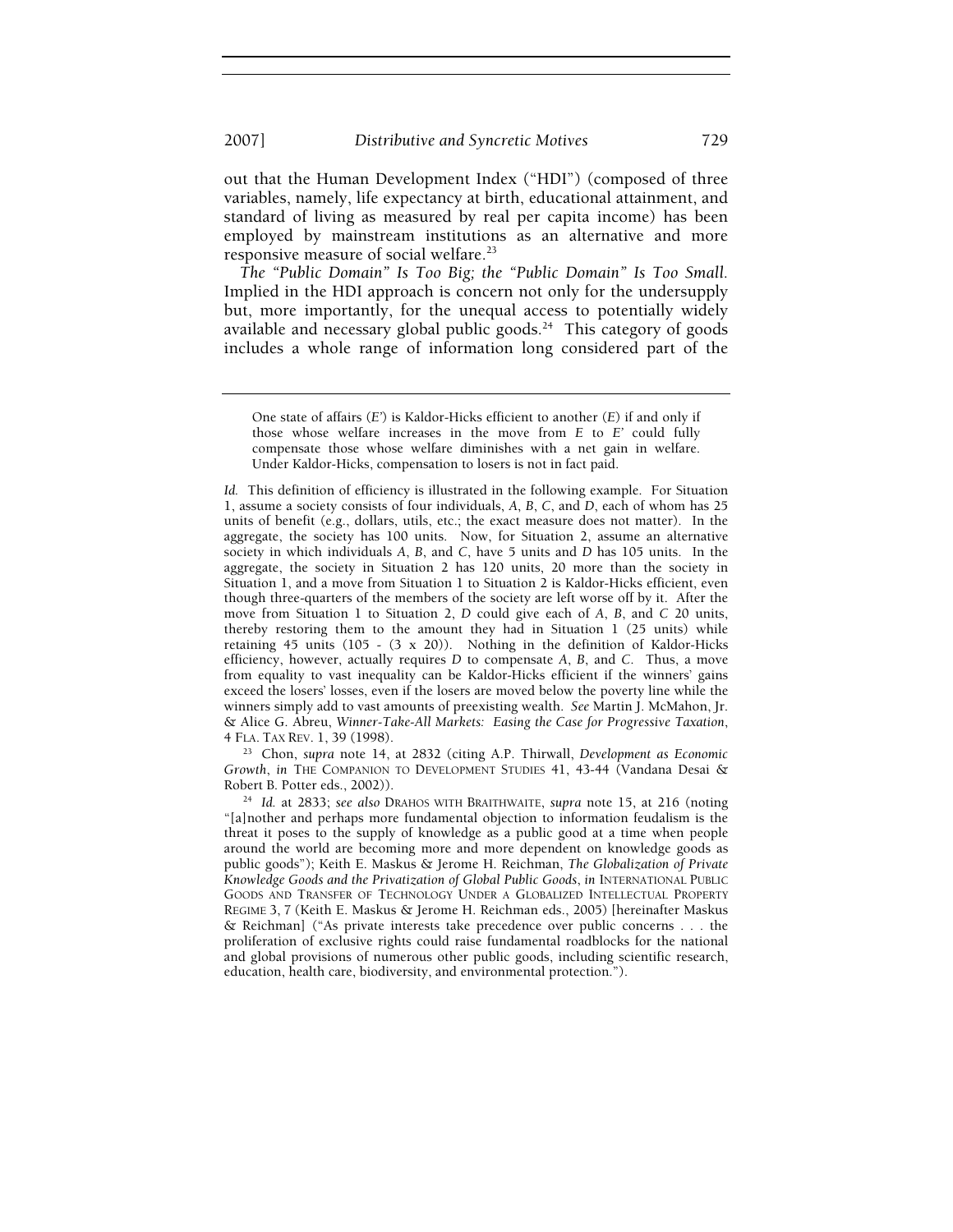intellectual public domain of developing nations — that is, works or materials that are not owned by some*one* but are instead openly available to everyone and are not subject to copyright protection.<sup>25</sup> Jack Kloppenberg has argued that such information has been characterized and legally constructed as being in the so-called public domain for too long with little, if any, recognition for its value.<sup>26</sup> In the domestic context, the problem appears to be reversed. The public domain is seen — with good reason — as besieged by IP maximalists.<sup>27</sup> As the scope of IP rights expands (via the broadening of protectible subject matter,<sup>28</sup> the lengthening of terms of protection, $29$  and the strengthening of rights conferred<sup>30</sup>), the public

<sup>25</sup> *See* discussion *infra* Part IV (dealing with controversies in early 1980s regarding FAO's International Undertaking on Plant Genetic Resources that categorized *both* utility patent protected and Patent Variety Protected crops as belonging to "common heritage of mankind"). The United States and European nations were staunchly opposed to such characterization of their IP protected elite cultivars as existing in a global seed germplasm public domain. See also discussion of the 2001 ITPGR, of which the United States is a signatory, that takes the position that plant genetic resources are sovereign national property (with the exception of around 65 crops and forages, which are given "common heritage" treatment in "the form received" from an

internationally administered network of seed banks. ITPGR, *supra* note 10, art. 10. 26 *See* Jack R. Kloppenburg, Jr. & Daniel L. Kleinman, *Seeds of Controversy: National Property Versus Common Heritage*, *in* SEEDS AND SOVEREIGNTY: THE USE AND CONTROL OF PLANT GENETIC RESOURCES 188 (Jack R. Kloppenburg, Jr., ed., 1988) (stating that developed countries of North justify open access of plant germplasm on theory that "'raw' germplasm cannot be given a price because of the indeterminacy associated with the usefulness of any germplasm accession"). 27 Professor Pamela Samuelson coined the term "IP maximalist." According to

Samuelson, "[C]opyright maximalists assert that there is no piece of a copyrighted work small enough that they are uninterested in charging for its use, and no use private enough that they aren't willing to track it down and charge for it." Pamela Samuelson, *The Copyright Grab*, WIRED, Jan. 1996, a*vailable at* http://www.wired.com/

<sup>&</sup>lt;sup>28</sup> See, e.g., Copyright Act, 17 U.S.C. § 120 (2006), *amended by* Digital Millennium Copyright Act, Pub. L. No. 105-304, 112 Stat. 2860 (1998); Moseley v. V Secret Catalogue, Inc., 537 U.S. 418 (2003) (discussing Federal Antidilution Amendments Act that amended Lanham Act to include federal cause of action for trademark dilution); J.E.M. Ag Supply, Inc. v. Pioneer Hi-Bred Int'l, Inc., 534 U.S. 124 (2001) (holding that plant variety protection framework and general utility patent regime were not mutually excusive); Diamond v. Chakrabarty, 447 U.S. 303 (1980) (opening patenting of life-forms by focusing on human intervention as critical factor in determining patentability); Universal City Studios, Inc. v. Corley, 273 F.3d 429 (2d Cir. 2001) (interpreting Digital Millenium Copyright Act expansively and, thus, enjoining website owners from posting code that may be used to circumvent anti-

copying controls in digital media). 29 *See* Sonny Bono Copyright Term Extension Act of 1998, Pub. L. No. 105-298, 112 Stat. 2827 (current version at 17 U.S.C. §§ 301-304 (2006)) (extending copyright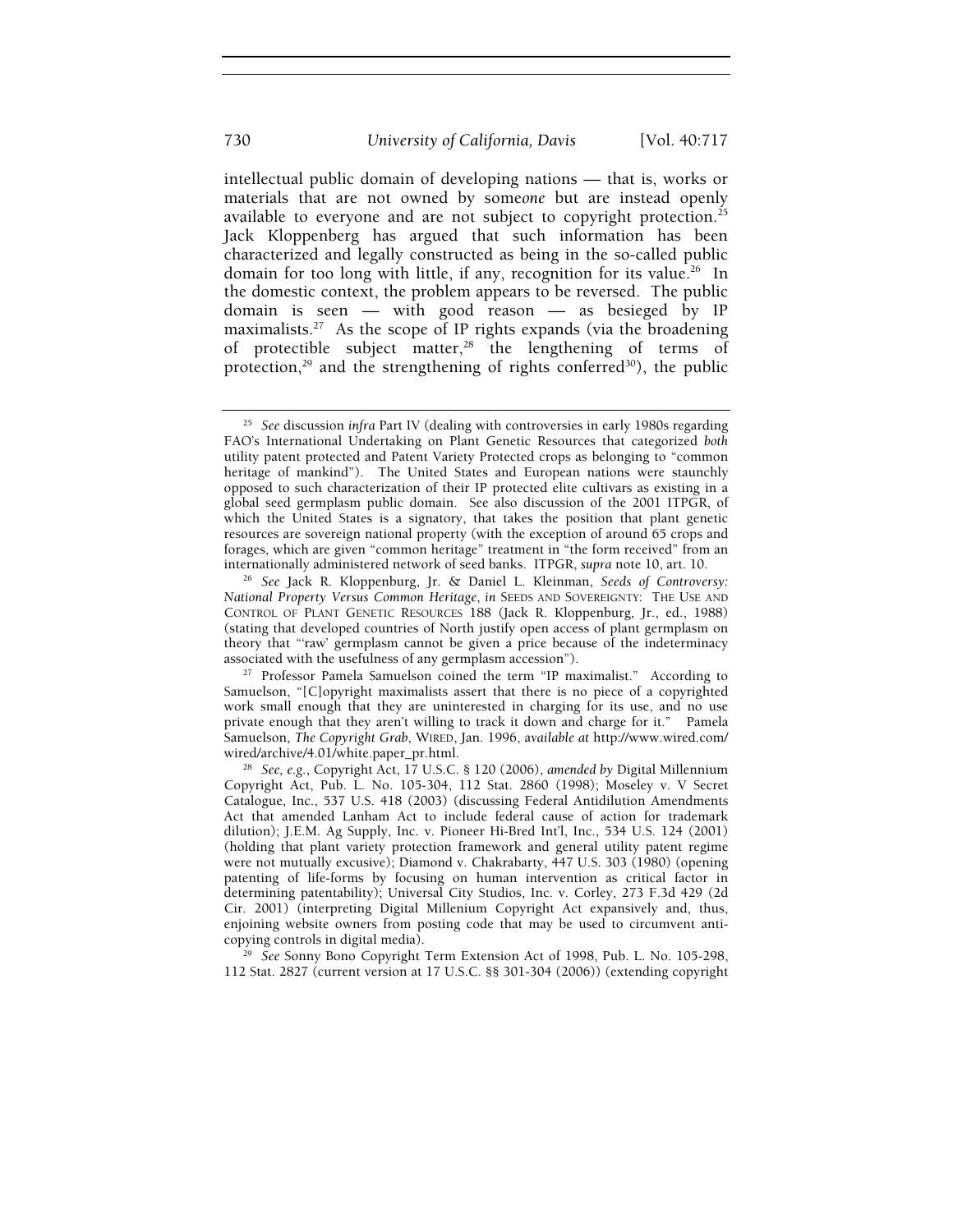domain seems to be in radical disrepair.<sup>31</sup> These critiques have set in motion and energized a multiplicity of campaigns to reconstruct the public domain as a means of mitigating the distributional problems prevalent in the domestic arena.32 However, this reconstructed public domain may be much more indeterminate. There is the paradox that the public domain is shrinking too quickly domestically, and therefore needs to be de-propertized, but also seems to have been "too big," and, therefore, needs to be "propertized" on the international level.

*The Author Is Dead; Long Live the Author.* Chander and Sunder have described ways that private IP and the public domain are reciprocally

<sup>31</sup> See generally JAMES BOYLE, SHAMANS, SOFTWARE AND SPLEENS: LAW AND CONSTRUCTION OF THE INFORMATION SOCIETY (1996) (sketching out elements for theory of law and information, drawing on varied examples from law of blackmail to IP rights in plants and human body parts); LAWRENCE LESSIG, FREE CULTURE: HOW BIG MEDIA USES TECHNOLOGY AND THE LAW TO LOCK DOWN CULTURE AND CONTROL CREATIVITY (2004) (critiquing cultural costs imposed by expanding IP laws and cartelization of media and exploring decentralized alternatives); SIVA VAIDHYANATHAN, COPYRIGHTS AND COPYWRONGS: THE RISE OF INTELLECTUAL PROPERTY AND HOW IT THREATENS CREATIVITY (2001) (attacking expanding scope of copyright and term length). 32 Among these campaigns, see, for example, Center for the Study of the Public

Domain at Duke Law School, http://www.law.duke.edu/cspd/ (last visited Jan. 29, 2007) (promoting research and scholarship in contributions of public domain); Creative Commons, http://www.creativecommons.org (last visited Jan. 29, 2007) (offering flexible copyright licenses for use of creative works); Digital Future Coalition, http://www.dfc.org (last visited Jan. 29, 2007) (balancing IP laws in digital medium); Downhill Battle, HomePage, http://www.downhillbattle.org (last visited Jan. 29, 2007) (non-profit organization with goal of building fairer music industry through support of participatory culture).

protection an additional 20 years to author's life plus 70); *see also* Eldred v. Ashcroft, 537 U.S. 186, 199-200 (2003) (upholding constitutionality of term extension). 30 *See, e.g*., Metro-Goldwyn-Mayer Studios Inc. v. Grokster, Ltd., 545 U.S. 913,

<sup>125</sup> S. Ct. 2764 (2005) (dealing with peer-to-peer networks); A & M Records, Inc. v. Napster, Inc., 284 F.3d 1091 (9th Cir. 2002) (same); State St. Bank & Trust Co. v. Signature Fin. Group, Inc., 149 F.3d 1368 (Fed. Cir. 1998) (dealing with business method patents). Literally dozens of law review articles have been published criticizing the concept of business method patents. *See, e.g.*, Rochelle Cooper Dreyfuss, *Are Business Method Patents Bad for Business?*, 16 SANTA CLARA COMPUTER & HIGH TECH. L.J. 263, 274-77 (2000), Jared Earl Grusd, *Internet Business Methods: What Role Does and Should Patent Law Play?*, 4 VA. J.L. & TECH. 9, 9-10 (1999); Robert A. Kreiss, *Patent Protection for Computer Programs and Mathematical Algorithms: The Constitutional Limitations on Patentable Subject Matter*, 29 N.M. L. REV. 31, 34 (1999); Malla Pollack, *The Multiple Unconstitutionality of Business Method Patents: Common Sense, Congressional Consideration, and Constitutional History*, 28 RUTGERS COMPUTER & TECH. L.J. 61, 62 (2002); Leo J. Raskind, *The* State Street Bank *Decision: The Bad Business of Unlimited Patent Protection for Methods of Doing Business*, 10 FORDHAM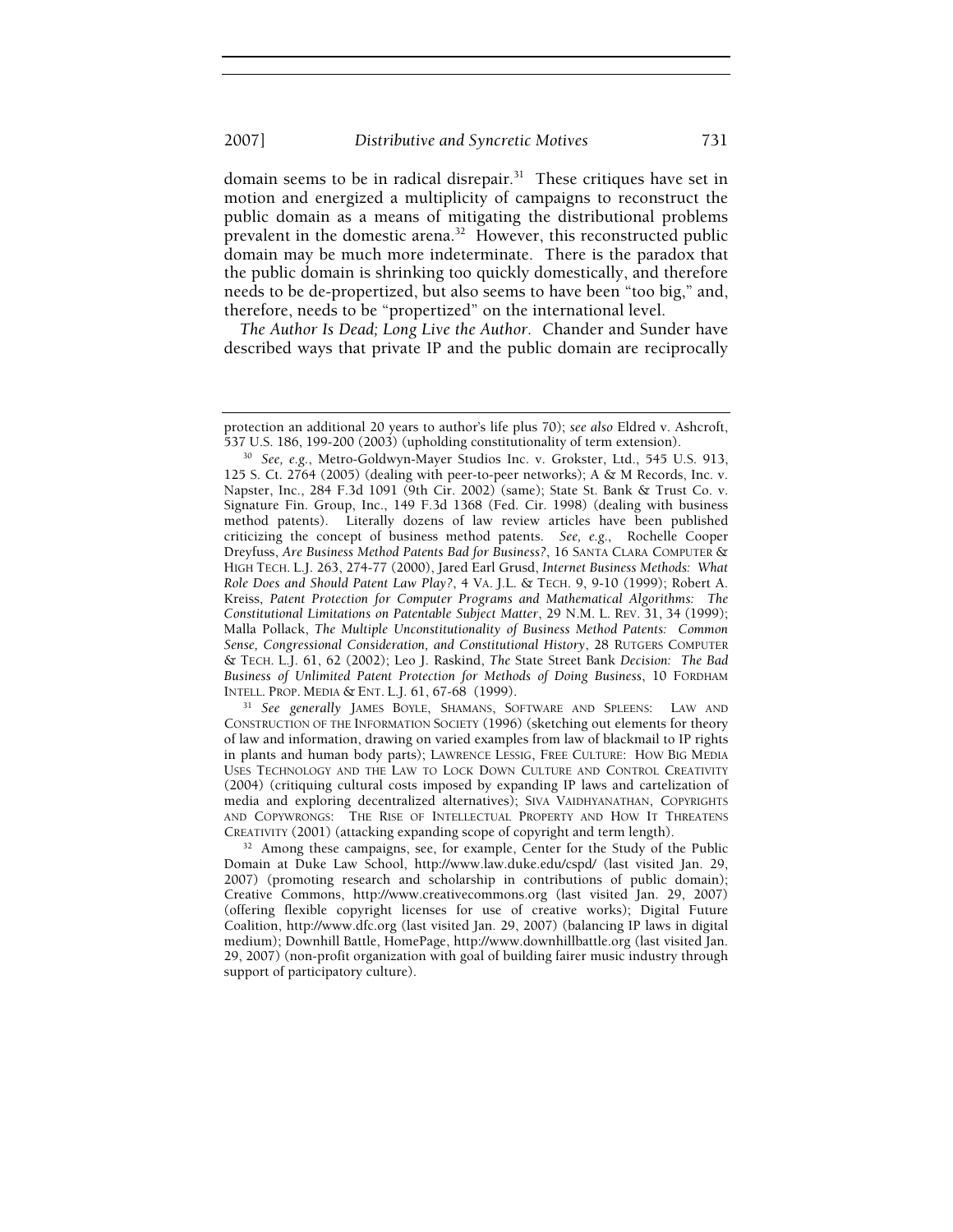constructed.33 A survey of scholarship examining the legal construction of the public domain, both within and outside the United States, reveals a subset dedicated to not only examining the construction of "authorship," but also how such constructions relate to IP law. $34$  To appreciate the evolving construction of the public domain, it is necessary to understand how authors and other creators claim ownership in intellectual works. This question is the focus, in part, of recent critiques of the rise of the "romantic author" — a seemingly mystical, numinous figure. This strand of scholarship call it the "critique of romantic authorship" and its proponents "author-crits" — seeks to debunk myths associated with a singular focus on this individuated figure of de novo intellectual production. The romantic author is the individuated figure for whose benefit, reward, and encouragement the conferral and expansion of IP rights has been justified.<sup>35</sup> Among their contributions, the author-crits have elucidated the diversity of forms and processes involved in creating IP works, which commonly involve collective, serial, or even anonymous innovative and creative activities.<sup>36</sup> Moreover, public domain scholars, but not necessarily author-crit scholars, such as Professors Lawrence Lessig,<sup>37</sup> Jessica Litman,<sup>38</sup> David Lange,<sup>39</sup> Molly Shaffer Van

<sup>33</sup> *See* Chander & Sunder, *supra* note 13, at 1339. 34 *See, e.g.*, Peter Jaszi, *On the Author Effect: Contemporary Copyright and Collective Creativity*, *in* THE CONSTRUCTION OF AUTHORSHIP: TEXTUAL APPROPRIATION IN LAW AND LITERATURE 15 (Martha Woodmansee & Peter Jaszi eds., 1994) (discussing how trope of "romantic author" pervades U.S. copyright law, justifying expanding scope of protection, despite U.S. copyright law's general utilitarian cast); Peter Jaszi & Martha Woodmansee, *Beyond Authorship: Refiguring Rights in Traditional Culture and Bioknowledge*, *in* SCIENTIFIC AUTHORSHIP: CREDIT AND INTELLECTUAL PROPERTY IN SCIENCE (Mario Biagioli & Peter Galison eds., 2001) (analyzing emphasis on originary innovation in area of U.S. patent law and ways that traditional knowledge and IP rights in plant genetic resources challenge that paradigm). 35 *See* Chander & Sunder, *supra* note 13, at 1339; *see also* BOYLE, *supra* note 31, at

<sup>116 (</sup>stating that because of sympathy they elicit from decision makers, authors tend to be favored in struggle for ownership). *But see* Mark A. Lemley, *Romantic Authorship and the Rhetoric of Property*, 75 TEX. L. REV. 873, 886 (1997) (observing that "[i]t is certainly possible to find evidence of the rhetoric of authorship in copyright cases, but as an explanation for the nuances of copyright, trademark, or right-of-publicity cases, the concept falls well short of the mark") (citation omitted).

<sup>&</sup>lt;sup>36</sup> Chander & Sunder, *supra* note 13, at 1339.<br><sup>37</sup> See generally LAWRENCE LESSIG, THE FUTURE OF IDEAS: THE FATE OF THE COMMONS IN A CONNECTED WORLD (2002) (analyzing "tragedy of the commons" model

<sup>&</sup>lt;sup>38</sup> See generally JESSICA LITMAN, DIGITAL COPYRIGHT (2001) (critiquing application and expansion of copyright into digital realm, as represented in part by Digital Millennium Copyright Act of 1998, and problematic judicial interpretations of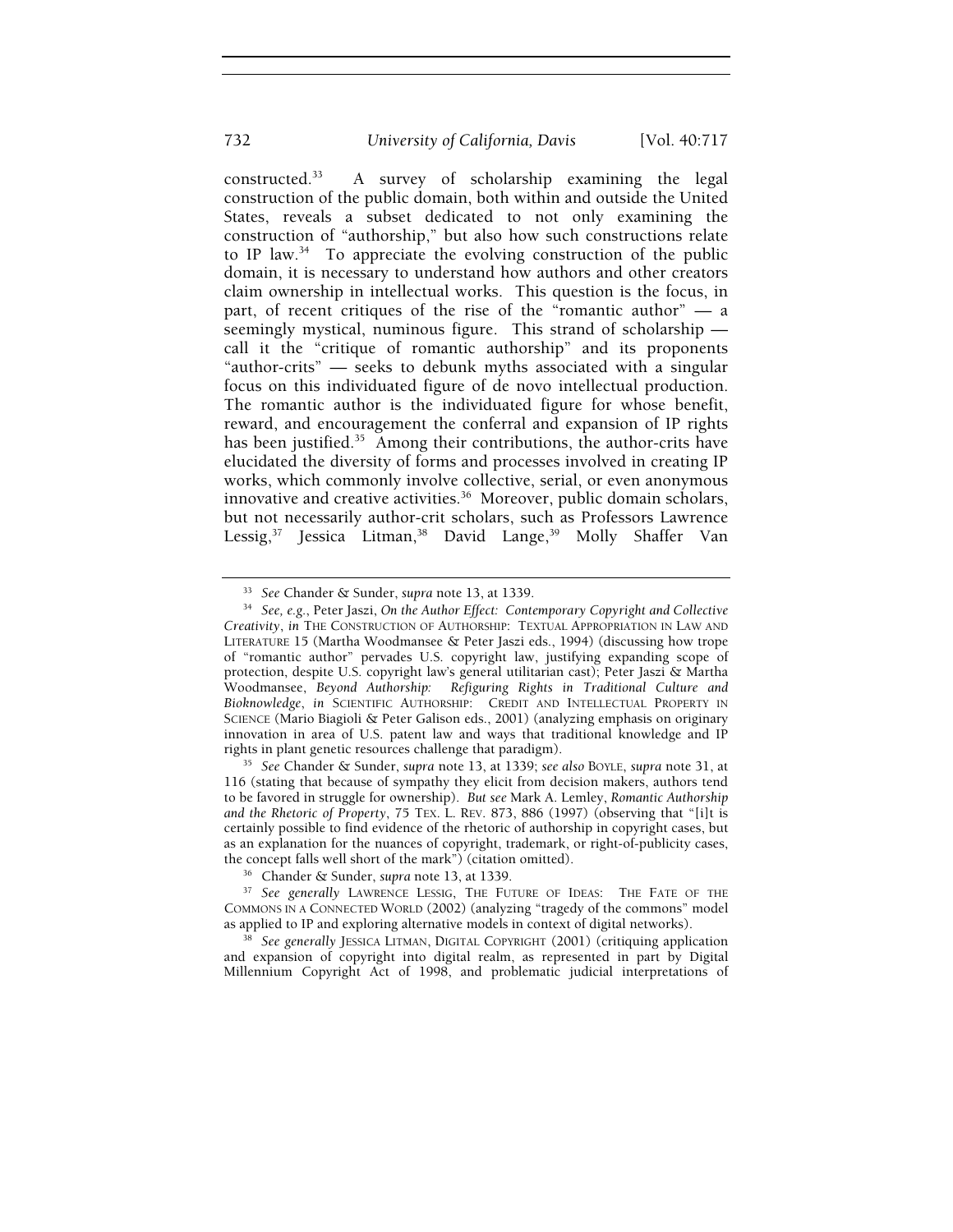Houweling, $40$  and others have shown in a variety of ways the appropriation of preexisting knowledge and works may, more often than not, serve as the foundation or components for more creative intellectual products.

*Open Access to Resources Does Not Equate to Equal Ability to Utilize Those Resources.* In *The Romance of the Public Domain*, Chander and Sunder note that the contemporary "public domain movement" loosely formed partly under the goals of demystifying and critiquing the romantic author trope in terms of copyright. $41$  The author-crits sought to articulate the necessity of developing a well-thought-out balance between IP rights and a vibrant public domain. They also sounded a dystopian cautionary note about the dire consequences of disturbing such a balance. However, as Sunder, Chander, and Chon all trenchantly warn in their friendly critique of author-crits, advocating for the expansion of the intellectual public domain in and of itself does little to meliorate stark, inegalitarian distributions of IP rights among individuals, groups, and nations.<sup> $42$ </sup> The fact that resources are accessible in the public domain in no way presumes distributional equality in the ability to access those materials. $43$ Chander and Sunder propose mechanisms such as inalienability rules, contract rules, property rules, and affirmative support programs that could aid in ensuring a more equitable distribution of opportunities and the consequent rewards. They also acknowledge, however, that their proposals are fraught with potentially insurmountable political and practical obstacles, ranging from potential difficulties in

copyright in cyberspace, as well as upward ratcheting international copyright treaties exerting pressure on domestic copyright regimes around world); Jessica Litman, *The Public Domain*, 39 EMORY L.J. 965 (1990) (beginning to map contours of border between IP and public domain by noting their interdependence and need for balance).

<sup>&</sup>lt;sup>39</sup> See generally David Lange, At Play in the Fields of the Word: Copyright and the *Construction of Authorship in the Post-Literate Millenium*, 55 LAW & CONTEMP. PROBS. 139 (1992) (speculating on creativity set free by new technology and shape of IP laws to come); David Lange, *Recognizing the Public Domain*, 44 LAW & CONTEMP. PROBS. 147 (1981) (noting for first time necessity of protecting public domain, and describing

<sup>&</sup>lt;sup>40</sup> See generally Molly Shaffer Van Houweling, Distributive Values in Copyright, 83 TEX. L. REV. 1535 (2005) (noting that second generation creators can probably find

<sup>&</sup>lt;sup>41</sup> See Chander & Sunder, *supra* note 13, at 1339.<br><sup>42</sup> See id. at 1340 ("Public domain advocates seem to accept that because a resource is open to all by force of law, that resource will be exploited by all. In practice, however, differing circumstances — including knowledge, wealth, power, and ability — render some better able than others to exploit a commons."). 43 *See id*.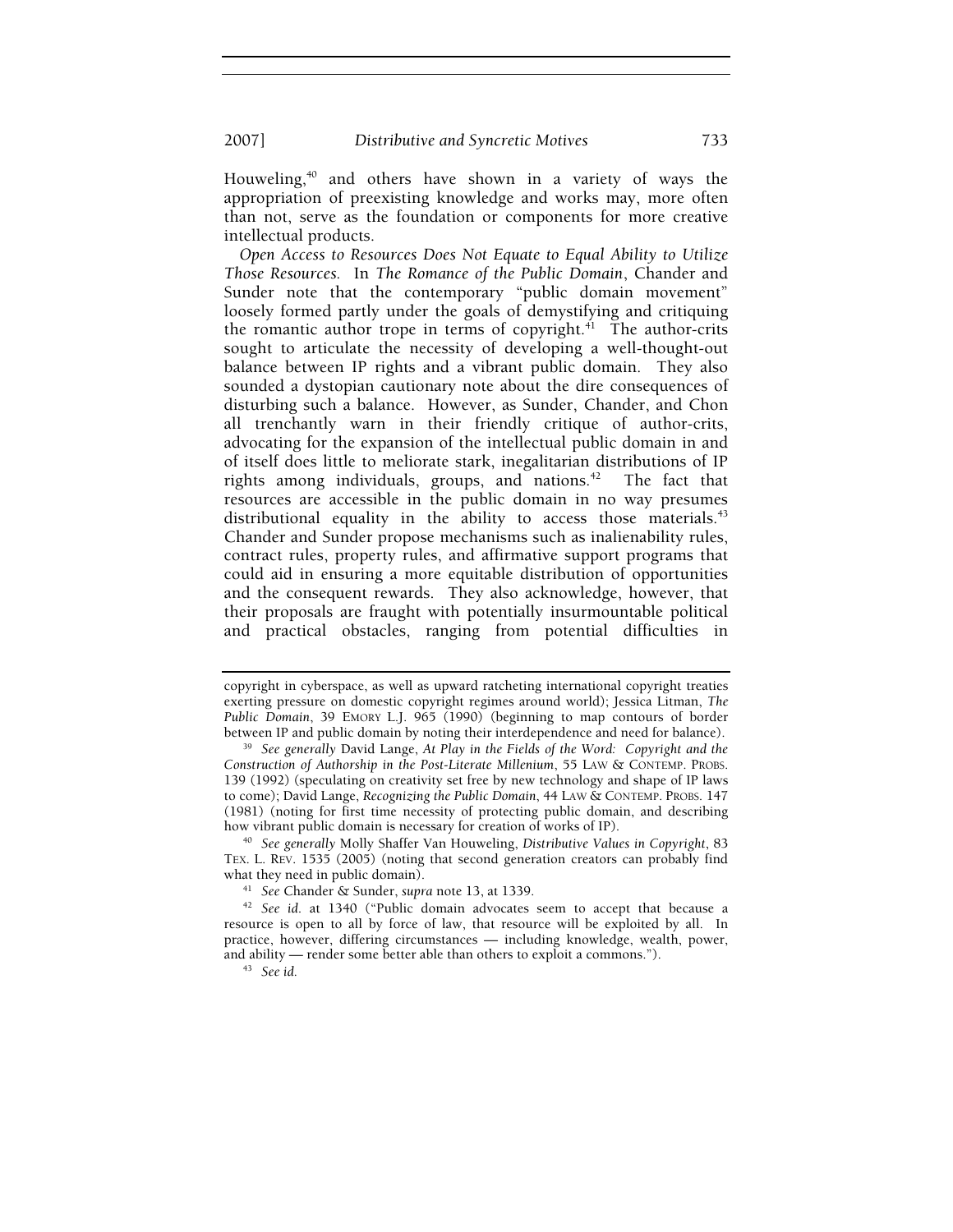implementation to possible impediments to innovation.<sup>44</sup>

*The Relationship Between Strength of IP Laws and the Production of IP Is Not Linear.* Chander, Sunder, and Chon also note how the Chander, Sunder, and Chon also note how the relationship between private (intellectual) property and the public domain is predominantly viewed through an economic lens — a somewhat overdetermined scenario that makes different levels of innovation seem threatened by inappropriately set levels of IP protection.<sup>45</sup> This strand of scholarship — call it "innovation economics" — attempts to show that stronger IP laws, rather than spurring an increased production of intellectual works in a linear fashion, may have discernible inefficient and anticompetitive effects that undercut the very motives<sup>46</sup> that underlie some of IP's major justifications.<sup>47</sup> For example, scholars such as Professor Jerome Reichman attack the basic assumption that stronger IP rights, in scope, term, and subject matter, necessarily lead to an increase in the production of more creative or innovative works.<sup>48</sup>

*Remedying Inegalitarian Distributions of the Benefits and Burdens of IP Laws.* Perhaps the most important contribution that Chander and Sunder offer is that the choice between a critical discourse that

*Environment*, COMM. ACM, Feb. 2001, at 84, 87 (noting that overly extensive

<sup>47</sup> See Fisher, supra note 20, at 1688. U.S. IP laws are premised on four justifications. The first and predominant justification is instrumental and derives from Jeremy Bentham's utilitarianism, seeking to set the baseline rules to maximize utility for the greatest number of people — what level of IP in the aggregate will induce the optimal production of intellectual works. The second is subsidiary but nonetheless influential, deriving from John Locke's labor-desert theory — "I made it, it's mine." On this view, IP rights are a just desert for the labor and creativity expended. The third justification is more furtive but derives from Hegelian "personality" theory — we produce the creative product because we respect the personhood of the creator. This may be seen in European *droit de suite* moral rights laws. Finally, the fourth is the most elusive — that is the protection of "custom" as articulated by Scottish Enlightenment philosophers. We protect IP because it has been the "custom" of the relevant community to do so. Examples of this strand are extremely rare, although one could say the ambiguity regarding works made for hire and joint works is evidence of the desire to look to "custom." 48 *See generally* Maskus & Reichman, *supra* note 24 (making arguments for lower

levels of IP protection in different industrial sectors in name of increasing efficiency of those laws).

<sup>&</sup>lt;sup>44</sup> See id. at 1355.<br><sup>45</sup> See id. at 1331 (noting at outset that since Garrett Hardin, law and economic scholars have been on crusade to highlight evils of commons); Chon, *supra* note 14, at 2832 (stating that there is over-reliance on utility-maximization justifications for IP norms). 46 *See, e.g.*, Yochai Benkler, *The Battle over the Institutional Ecosystem in the Digital*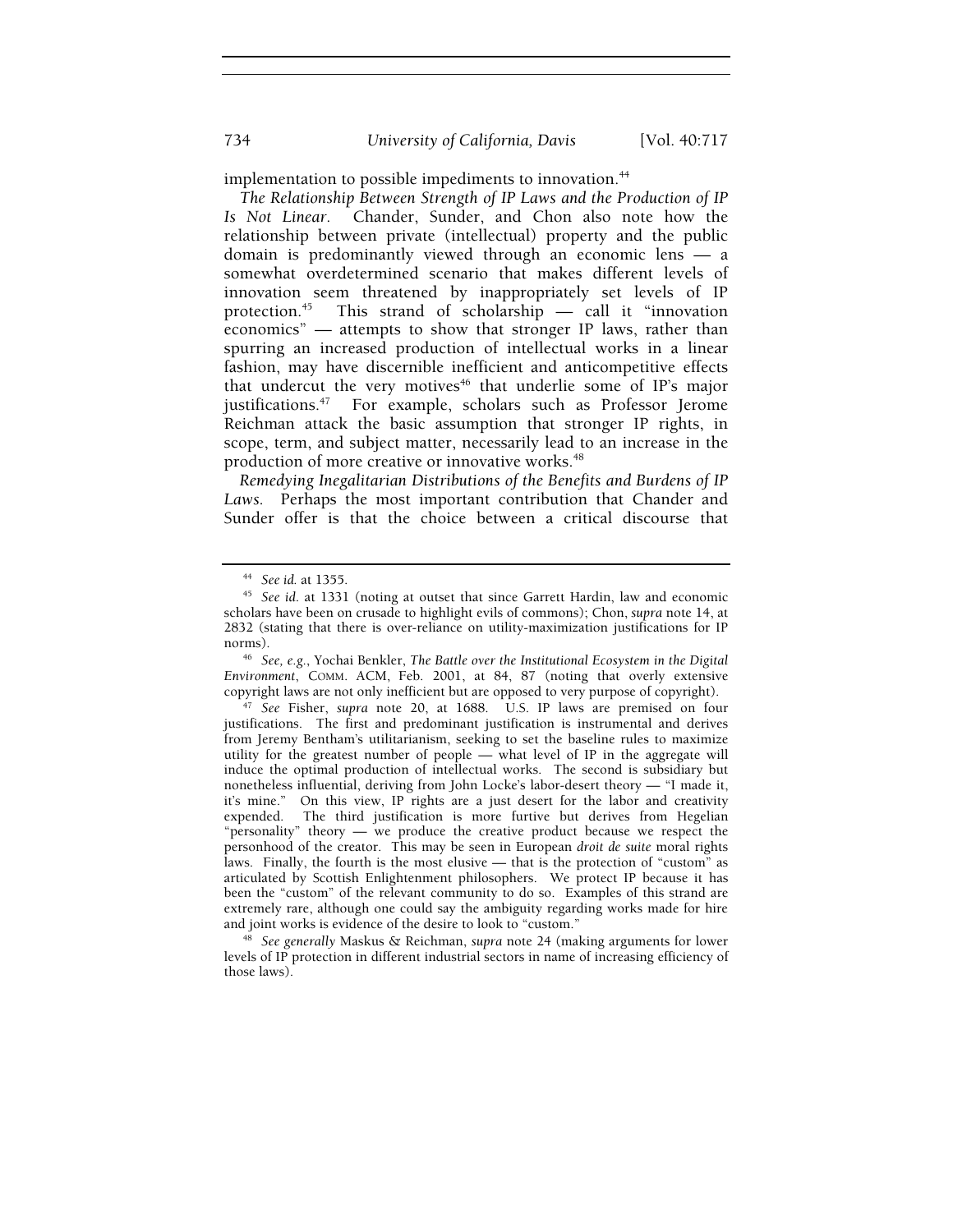analyzes the public domain from either an author-crit or an innovation economics analysis is incomplete at best.<sup>49</sup> After reading Chander, Sunder, and Chon, missing pieces of the IP puzzle begin to emerge. In particular, what becomes apparent are the frequently ignored matters of inegalitarian distribution of benefits arising from IP rights between persons within a nation, between various nations, and between different regions and areas of the globe. Yet once these inegalitarian distributions are articulated, the question that remains is how a remedy should be structured for such troublingly asymmetrical distributions.

*Private Property and Free Contract Are Indeterminate.* As a starting point, the work of scholars such as Professors Michael Heller, Carol Rose, Duncan Kennedy, and Frank Michelman raise interesting points as to different types of property regimes and their consequent distributive effects. In his work on the anti-commons, Heller provides tools to analyze the dangers of haphazard propertization of what were once commonly held resources.<sup>50</sup> Heller draws upon the work of Kennedy and Michelman on the economic justifications for the legal institutions of private property. In particular, Heller examines the distributional effects of analytic assumptions endemic to the traditional defenses of private property and free contract regimes.<sup>51</sup> Kennedy and Michelman argue that a so-called "efficient" regime contains not only rules aptly characterized as "private property" and "free contract" but *must* also include a combination of rules drawn from notions typically deemed as inimical to private property. Some examples of these types of property include unowned commons and resources governed by collective controls.<sup>52</sup> As a result, Kennedy and

<sup>49</sup> *See* Chander & Sunder, *supra* note 13, at 1343 (opining generally that "[t]he binary rhetoric of intellectual property versus the public domain masks the ways in which the commons often functions more in the interests of traditional property owners than in the interests of commoners"). 50 *See* Michael A. Heller, *The Tragedy of the Anti-Commons*, 111 HARV. L. REV 621,

<sup>622-24 (1998) (</sup>contrasting Garrett Hardin's famous evocation of "tragedy of the commons," which arises when too many people have privilege to use resource and none has right to exclude, leading to overuse, with "tragedy of the anti-commons," which arises when too many people hold rights of exclusion leading to underuse of resource); *see also* Michael A. Heller & Rebecca Eisenberg, *Can Patents Deter Innovation?: The AntiCommons in Biomedical Research*, SCIENCE, May 1, 1998, at 698. 51 *See* Heller, *supra* note 50, at 675 n.244 (noting that "Kennedy and Michelman

disprove the presumptive efficiency of private property as an abstract proposition," and then offering example that draws from these two scholars to implicate distributional consequences). 52 *See, e.g.*, ELINOR OSTROM, GOVERNING THE COMMONS: THE EVOLUTION OF

INSTITUTIONS FOR COLLECTIVE ACTION (1990) (exploring whether and how common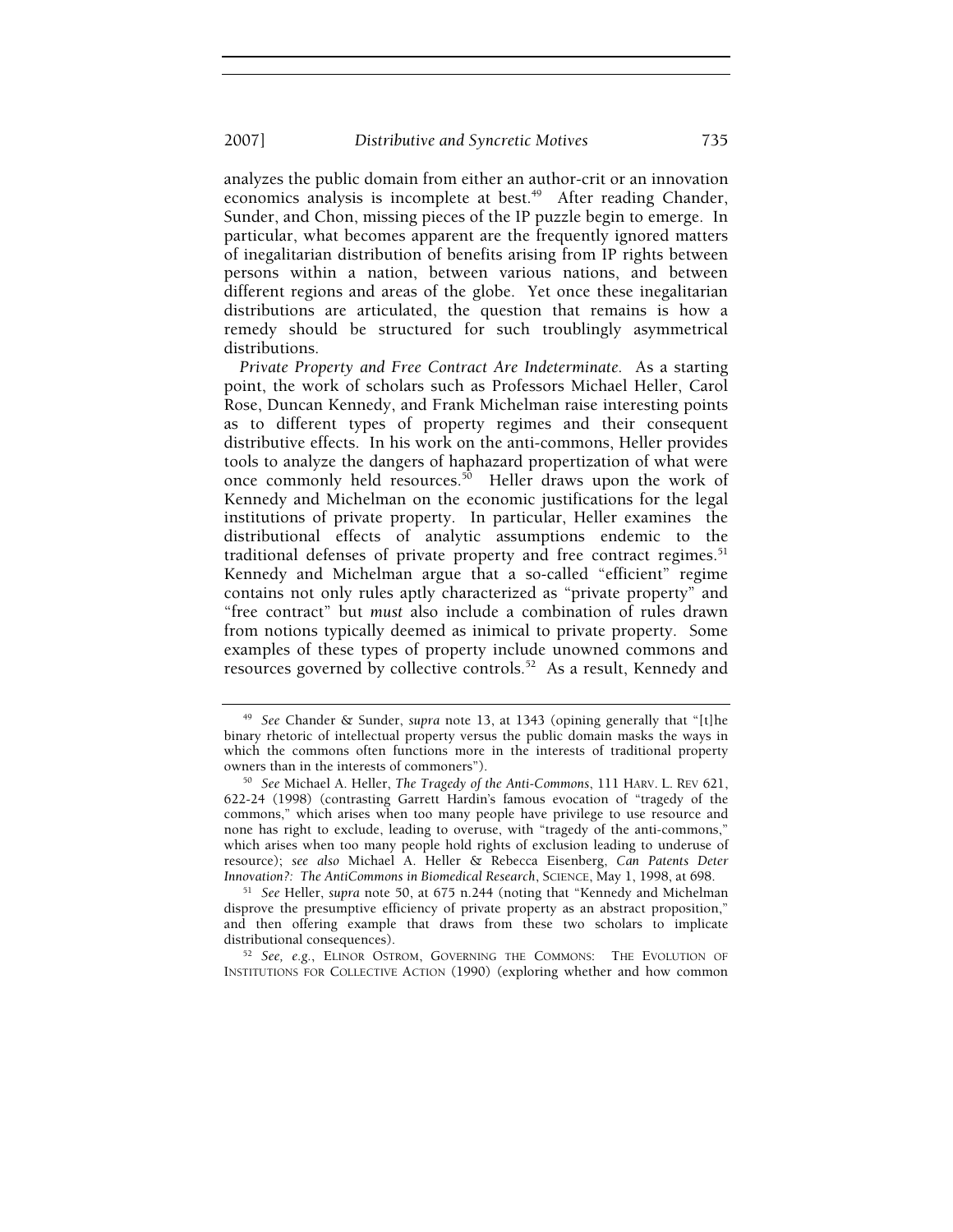Michelman write, "[T]here is no more reason for awarding the palm of 'presumptive efficiency' to private property/free contract than to its opposites."53 In criticizing an interpretation of legal rules based on supposedly neutral economic principles, Kennedy and Michelman observe that efficiency arguments depend in a tautological manner on initial entitlements. These entitlements, affected by gender, race, ethnicity, and class, raise questions of resource distribution and equality of opportunity and access.

*The Vicious Circle of Market Rhetoric.* Elsewhere, Michelman argues that the productivity of any particular group should not be viewed as static and divorced from the actions of decision-makers who determine investments in human capital.<sup>54</sup> For example, low investment by decision-making elites for the benefit of disadvantaged groups may appear perfectly rational in an economic sense. However, such distributional decisions establish a vicious circle in which preexisting handicaps (stemming from inegalitarian access to resources) legitimize the reluctance of investing in, and consequent empowerment of, historically disadvantaged persons, groups, or even nations.55 From the perspective of an "impartial" market, such results reinforce the perceived inferiority of those adversely affected individuals, groups, or nations. After all, the argument goes, if the market is impartial, then relative success in the market will mostly be a function of individual capacity or lack thereof.56 Moreover, in the IP

pool resources can be organized in such a way as to limit both excessive consumption and administrative costs); Duncan Kennedy & Frank Michelman, *Are Property and Contract Efficient?*, 8 HOFSTRA L. REV. 711, 714 (1980) (arguing that, ex ante, there is no way of knowing whether "private property" is more efficient than managing resources via some type of "commons" arrangement, and suggesting that what we refer to as "private property" is complex intermingling of "public" subsidy and "private" markets). *See generally* Charlotte Hess & Elinor Ostrom, *Ideas, Artifacts and Facilities: Information as a Common Pool Resource*, 66 LAW & CONTEMP. PROBS. 111 (2003) (discussing how certain types of information may be optimally managed as "common pool resources" rather than as private property); Carol Rose, *The Comedy of the Commons: Custom, Commerce, and Inherently Public Property*, 53 U. CHI. L. REV. 711 (1986) (observing that commons need not be managed by government, but may be managed through customs).<br><sup>53</sup> Kennedy & Michelman, *supra* note 52, at 714.<br><sup>54</sup> See Frank Michelman, *Super Liberal Romance, Community, and Tradition in* 

*William J. Brennan, Jr.'s Constitutional Thought*, 77 VA. L. REV. 1261, 1297-98 (1991) (quoting Professor Cass R. Sunstein). 55 The literature on urban redevelopment is rife with the metaphor of the "vicious

circle." *See, e.g.*, Duncan Kennedy, *The Effect of the Warranty of Habitability on Low Income Housing: "Milking" and Class Violence*, 15 FLA. ST. U. L. REV. 485, 513 (1987). 56 *See* Michelman, *supra* note 54, at 1298 ("[In b]elieving both that Blacks are

inferior and that the economy impartially rewards the superior over the inferior,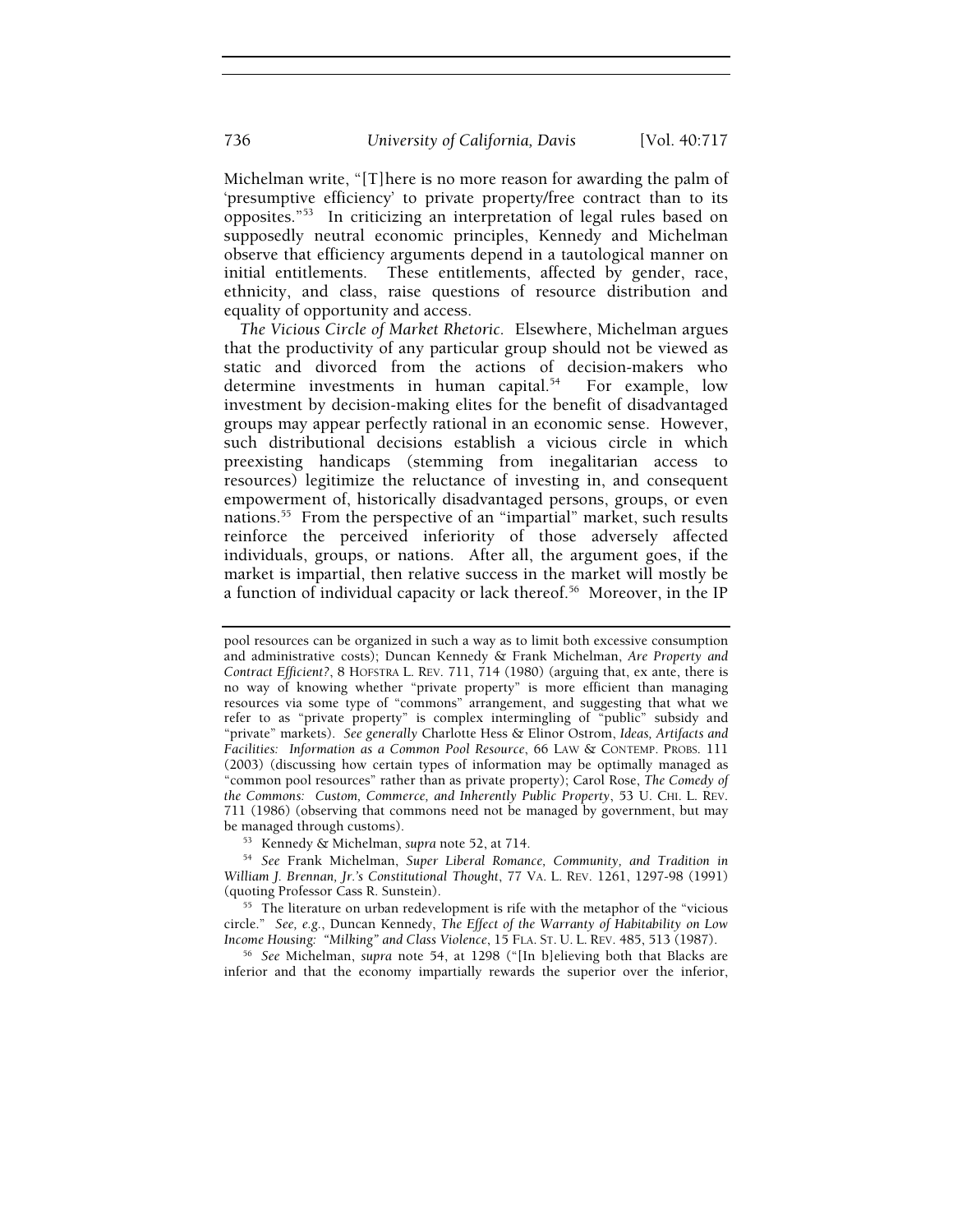context, assuming the market is functioning efficiently both in theory and in practice, it is plausible to argue that both copyright and patent law regimes possess distributive values that work to mitigate, rather than instigate or amplify, preexisting social and economic disadvantage.57 Yet what are we to make of IP regimes, whether domestic or global, in which race, ethnicity, gender, and other such factors shape whether particular individuals, groups, and nations encounter preexisting structural disadvantages? How to effectively mitigate or eliminate those disparities is still an open question.

*Markers of Structural Subordination.* Kennedy has focused his distributional effects critiques on the dynamics of class, race, and patriarchy on the grounds that these categories hold several things in common.58 First, classes and races, and, to a lesser extent, genders and sexes, live separately, despite the fact that divisions of labor reinforce their interrelation and interdependence. Second, markets and other external forces mediate and shape perceived differences in ability or capacity that are linked to class, race, sex, and other ascriptions. Third, ascriptive social group members possess shared identities, communication patterns, and mutual knowledge that distinguish them from other groups. These group members simultaneously participate in regional or national cultures, and are so identified in relation to "foreigners." Finally, Kennedy has posited that these ascriptive differences are more than just superficial differences, but rather are markers that refer to hierarchical arrangements of groups in which men tend to dominate women, whites tend to dominate other racial groups, upper classes dominate lower classes, and so on. When looking at distributive concerns regarding IP regimes, Kennedy's argument is also amenable to extension for discussing the relations between different nations and

whites see that most Blacks are indeed worse off than whites are, which reinforces their sense [both] that the market is operating [impartially] . . . [and] that Blacks are indeed inferior. After all, equal opportunity is the rule, and the market is an impartial judge; if Blacks are on the bottom, it must reflect their relative inferiority." (quoting Kimberlé Crenshaw's statement on "ordinary prejudice")).

 $57$  These distributive values are grounded in copyright's primary and ideal purpose of enlarging the creative pie and thus making copyright, in effect, a subsidy for poorly financed creators. Thus, exceptions for certain uses, such as educational uses and fair use, serve to create opportunities and dissemination that benefit poorer creators. Without these exceptions those opportunities and benefits would otherwise not occur. *See* Van Houweling, *supra* note 40, at 1540. For a discussion on the distributive

<sup>&</sup>lt;sup>58</sup> See Duncan Kennedy, Distributive and Paternalist Motives in Contract and Tort *Law, with Special Reference to Compulsory Terms and Unequal Bargaining Power*, 41 MD. L. REV. 563, 566-68 (1982).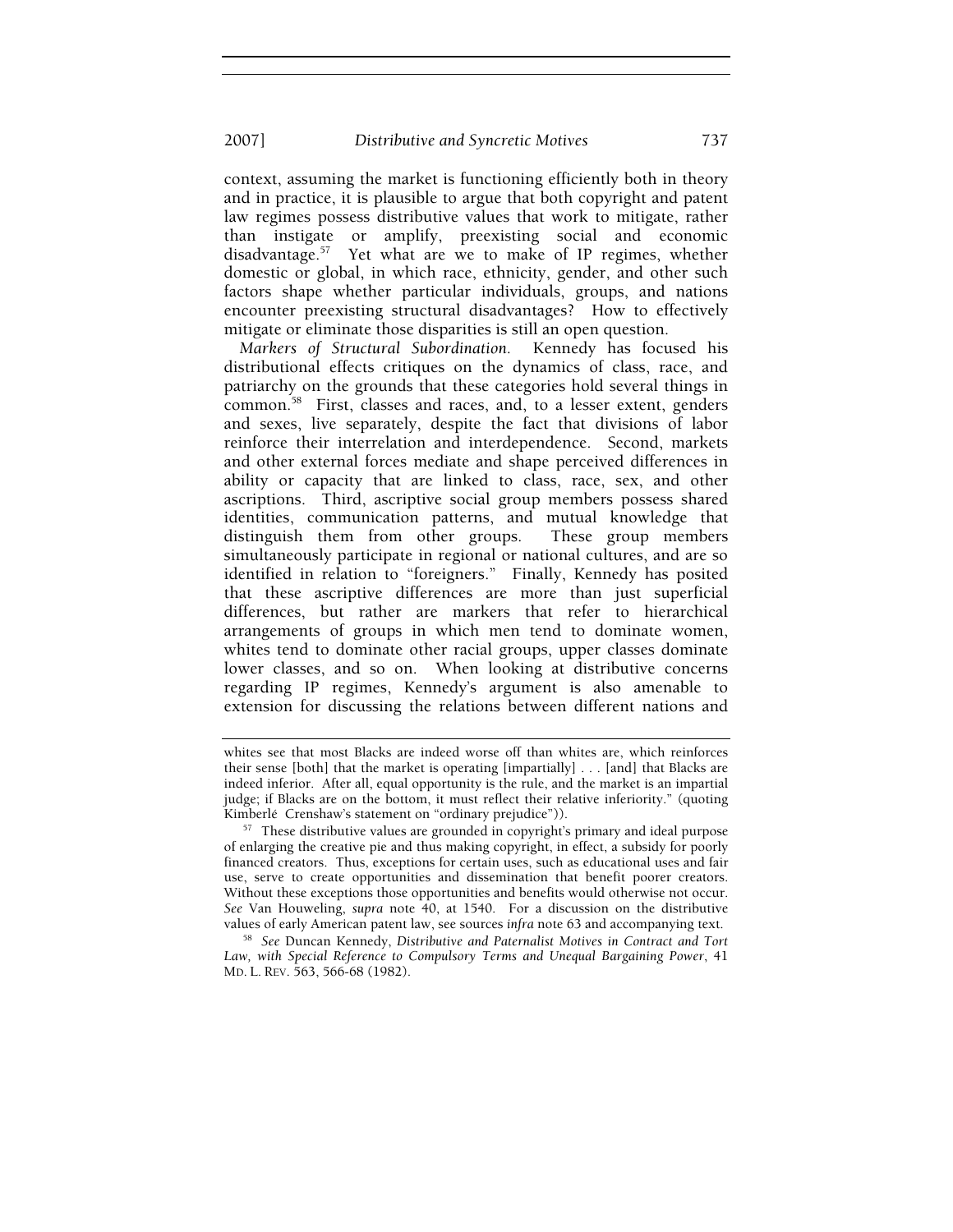regions.

*A Substantive Equality Principle.* Kennedy, Michelman, and others provide an exceedingly useful and diverse bundle of analytic tools. Chon's idea of introducing and developing a substantive equality principle provides the strand needed to tie together this bundle. Chon writes that "[a] new first principle of intellectual property fairly demands to be articulated," in order to "transform the relatively crude binary intellectual property balancing test into a more nuanced and context-sensitive discourse about the instrumental purpose of intellectual property."59 This Article puts to use this bundle-andstrand idea in discussing and analyzing the three idiosyncratic examples proposed in the Introduction, in hopes of building upon these authors' insights.

#### II. DISTRIBUTIVE MOTIVES IN U.S. PATENT LAW

#### *A. Race, Agency, and Coercion in Early U.S. Patent Law*

*Race, Property, and Theft.* "Property involves theft by the Rich from the Poor," W.E.B. Du Bois wrote in his Marxist-tinged, Depression-era masterwork *Black Reconstruction*. 60 In particular, those Americans in the African Diaspora, with whom Du Bois identified as "black folk," had been and remained subject to theft of their bodies, offspring, labor, labor's produce, cultural artifacts, and expressive traditions. Dominant culture and institutional denials of their inventive agency often facilitated this theft. Du Bois's earlier works, *The Souls of Black Folk*61 and *The Gift of Black Folk*, 62 reminded readers that despite their treatment as "real estate," "black folk" had made distinctive, though usually unrecognized and devalued, cultural, social, and inventive contributions from which America and the entire world had benefited. White America, on individual and collective levels, had often appropriated these contributions without just compensation, or had stolen them outright. It was in the harsh and brutal context of race,

<sup>&</sup>lt;sup>59</sup> Chon, *supra* note 14, at 2831.<br><sup>60</sup> W.E.B. DU BOIS, BLACK RECONSTRUCTION: AN ESSAY TOWARD A HISTORY OF THE PART WHICH BLACK FOLK PLAYED IN THE ATTEMPT TO RECONSTRUCT DEMOCRACY IN AMERICA 1860-1880, at 618 (1935).

<sup>&</sup>lt;sup>61</sup> W.E.B. DU BOIS, THE SOULS OF BLACK FOLK (1903) (offering groundbreaking meanings of race, culture, and black identity experiences in American history).<br><sup>62</sup> W.E.B. DU BOIS, THE GIFT OF BLACK FOLK: THE NEGROES IN THE MAKING OF

AMERICA (1924) (discussing pluralistic cultural history of United States, focusing on distinctive contributions of African Americans).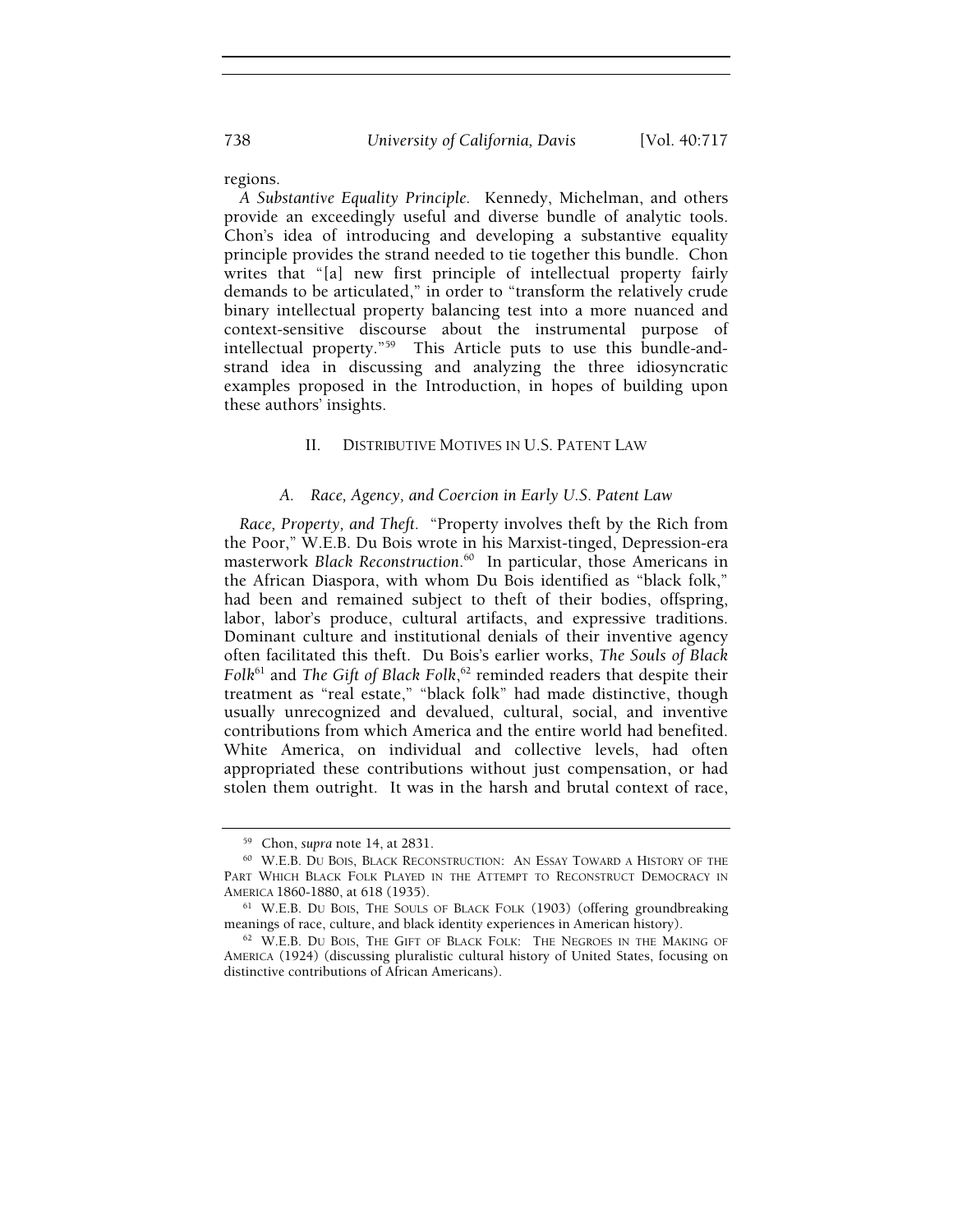technology, and IP law that Eli Whitney and a slave named Sam were involved in the invention and patenting of the cotton gin.

*Early U.S. Patent Law Distinct from European Patent Law.* Critical of their European counterparts, $63$  the designers of the U.S. patent system sought to make the American system more "progressive," by comparison.64 For instance, U.S. law reserved the right to a patent for the "first and true inventor" anywhere in the world, as opposed to reserving this right to either his or her employer or to the first person to import the invention into the respective country.<sup>65</sup> Furthermore, U.S. laws required the immediate publication of patent specifications, and the requisite fees for obtaining patents were far lower than the fees charged throughout Europe.<sup>66</sup> For example, the initial fees in the

298 (1995).<br><sup>64</sup> "Progressive" in this context refers to the new U.S. patent system's orientation. This new orientation enables segments of society, which had been shut out of the patent system as it existed in Europe, to avail themselves of such privileges. *See generally* Edward C. Walterscheid, *The Early Evolution of the United States Patent Law: Antecedents (Pt. 1)*, 76 J. PAT & TRADEMARK OFF. SOC'Y 697 (1994) (discussing European connection in evolution of early American patent regime); Edward C. Walterscheid, *The Early Evolution of the United States Patent Law: Antecedents (Pt. 2)*, 76 J. PAT & TRADEMARK OFF. SOC'Y 849 (1994) (discussing early English patent custom); Edward C. Walterscheid, *The Early Evolution of the United States Patent Law: Antecedents (Pt. 3)*, 77 J. PAT & TRADEMARK OFF. SOC'Y 771 (1995) (discussing transition to common law of patents); Edward C. Walterscheid, *The Early Evolution of the United States Patent Law: Antecendents (Pt. 3 Cont'd)*, 77 J. PAT & TRADEMARK OFF. Soc'y 847 (1995) (continuing discussion of transition to common law of patents).<br><sup>65</sup> See Khan & Sokoloff, supra note 63, at 395.<br><sup>66</sup> See id. Arguably, members of society with modest means were theoretically able

to find out specifications of patented inventions without incurring as much a cost as

<sup>63</sup> *See* B. Zorina Khan & Kenneth L. Sokoloff, *Institutions and Democratic Invention in 19th-Century America: Evidence from "Great Inventors," 1790-1930*, 94 AM. ECON. REV. 395, 395 (2004). Anglo American patent law derives its origins from a system of economic policies established in the fourteenth century when royal letters of protection issued by British monarchs were first recorded. These early monopolies were granted as a means of enticing skilled foreigners in select trades to immigrate to the British Isles. Three centuries later, however, the clamor for the progenitor of antitrust legislation led King James I to revoke all such domestic monopolies; he would later begin to grant the monopolies afresh. Two decades into the new arrangement, it proved to be unwieldy, prompting James I, with the assistance of Parliament, to abolish monopolies altogether in Great Britain, with the enactment of the Statute of Monopolies of 1623. Article VI of this statute, however, contained an important exception, which allowed for a maximum of 14 years of monopoly privileges for "the sole Working of Making of any Manner of new Manufacturers within the Realm, to the true and first inventor and Inventors of such Manufacture, which at the time of Making such Letters Patents and Grants shall not use." This exception would later serve as the model for the American patent law system. Michael D. Davis, *The Patenting of Products of Nature,* 21 RUTGERS COMPUTER & TECH. L.J. 293,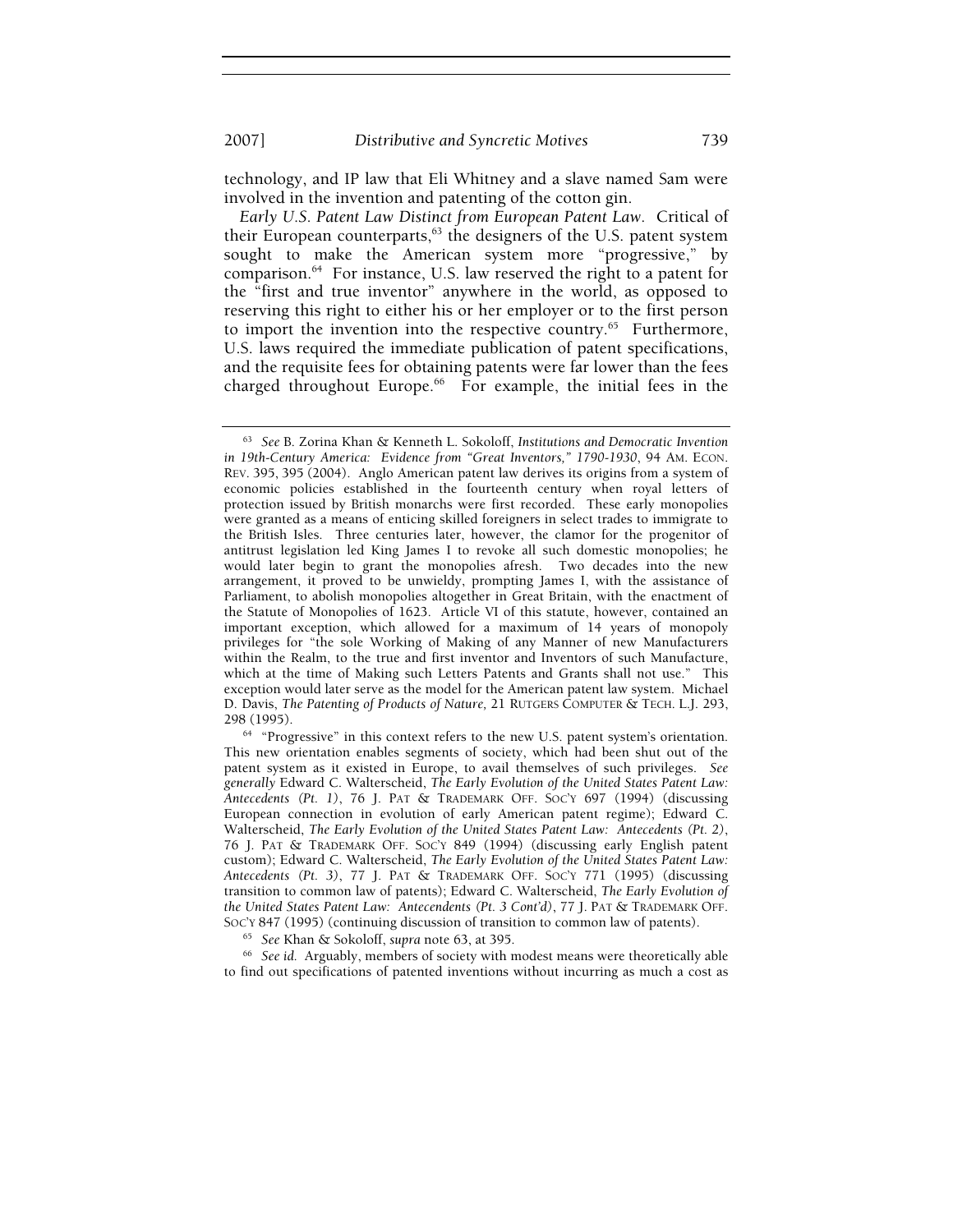United States were less than five percent of the fees set in Great Britain at the time. $67$  One salutary effect of these changes was to extend patent rights to poorer people who, by employment relationships or other economic constraints, may not have been able to afford to obtain patents under the European systems.

*Expanded Opportunities to Patent Inventions.* Another important American innovation was the permanent establishment in 1836 of a formal examination system, replacing the system in which patents were registered without rigorous examination.<sup>68</sup> In the prior system, wealthier private parties could expend their own resources on litigation to have a court declare their patents valid when questions of priority or novelty surfaced. Under the revised 1836 system, examiners made the same determinations at a fraction of the cost. In addition to meliorating inequities as to who was able to secure a patent, the new federal examination system introduced economies of scale to absorb and distribute the costs associated with legitimizing patent grants.<sup>69</sup> Theoretically, this system increased opportunities across the social strata by reducing uncertainty as to the validity of the granted patents, thus, in theory, making it easier for cash-strapped or resource-poor inventors to either mobilize capital for the purposes of exploiting their inventions or to license or sell their rights to third parties better able to commercialize new inventions.

*Slaves and Inventions.* Admittedly, the American patent system encouraged a more diverse composition of inventors through broadened access to opportunities for investing in, exploiting, and deriving income from inventive activity.<sup>70</sup> However, because of the historical realities of race and slavery, the extent of this beneficial distributive impact on black inventors was illusory at best. During the

there would have had there been no prompt publishing requirement. 67 *See id.*

<sup>68</sup> In the registration system, a patent was routinely granted as long as the stipulated requirements were met without inquiry into questions of novelty and priority. In other words, as patents issued, there was no presumption of validity as now exists in the examination system. Questions of novelty and priority were left for the courts to decide through the process of litigation when patent owners sued for infringement. It was therefore not uncommon for multiple patents to be issued for the same invention to multiple patentees as long as the respective patentees all satisfied the procedural requirements. Thus, in the registration system, those with the financial resources to engage in expensive litigation in the form of infringement suits were more likely to secure favorable judgments and, in the process, obtain judicial backing as to the validity of their patents. 69 *See* Khan & Sokoloff, *supra* note 63, at 395. 70 *See id.* at 396.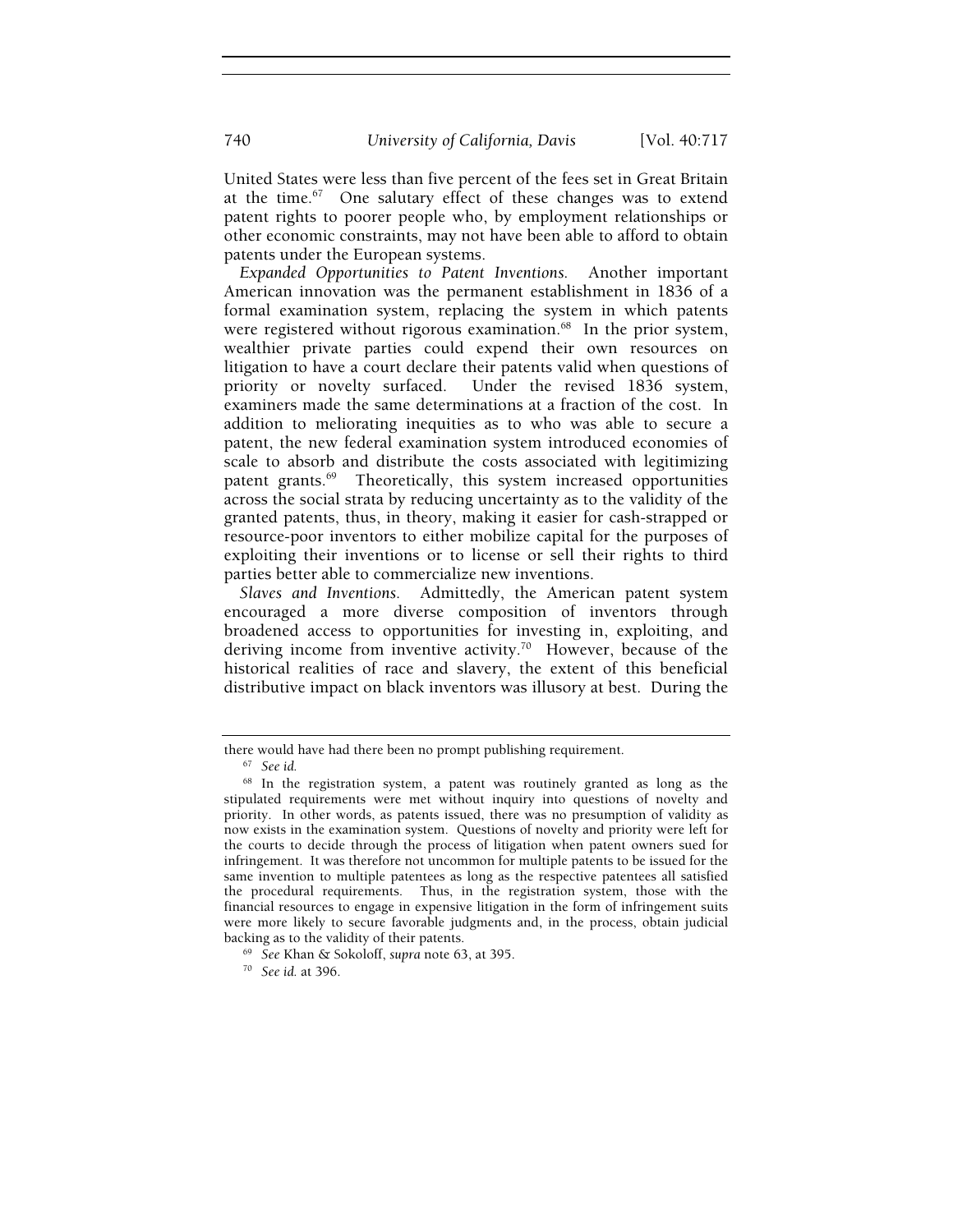antebellum era, whether a free or enslaved black person was eligible to apply for a patent depended on the "blessing" or "tutelage" of a white person. This created a legal relationship that resembled a strange version of the copyright law "work made for hire."71 Thus, at least in the South, "[o]ften what the Negro actually developed was exploited by the white man by whom he was employed or through whom he endeavored to find recognition."<sup>72</sup> Despite the chattel slavery system, black inventors nonetheless made significant inventive contributions to the antebellum southern wealth reified in its plantation and tillage oligarchy. Technological advancements by black inventors would also help transform the post-Reconstruction South into an industrial democracy, despite chattel slavery's existence in the southern states for more than half of the nineteenth century, as well as later developments such as the Black Codes, sharecropping systems, and Jim Crow laws.73

*Structural Inequality.* The early American patent system beckoned many poor white inventors to achieve wealth and recognition through a quasi-egalitarian patent system that facilitated investment in their lucrative ideas.74 The same opportunities did not await black inventors, $75$  whose contributions white society tended to ignore when the commercial value of a black invention was uncertain. In cases where commercial promise was more readily apparent, black inventions were subject to appropriation without attribution.<sup>76</sup> State laws governing property and contract expressly precluded slaves from applying for or holding property. Presumably, this proscription included slaves being precluded from owning patents.<sup>77</sup> Moreover,

<sup>71</sup> *See id.*

<sup>72</sup> Dorothy C. Yancy, *Four Black Inventors with Patents*, 39 NEGRO HIST. BULL. 574, 574 (1976). 73 *See id.* at 574-76. 74 When examining inventors born between 1739 and 1819, a picture emerges

that depicts most white inventors (over 60%) as having come from unassuming backgrounds judged by their level of education, having attained only primary education. *See* Khan & Sokoloff, *supra* note 63, at 397. 75 Thomas Jennings was the first black inventor to receive a patent on March 3,

<sup>1821 (</sup>U.S. Patent No. 3,306) for a dry-cleaning process called "dry scouring." About.com, Inventors: Thomas Jennings, http://inventors.about.com/library/ inventors/bljennings.htm (last visited Nov. 28, 2006). He used his royalties to buy his family out of slavery and support abolition of slavery. *Id.* 

<sup>76</sup> *See, e.g.*, Yancy, *supra* note 72, at 574-76 (noting that slaveowners such as Oscar Stewart, who were denied patents to their slaves' inventions, still went ahead and exploited those same inventions by marketing and selling them and keeping all proceeds for themselves).<br><sup>77</sup> For example, in seventeenth century Louisiana, the Louisiana Code Noir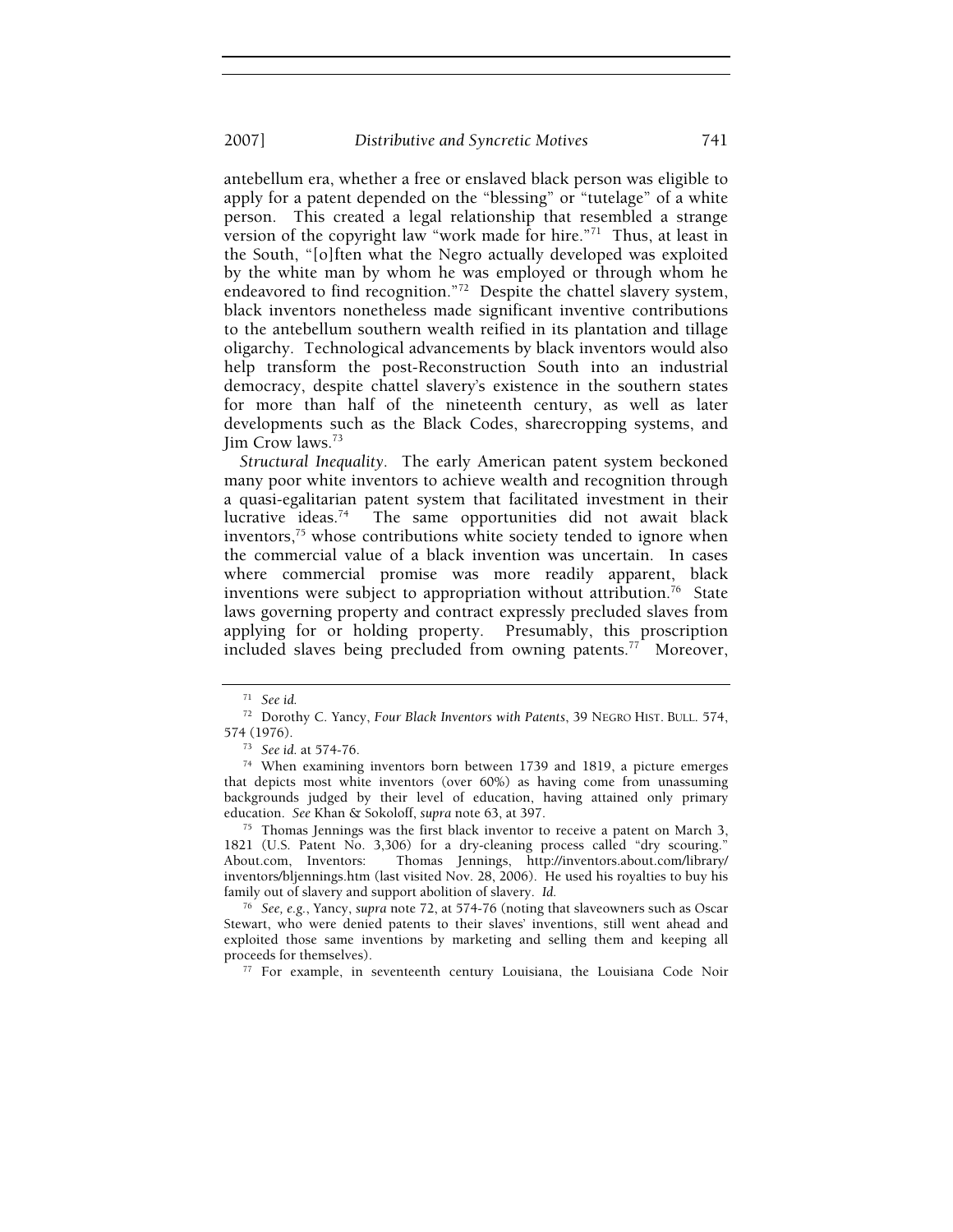while free blacks had the *legal* ability to patent their inventions (the *Dred Scott v. Sanford* decision notwithstanding),<sup>78</sup> the economic and educational conditions that many free blacks faced in the northern states simply were not conducive to pursuing whatever incentives and opportunities U.S. patent law provided.79

*(Intellectual) Property of the Slaveowner.* The exclusion of slaves from owning patents flowed from the status of slaves as chattel, as property, and as assets to be owned.<sup>80</sup> While a slave was legally a subcategory of property, contradictory provisions in state and federal law treated slaves nominally as persons or as fractional persons for such purposes as criminal punishment and census counting, thus creating extremely complex legal and personal relationships between slaves and their masters.<sup>81</sup> However, because neither federal nor state law considered slaves citizens, they were not entitled to enjoy the privileges and immunities of citizenship, which at the time included an entitlement to protection of the fruits of one's intellectual labors.<sup>82</sup> Because slaves were themselves the legal property of others, a slave could not own property (real, personal, or intellectual) in his or her own name or enter into contracts to safeguard associated rights.<sup>83</sup>

*Coerced Inventiveness.* Economically speaking, racial slavery in the United States was a paradoxical institution. On the one hand, slavery clearly produced skewed distributions of wealth and resources, and some of the antebellum period's wealthiest individuals resided in the South.<sup>84</sup> On the other hand, coercive efforts to harness unpaid labor productivity were not efficient means to generate wealth. $85$  Indeed, given the regional wealth discrepancy between the antebellum North

disqualified slaves from being witnesses or parties in civil litigation, from owning property, or from contracting in their own names. Hans W. Baade, *The Gens Couleur of Louisiana: Comparative Slave Law in Microcosm*, 18 CARDOZO L. REV. 535, 541

<sup>&</sup>lt;sup>78</sup> But see generally Dred Scott v. Sanford, 60 U.S. (19 How.) 393 (1856) (declaring Missouri Compromise as unconstitutional and broadly holding slaves were property).

<sup>79</sup> *See, e.g.*,Yancy, *supra* note 72, at 575 (outlining some problems and difficulties facing black inventors in early part of nineteenth century). 80 *See* Anthony R. Chase, *Race, Culture, and Contract Law: From the Cottonfield to* 

*the Courtroom*, 28 CONN. L. REV. 1, 16 (1995).<br><sup>81</sup> See A. Yasmine Rassam, *International Law and Contemporary Forms of Slavery:* 

*An Economic and Social Rights-Based Approach*, 23 PENN ST. INT'L L. REV. 809, 814-15

<sup>(2005). 82</sup> *See* Chase, *supra* note 80, at 21-22. 83 *See id.* at 22. 84 *See id*. at 54. 85 *See* IRA BERLIN, GENERATIONS OF CAPTIVITY: A HISTORY OF AFRICAN AMERICAN SLAVES 3, 10 (2003).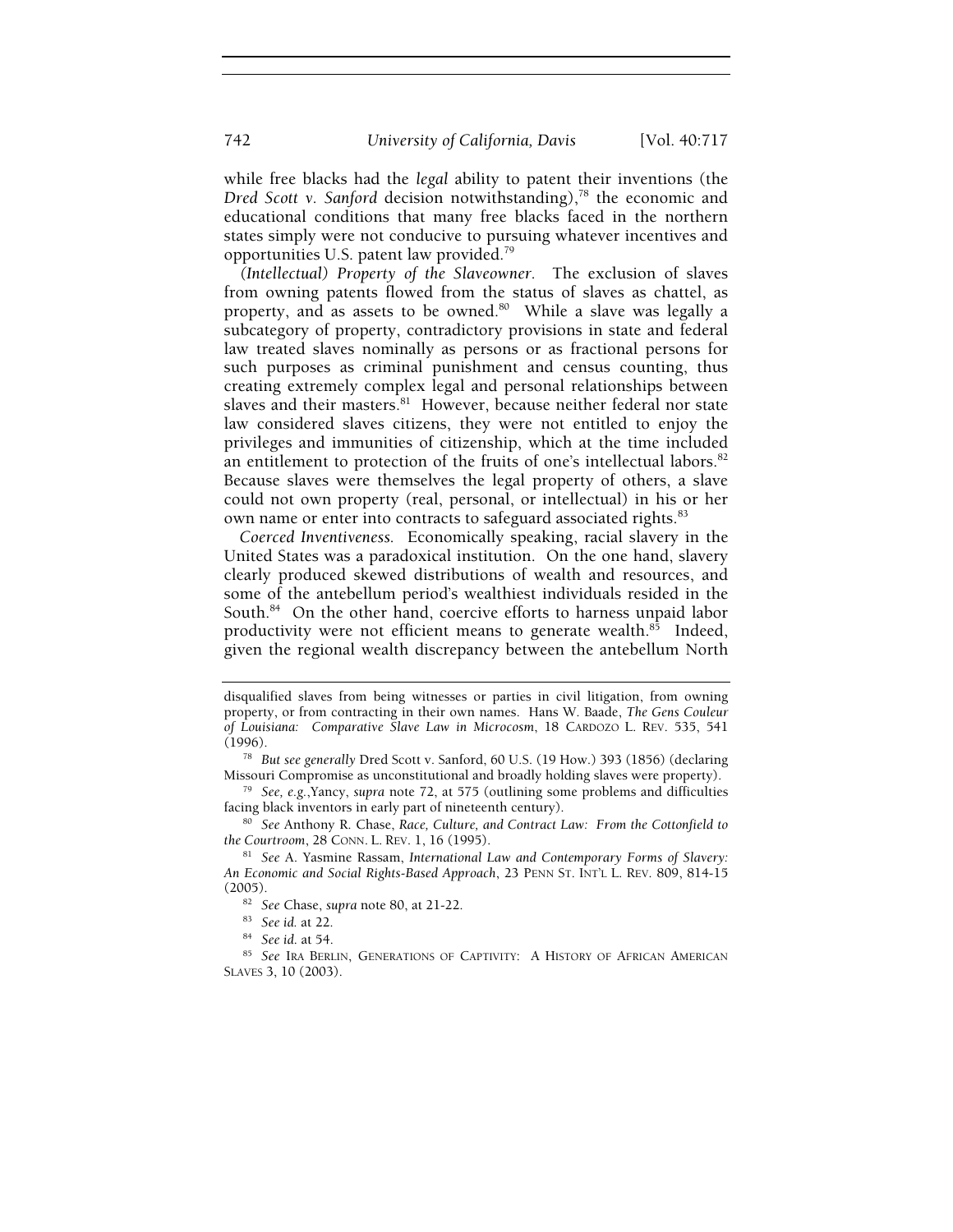and South, the "peculiar institution" of slavery may well have been economically *inefficient*. Furthermore, it is one thing to coerce an enslaved person's physical labor; it is another altogether to force involuntary creativity, intellect, and industry.<sup>86</sup> Realizing this quandary, some slaveowners developed bizarre incentive systems whereby slaves could earn "time off" for themselves - not out of benevolence, but rather because such incentives translated into higher profits for the slaveowner.<sup>87</sup> In exchange for achieving certain levels of labor productivity, slaves with exceptional intellect, talent, or skills in certain crafts might be allowed time to pursue their areas of creative and inventive genius.

Oscar Stuart v. Ned. Meanwhile, some contemporaneous slavery apologists believed that slaves simply lacked the requisite inventive agency to generate or possess patentable ideas. For example, Oscar J.E. Stuart, whose slave Ned is credited with developing an innovative double plow, argued that slaveowners were entitled to the fruits of their slaves' intellectual labor, just as they were entitled to the fruits of their slaves' physical labor. Stuart contended that "the Patent laws were passed to encourage inventions of a useful character on the Part of the Political to the exclusion of the [servile] race, who by reason of the general Stupidity, are concerned without the range of both the letter, [and] the Spirit of the law."88

*Heads I Win, Tails You Lose.* Ironically, slavery supporters used widespread knowledge that the double plow originated from a slave to increase negative perceptions of free blacks. In an 1859 correspondence, former Mississippi Governor Albert G. Brown described the attribution of the double plow to a slave as "giving the lie to the abolition cry that slavery dwarfs the mind of the negro."89 Brown further questioned whether a free black person had ever been credited with inventing anything useful.<sup>90</sup> From Brown's perspective, which can fairly be deemed a damned-if-you-do, damned-if-you-don't attitude, free blacks who had theoretical access to education and opportunities for inventive activity, but who failed to fabricate patented inventions at the same rate as whites, thereby displayed their group's supposed inventive inferiority. The fact that free blacks were denied the recognition they were due for their contributions played a

<sup>86</sup> *See id.* at 78-79. 87 *See id.*

<sup>88</sup> Dorothy C. Yancy, *The Stuart Double Plow and Double Scraper: The Invention of a Slave*, 69 J. NEGRO HIST. 1, 49 (1984). 89 *Id.* at 51. 90 *Id.*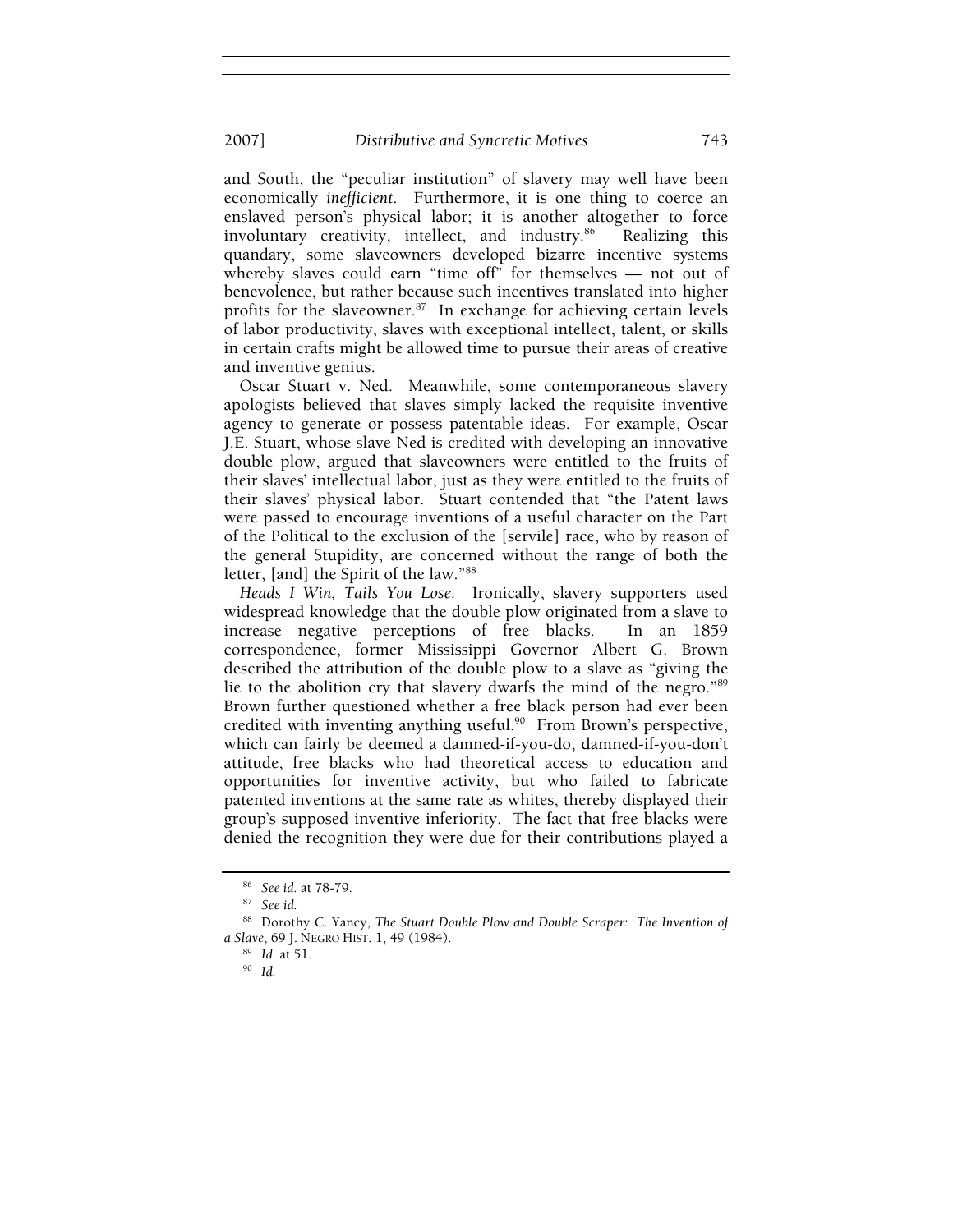role in white society's conferral of even less respect for their inventive capacity than for that of slaves.<sup>91</sup>

*Patent Incentives and Racial Hierarchy.* The facts of slaves' deprivation of patent protection and the structural realities that rendered free blacks' patents to be of relatively little value add texture to historical accounts which either minimize or ignore significant contributions of black innovators and their unpatented or infrequently patented innovations.<sup>92</sup> While the early U.S. patent laws ideally provided neutral incentives that fostered innovation, the formal and substantively unequal treatment that both slave and free black innovators faced, including inadequate or nonexistent compensation, recognition, or attribution, raises questions as to the neutrality of these incentives and their distributive effects. Consequently, although the U.S. patent system purportedly encouraged and fostered opportunities for innovation across diverse social strata, it actually denied most black persons the ability to reap the rewards from their ingenuity, thus compounding racially oppressive legal, economic, and social structures.

*Illusory Agency.* Viewing the master-slave relationship as a traditional principal-agent relationship<sup>93</sup> is misleading because, as one writer put it, "[a]lthough at first glance it appears that, as agent of a master, a slave gained power and recognition as a human being, such an impression was only an illusion."94 As one might expect, the relationship between a slaveowner and slave was a strikingly

<sup>91</sup> *See* Roy L. Brooks, *American Democracy and Higher Education for Black Americans: The Lingering Effects Theory*, 7 J.L. & SOC. CHALLENGES 1, 29 (2005) ("In some respects free blacks, for whom higher education was at least a theoretical possibility, were accorded less respect than slaves. The 1840 census is a case in point. Free blacks were much more often than slaves classified among the insane and idiots in 19th century census surveys. Thus, the government's census takers regarded the slaves as having better mental health than free blacks.") (citation omitted).

 $92$  Some of the inventions attributed to black inventors, in addition to the Stuart double scraper and double plow referred to earlier, include a corn harvester invented by Henry Blair, described as a "colored man," in 1834 and for which he secured a patent two years later. James Forten is reported to have invented a device for handling sails, and Norbert Rilleux was granted a patent in 1846 for his development of a vacuum pan. *See* Yancy, *supra* note 72, at 574. 93 The principal-agent problem, as understood through the lens of economics,

refers to the difficulties of motivating one party to act beneficially on behalf of another. The principal may use various incentives, such as compensation, supervision, and punishment mechanisms (e.g., "the carrot and the stick") to try to align the agent's interests and activities with those that the principal desires. 94 Chase, *supra* note 80, at 29.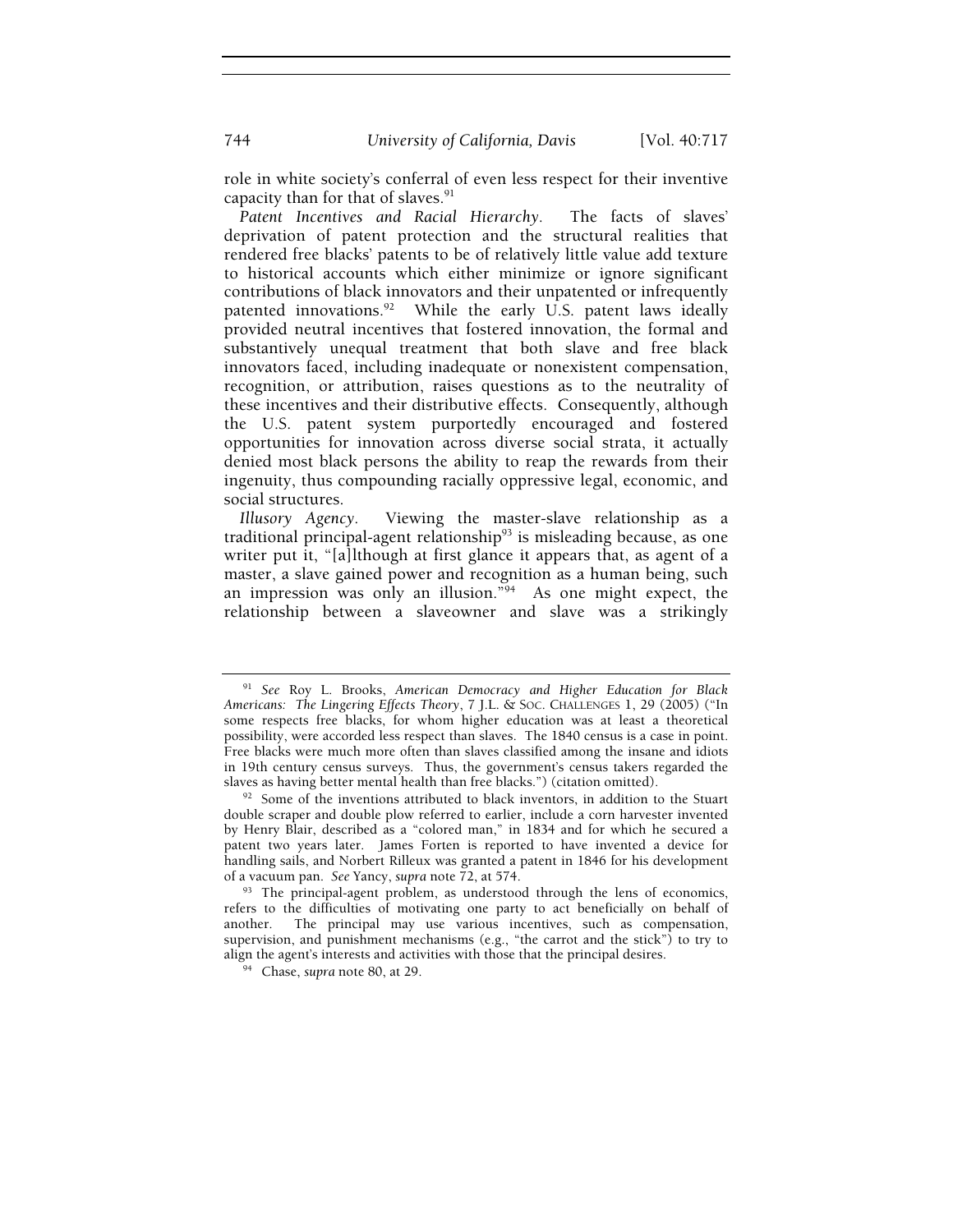unidirectional power relationship.<sup>95</sup> Legally speaking, slaveowners controlled slaves because slaves were not conceived of as possessing self-agency.<sup>96</sup> Of course, we now recognize that the reverse was in fact the case — slaves did not possess self-agency in the legal sense because they were under the legal control of slaveowners. Because slaveowners used slaves as agents to extend their own ability to effectively conduct business, the slave "was in the unenviable position of being unable to contract on his own behalf and of being held responsible by his master of inappropriate and disadvantageous representation of the master's interests."97

# *B. Eli Whitney and the Cotton Gin*

*Self-Mythologizing the "Great Inventor."* It is against this backdrop that some historians advance the theory that Whitney claimed credit for the invention of the cotton gin when the operative idea may have come from a slave,<sup>98</sup> or even from a cotton cleaning tool used in India for many centuries.<sup>99</sup> Some historians have also depicted Whitney's story as a case study in the enduring hagiography of "hero-inventor" biographical myths that surround the nineteenth century.<sup>100</sup> Angela

visited Nov. 28, 2006) (suggesting that Whitney may also have adapted cotton gin idea from *charkha*, ancient tool that had long been used in India to separate cotton

fibers and seeds).<br><sup>100</sup> See Carolyn Cooper, *Myth, Rumor, and History: The Yankee Whittling Boy as Hero and Villain*, 44 TECH. & CULTURE 82, 85 (2003), *available at* http://pascalfroissart.online.fr/3-cache/2003-cooper.pdf. Folklore scholar and author Cooper noted that folklore and ancient texts identify certain stories as legends and myths — stories that recognize a solitary god or hero as the personification or originator of a particular human advancement. Ascription to a single hero of the gradual, complex human achievement not only simplified the story but also added color and drama. Inevitably, the process of retelling these stories endowed the mythical hero with new attributes and accomplishments usually linked together by a string of detailed anecdotes, which supplied ready answers as to the advent of rather complex developments. Along the same lines, Cooper identified some reasons that explain the enduring legacy of biographical myths of the nineteenth century heroic inventor. One reason is that such writings begin outside the gradually adopted canons of written history and in their earliest form supply no telltale footnotes by which to check authenticity. Another reason is that many technological advances involved

<sup>&</sup>lt;sup>95</sup> See id. ("All benefits of the agency-principle relationship fell to the master and none to the slave.") (citation omitted).<br><sup>96</sup> See id.<br><sup>97</sup> Id.

<sup>98</sup> *See, e.g*., PORTIA JAMES, THE REAL MCCOY: AFRICAN AMERICAN INVENTION AND INNOVATION 1619-1930 (1989) (discussing African American contributions to technological culture of America). 99 *See* Answers.com, Cotton Gin, http://www.answers.com/topic/cotton-gin (last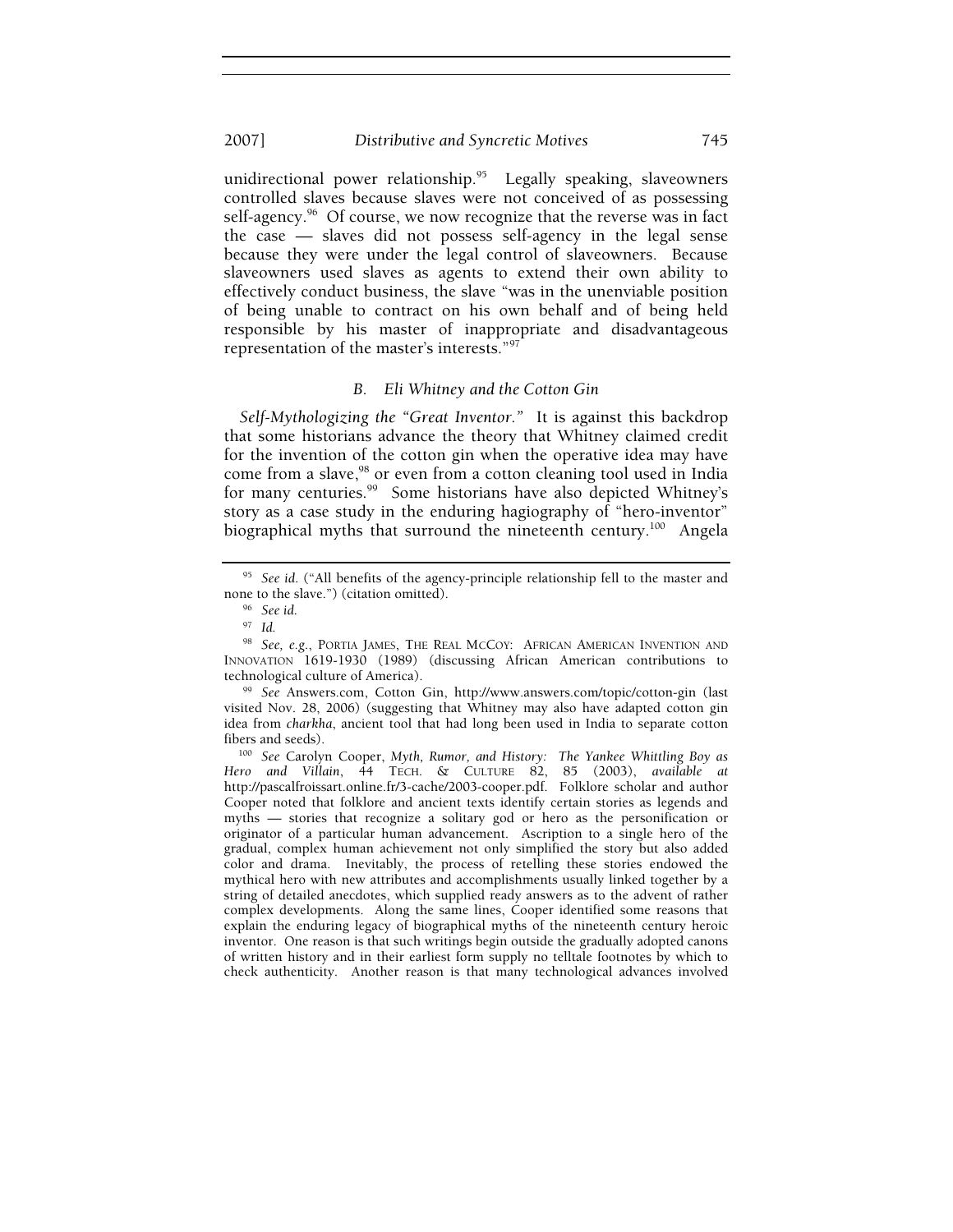Lakwete, for example, asserts that Whitney and his associate Phineas Miller self-consciously initiated the story surrounding the origins of the cotton gin they successfully patented.<sup>101</sup> During an infringement action initiated by Miller to validate his supposed rights, the cotton gin invention story he meticulously constructed before his death in 1803 was adopted, affirmed, and later reinforced by a trial court.<sup>102</sup>

*Sam the Slave and Extension of the Economic Viability of Slavery.* There are at least two ironies noted in revisionist accounts on the origin of the cotton gin. First, the actual invention is a case of culturally developed knowledge and intergenerational technology transfer to benefit a poor, racialized labor collective, but subsequently appropriated and exploited by a white entrepreneur. Historian Portia James contends that the person who provided Whitney with the key idea for his new gin was a slave identified only by the name of Sam.<sup>103</sup>

effectively removed the principle from the public domain.<br><sup>102</sup> *See id.* at 70. <sup>103</sup> *Engines of Our Ingenuity: Black Inventors* (University of Houston radio broadcast), *available at* http://www.uh.edu/engines/epi127.htm (last visited Nov. 28, 2006); *see also* JAMES, *supra* note 98, at 54-55.

protracted and ambiguous social, economic, and political interactions that make it difficult for scholars and the wider public to summarize the origin of a human development absent the use of mythical stories.

<sup>&</sup>lt;sup>101</sup> See LAKWETE, *supra* note 7, at 55. Lakwete alleges that Whitney and Miller consciously and collaboratively "obscured the origins of the gin and laid the foundation for the myth that developed about it." *Id.* In correspondence between the two, a picture emerges of a dispirited Whitney on the verge of giving up and returning home. *Id.* Less than three weeks later, Whitney reversed his fortunes. *Id.* Miller wrote to Thomas Jefferson, then Secretary of State and de facto commissioneradministrator of the Patent Office, and introduced Whitney as the inventor of "a machine for ginning cotton." *Id.* Miller claimed Whitney achieved the feat "without the benefit of tools or workmen" and as such "deserve[d] the encouragement of the public." *Id.* Shortly thereafter, Miller reminded Whitney that he was in a competitive race against two unknown and several known inventors. *Id.* In addition, several slave mechanics were well-versed in the art, owing to their expertise in the manufacture of foot gins utilized in most plantations. However, based on his skill level and his relative newcomer status in the cotton industry, deliberative invention on Whitney's part played little or no role in his supposed invention of the gin. *Id*. Instead, Lakwete alleges that Whitney and Miller "[seemed] to have engaged in duplicity masked by prestige." *Id.* Setbacks in constructing a working prototype of the new gin only served to deepen the mystery of its origins. *Id.* at 56. While the invention Whitney claimed was for the wire-toothed gin, by this time different kinds of gins — most notably, the roller gin — had already been in widespread use. *Id.*Miller deepened the mystery of the gin's origins by suggesting that there were "mechanics who have hitherto been ignorant of the [the Whitney] patent, and who have constructed machines, the use of which is thereby exclusively secured to the patentees." *Id.* at 60. The implication of this statement is that some mechanics employed wire teeth — as opposed to rollers — in their gins before Whitney's successful patent application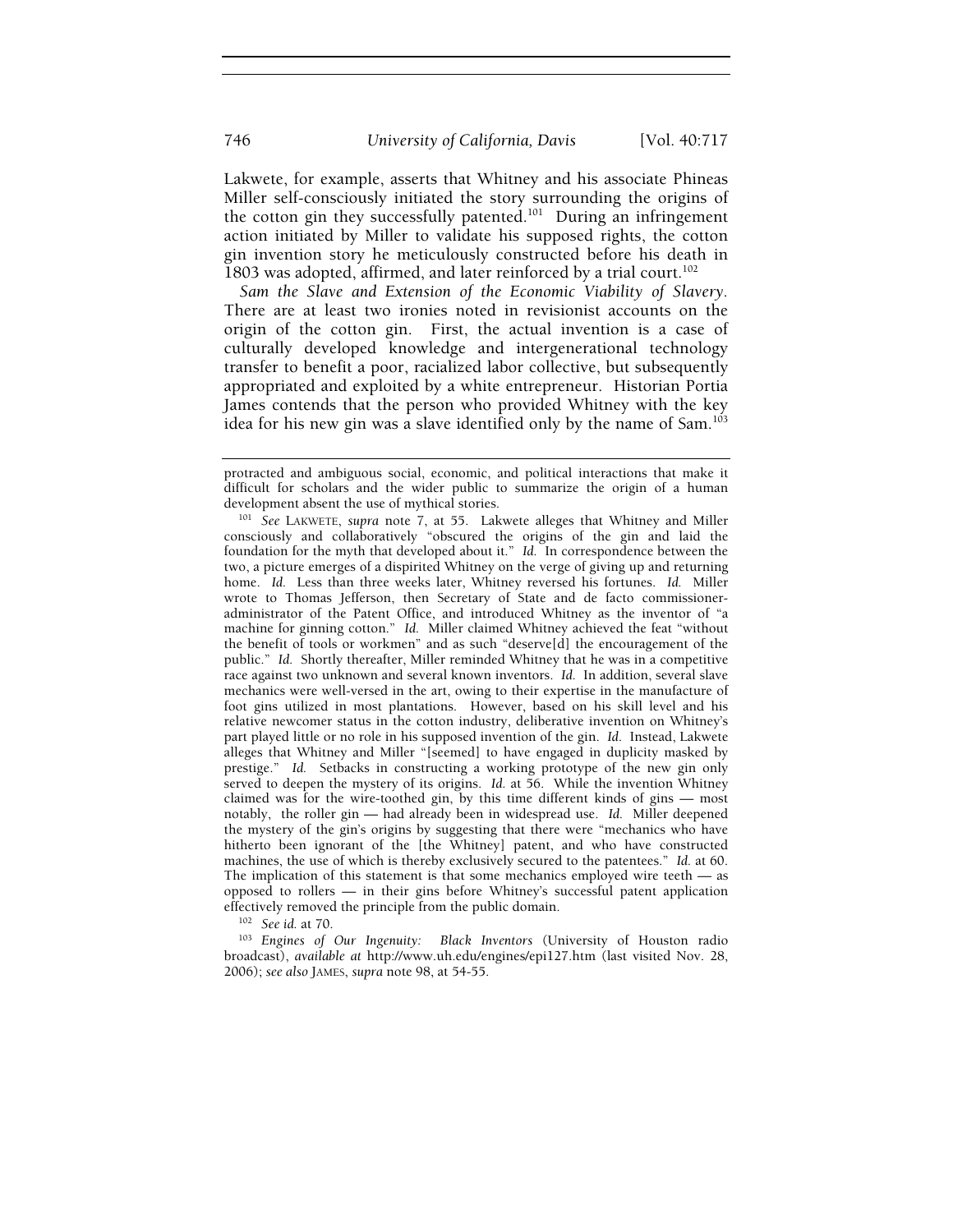Sam reportedly received the idea from his father, who had developed a comb-like device to solve the problem of removing seeds from picked cotton.104 On this account, Whitney's contribution is only to have mechanized and patented the comb.<sup>105</sup> Second, although Sam's invention intended to ease the harshness of plantation slave labor conditions, namely, the difficulty of extracting seeds from short-staple cotton,106 Whitney's cotton gin checked certain economic inefficiencies of the plantation slave economy and delayed slavery's inevitable decline for at least two decades. The American slave population had steadily declined in the decade preceeding the invention of the mechanized gin. However, the cotton gin made the labor-intensive enterprise of running a cotton plantation economically viable and even profitable.<sup>107</sup> Following the gin's widespread adoption and use, the number of slaves began increasing once again and the United States moved into a new expansionist era that included the Mexican-American War and the annexation of Texas.<sup>108</sup>

*IP's Role in Amplifying Racial Subordination.* In the foregoing example, the question of where the distribution of IP's benefits and burdens fall is simple and straightforward. To benefit from a patent, one must be legally capable of self-agency and self-proprietorship. If one is not, the burdens arising from a patented technology may indeed fall heavily — as heavily as the renewed feasibility of the plantation system and the expansion of chattel slavery. Indeed, the IP system worked in harmony with this economic system to amplify the structural subordination of both free blacks and black slaves in general, thereby deepening and widening distributional inequalities and inequalities of access to the American entrepreneurial system.

# III. DISTRIBUTIVE ASPECTS OF U.S. COPYRIGHT LAW

#### *A. History of the World, Part One?*

*Questioning the Crude Logic of Copyright Incentives.* An important, explicit purpose of U.S. copyright law is to encourage the creation of

<sup>104</sup> *See Engines of Our Ingenuity*, *supra* note 103.

<sup>105</sup> *See id.*

<sup>106</sup> *See* Answers.com, Cotton Gin, http://www.answers.com/topic/cotton-gin (last visited Nov. 28, 2006) (noting that short-staple cotton was only growable cotton variety throughout most of American South). 107 *See id.*

<sup>108</sup> *Id.*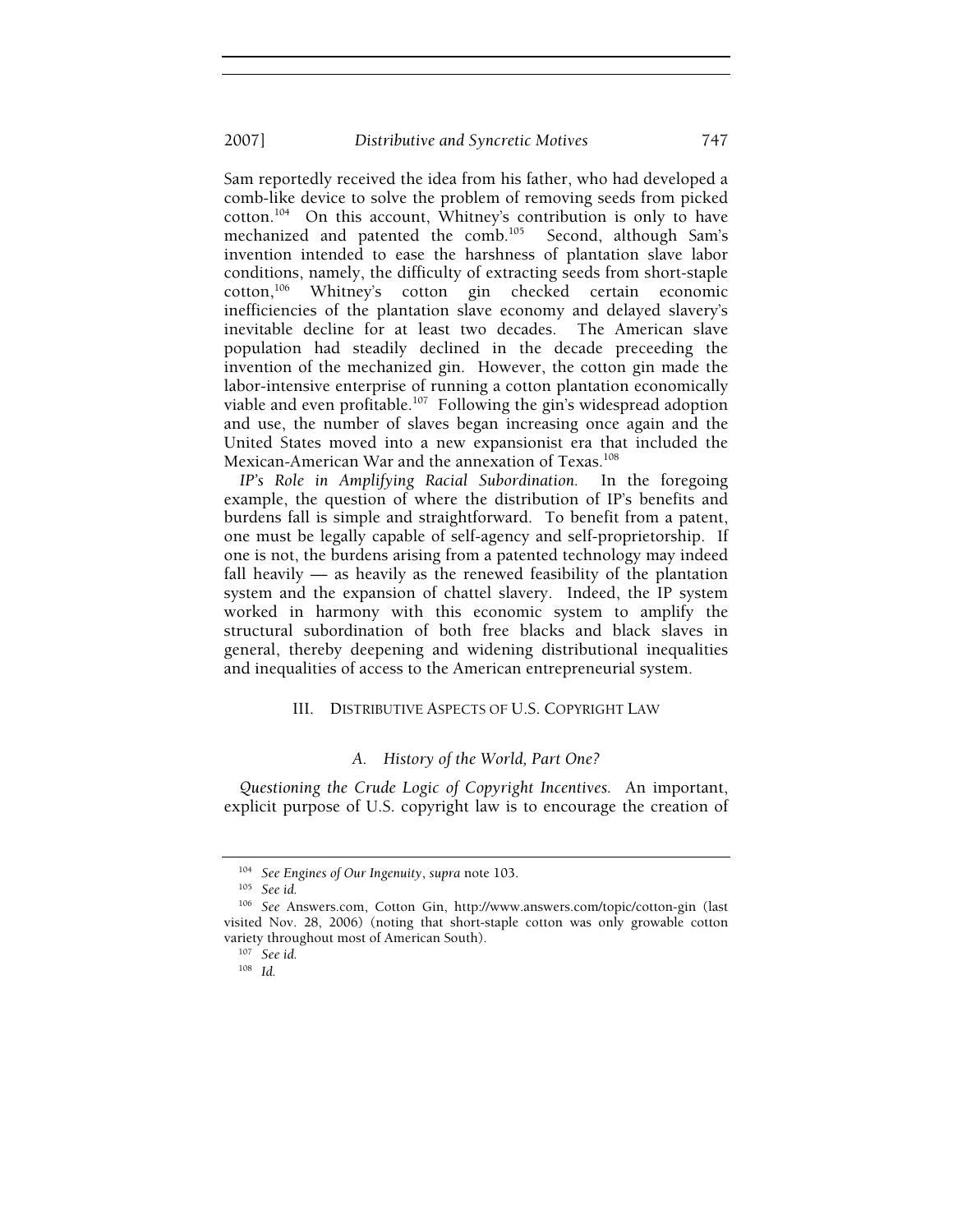expressive works that benefit the general public.<sup>109</sup> Recently, Van Houweling noted that while "[t]he crude logic of copyright is that creativity is good for society, that creativity needs encouragement, and that copyrights provides this encouragement by securing 'a fair return' for creators," copyright has a distinct distributive impact in its quest to "increase the size of the creative pie."<sup>110</sup> Van Houweling identifies three distributive aspects of U.S. copyright law. First, the rights granted serve as indirect subsidies for some would-be creators by facilitating the financing of their works. $111$  Second, the limits incorporated into the American copyright framework, for example, the fair use doctrine, serve the needs of cash-strapped or resource-poor inventors by permitting them to build upon existing protected works without paying for access.<sup>112</sup> Third, until recently, copyright has been enforced only infrequently against those infringers who were less likely to pay for their uses of protected works.<sup>113</sup>

<sup>113</sup> Until relatively recently, the only people with reason to worry about the

<sup>&</sup>lt;sup>109</sup> The constitutional provision that authorizes both copyright and patent law pronounces its goal as "promot[ing] the Progress of Science and useful Arts, by securing for limited Times to Authors and Inventors the exclusive Right to their respective Writings and Discoveries." U.S. CONST. art. I, § 8, cl. 8. The Supreme Court has sought to elaborate on the goals of the copyright system by finding that, while the immediate aim of copyright law is to secure a fair return for creators' labor, its ultimate aim is to stimulate artistic creativity for the greater good. Van Houweling, *supra* note 40, at 1539.<br><sup>110</sup> Van Houweling, *supra* note 40, at 1539.<br><sup>111</sup> *Id.* at 1540-41. Copyright creates a mechanism through which even financially

poor creators can muster the financing needed to create and disseminate their works. This is achieved mainly by the resource-poor creator promising to assign some of his or her rights in the commercially viable creative work to an individual or entity in a position to fund the endeavor. For example, a cash-strapped independent filmmaker may assign some of his rights to publicly display, reproduce, and distribute copies of the finished work to investors who may, in turn, recoup their investment by selling

<sup>&</sup>lt;sup>112</sup> The fair use doctrine as adopted by American courts can be traced to early English cases under the Statute of Anne, which granted copyright holders exclusive rights to the printing and reprinting of books. *See infra* note 142. Early judicial opinions interpreted these rights as not extending to "translations, abridgements, or other variations on the copyrighted original that included independent creative contributions." Van Houweling, *supra* note 40, at 1543. This narrow reading gave subsequent authors the green light to build on existing works without risk of incurring liability. Justice Story adopted the fair use doctrine in *Folsom v. Marsh*, 9 F. Cas. 342 (C.C.D. Mass. 1841) (No. 4,901). The American fair use doctrine "developed in ways that arguably address distributive concerns" by permitting the avoidance of liability when the use serves an important social purpose and is not particularly lucrative, for example, in the contexts of teaching, scholarship, research and other noncommercial uses. Van Houweling, supra note 40, at 1543-45.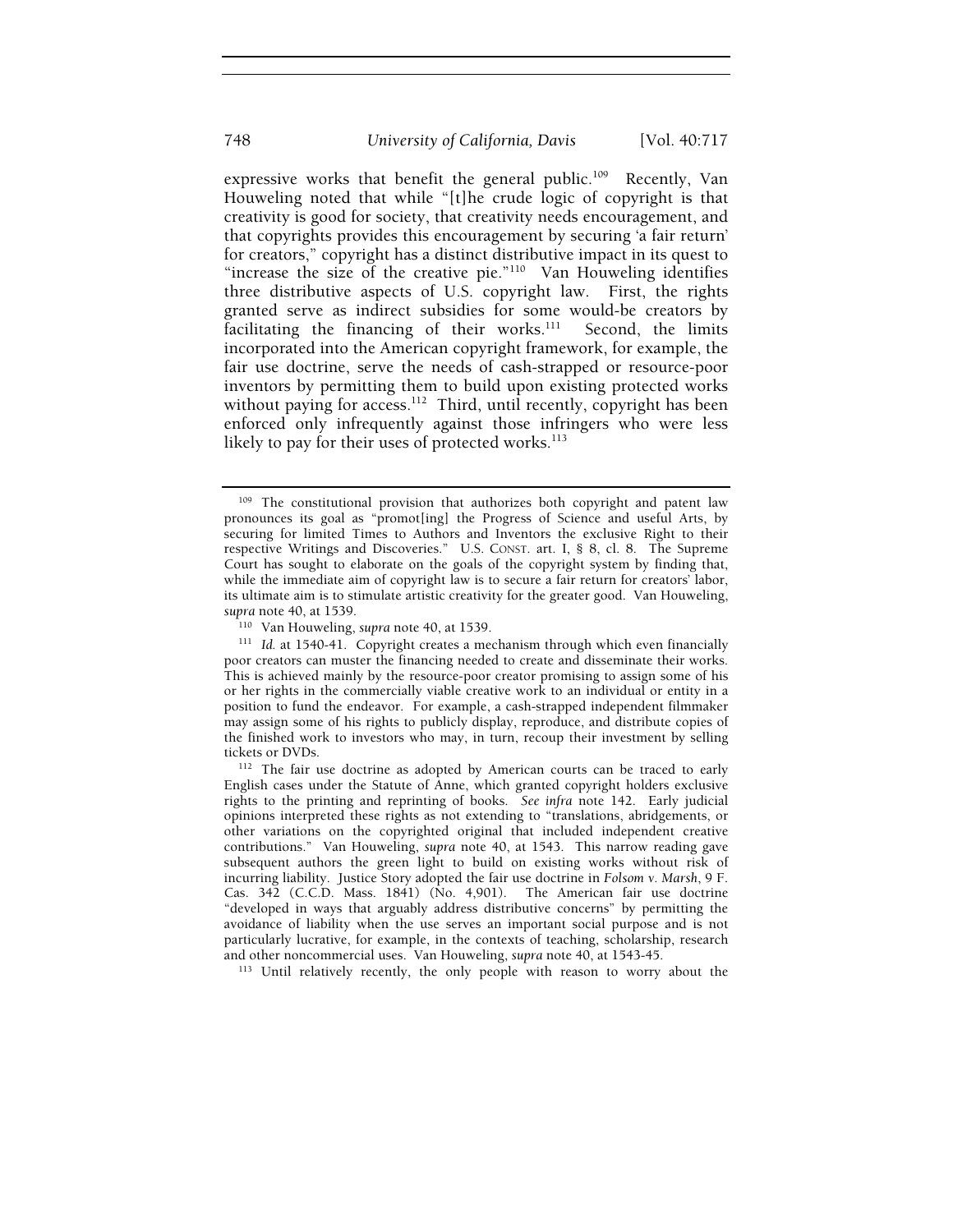*Understanding Music as Property.* Today it is commonplace, if not universally accepted, to treat music as a subspecies of IP and to recognize both musical production and music distribution as IP practices regulated by copyright law. These laws and practices simultaneously attempt to facilitate and regulate musical innovation, usage, distribution, and reproduction. However, the idea that music is susceptible to such improprieties as misappropriation and unauthorized reproduction presupposes the twin understandings that music actually is (private) property and, more fundamentally, that music can be treated as property.<sup>114</sup>

*Music and Property: Contested and Dynamic Categories.*Copyright law is a relatively new and highly powerful influence in the world of musical expression. In two recent significant articles, Professor Michael W. Carroll investigates when, why, and how copyright law came to apply to music.<sup>115</sup> Carroll reminds contemporary audiences that the "property-rights model for financing music production and distribution is a relatively recent development in response to specific social, political, and economic circumstances."<sup>116</sup> Although many preconditions of the commodification of musical expression and its regulation under copyright law have existed for millennia, countless musical modes throughout history were created without any notions of commodification or copyright protection.117 Moreover, the

<sup>115</sup> See id.; Michael W. Carroll, *The Struggle for Music Copyright*, 57 FLA. L. REV. 907, 910 (2005).

<sup>116</sup> Carroll, *supra* note 114, at 1496.<br><sup>117</sup> *Id.* at 1491-92 ("[T]he preconditions for objectifying and commodifying music were present in the ancient world, and were again developed well before the Renaissance. So far as we can tell, however, the notion of property in music had no

prospect of a copyright infringement suit were commercial entities with the capacity to churn out and distribute a great number of protected works. Poorly financed amateurs and copyists in it for themselves were likely to operate under the radar of the rights holders who sought to fry the big fish first. Recent developments, particularly the music recording industry's aggressive pursuit of alleged infringers, serve to show that the tide is turning against the small-scale infringer as new technologies permit high quality, minimal effort replication of works, especially in the digital realm. *See*  Van Houweling, *supra* note 40, at 1545-46.<br><sup>114</sup> See Michael W. Carroll, *Whose Music Is It Anyway?: How We Came to View* 

*Musical Expression as a Form of Property*, 72 U. CIN. L. REV. 1405, 1418 (2004) (providing three functional criteria for when music is treated as property: "(1) those associated with the production or distribution claim a proprietary relationship with the music (i.e., as something that is 'theirs' insofar as it  $\bar{b}$  belongs' to them); (2) those who make proprietary claims also claim a right to receive attribution in connection with the music or to prohibit or control the reproduction, distribution, or performance of 'their' music by others; and (3) these claims of control are recognized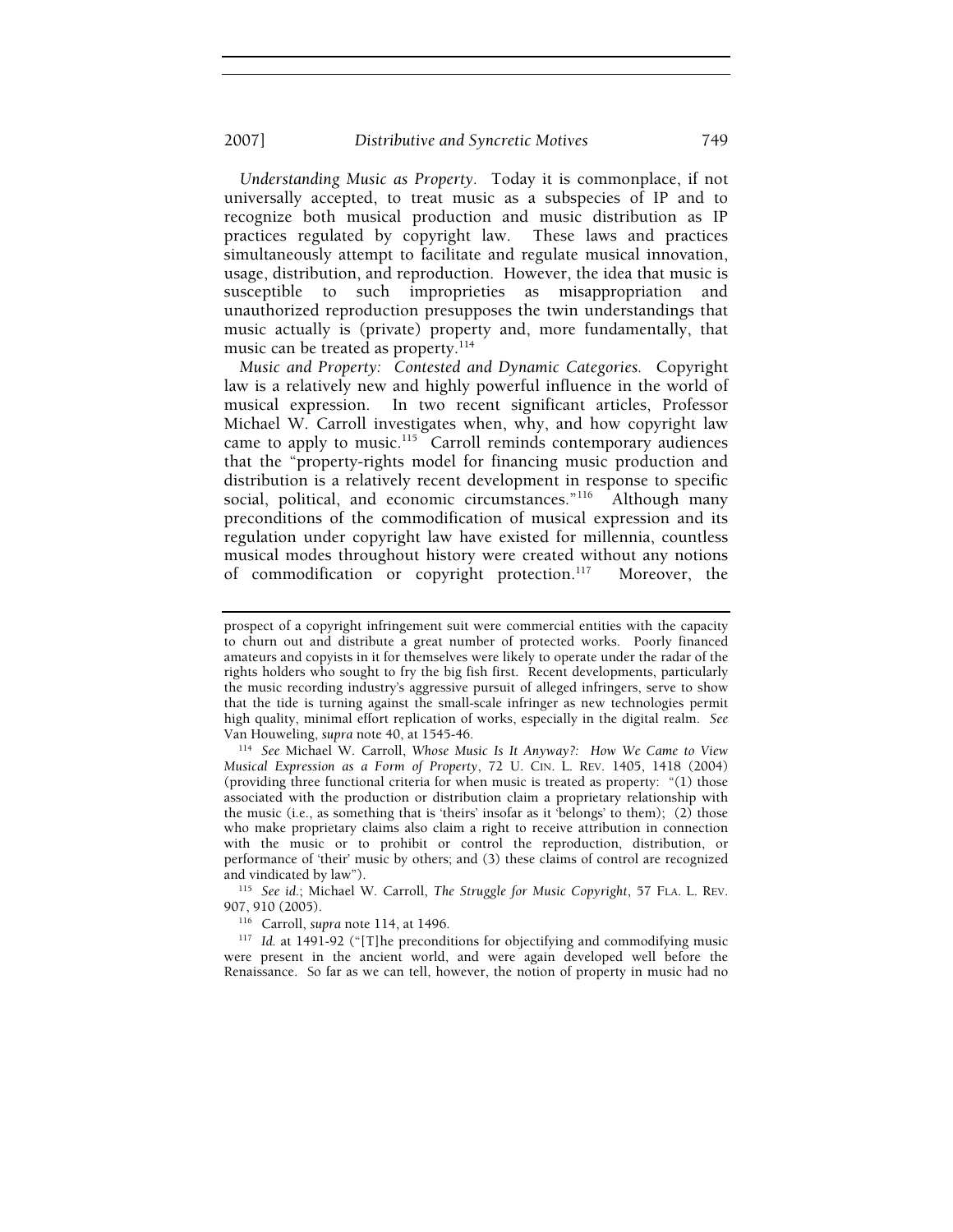categories of music and property are, and have always been, dynamic and contested.<sup>118</sup> Bringing together the categories of music and property produces further dynamism and contestation, Carroll observes, "particularly when [property is] used to describe legallyprotected exclusive rights in intangible expression."119

*Eurocentric, but Helpful?* Carroll explores an admittedly Eurocentric history of musical expression, divided into four periods that this Article also briefly traces: (1) the ancient world, (2) the medieval period, (3) the Renaissance, and (4) the Age of Enlightenment in England.

*The Ancient World — Greece and Rome.* Proprietary notions of musical composition, performance, and publication did not exist in the ancient world, at least not in any contemporarily comparable sense.<sup>120</sup> Music was viewed as "a gift from the gods,"<sup>121</sup> "which reflected the greater mathematical order of the cosmos,"<sup>122</sup> and as "a force of nature not susceptible to individual claims of ownership."123 Although a musical language existed, musical notation and literacy were highly concentrated in only certain hands, and musical performers consisted of certain social classes, such as laborers paid through wages or patronage, as well as unpaid slaves.<sup>124</sup> Furthermore, the "capacity to objectify musical expression was limited by extensive reliance on a background oral tradition." Therefore, neither "distinct musical works that can be the subject of proprietary rights nor . . . the concept of a musical composer who might have the capacity to assert such rights" existed.<sup>125</sup>

place in the conceptual cosmologies of the ancient world or in the Middle Ages. . . . The presence of the material conditions for commodification did not determine that commodification would follow. Similarly, the flexibility in the concept of private property, which was well understood in the ancient world and in the Middle Ages and extended even to intangible property, did not foreordain that music would be swept

within the conceptual domain.") (citations omitted).<br><sup>118</sup> *See id.* at 1417.<br><sup>119</sup> *Id.* <sup>120</sup> *See id.* at 1419 ("[T]he preconditions for objectifying musical expression in written texts [— such as papyrus and musical notation system —] were present but were not used for that purpose. Instead music remained part of an oral tradition and was not commodified."); *id*. at 1431 (noting that even under Roman law and its notions of contract and intangible property, music was not considered property).<br><sup>121</sup> *Id.* at 1433.<br>*122 Id.* 

<sup>123</sup> *Id.* at 1421. 124 *Id.* at 1425-26. 125 *Id.* at 1489.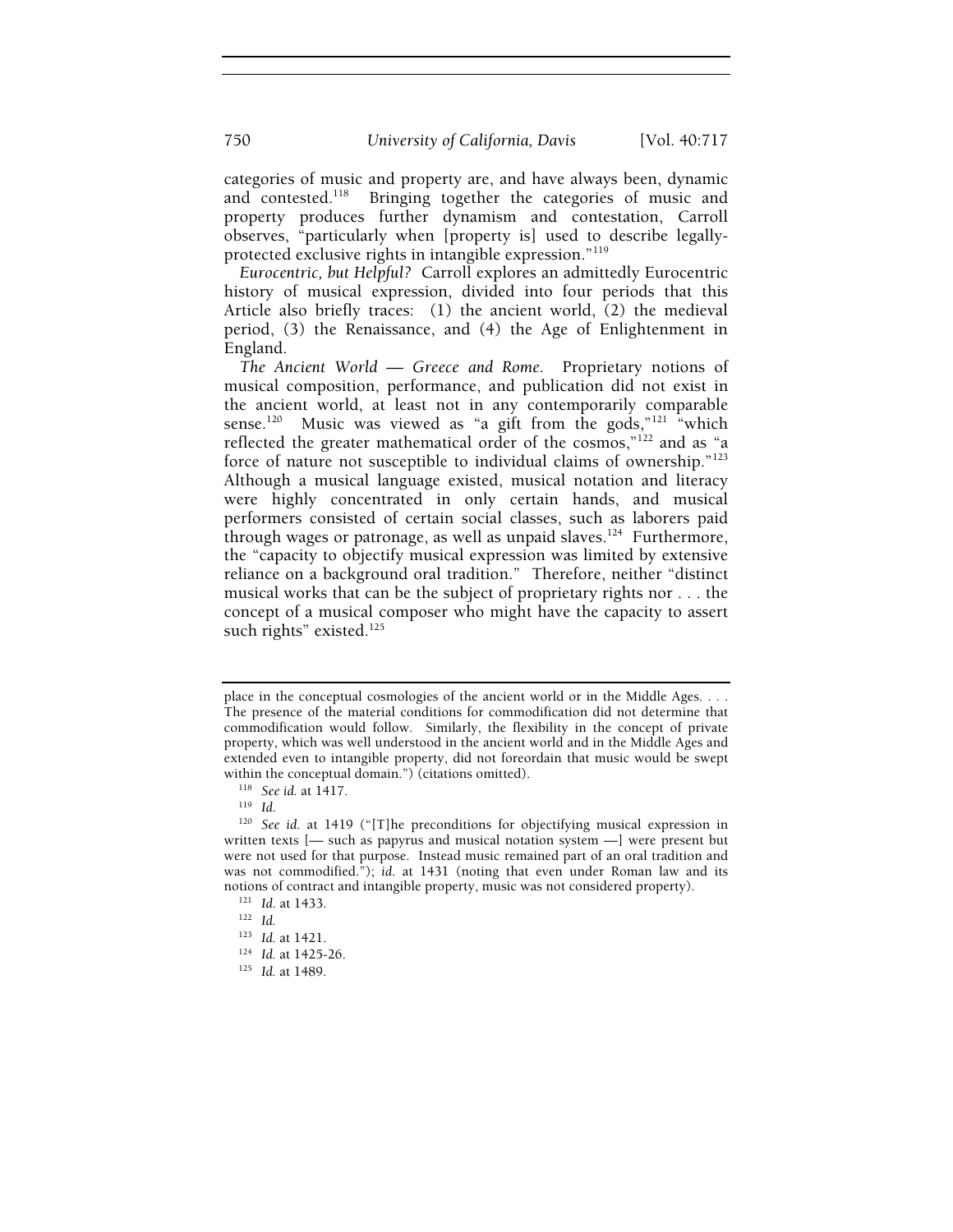*The Middle Ages.* During the Middle Ages, three major developments contributed to the eventual commodification of music: "(1) the (re)development of musical notation; (2) the emergence of musical composition as a distinct activity; and (3) the legal vindication of the city guilds' claims for exclusive musical performance rights."126 However, because the Greek musical notation system had been lost in the fall of the Roman Empire, "[t]he tools for commodification particularly musical notation — had to be reinvented." $127$ 

*Music Transforms and Is Transformed.* Music contributed to nascent, humanistic shifts. Troubadours<sup>128</sup> and jongleurs<sup>129</sup> brought "songs of love" and wide musical repertoires, respectively, to medieval cities, which had become hubs of learning, trade, and culture. Musicians' guilds emerged with monopoly power to regulate who performed within city walls<sup>130</sup> and to protect local musicians against competition.<sup>131</sup> These guilds provided "the first legally cognizable exclusive rights in musical labor, which amounted to a form of rights in the music itself."132 However, music remained a primarily oral tradition without a fully formed notion of the "the composer," let alone of property rights in composition. "Musical texts likely to be the objects to which property rights apply were not in circulation until the latter portion of the period," Carroll notes, "and the social role of 'the

<sup>126</sup> *Id*. 127 *Id.* at 1419. Carroll argues that the new notation system was more elaborate and, as utilized by the church, prescriptive, through innovations like staff notation and instruction manuals. These innovations initially facilitated the church's efforts to control musical composition, arrangement, and performance. However, dissemination of staff notation and instruction manuals increased musical literacy, as well as secular music practices and polyphonic composition, and thereby contributing (if glacially) to decentralization of knowledge and desecularization of authority. *See id.* at 1439-42.

<sup>&</sup>lt;sup>128</sup> Id. at 1443-45 & nn.174-76 (describing troubadours' influence in increasing secularlization of musical performance. "emergence of self-aware performance, "emergence of self-aware composers/songwriters," and gradual advent of proprietary claims over musical composition and attribution). Carroll depicts troubadours as aristocrats, accompanied by minstrels, who brought "the chanson, the dance-song, and the long narrative poem" that "expressed the feelings of courtly love or else told lengthy tales of brave deeds done." *Id.* at 1445.

<sup>129</sup> *Id*. at 1444 n.166 (citing HENRY RAYNOR, A SOCIAL HISTORY OF MUSIC: FROM THE MIDDLE AGES TO BEETHOVEN 46 (1972) (describing jongleurs as traveling entertainers who covered broad and familiar musical repertoire)).<br><sup>130</sup> See id. at 1444.<br><sup>131</sup> See HENRY RAYNOR, *supra* note 129, at 56; Carroll, *supra* note 114, at 1447 &

n.184 (citing JACQUES ATTALI, NOISE: THE POLITICAL ECONOMY OF MUSIC 15-16 (Brian Massumi trans., Wlad Godzich & Jochen Schulte-Sass eds., 1985)). 132 Carroll, *supra* note 114, at 1434.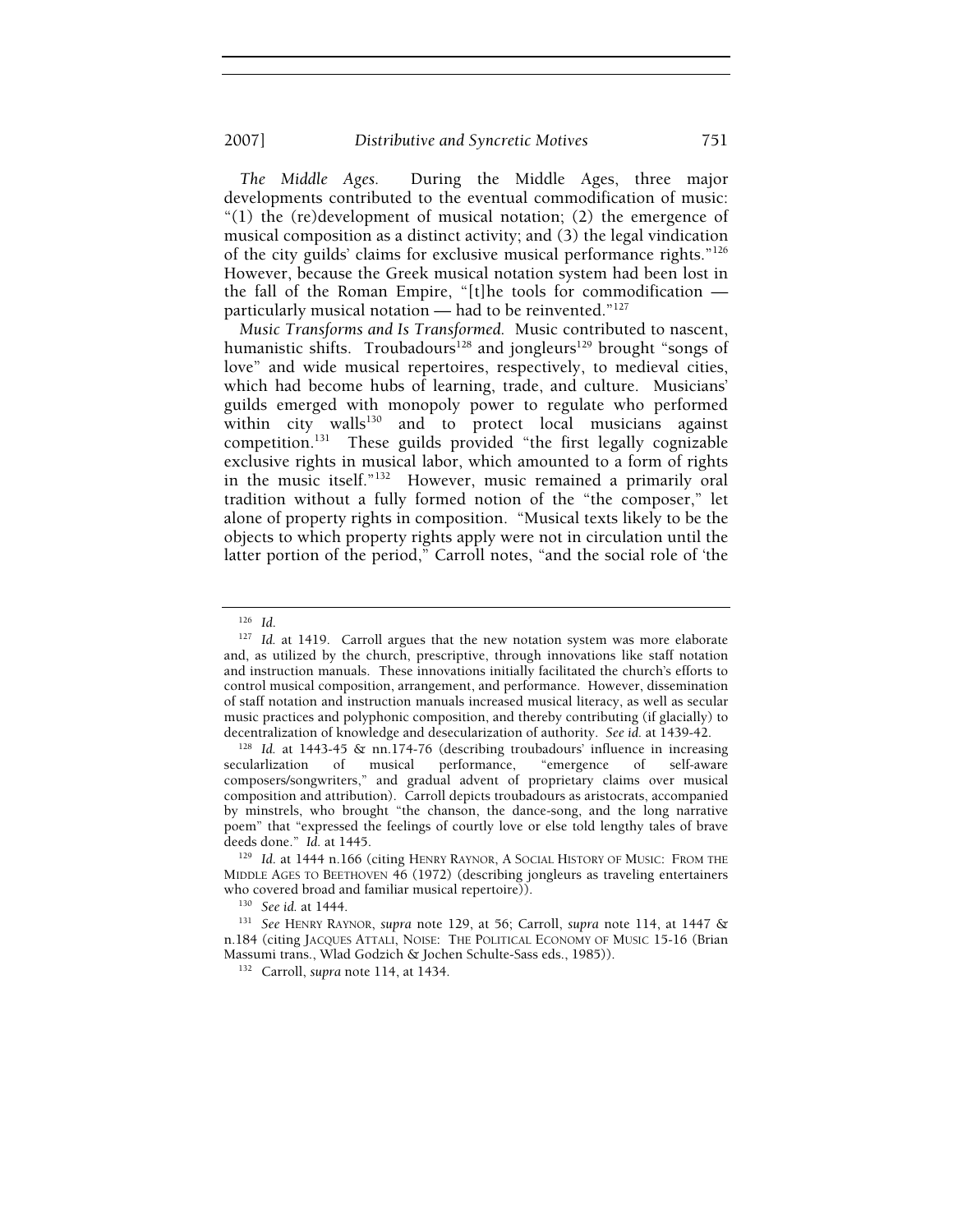composer' as a potential claimant of property rights had only just begun to emerge."<sup>133</sup>

*The Renaissance.* Many formative aspects of the commodification of music were present by the fifteenth century or had begun to emerge during this era.<sup>134</sup> The balance of power over musical expression swung away from performers and toward publishers, who began making proprietary claims on the music texts they brought to the market. Some such claims were protected by exclusivity rights granted under royal privilege,<sup>135</sup> and, in England, the Company of Stationers.<sup>136</sup> Romantic notions of authorship did not pertain to Renaissance composers. Yet, the role of the composer continued to evolve as secularization, patronage, and travel produced more musicians who made their livings as composers $137$  and "began to make claims that their names be associated with the text and the music reflected in the text."138 However, composers held lesser rights than did publishers,<sup>139</sup> received their compensation for publication directly

was conditioned upon licensing and receipt of a privilege. *Id*. at 1458-61. 136 *Id.* at 1461. The Stationers, the guild of London-based book publishers, exercised near-monopoly power on printing via what Carroll describes as "a perpetual right in copies administered through a registration scheme and accompanied by its own enforcement mechanisms." Id. at 1462.

<sup>137</sup> Id. at 1477-78.<br><sup>138</sup> Id. at 1477.<br><sup>139</sup> Only music publishers held exclusive rights in printed reproduction; composers held rights in the original manuscript and had no rights against infringement. Also, the authorial line between "publisher" and "composer" was murky, as publishers often produced compilations. *Id.* at 1480-81.

<sup>133</sup> Id. at 1419.<br>134 Id. at 1449-50.<br><sup>135</sup> Royal privilege carried certain copyright-like attributes. A privilege holder enjoyed a limited duration monopoly, revocable by sovereign will, which included the exclusive right to publish particular works or series of works, free from unauthorized competition. A privilege holder could also transfer that right and enforce it against infringement or against a Stationer's right in case of conflicting claims. Receipt of royal privilege was especially advantageous to its holder, as the printing press made exclusive publishing rights economically attractive as another potential source of income besides copying fees, patronage, or the sale of commissioned works. Carroll notes that "composers became self-aware subjects who potentially could be vested with property-like entitlements to their music." *Id.* at 1419. However, the system had several disadvantageous limitations, especially for composers. The rights over compositions were limited to publishing and selling musical scores, and rights against infringement were of limited practical benefit. Successful infringement actions brought only injunctive relief, and enforcement efforts against unauthorized publication or conflicting or overlapping privileges took place mostly outside the courts. The scope of privilege did not extend beyond the sovereign's borders. Furthermore, this system advanced sovereign censorship, where the right to publish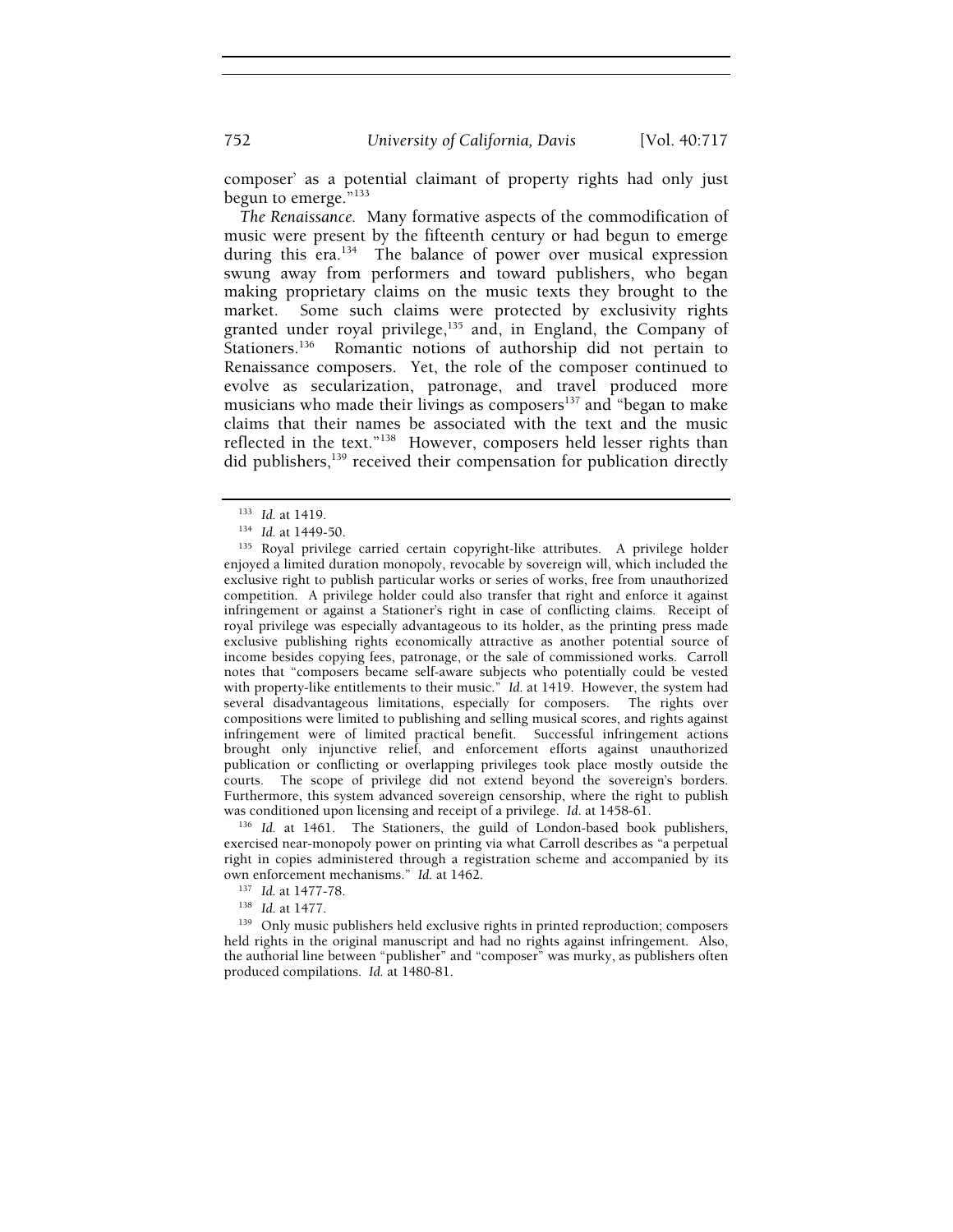from the publisher in the form of printed copies, and commonly paid copying fees to publishers.140

*The Age of Enlightenment and Copyright in English Law.* Major changes in music, publishing, and property law took place throughout Europe during the Age of Enlightenment.<sup>141</sup> The period between 1710 and 1777 in England, in particular, was pivotal in the story of how copyright extended to the musical realm and to composers' interests in their own work. Music copyright resulted from a series of disputes advanced in English courts of equity. Professional music composers desired greater control over the publication of their music; publishers resisted extending copyright to music. At the center of these disputes

<sup>&</sup>lt;sup>140</sup> Id. at 1483 ("Professional musicians generally had three likely employers: a royal patron, a town guild, or the road (i.e., the market for itinerant musicians).").

 $141$  Urbanization, the printing press, increased musical literacy, and the creation of middle class consumers for secular music composition and performance (e.g., musical theatre, opera, and in-home) helped to popularize music in London and other European cities. Music sales comprised a distinct publishing niche, and music publication fell largely outside the Stationers' control and registration ambit. The Crown had allowed the Printing Patent Act of 1662 to lapse in 1694, thereby weakening the Stationers' monopoly, leaving the rights of book publishers largely unprotected, and altering censorship. *See* Carroll, *supra* note 115, at 931 & n.136 (citing David Hunter, *Music Copyright in Britain to 1800*, 67 MUSIC & LETTERS 269, 271 (1986)).

Composers' employment conditions and compensation arrangements varied greatly. Some relied exclusively or almost exclusively on patronage; others made livings as freelancers. A few (primarily continental) composers of renown such as Handel and Haydn were able to focus all or most of their efforts on composition. *Id*. at 928. This had a direct effect on the ownership status of musical compositions. "Where composition was part of a musician's duties under his employment agreement, ownership in the manuscript generally vested in the employer; however, if performance was a musician's only musical duty, he would be free to seek publication and retain any payment made for the manuscript." *Id.* at 927.

Initially, few composers saw commercial significance in controlling publication of their works. Rather, publication was a way to increase fame and audience for public performances and private enjoyment, as well as music literacy. Some composers asserted copyright or sought royal privilege as ways to improve their economic and social stature, or to increase control over how their work would come into the public sphere. Few pursued litigation to establish copyright, due to prohibitive litigation costs. Many music publishers ignored the Statute of Anne altogether. *See infra* note 142. Thus, they did not register with the Stationers. *See* Carroll, *supra* note 115, at 929-34. Exclusivity rights offered publishers little protection against infringement, due to difficulties of enforcement and the limited impact of equitable remedies. *Id*. at 935. "The booksellers knew that their position in the market was such that authors would, as a practical matter, be forced to sell their manuscripts to the Stationers' company if they wanted to get their work published at all." Kevin J. Greene, *Copyright, Culture and Black Music: A Legacy of Unequal Protection*, 21 HASTINGS COMM. & ENT. L.J. 339, 346 n.27 (1999).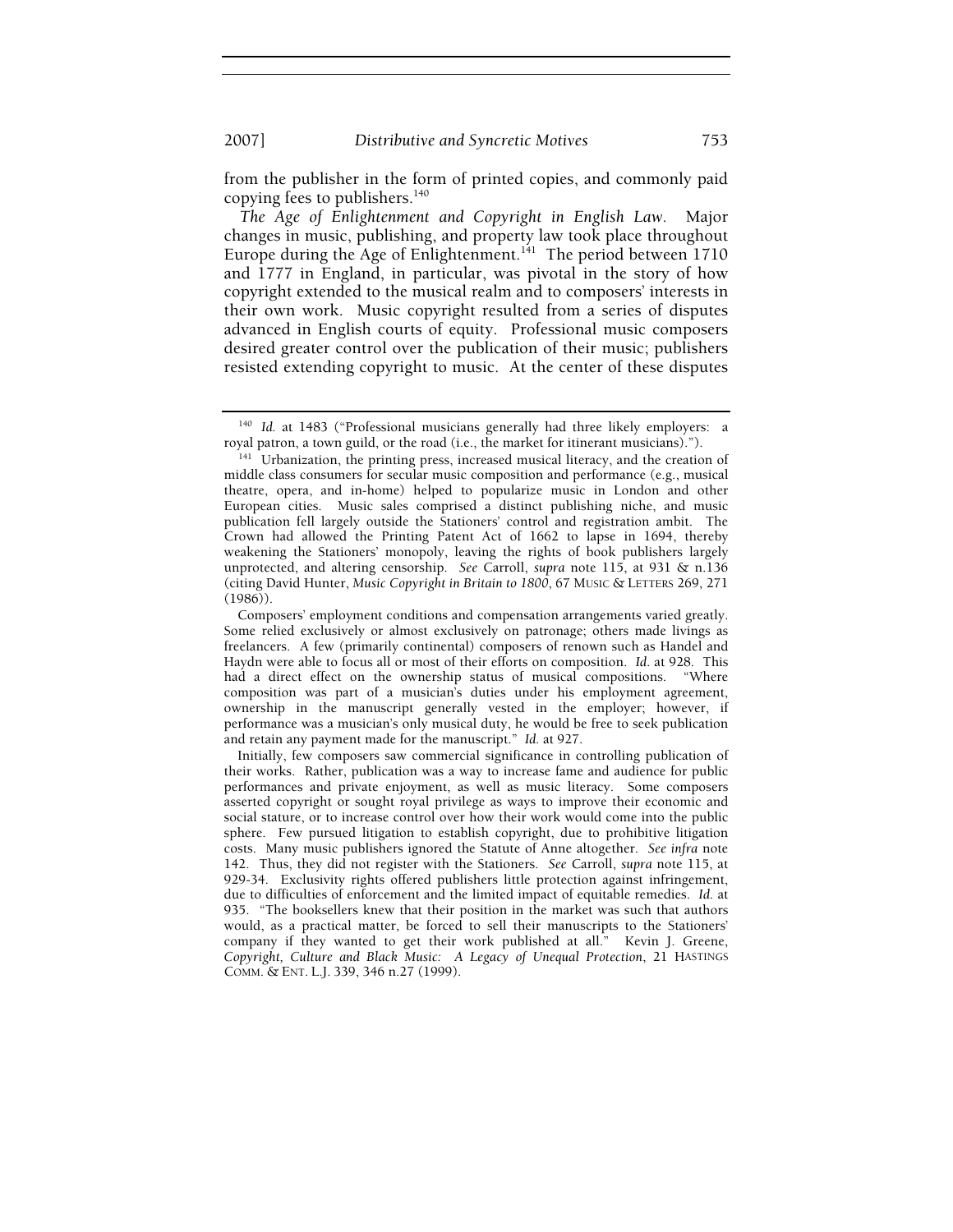were issues of what rights and protections each party held, if any, under the common law, royal privilege, and the Statute of Anne of 1710.142 It was not until the mid 1770s, after nearly seventy years of legal uncertainty but only a handful of equity actions, $143$  that musical composition and composers' rights finally received some firm protection under copyright.<sup>144</sup>

*Notated Music as a Sui Generis Category?* Ultimately, under English law musical compositions occupied their own status; they were not necessarily "books" (that is, literary works) nor engravings (which the Engravers' Copyright Act of 1735 covered).<sup>145</sup> In *Bach v. Longman*, Lord Mansfield held that compositions fell within the Statute of Anne's category of "books *and other writings*."<sup>146</sup> However, complications remained, such as whether sheet music (either a collection or single

<sup>143</sup> See generally Carroll, *supra* note 115, at 935-45 (citing Ronald J. Rabin & Steven Zohn, *Arne, Handel, Walsh, and Music as Intellectual Property: Two Eighteenth-*

<sup>142 8</sup> Ann. 19 (1710) (Eng.). The Statute of Anne, which protected the rights of publishers and authors, "applied to 'books,' and granted authors and their assigns the 'sole liberty of [p]rinting and [r]eprinting' any book written by, or purchased from, the author." Carroll, *supra* note 115, at 923. The statute created a copyright term of up to 28 years for newly published works (no more than 14 years for the publisher, reverting to the author for another 14 years). In order to secure copyright, one had to meet title registration and deposit of copies requirements. Strict liability applied for unauthorized printing or reprinting, whereas liability for distributors turned on the distributor's knowledge that the book infringed copyright. However, royal privilege could provide more expansive protection than the Statute of Anne, and at least 16 royal privileges were granted to composers. *See* Carroll, *supra* note 115, at 930 &

<sup>&</sup>lt;sup>144</sup> See id. at 912 n.25, 925 n.94, 945 n.239, 955-56 (citing Bach v. Longman, (1777) 98 Eng. Rep. 1274 (K.B.); Donaldson v. Becket, (1774) 98 Eng. Rep. 257 (K.B.)). *Donaldson* established two important precedents: that the common law did not confer upon publishers an exclusive copyright in perpetuity, and that republication of a work no longer protected under the Statute of Anne did not infringe upon any common law rights. In *Bach*, which involved Johann Christian Bach (one of Johann Sebastian's sons), English law recognized musical composition as subject to copyright protection under the Statute of Anne. Of this development, Carroll writes, "By bringing published music within the sphere of copyright, the decision regularized the means for obtaining and enforcing rights, and it established that these rights uniformly would be limited to the statutory period rather than subject to the ad hoc duration of printing privileges." Id. at 946.

<sup>&</sup>lt;sup>145</sup> Engraver's Copyright Act, 1735, 8 Geo. 2, c. 13 (1735); see Carroll, *supra* note 115, at 934 & n.158; David Hunter, *Copyright Protection for Engravings and Maps in Eighteenth-Century Britain*, 9 LIBR. 128, 128-29 (1987); David Hunter, *Music Copyright* 

<sup>&</sup>lt;sup>146</sup> Bach v. Longman, (1777) 98 Eng. Rep. 1274, 1274 (K.B.) (emphasis added); *see* Carroll, *supra* note 115, at 953-54 (analyzing basis for Mansfield's statutory construction) (citations omitted).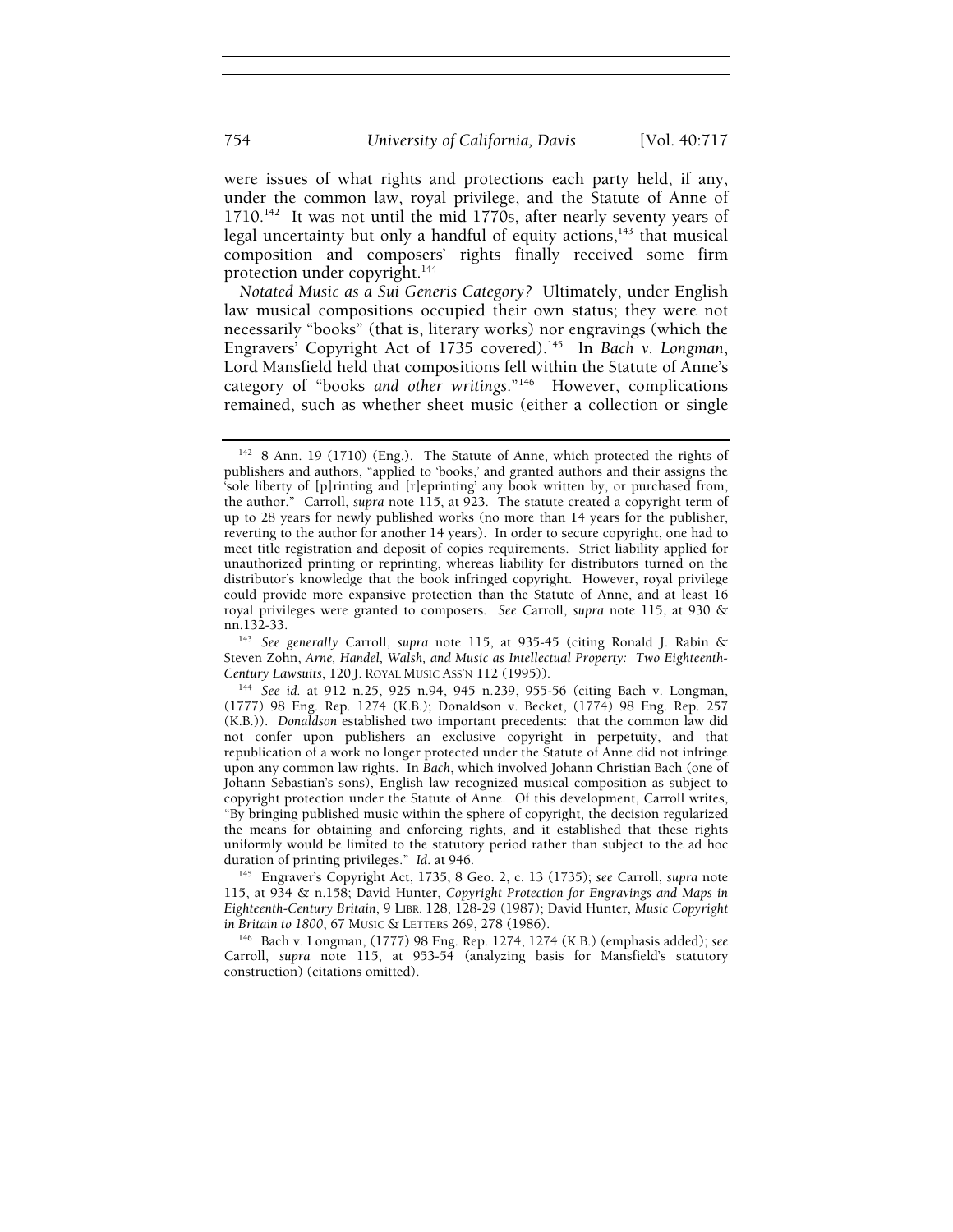sheets) counted as a "book"; whether all composers were "authors" within the meaning of the Statute; how far authors' rights and publishers' rights extended;147 and whether the Statute had implicitly created a "public domain" via time-limited copyright protection.<sup>148</sup> More fundamentally, the issues of whether composers could freely borrow "melodies, harmonies, and other compositional components from each other" remained unresolved.<sup>149</sup> The resonances of this struggle and the questions left to posterity by the early English copyright system inform contemporary American music copyright law. Indeed, the framers of the American copyright system eschewed the continental European notion of "moral rights" and instead modeled the American system after English copyright law.<sup>150</sup> This set of choices informs the legal and social dynamics within the question, "Who owns the blues?," as explored below.

## *B. Race, Music, Technology, and U.S. Copyright Law: Who Owns the Blues?*

*The "Rip-Off" of Black Musicians by the White Music Industry.* Historically, many black musical artists have been effectively denied the full protections of IP law. White artists have freely appropriated their work, while mainstream culture has treated them as mere uncompensated "sources." Although this dynamic and its consequences are indeed tragic, the foregoing discussion of music and copyright may indicate that the relationships between black musicians, white musicians, publishers, and recording companies are more complex and textured than a one-size-fits-all narrative of "ripoff" and unilateral theft would suggest.

*Black Creative Culture and Copy-"White"?* Facially neutral doctrines may create varied, disparate consequences for persons of differing social backgrounds. Like its patent law counterpart, the American

<sup>147</sup> After *Donaldson* and *Bach*, publishers adapted to changed circumstances because they began to see and use copyright protection under the Statute of Anne and registration with the Stationers as a way to protect their economic and legal interests in music composition. Carroll, *supra* 115, at 946.<br><sup>148</sup> *Id.* at 954-56 (citations omitted).<br><sup>149</sup> *Id.* at 955.<br><sup>150</sup> The notion of moral rights encompasses the right (1) to be known as author

<sup>(</sup>paternity), (2) to prevent others from being named as author (attribution), (3) to prevent others from using a work or author's name in such a way as to reflect adversely on the author's professional standing, and (4) the economic rights of authors. These were the main justifications for copyright protection in continental Europe. *See* Greene, *supra* note 141, at 345-48.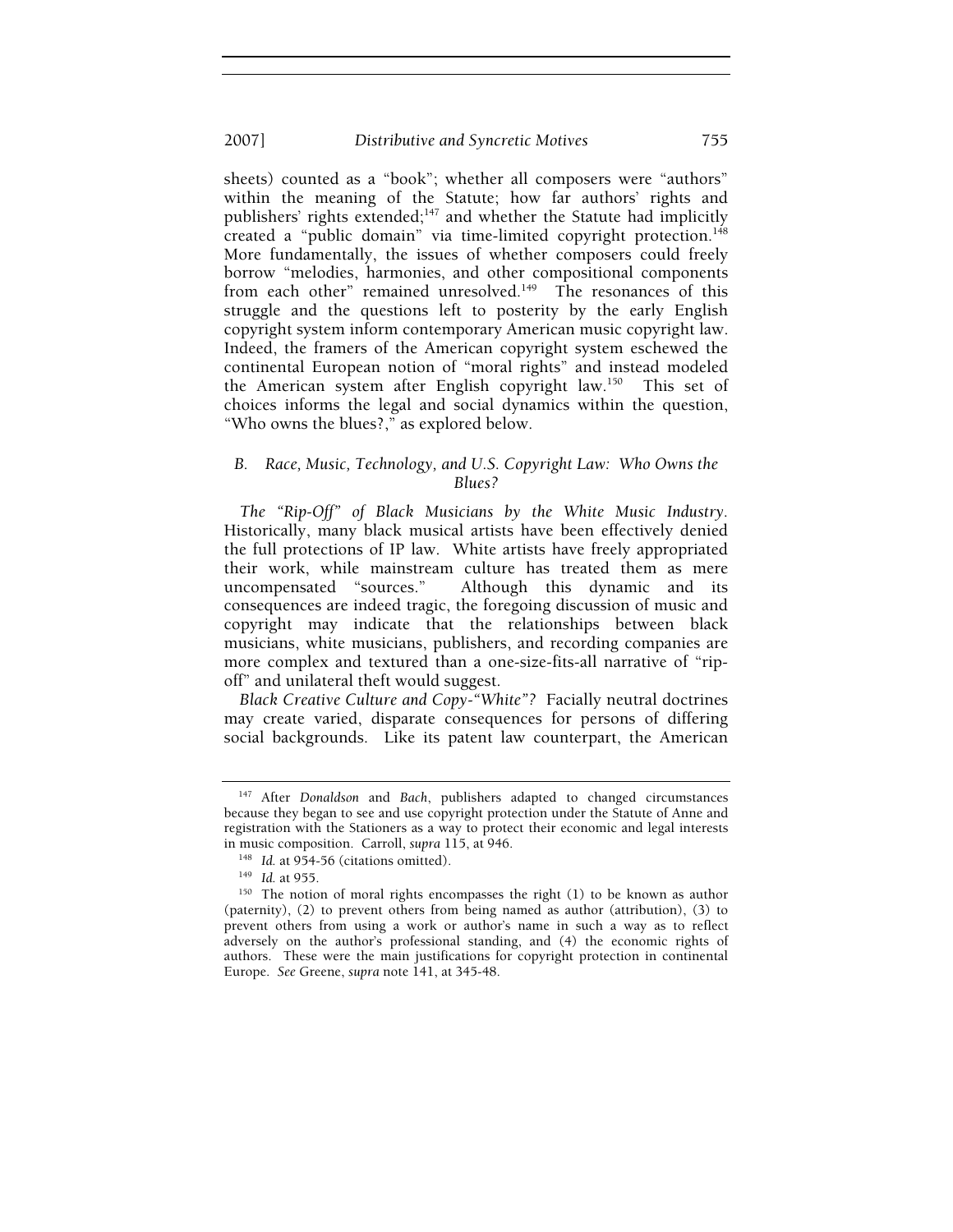copyright system does not exist in a vacuum. Rather, as Professor Kevin J. Greene points out, it exists within a concrete social milieu.<sup>151</sup> Race remains an issue in U.S. law generally, and in aspects of U.S. copyright law specifically. Greene suggests that assumptions about copyright as a supposed body of "race-neutral" statutory and case law are problematic because "not all creators of intellectual property are similarly situated."152 While the copyright system does possess some notable distributive and redistributive aspects, Greene argues that black creators, and black musicians in particular, may find themselves at distinct disadvantages regarding the ability to realize fully the opportunities that U.S. copyright law presents.153

*Formal Equality but Substantive Inequality.* Greene notes that real distributive disadvantages may arise due to "(1) inequalities of bargaining power, (2) [a] clash between the structural elements of the copyright law and the oral predicate of Black culture, and (3) broad and pervasive social discrimination which both devalued Black contributions to the arts and created greater vulnerability of exploitation and appropriation of creative works."154 Taken together, these disadvantages have served to preclude black artists and creators from being able to fully take advantage of their creations while at the same time making it easier for others — whether white, black, or otherwise — to appropriate the same works for varied purposes.

*Is There Something More at Work?* While Greene's examples are compelling and his arguments are well developed, the lessons drawn from Carroll's work indicate that the story of race, culture, and copyright may involve more than *just* entrenched structural disadvantages. This story may require more nuance than straightforward reformism in order to achieve race-neutral distributive effects. In other words, the question is whether the solution to the exploitation Greene describes is the creation of more IP rights. Asking the question, "Who stole the blues?" begs a more fundamental and complex question: "Who *owns* the blues?"

<sup>&</sup>lt;sup>151</sup> See id. at 358-59.<br><sup>152</sup> Id. at 343.<br><sup>153</sup> Id. Some redistributive aspects include terminations of transfers and pre-1976 Copyright Act renewals, and readjustment of the publisher's right to republish collections. *See* N.Y. Times Co. v. Tasini, 533 U.S. 483, 487-88 (2001). It also includes works made for hire. *See* Cmty. for Creative Non-Violence v. Reid, 490 U.S. 730, 739 (1994). It even encompasses the heightened originality requirement for copyright in derivative works. 154 Greene, *supra* note 141, at 356-57.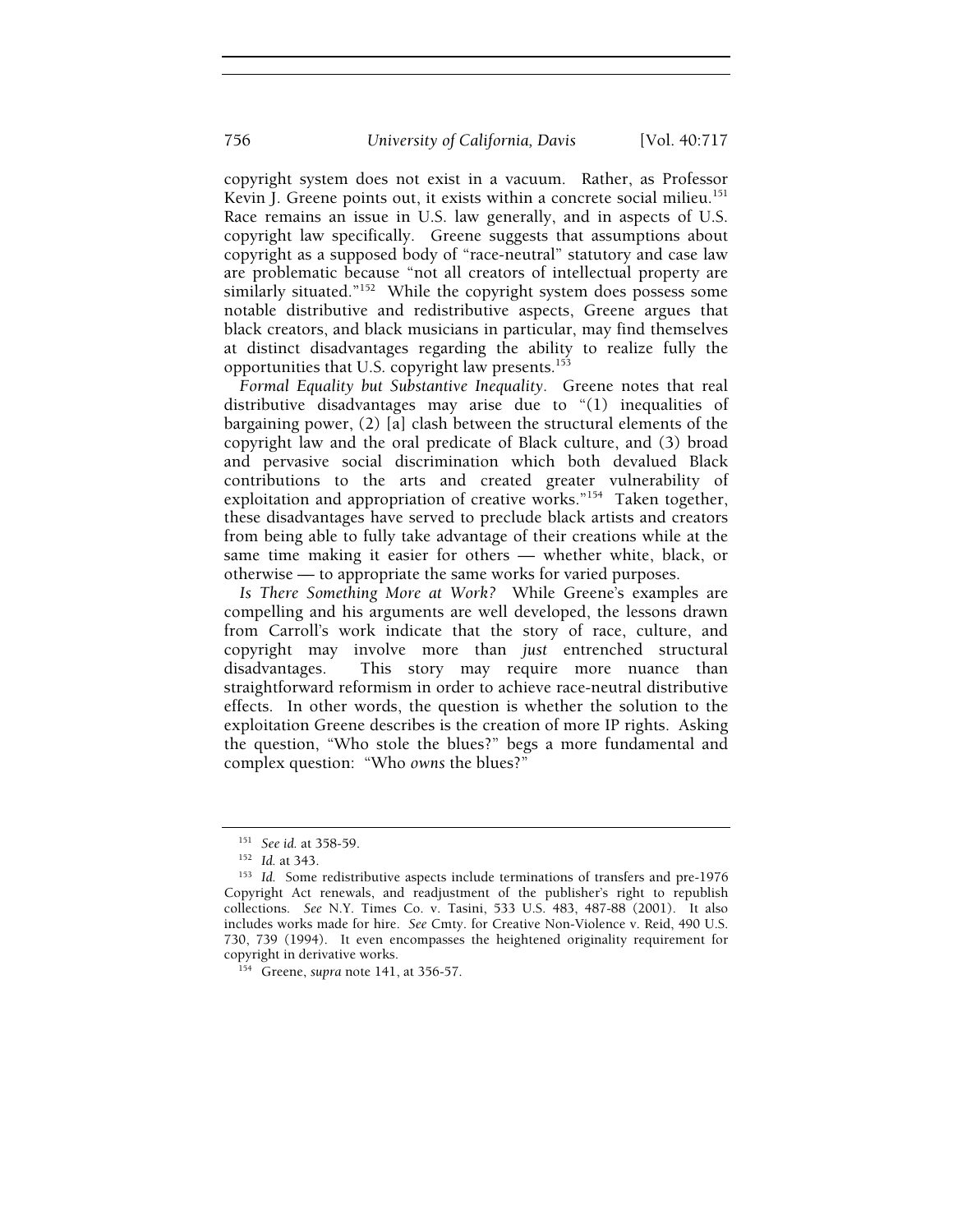*Borrowing, Homage and Appropriation — Whose Music Is It?* Given the previous discussion, it may come as no surprise that many of the great works of music in Western history are more than referential; their authors borrowed heavily or lifted entire sections from other authors' previous and contemporary works. For example, Bach authors' previous and contemporary works. transcribed several of Vivaldi's concertos in their entirety and incorporated them into his own harpsichord and solo orgran concertos.155 Mozart took the Finale of the Jupiter Symphony from Hayden's Thirteenth Symphony in D Major,<sup>156</sup> Mahler borrowed from Brahms's First Symphony,<sup>157</sup> which in turn Brahms had borrowed from Beethoven's Ninth Symphony.<sup>158</sup> Handel also borrowed openly and notoriously from multiple sources.159

There are many ways to examine this apparent acceptance of appropriation and borrowing, or infringement. One way is to understand it as a form of homage, or honoring the music of an influential composer. Another way to look at appropriation, as developed above, is to consider the relevant material and intellectual conditions of that time, place, and set of players.<sup>160</sup> For example, the

Due to the way composers create classical works, copyright law has a special impact on this music. Classical composers have always borrowed from other works. For example, in his Saint Matthew Passion, Bach composed five variations of a single chorale. When taken in the context of the whole work, these sixteen bars become a kind of theme, as Bach uses the choristers as a sort of Greek Chorus. However, this was far from an original theme. The melody of the chorale was taken, note for note, from a lied, or song, by Hans Leo Hassler (1564-1612). It was so popular in Baroque-era Germany to use a familiar melody in a new work that there was a specific term, "contrafacta," for this type of melodic borrowing. Charles lves' General William Booth Enters into Heaven, written on the death of the founder of the Salvation Army, incorporates melodies from hymns used in the early days of that organization. Much of the nationalistic style associated with Romantic composers such as Chopin could not have been achieved without borrowing from the music of those nations. Mozart borrowed liberally when composing his opera Don Giovanni. Such borrowing, however, did not make these works any less creative. The works simply incorporate motives with which the audience is already familiar. This helps to evoke a certain

<sup>155</sup> *See, e.g.*, Baroque Music Club, Vivaldi-Bach: Bach's Transcriptions for Solo Harpsichord, BMC 36, *available at* http://www.baroquecds.com/36Web.html (last

<sup>&</sup>lt;sup>156</sup> See KEMBREW MCCLEOD, OWNING CULTURE: OWNERSHIP AND INTELLECTUAL PROPERTY LAW 23 (2001). 157 *See id.*

<sup>158</sup> *See id.*

<sup>159</sup> *See id.*

<sup>160</sup> As one writer notes: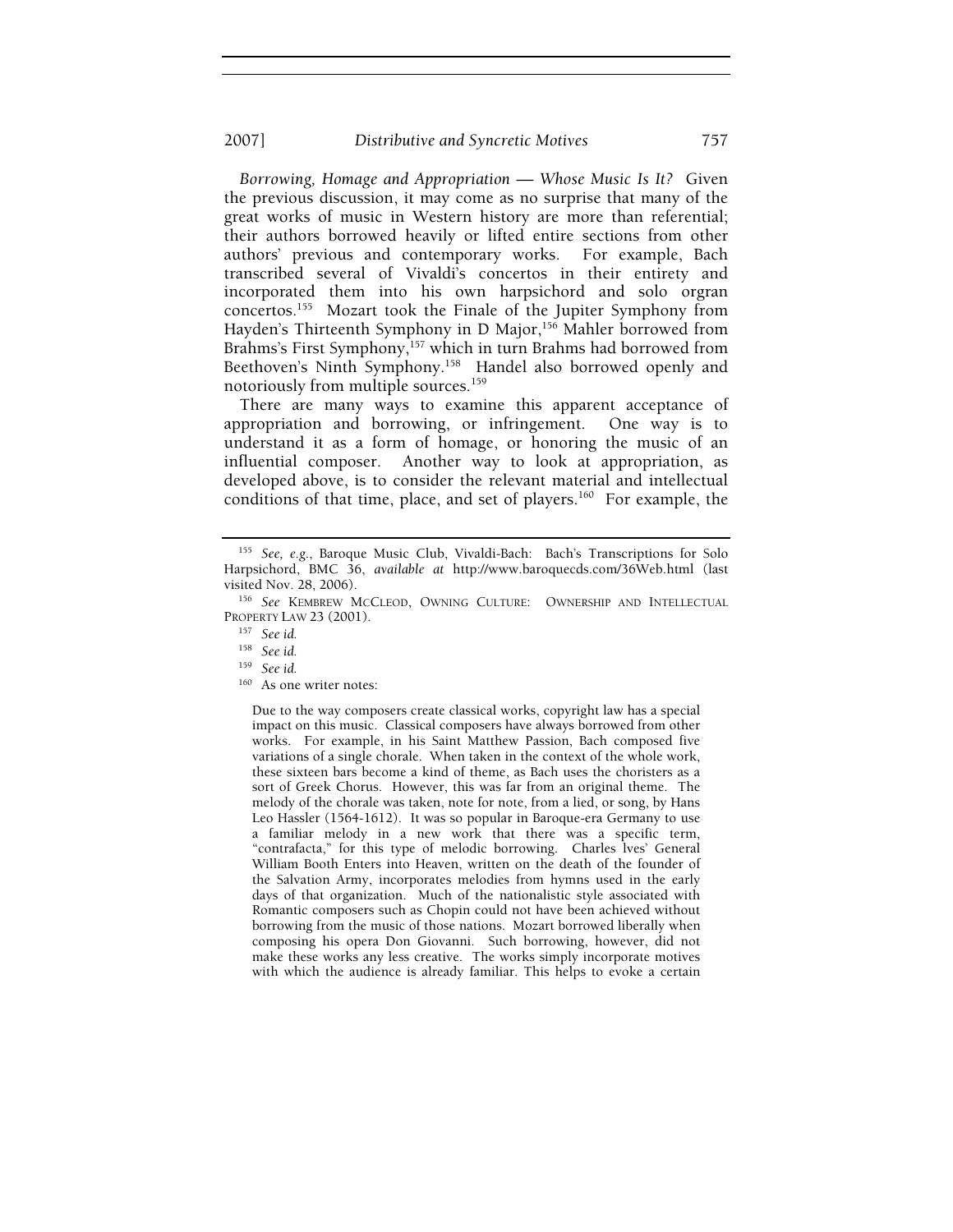period from the seventeenth century through the early nineteenth century was a transitional economic period in Europe moving toward early modern capitalism, industrialism, and nationalism. Patronage was still a widespread form of supporting arts and artists during this time. As such, Bach, Mozart, Hayden, Beethoven, and their counterparts never had to contemplate such contemporary conditions as going to the marketplace to recoup their investments in their compositions or going to court to protect their creative ideas against appropriation by other composers. Similarly, James Boyle has written about the oddness in using Shakespeare as the paradigm of authorship, when in fact Shakespeare wrote almost a century before invocation of the first copyright statute and, like his contemporaries such as Marlowe and Jonson, freely appropriated from a variety of sources.161 In some ways, the works of these great geniuses are akin to riffing in jazz, embodying great beauty and originality while also being appreciative of appropriation as a means of creation and a way of showing respect for others' brilliance.

*The Slavery Question, Revisited: A Dual Economy of Music.* In the U.S. copyright context, the three periods of importance are: 1831 to 1909, 1909 to 1976, and 1976 to the present. Each is relevant to understanding and developing nuanced answers to "who stole the blues?" and "who owns the blues?" The first period both encompasses and stretches beyond the nation's antebellum and Reconstruction eras, into a time that some consider a "second slavery" through such institutional conditions as the Black Codes, Jim Crow segregation, and sharecropping systems. At the same time that legal protection for notated musical scores finally crystallized, much musical work remained unprotected. What connection, if any, do the historical coincidences of race relations and copyright evolution have with the boundaries of inclusion and exclusion for certain musical creations?

*"Fixed" Musical Works.* Fixation plays a crucial, though overlooked, role in the developmental history of U.S. copyright law, and, thus, in any effort to untangle the complexities of race, music, technology, and law. Although "book" and "publication" were the model and threshold point, respectively, for pre-1976 copyright protection under

emotion, place, or era. Borrowing is a way for classical composers to absorb the culture around them and to mark their place in time.

Amanda Scales, Note, *Sola, Perduta, Abbandonata: Are the Copyright Act and Performing Rights Organizations Killing Classical Music?*, 7 VAND. J. ENT. L. & PRAC. 281, 284-85 (2005) (citations omitted). 161 BOYLE, *supra* note 31, at 163-64 & 230 n.2.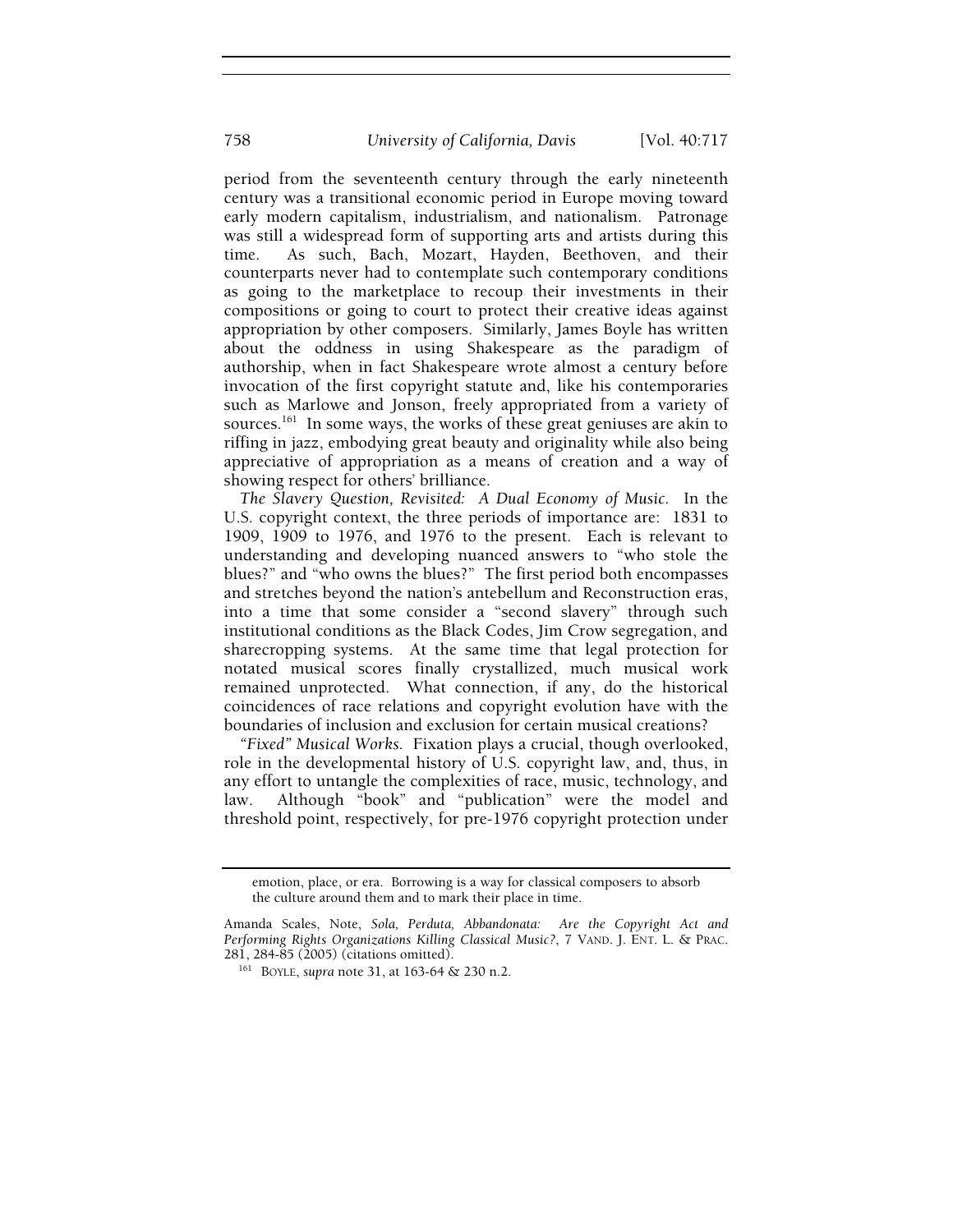federal law, the idea of fixation is embedded in the older history of this area of law.162 U.S. copyright law did not protect music at all until 1831, when it began to grant express protection to notated musical scores.<sup>163</sup> Yet, even then, not all "music" fell within the scope of federal copyright protection.

*The Lag Between Copyright Law and Technology.* The extension of copyright protection in 1831 to notated musical scores is historically significant, in part because of the role of the printing press within the antebellum era. One consequence of the influence of the printing press was the proliferation of notated music for wide distribution and performance. Another consequence was that artists did not obtain legal protection for non-notated music, whether creative or performed. As the pace of the Industrial Revolution and resulting technological changes accelerated in the late nineteenth century, Congress began updating the federal copyright statute to reflect new communications and media technologies.<sup>164</sup> Yet an odd lag ensued because the courts denied extension of copyright protection to fixed media that were not *humanly* readable.<sup>165</sup> For example, while notated music was copyrightable, the grooves and lines of a phonorecord were not. The technology and legal idea of fixation changes greatly over time, and for our purposes, historical lacunæ in copyright protection are just as important as the scope of protected works and media.<sup>166</sup>

*Change*, 68 OR. L. REV. 275, 275 (1989).<br><sup>165</sup> See White-Smith Music Publ'g Co. v. Apollo Co., 209 U.S. 1, 18 (1908) (noting that piano rolls not copyrightable because they were not humanly readable).

<sup>166</sup> See Reebee Garofalo, From Music Publishing to MP3: Music and Industry in the *Twentieth Century*, 17 AM. MUSIC 318, 318-19 (1999); *see also* Charles Hamm, *"Hear Me Norma," or Bel Canto Comes to American-Italian Opera as Popular Song*, *in* YESTERDAYS: POPULAR SONG IN AMERICA 62 (1983); LAWRENCE W. LEVINE, HIGH BROW,

<sup>&</sup>lt;sup>162</sup> Fixation involves recording a creative work in a form that can be perceived directly or by means of a device "now known or later developed." 17 U.S.C. § 102(a) (1978). Fixation includes, but is not limited to, writing, drawing, sculpting, making notations, and recording or otherwise saving onto a permanent storage medium. Unrecorded or improvisational performances (e.g., of music, dance, or drama) are creative but are not fixed. Under the Copyright Act of 1976, federal protection of creative work attaches upon fixation rather than upon publication. In order to be copyrightable, a work must be both "creative" and "fixed" — that is, an original work

of authorship fixed in a tangible medium of expression. *Id.* § 101.<br><sup>163</sup> See General Revision of Copyright Act of Feb. 3, 1831, ch. 16, § 1, 4 Stat. 436.<br><sup>164</sup> E.g., Bleistein v. Donaldson Lithographing Co., 188 U.S. 239 (extending copyright protection to chromolithographs); Burrow-Giles Lithographic Co. v. Sarony, 111 U.S. 53, 54-55 (1884) (examining copyrightability of photograph and whether photograph was product of photographer or of camera). For a discussion of how copyright law has always had a difficult time adapting to new technologies, or rather lagging behind them, see Jessica Litman, *Copyright Legislation and Technological*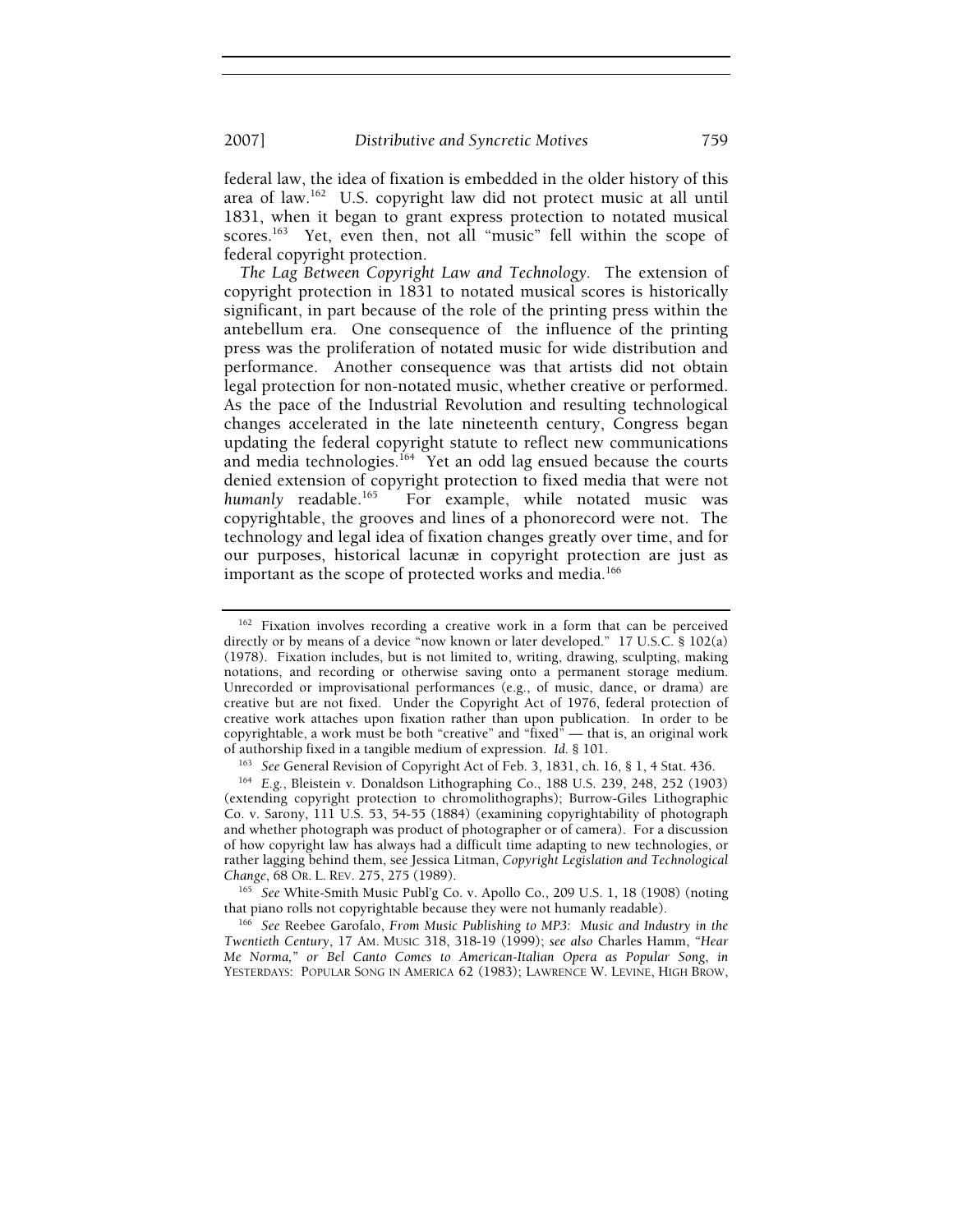*1831!* The extension of copyright protection to notated musical scores in 1831 created a dual economy in music, under which certain kinds of music (and, therefore, composers) received legal protection, and certain kinds of music (and composers) did not. In general, copyrighted (or copyrightable), notated, written scores were composed by upper middle class educated whites, while un-notated musical compositions, including those created by or within folk collectives, did not receive copyright protection. Many unprotected works were intertemporal, intergenerational, anonymous, communal, or improvisational in their composition. Thus, in general, those works that arose within collective experiences of slavery, the struggle for freedom, and post-Reconstruction subordination did not receive protection.

*Syncretic, Internal, Cultural Production Within the Black Community.* While it may seem unfortunate or unjust that certain musical genres remained legally unprotected, the lack of protection for un-notated musical works may have given rise to significant "internal" creative hybridization and cross-fertilization that might not have otherwise occurred. In this instance, "internal" refers to creative practices within the black community or black musical sub-communities wherein musicians borrowed from and incorporated elements from each other's work. In the process, new musical idioms emerged that might not have arisen within a clearly delineated and regulated IP landscape. For example, the prevalence of brass instruments and the ability to play them led to their widespread use in marching bands after the Civil War, including in cities like New Orleans where many freedmen came to possess them.<sup>167</sup> Louis Armstrong syncopated the simple 4/4 beat of the military march and blended this and other contributions, such as his legendary scatting and improvisational talents, with myriad influences in urban and southern black culture, to produce a confluence that helped popularize jazz and the blues.<sup>168</sup> Cast in this light, the lack of copyright protection for un-notated musical scores during this period was a factor in the astonishing fecundity of black creative musical invention.<sup>169</sup> Copyright strictures

LOW BROW: THE EMERGENCE OF CULTURAL HIERARCHY IN AMERICA 30 (1988).<br><sup>167</sup> For a documentary history on the origins and evolution of jazz music, see<br>generally KEN BURNS, JAZZ: GUMBO (Public Broadcasting Service 2000).

<sup>&</sup>lt;sup>168</sup> Id.<br><sup>169</sup> Jaszi makes a similar point about the lack of legal protections for certain types of works giving rise to and relating to bursts of creative innovation in three periods: (1) Elizabethan theatre, including Shakespeare, that occurred even though England had no copyright law in place until the Statute of Anne almost a century after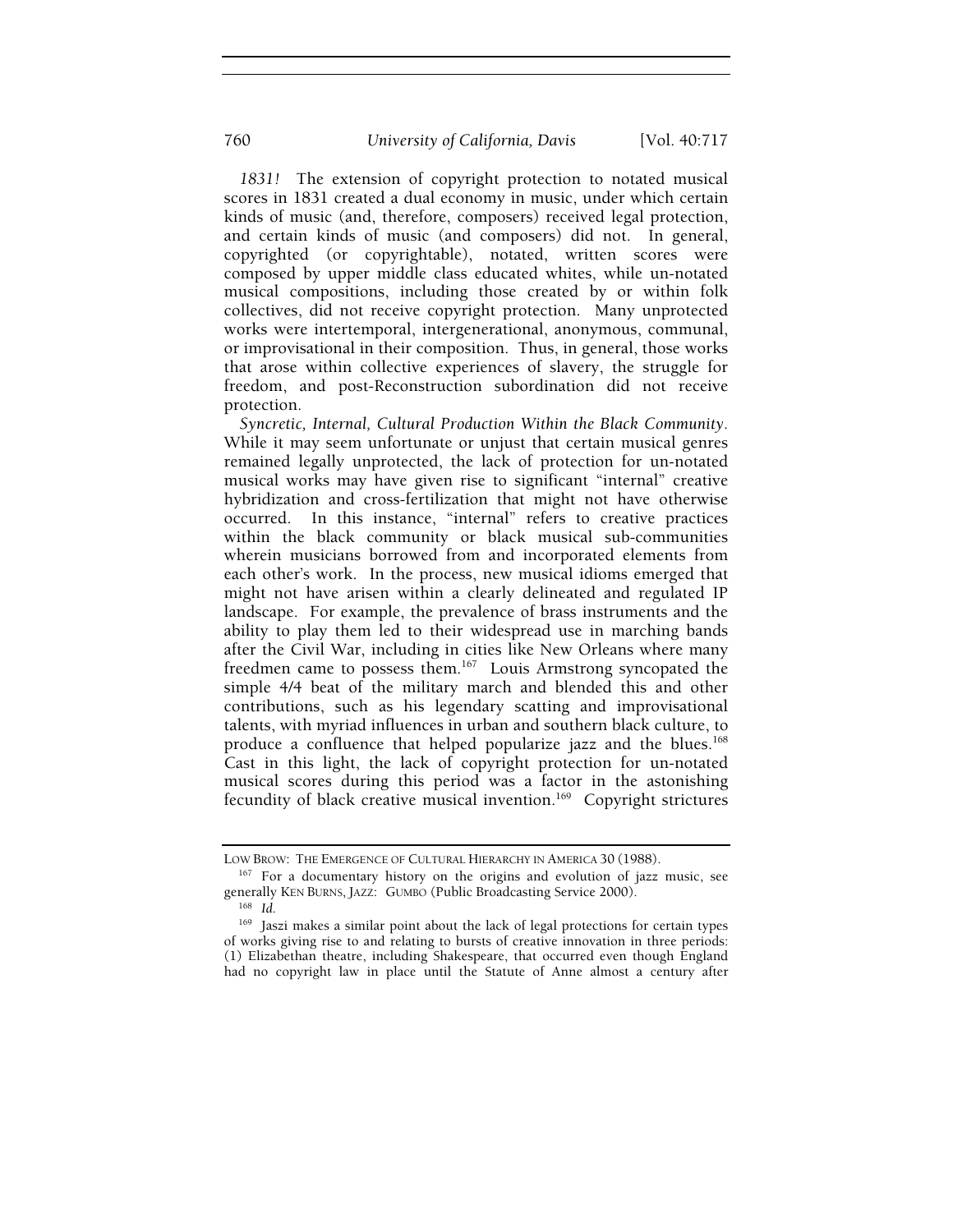may have hindered the internal hybridization and cross-fertilization within this climate of invention.

*Breaching the Musico-Legal "Color-Line."* Breaches in the copyright "color-line" characterize the second period, which stretched from 1909 to 1976, with significant and repeated breaches from the 1920s onward. Advances in recording, reproduction, manufacturing, and distribution technologies were partly responsible for this shift, including the appearance of recorded musical work (i.e., phonorecords) in the 1920s.<sup>170</sup> At first, the breaches came haltingly and occasionally, as by adventurous musicians like Bix Biederbicke and many other early jazz musicians. $171$  Then, ultimately, breaches en masse occurred in the 1950s, with Elvis Presley's appropriation of Big Mama Thornton's song "Hound Dog," the crossover white teen success of Chuck Berry, Little Richard, and Fats Domino, and the more highbrow crossovers of Charlie Parker, Dizzy Gillespie, and Miles Davis.<sup>172</sup> Yet the internal trend in favor of musical borrowing

<sup>170</sup> The Supreme Court held in *White-Smith Music Publishing* that piano rolls used in mechanized piano players were not copies of the music. White-Smith Music Publ'g Co. v. Apollo Co., 209 U.S. 1, 18 (1908). In response, one year later, Congress extended copyright protection to phonorecords. *See* H.R. REP. NO. 2222, at 9 (1909). This led to their increasing use and popularity. The exclusive right to control the reproduction of copies of copyrighted works in phonorecords is retained in the 1976 Copyright Act. 17 U.S.C. § 106(1) (2006).<br><sup>171</sup> Many integrated jazz bands encountered difficulties when touring racially

segregated areas. For example, the International Sweethearts of Rhythm, an integrated, all-women's jazz band which featured some of the best female musicians of the 1940s, were forced to eat and sleep in a bus due to segregation laws, despite the fact that they were recognized bona fide stars at clubs and theaters around the country. *See, e.g*., GRETA SCHILLER & ANDREA WEISS, INTERNATIONAL SWEETHEARTS OF RHYTHM: AMERICA'S HOTTEST ALL-GIRL BAND (1986) (documenting story and difficulties of multi-racial, all-women's jazz band, International Sweethearts of

Rhythm). 172 *See* Olufunmilayo B. Arewa, *From J.C. Bach to Hip Hop: Musical Borrowing, Copyright and Cultural Context*, 84 N.C. L. REV. 547, 617 (2006) (citing Arnold Shaw, *Researching Rhythm & Blues*, 1 BLACK MUSIC RES. J. 71, 74 (1980)).

Shakespeare, Marlowe, and Jonson penned their works; (2) the nascent cinema, from the late 1880s into the first decade of the twentieth century, when legal protection of motion pictures was absent or uncertain (filmmakers as diverse as Thomas Edison, George Melies, Sergei Eisenstein, and Dziga Vertov appropriated elements from the theater, novels, and each other to "create" the beginning of the art of cinema); and (3) the era of early mainframe computers, from the late 1950s to the early 1970s, when computer programs were not considered protected by copyright and programmers exchanged, tweaked, and used each other's programming code to lay the groundwork for the digital revolution. In all these examples, Jaszi points out, appropriation was not only permissible, but it many cases was embraced and indeed constitutive of the new forms that were being created. Jaszi, supra note 34, at 35.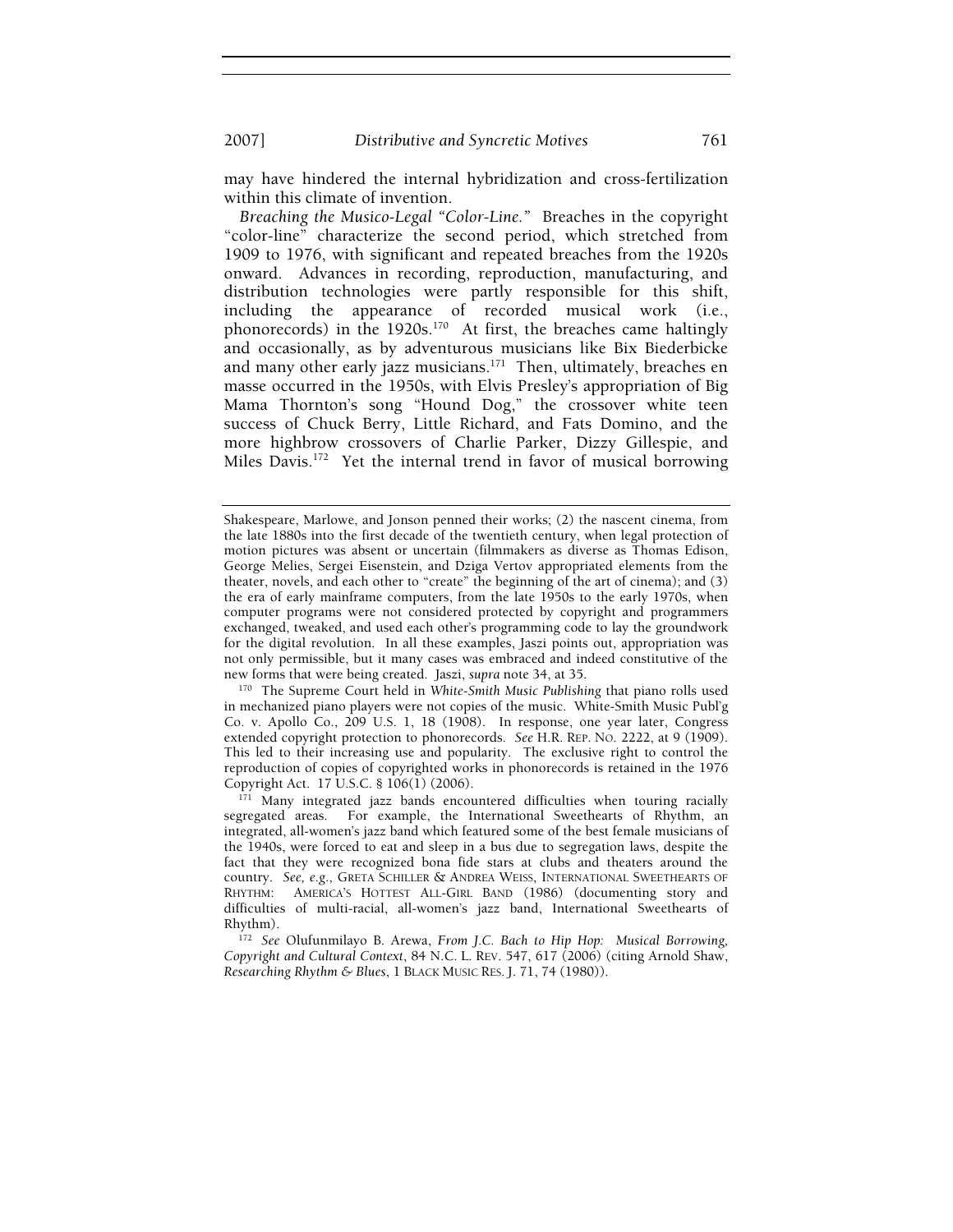continued *after* copyright protection included fixed (recorded) musical performances (rather than just notated musical text) and after white appropriation of jazz and the blues had begun.

*The "Elvis/Alan Freed/et al." Rip-Off.* Whatever else went into rock and roll, the blues was a large part of the  $mix$ <sup>173</sup> In this context, Greene's work is exceptionally strong as it delineates particular distributive problems that arose during the third time period, from 1976 to the present. What troubles Greene, and many others, is not musical appropriation per se, but rather the racialized, apparently unilateral flow of musical appropriation practices. Namely, the external appropriation of musical modes, genres, and ideas away from the communities and individuals that produced and sustained hybrid creative practices, generally with little or no compensation. Unscrupulous disc jockeys, music publishers, and promoters "ripped off" many black artists who were unfamiliar with copyright law. Meanwhile, popular white musicians in the United States and the United Kingdom appropriated not only sounds and styles but also lyrics and entire songs without acknowledgement, attribution, or authorization. For example, Led Zeppelin's hit single "Whole Lotta

<sup>173</sup> *See generally* MICHAEL CAMPBELL & JAMES BRODY, ROCK AND ROLL: AN INTRODUCTION (1999) (tracing hybrid mid-twentieth century development of rock and roll and its link with blues and other forms of American music); KATHERINE CHARLTON, ROCK MUSIC STYLES: A HISTORY (4th ed. 2003) (discussing stylistic influence of blues on rock and roll musicians such as Chuck Berry and Elvis Presley); SAMUEL CHARTERS, THE BLUESMEN: THE STORY AND THE MUSIC OF THE MEN WHO MADE THE BLUES (1967) (examining history and development of major blues figures such as Charles Patton, Robert Johnson, and Willie Dixon); JAMES H. CONE, THE SPIRITUALS AND THE BLUES: AN INTERPRETATION (1972) (arguing that despite secular nature of blues, there are strong historical and musical undercurrents that relate to nineteenth century black spirituals); ANTHONY CONNOR & ROBERT NEFF, THE BLUES: IN IMAGES AND INTERVIEWS (Cooper Square Press 1999) (1975) (describing firsthand interview with bluesmen talking about their music); FRANCIS DAVIS, THE HISTORY OF THE BLUES (1995) (tracing myriad influences — musical, economic, and technological — on blues and blues musicians through twentieth century); GERARD HERZHAFT, ENCYCLOPEDIA OF THE BLUES (2d ed. 1997) (compendium of information about blues and blues musicians); ALAN LOMAX, THE LAND WHERE THE BLUES BEGAN (1993) (accounting of Mississippi Delta, including New Orleans, where blues as musical form originated in late nineteenth and early twentieth centuries); NOTHING BUT THE BLUES: THE MUSIC AND THE MUSICIANS (Lawrence Cohn ed., 1993) (studying closely blues and examining major blues figures); PAUL OLIVER, CONVERSATION WITH THE BLUES (2d ed. 1997) (compilation of interviews with variety of southern blues singers originally done by Oliver in 1960); ROBERT SARTELLI, THE BIG BOOK OF BLUES (1993) (compendium of information about blues); CLYDE WOODS, DEVELOPMENT ARRESTED: RACE, POWER AND THE BLUES IN THE MISSISSIPPI DELTA (1998) (arguing that blues embodies complex interaction between racial subordination and resistance to that subordination in rural, southern United States in early twentieth century).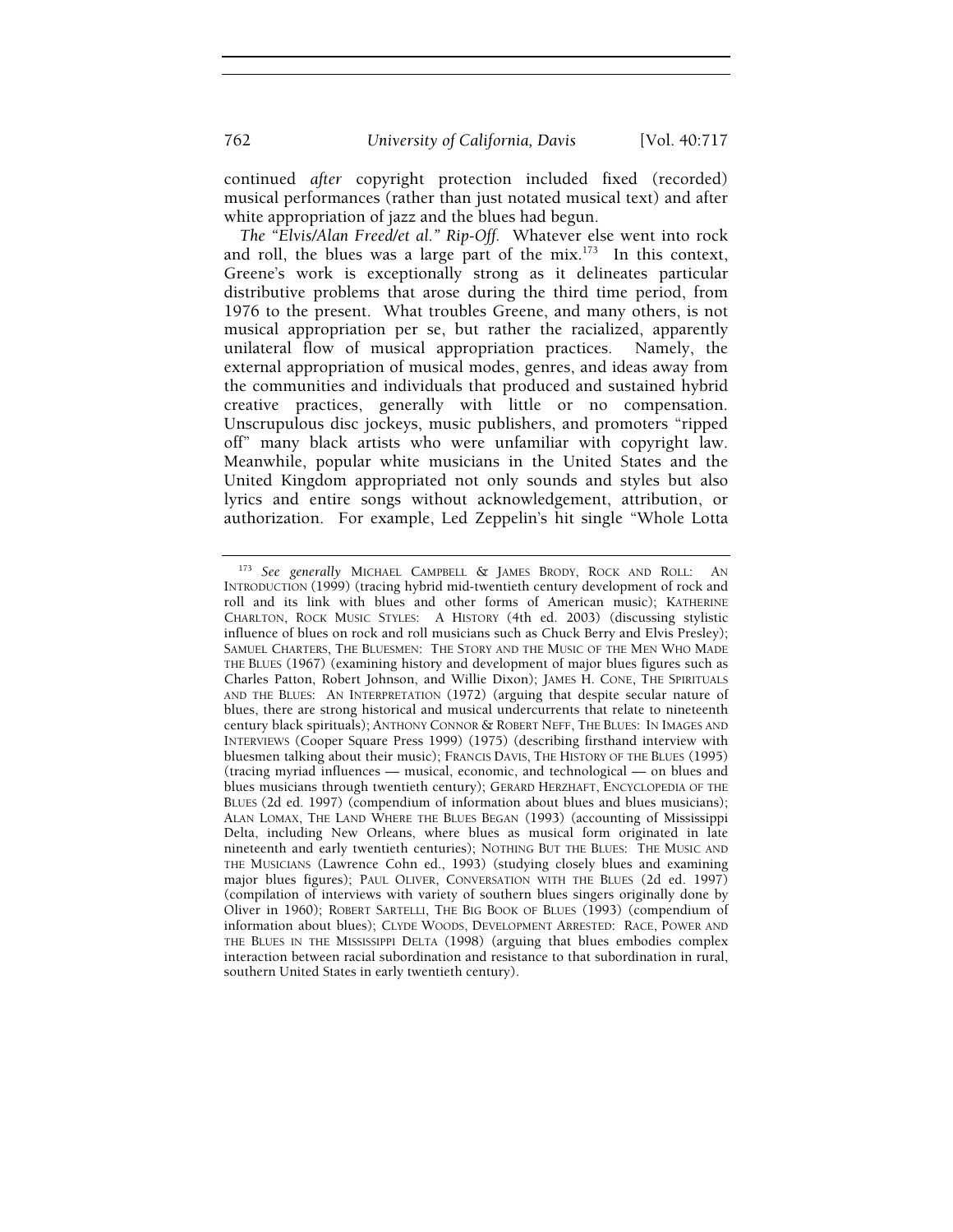Love" (1969) unmistakably copied an earlier song, "You Need Love," written by blues musician-songwriter-arranger-record producer Willie Dixon.<sup>174</sup> One might imagine doing as Dixon eventually did  $$ consulting an IP lawyer about suing Led Zeppelin for infringement, then receiving a substantial settlement, copyright protection, and royalties for himself and his heirs. Under the conventional system, this is a clear legal and economic vindication of Dixon's IP right. Case

closed? Perhaps not.

*Waters v. Dixon?* The complexities and ironies in the Willie Dixon-Led Zeppelin example might vex many IP lawyers. The Small Faces, a 1960s band after whom Led Zeppelin fashioned themselves,<sup>175</sup> recorded "You Need Loving" (1966) based on the Muddy Waters song "You Need Love" (1962), which Dixon wrote and composed. Neither the Small Faces nor Led Zeppelin acknowledged the Waters-Dixon collaboration. Dixon and Waters were signed to Arc Music, the publishing arm of Chess Record started by the Chess brothers and the Goodman brothers (of Benny Goodman fame) to handle copyright issues on original works and collect and retain the bulk of Chessrelated royalties.176

AM. REV. 207, 207-12 (1995).<br><sup>175</sup> For a discussion of the Small Faces' influence on Led Zeppelin, see generally PAOLO HEWITT, THE YOUNG MODS' FORGOTTEN STORY (1995), *referenced in* Will Shade, *The Thieving Magpies: Jimmy Page's Dubious Recording Legacy, Part 2*, PERFECT SOUND

<sup>176</sup> See generally INABA, supra note 174, at 274-76, 278-82 (citations omitted). Historically, blues record sales occupied a small niche, with blues recordings intended primarily for sale within the black community. This niche status meant lower sales, and, therefore, relatively higher recording and production costs offset by low-ball royalty arrangements. Few recording artists of any background knew much, if anything, about copyright law at the time, and copyright fees and royalties payments were meager industry-wide. For detailed histories on the legacy and influence of Chess Records and the role of "race" records in mid-twentieth century America, see NADINE COHODAS, SPINNING BLUES INTO GOLD: THE CHESS BROTHERS AND THE LEGENDARY CHESS RECORDS (2000); JOHN COLLIS, THE STORY OF CHESS RECORDS (1998). For a comprehensive listing of records put out by Chess Records, see MICHAEL RUPPLI, THE

<sup>&</sup>lt;sup>174</sup> For an autobiographical history of Willie Dixon's influential role in blues music, see WILLIE DIXON & DON SNOWDEN, I AM THE BLUES: THE WILLIE DIXON STORY 218, 223 (1989). For an in-depth study of Willie Dixon's work, musical influences, and contributions to the blues, see MITSUTOSHI INABA, WILLIE DIXON'S WORK ON THE BLUES: FROM THE EARLY RECORDINGS THROUGH THE CHESS AND COBRA YEARS, 1940-1971 (2005); VAIDHYANATHAN, *supra* note 31, at 117; *see also* BLUESLAND: PORTRAITS OF TWELVE MAJOR AMERICAN BLUES MASTERS (Pete Weldin & Toby Byron eds., 1991); THE VOICES OF THE BLUES: CLASSIC INTERVIEWS FROM *LIVING BLUES* MAGAZINE (Jim O'Neal & Amy van Singel eds., 2002); Anthony DeCurtis, *Willie Dixon and the Wisdom of the Blues*, ROLLING STONE, Mar. 23, 1989, at 109, 109-14; Worth Long, *The Wisdom of the Blues — Defining Blues as the True Facts of Life: An Interview with Willie Dixon*, 29 AFR.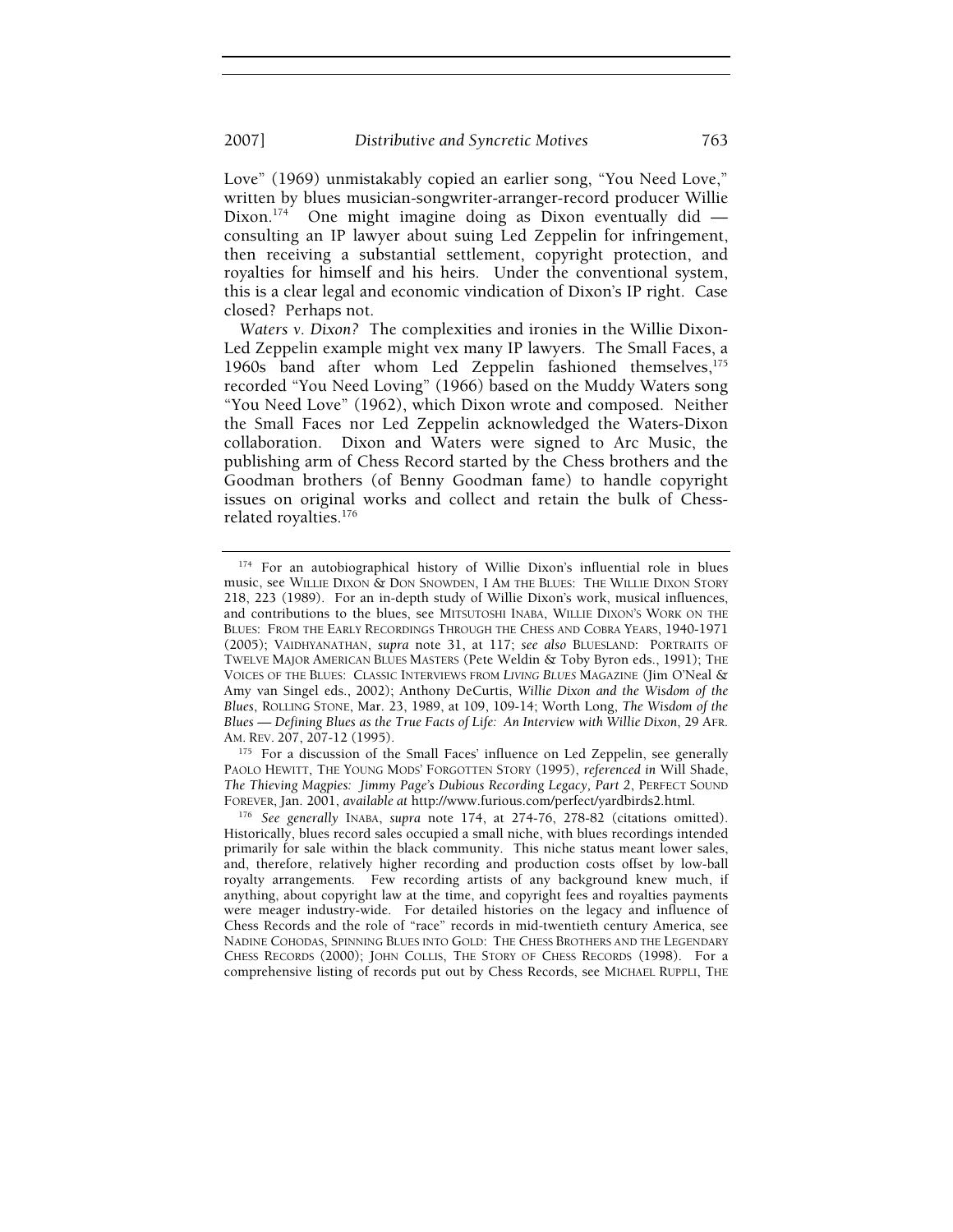*Unattributed (and Uncompensated) Sources?* It was common within blues traditions to adapt and record songs that had circulated for many years — even generations — without knowing who originally wrote them, and often performing or recording them without attribution. In the case of "You Need Love," blues historian Mitsutoshi Inaba notes that Waters and Dixon wrote the words and recorded the song, respectively.<sup>177</sup> However, "the vocal melody is traced back to Petway's 'Cat Fish Blues' by way of Muddy Waters' 'Rolling Stone' and 'Still a Fool,' although neither Muddy Waters, Petway, nor Earl Hooker, the last of whom was responsible for the backing track, is credited as the composer for 'You Need Love'."178

*A Falling Out and Lawsuits.* After many years of working together, Dixon and Waters had a falling out over compensation issues. In particular, they disagreed on how much each should receive for their collaborations under the Chess label. Arc Music never sued Led Zeppelin (let alone the Small Faces) for copyright infringement on "You Need Love." And although Dixon and Waters received a generous out of court settlement from their lawsuit against Arc Music to recover royalties for "Bring It on Home" (another song Led Zeppelin had copied), only Dixon brought suit against Led Zeppelin for "You Need Love"-"Whole Lotta Love."<sup>179</sup> Dixon subsequently

infringement of Dixon's song "Bring It on Home," which appears on *Led Zeppelin I*.

CHESS LABELS: A DISCOGRAPHY (1988). 177 *See* INABA, *supra* note 174, at 298-315. Inaba argues that a deep creative syncretism existed between Dixon and Waters. On the one hand, Dixon wrote songs for Waters, based on the womanizer-secular-voodoo-preacher-outlaw persona that Dixon's songs helped craft. On the other hand, Dixon's own musical evolution may have resulted, in part, from exploring Waters's innovation of the "modern blues" or "urban blues" sound on songs like "She Moves Me" and "Still a Fool." It was perhaps through hearing what Dixon described as Waters's introduction of "pep" into the Delta Blues, thereby transforming its sound, that Dixon himself came to experiment with and compose songs that used 8-bar, 16-bar, 20-bar, and 32-bar variants of traditional 12-bar blues. For discussions of the Dixon-Waters relationship and reciprocal influence, and blues tropes woven into Waters's persona and Dixon's compositions, see generally BLUESLAND, *supra* note 174; STANLEY BOOTH, RHYTHM OIL: A JOURNEY THROUGH THE MUSIC OF THE AMERICAN SOUTH (1991); DIXON & SNOWDEN, *supra* note 174; HENRY LOUIS GATES, JR., THE SIGNIFYING MONKEY: A THEORY OF AFRICAN-AMERICAN LITERARY CRITICISM (1988); ROBERT GORDON, CAN'T BE SATISFIED: THE LIFE AND TIMES OF MUDDY WATERS (2002); PAUL OLIVER, BLUES FELL THIS MORNING: MEANING IN THE BLUES (2d rev. ed. 1990); JOHN W. ROBERTS, FROM TRICKSTER TO BADMAN: THE BLACK FOLK HERO IN SLAVERY AND FREEDOM (1989); SANDRA TOOZE, MUDDY WATERS: THE MOJO MAN (1997); WOODS, *supra* note 173; DeCurtis, *supra* note 174; Long, *supra* note 174. 178 INABA, *supra* note 174, at 592-93. 179 In the 1970s Arc Music successfully sued Led Zeppelin for copyright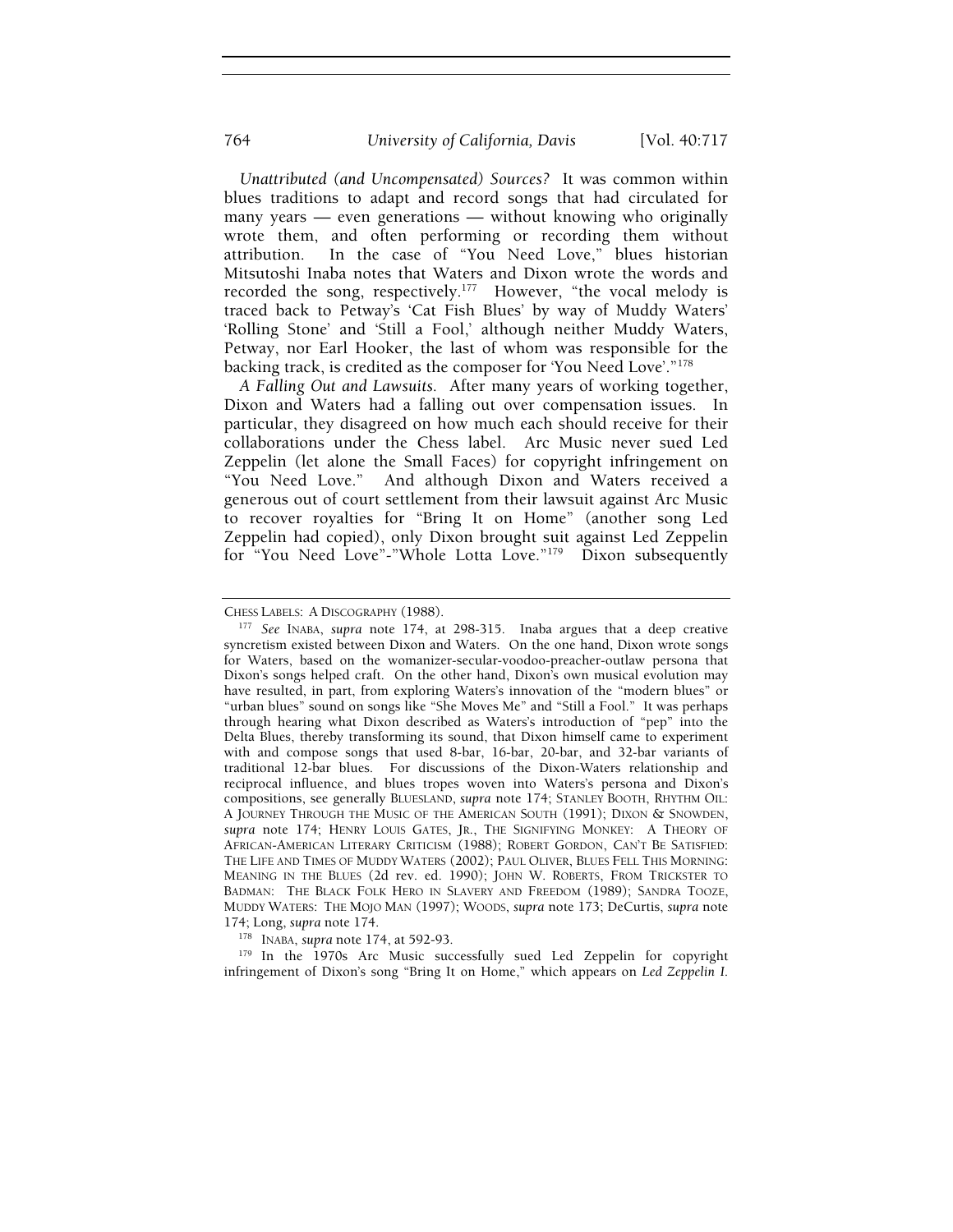received a settlement from Led Zeppelin for the copyright infringement.

*Whole Lotta Litigation.* Dixon ultimately settled out of court in 1987, nearly two decades after Led Zeppelin recorded "Whole Lotta Love" and more than a half-decade after they disbanded. Led Zeppelin singer Robert Plant maintains that the band thought it was simply participating in and contributing to a "quite translucent and almost eternal" flow in music that "moved on down through time."180 Plant stated, "I just thought it was part of the game. I know that might sound naïve and irresponsible . . . . Our version was a conglomeration with originality and the lift of the lyric."<sup>181</sup> Today, "Whole Lotta Love" credits Dixon as writer and Led Zeppelin's members as creative contributors, though none of these men wrote the original melody.

*Chain of Fools?* Should Dixon have been allowed to bring suit for the taking of his words? Should the doctrine of laches have applied, given the enormity of Led Zeppelin's commercial notoriety and success in the years that passed before Dixon attempted to assert his rights?182 Should of Muddy Waters's estate initiate a lawsuit against

<sup>180</sup> Interview by Terry Gross with Robert Plant, former singer of Led Zeppelin, on *Fresh Air* (NPR radio broadcast, Aug. 24, 2004), *available at* http://www.npr.org/ templates/story/story.php?storyID=3868283. 181 *Id.*

<sup>182</sup> In some cases, late-in-the-game IP litigation against select targets in a very long chain of actors has provided the only substantive equalization against stark, absurdly inegalitarian distributive effects of copyright law and musical appropriation. For example, the origins of the famous song "The Lion Sleeps Tonight" are traceable back to a 1939 recording by Zulu Solomon Linda. Linda's original recording "Mbube" (Zulu for "the Lion"), was adapted and transformed many times over the next twoplus decades, with some new lyrical additions and misinterpretations of others, such as Pete Seeger's transposition of "Mbube" (pronounced "EEM-boo-beh") with "wimoweh." It has been reported that some 150 artists have recorded the song, whether in today's popularized version, covers of Linda's original song, or anything in between. "The Lion Sleeps Tonight" has been recorded and translated in many languages and has been used in 13 movies. For all of this, Linda received today's equivalent of 87 cents when he signed over the copyright of "Mbube" in 1952. He also received a job sweeping floors and serving tea for the company that originally purchased his song. Eventually, Linda's survivors began to receive modest royalties for Disney's use of "The Lion Sleeps Tonight" (perhaps as much as \$17,000 from 1991 to 2000). In February 2006, Linda's family reached a settlement agreement with Abilene Music, the publishing house that now owns "The Lion Sleeps Tonight." The

Although Arc won the case, Dixon himself received no benefit until Dixon's manager audited Arc's accounts. Dixon and Waters subsequently sued Arc to recover royalties and ownership of their copyrights. *Id.* at 283 ("In 1977, Dixon and Muddy Waters, with the aid of their business manager of the time, Scott Cameron, sued Arc Music. As a result Dixon received his songs that were formerly published by Arc Music and started Hoochie Coochie Music.").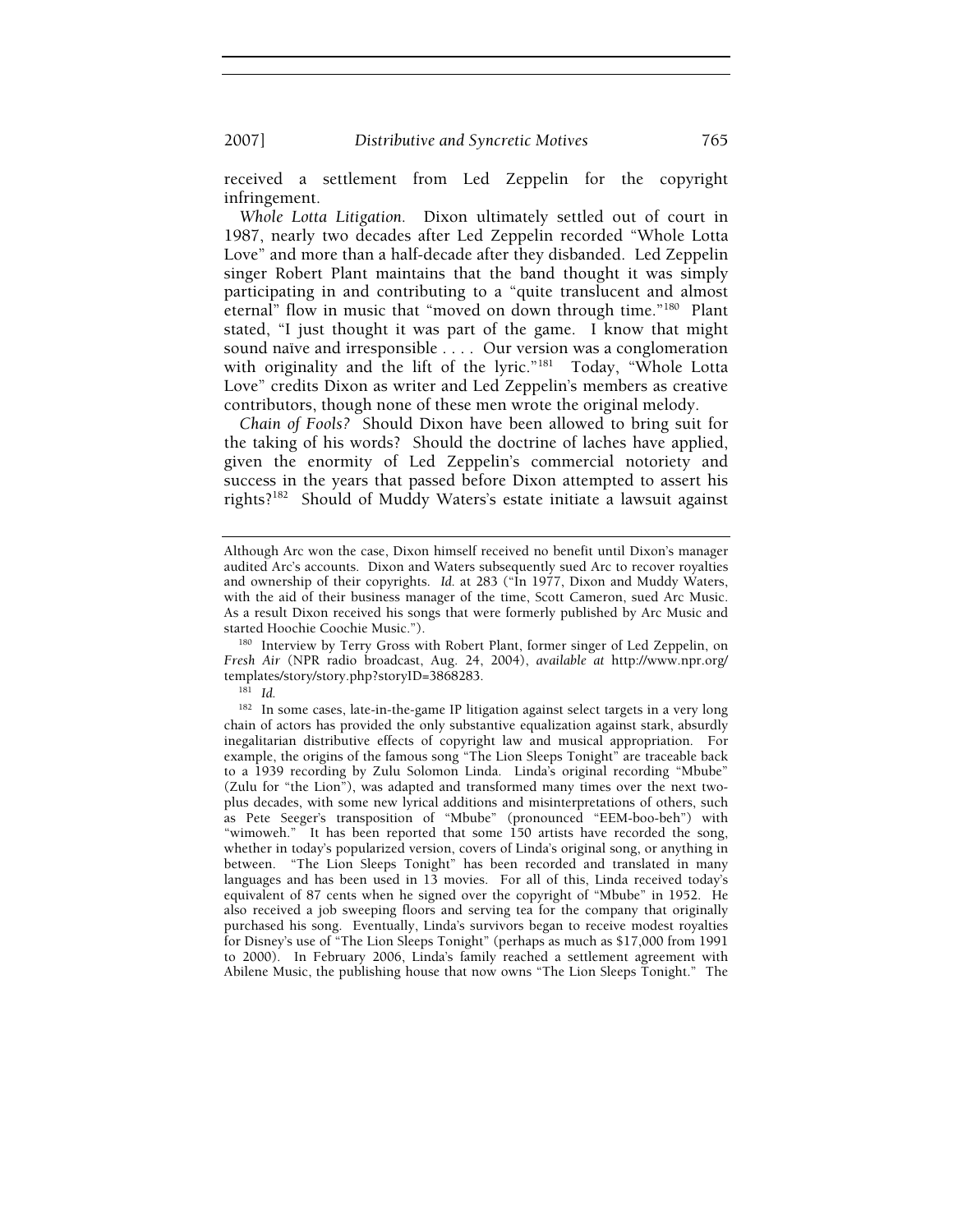Willie Dixon's estate for a share of the "You Need Love" settlement?

*Beethoven v. Brahms?* Within the blues and other American black musical traditions, internal appropriation or borrowing was commonplace. In some respects, this is similar to the creative climate in Europe during the Classical and Baroque eras. What makes internal appropriation or borrowing "internal" rather than "external?" Why, if at all, is internal appropriation or borrowing by Dixon and Waters somehow less problematic from creative and legal standpoints than cross-racial, cross-generational, external appropriation by groups like Cream, the Doors, Led Zeppelin, and the Rolling Stones from Dixon and Waters, among others?183 *Estate of Beethoven v. Estate of Brahms*, anyone?

*The 12-Bar Blues Form.* At the core of blues standards like Robert Johnson's "Walking Blues" and Muddy Waters's "Country Blues" is the traditional 12-bar blues form.<sup>184</sup> This is the basic vehicle upon which almost every blues, rock and roll, and even country musician makes variations.<sup>185</sup> As Willie Dixon once said, "The Blues are the roots; everything else is the fruits." But where did the 12-bar blues come from? Who owns it? Is it something that can be *owned*? If so — or if not — then who owns the blues? In some ways, the rhythms and feel of the music that came out of New Orleans around the turn of the twentieth century gave rise to the 12-bar blues. The existence of this music owes large debts to events and generations that are part of the centuries-long African Diaspora. This includes anonymous

184 Twelve-bar blues is comprised of 12 four-beat measures in a I-IV-V guitar or piano chord progression with major sevenths. 185 *See* Patrick MacFarlane, Guitar Lesson World, Lesson 25: 12 Bar Blues, Part 1,

http://www.guitarlessonworld.com/lessons/lesson25.htm (last visited Nov. 28, 2006); *see also* Richard Cole & Ed Schwartz, Virginia Tech Multimedia Music Dictionary, 12- Bar Blues, http://www.music.vt.edu/musicdictionary/text1-9/12-barblues.html (last visited Nov. 28, 2006); Wikipedia, Chord Progression, http://en.wikipedia.org/wiki/ Chord\_progression (last visited Nov. 28, 2006). A chord progression is a series of musical chords played in some time-sequential manner. The progression typically shares some notes, providing the passage with a kind of linear continuity and coherence. The most common chord progressions are based on the first, fourth, and fifth scale degrees which are typical in 3-chord song, 8-bar blues, and 12-bar blues. The chord based on the second scale degree is the most common chord progression in jazz.

settlement includes Abilene's agreement to pay Linda's family royalties from 1987 forward. *See* Sharon LaFraniere, *In the Jungle, the Unjust Jungle, a Small Victory*, N. Y. TIMES, Mar. 22, 2006, at A1. 183 *See* INABA, *supra* note 174, at 568 ("Before a majority of American audiences got

to know Dixon's songs through records by the Rolling Stones, Cream, Led Zeppelin, Jeff Beck Group, and the Doors, the Blues had been introduced as a genre of folk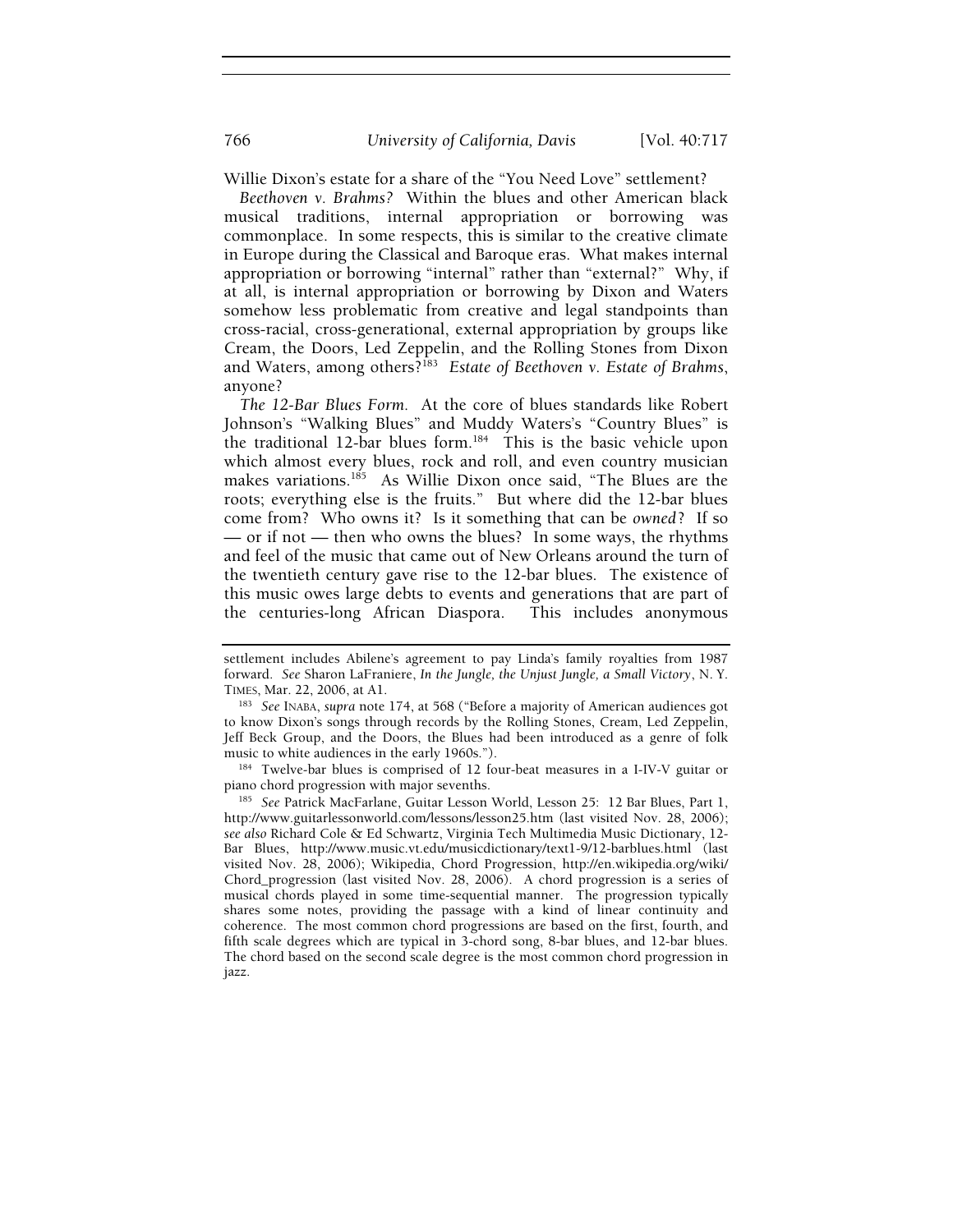generations of West African and Afro-Caribbean musicians, post-Civil War dissemination of portable brass instruments, and the centrality of spirituals in the antebellum era and the black church after the Civil War.

*Recoding Standards as Cultural Practice.*186 One may also consider the "secret" or "coded" countercultures that John Coltrane, Miles Davis, Charlie Parker, and other jazz musicians lived in, and view them as attempts to carry on older blues-based traditions within the context of mid-twentieth century racial segregation. These artists took Tin Pan Alley standards like "Bye Bye Blackbird,"187 "My Favorite Things,"188 and "How High the Moon,"189 and dramatically and

died on July 17, 1967. *Id.* at 221. 189 CHARLIE PARKER, *How High the Moon*, *on* NEW BIRD (The Orchard 1999). Charlie

<sup>186</sup> *See generally* Yochai Benkler, *Sharing Nicely: On Shareable Goods and the Emergence of Sharing as a Modality of Economic Production*, 114 YALE L.J. 273, 348-49 (2004) ("[I]t is odd to think of cultural production as an area that ever came to be 'dominated,' in any useful meaning of the word, by market production. . . . Our understanding of information, knowledge, and culture as 'public goods' in the formal economic sense should have immunized us from mistaking the presence of important market-based approaches for the whole, or even the core, of the story of information

and cultural production.").<br><sup>187</sup> MILES DAVIS, *Bye Bye Blackbird*, *on* THE COMPLETE MILES DAVIS FEATURING JOHN COLTRANE (Columbia/Legacy 2000). Born Miles Dewey Davis III on May 25, 1926, Davis was variously called "the Father of Cool and the Prince of Darkness." NOTABLE BLACK AMERICAN MEN 262 (Jessee Carney Smith ed., 1999) [hereinafter NOTABLE]. He stands out as one of Jazz's prime innovators. *Id*. As a young musician, Davis spent a year at Julliard before electing not to return. *Id*. at 262-63. His first important recording session was in 1945 when asked to do a recording for the Savoy label. *Id*. at 263. During these early years, Davis slowly developed his own style of playing, preferring the middle register and using a sparse, lyical tone that was resonant and intense but without the vibrato. *Id*. In 1958, he changed course again, this time recording the album *Milestones* where he first wrote in the modal form. *Id*. "Davis's creativity was inhibited from 1975 to 1981 because illness and his heavy drug use forced him to take a six-year hiatus." *Id*. He returned, forging yet another frontier in jazz this time recording a rock and funk album. *Id*. Some critics saw this move as a

sell-out to commercialism. *Id*. He passed away on September 28, 1991. *Id*. at 264. 188 JOHN COLTRANE, *My Favorite Things*, *on* MY FAVORITE THINGS (Rhino Atlantic 2005). John Coltrane has been variously described as "a consummate musician and band leader, an innovator in the avant garde and free jazz era." NOTABLE, *supra* note 187, at 220. Born on September 23, 1926, Coltrane's career drew him to New York in the 1950s. *Id*. Coltrane turned out to to be a rather prolific recording artist. *Id*. at 222. Between 1949 and 1967, he is reported to have been featured in at least 110 recordings. *Id*. The most significant of Coltrane's collaborations were those with Dizzy Gillespie, Theolonius Monk, and Miles Davis. *Id*. Earlier in Coltrane's career, Monk had introduced him to innovative and unexpected harmonies, the proper use of "space," the "stacking" of cords, and the use of modal scales and harmonies. *Id*. His diversity as an expressionist in music is preserved in his numerous recordings. He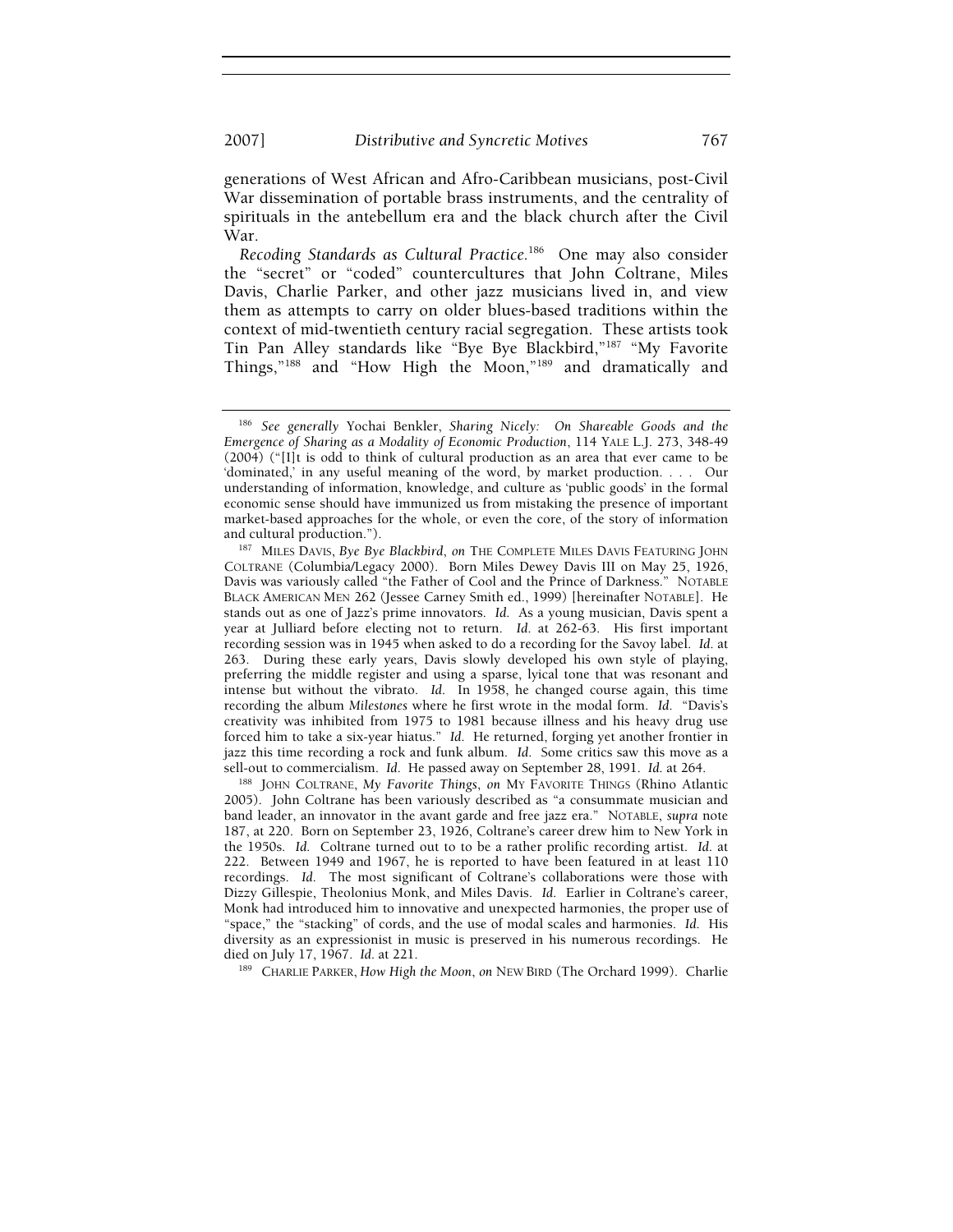radically transformed or recoded them. This practice of covering standards or recording familiar songs of uncertain or communal origins also meant that record companies saved greatly on copyright fees and royalties.

*Limited Commons: Commons on the Inside, Private Property on the*  Outside. Professors Carol Rose<sup>190</sup> and Elinor Ostrom<sup>191</sup> both provide useful frameworks for thinking about the "commons," musical or otherwise. These ideas help advance the discussion of the "who owns the blues?" question with attention to the internal-external dilemma and its relevance to IP law. Rose argues that Garrett Hardin's "Tragedy of the Commons" was actually not a true "commons."192 Rather, Hardin's denuded grazing "commons" was actually a situation where *no one* had the legal right to exclude anyone from accessing the common pasture. Common use such as this could lead to overgrazing and exhaustion of a resource that was open to all. Rose has helpfully described a "limited commons" — a "commons" on the inside and "private property" on the outside — in which members of the community wishing to preserve the resource subject to the "limited commons" framework will devise governance mechanisms for insiders to share access to the resource and set conditions for outsiders either to access the resource as regulated or else be excluded.<sup>193</sup>

*Where Is "Custom" in Copyright?* Copyright law seems oblivious to distinctions and differences in custom. For example, those oftentimes

Parker is one of the most seminal figures to appear in the American Jazz scene. NOTABLE, *supra* note 187, at 904. Born in 1920, Parker, a phenomenal saxophonist, was tutored in scales and harmonies by his colleagues who included, among others, Tommy Douglas and Buster Smith. *Id*. His role model was Lester Young, a man whose playing style he tried to emulate from breathing to support techniques. *Id*. "By long and arduous practice, he built a strong technical foundation to the point where . . . he had no peer as a master of his instrument." *Id*. Raised and nurtured in Kansas City, Parker migrated to New York City where he soon earned the respect of fans and critics alike. *Id.* at 904-07. In the early 1940s, Parker was at the forefront of a new movement — the musical style "bop" had come into existence after evolving from a series of after-hours jam sessions. *Id.* at 905. Like other jazz musicians of his time, Parker earned his livelihood from being a member of organized bands and from recording sessions. *Id.* at 905-07. He passed away in 1955. *Id.* at 906. 190 *See generally* Rose, *supra* note 52 (discussing nature of commons); Carol Rose,

*Left Brain, Right Brain and History in the New Law and Economics of Property*, 79 OR. L. REV. 479, 484 (2000) [hereinafter Rose, *Left Brain*] (discussing limited commons properties). 191 OSTROM, *supra* note 52, at 29-55. 192 Rose, *Left Brain*, *supra* note 190, at 484-85. *See* Garrett Hardin, *The Tragedy of* 

*the Commons*, 162 SCIENCE 1243, 1244 (1968). This article has prompted other commentators to weigh in on the issue. *See, e.g.*, Heller, *supra* note 50. 193 Rose, *Left Brain*, *supra* note 190, at 480-81.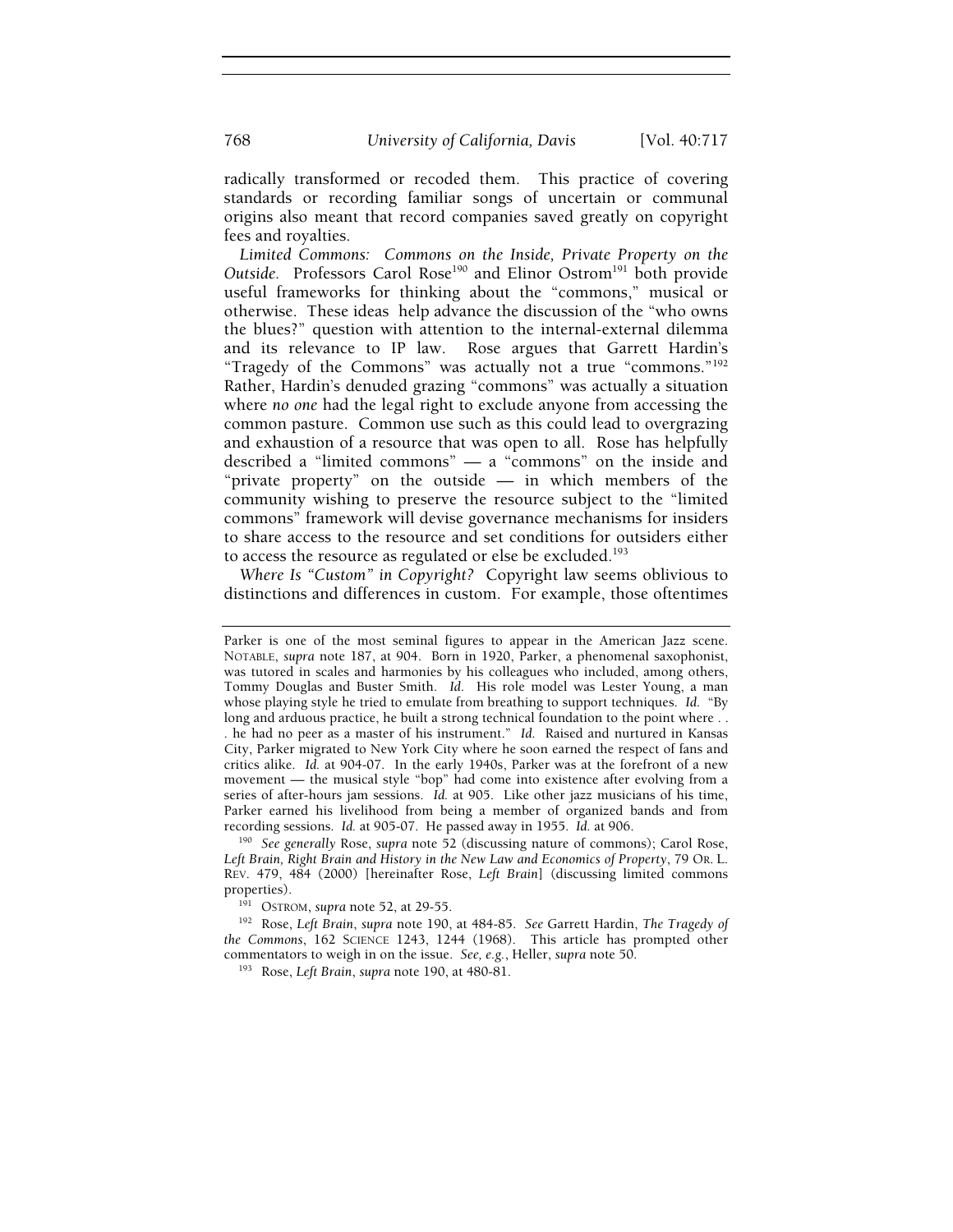customary and informal practices that permit, and indeed encourage, shared access to and use of a resource by some subset of a particular creative community otherwise remain available to the general public only upon payment of a fee.194 The difference in uncompensated appropriation in these two contexts is, by analogy, the difference between borrowing a book from a public library and shoplifting one from a bookstore.

*"Fake Books" as Copyright Infringement.* An illustration of this informal limited commons is the pervasive presence of what are called "fake books," which are widely available contraband in music schools.<sup>195</sup> Fake books are technically illegal, yet widely circulated books of scores with the melodic structures of popular copyrighted music, although without orchestration or chording. Some of these collections are called "real books," claiming that the music in fake books is wrong, or fake. Music students usually claim ignorance when asked about the origins of these *samizdat*, oft-photocopied, handwritten scores in loose-leaf binders.<sup>196</sup> No one has copyright permission to distribute or use them, but music students and many musicians possess and use these ubiquitous infringing artifacts. In fact, when many groups of jazz musicians get together to play they will say, "Here's the fake (or real) book sheet" and then hand out the photocopied music. This custom lives on, underground.

*No Such Thing in U.S. Copyright Law.* There might be ways in which

<sup>&</sup>lt;sup>194</sup> One might consider some of these practices as forms of "poor people's knowledge." Coenraad J. Visser, *Making Intellectual Property Law Work for Traditional Knowledge*, *in* POOR PEOPLE'S KNOWLEDGE: PROMOTING INTELLECTUAL PROPERTY IN DEVELOPING COUNTRIES 207 (J. Michael Finger & Philip Schuler eds., 2004). *But cf.* Madhavi Sunder, *The Invention of Traditional Knowledge*, 69 LAW & CONTEMP. PROBS. (forthcoming 2007), *available at* http://ssrn.com/abstract=890657. 195 A fake book is:

<sup>[</sup>A] collection of musical lead sheets intended to help a performer quickly learn new songs. Each fake book contains the melody line, basic chords, and lyrics. The fake book is a central part of the culture of playing music in public, particularly in jazz, where improvisation is particularly valued. . . . Despite the name, "fake books" are often unbound, consisting of a thick, loose stack of sheets.

Wikipedia, Fake Book, http://en.wikipedia.org/wiki/Fake\_book (last visited Jan. 31,

<sup>&</sup>lt;sup>196</sup> For a discussion on the mid-twentieth century Soviet origins of the term "*samizdat*," which refers to practices of and venues for self-publishing outside the scope of officially approved publication channels, see Sharon Balazs, *Samizdat and the Internet*, *Samizdat — A Brief History*, http://www.slis.ualberta.ca/issues/sbalazs/ history.htm (last visited Nov. 28, 2006).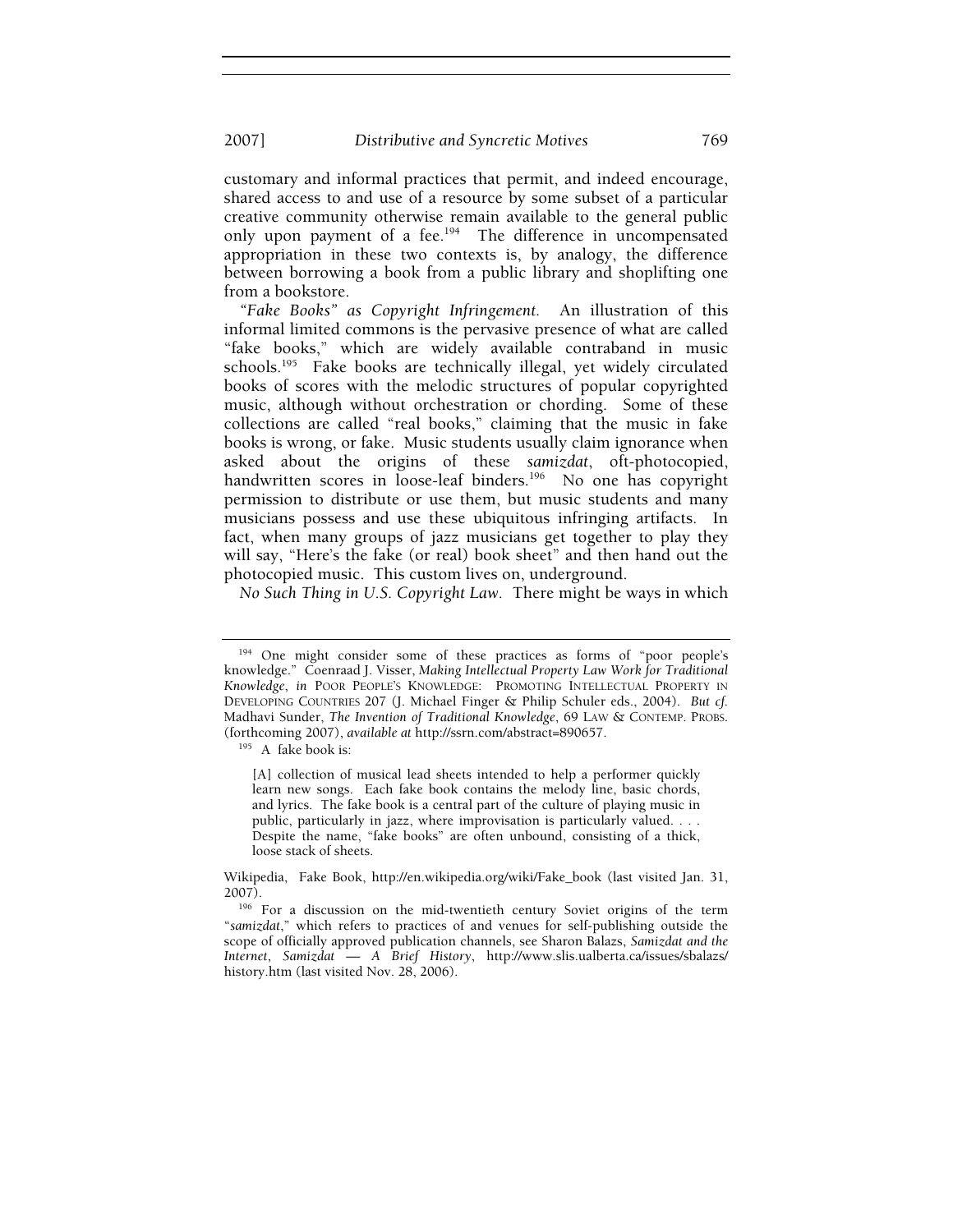copyright law is already, or may yet become, sensitive to distinctions between insider and outsider and internal and external for purposes of examining creative appropriation or borrowing. For example, permitting and encouraging shared access to and use of a resource by some subset of a particular creative community while otherwise making access and use available to the wider public only upon payment of a fee. Fair use is one possible avenue.<sup>197</sup> This doctrine allows private parties to use copyrighted works they have lawfully acquired. The idea-expression dichotomy<sup>198</sup> and *scenes* à faire<sup>199</sup> represent doctrines that might also be adaptable, but none of them really solve the problem.

*The Age of Appropriation.* The fourth and final period is from 1976 to the present, which many term as the Age of Appropriation, about which much has already been written. This period is also called the Age of Strong Copyright; but why should we call it this? One facetious reaction could be that "when appropriation is outlawed, then only outlaws will appropriate." Undeniably, copyright laws have expanded their scope to take in more and more of the creative activities we engage in with our lives, particularly in our musical lives. Sunder has written that "we must be wary of cultural protectionist arguments in a modern world characterized by culture flows facilitated by technology, diaspora, globalization, and liberalization. For better or worse, diaspora and new technologies facilitate the flow of culture and are a source of new ideas, language, and identities."200 Currently, there seems to be a movement to leave consumers with only the right to listen passively to a piece of music. Virtually anything else will be an illegal appropriation of someone else's private property. The

<sup>&</sup>lt;sup>197</sup> For a discussion on fair use and its limitations, especially in a technologically evolving environment, see generally Van Houweling, *supra* note 40. For a thorough treatment of how to reconstruct this ailing doctrine, see generally Fisher, *supra* note

<sup>20. 198</sup> This dichotomy relates to copyrightability and is grounded in a statutory pronouncement that "an original work of authorship [does not] extend to any idea, procedure, process, system, method of operation, concept, principle, or discovery, regardless of the form in which it is described, explained, illustrated, or embodied in

<sup>&</sup>lt;sup>199</sup> Hon. Leon R. Yankwich, *Originality in the Law of Intellectual Property (Its Meaning from a Legal and Literary Standpoint)*, 11 F.R.D. 457, 462 (S.D. Cal. 1951) ("[W]hen you are dealing with a common idea, no matter how different the treatment may be, common elements will appear in both products. . . . [S]imilarities may appear which are inherent in a situation. The French refer to them as *scènes a faire* — that is, scenes which must follow a certain situation.").

<sup>&</sup>lt;sup>200</sup> Madhavi Sunder, Intellectual Property and Identity Politics: Playing with Fire, 4 J. GENDER RACE & JUST. 69, 94-95 (2000).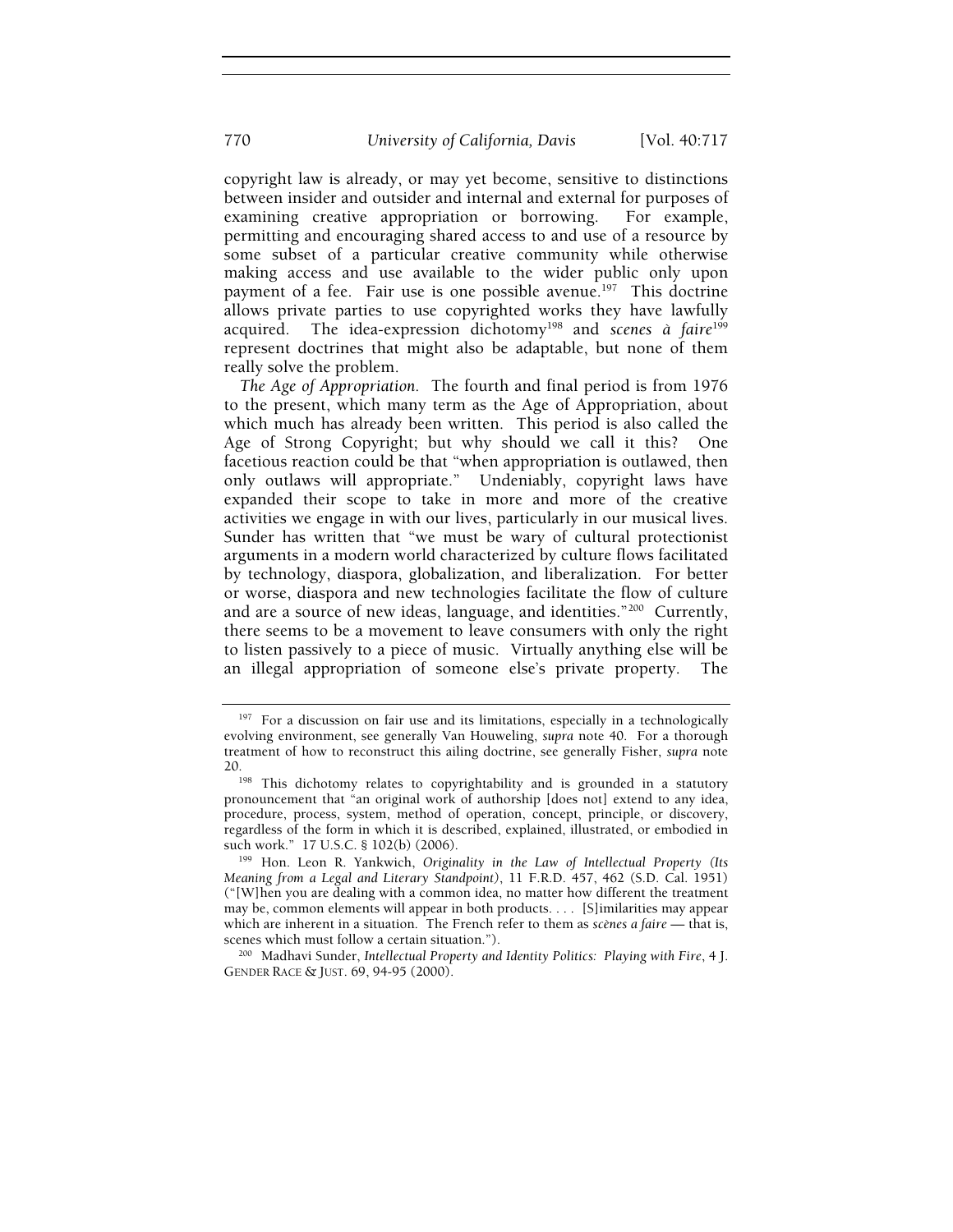development of digital technology is forcing an issue created by the invention of the printing press. As Paul Goldstein observes, "All of these decisions, whether made in the courts, legislatures, or private law offices, have a single result: when copyright gives control to one person, it extracts some measure of freedom to imitate from everyone else."201 As a result, we need to develop frameworks, institutionally speaking, to study the no longer submerged distributive issues in the IP area.

*Syncretism Again.* How might the hybrid, syncretic, and collective practices of a community — whether defined racially, culturally, or otherwise — be sustained in the wake of the expanding scope of IP protection and regulation? Is the public domain in American copyright getting "too small"? Is there space for incorporating Chon's "substantive equality principle" into the area of musical cultural production? Some tentative conclusions may be drawn from this examination. The first conclusion is based on the Foucaultian insight that power will never be totalized.<sup>202</sup> Power always engenders resistance, and, therefore, hybrid and syncretic practices create spaces of resistance to the various hegemonic assertions, whether occurring historically under racial subordination or contemporarily in the current era of globalization. Indeed, as the scope of IP laws broadens, one may imagine an increased number of fora where hybrid and syncretic sensibilities and practices will emerge. Thus, it is important to avoid the reification of ideas like the public domain. Rather, one might preferably understand the public domain to be a dynamic and contested discourse, not a "thing" to be preserved. A second and related conclusion is that hybrid and syncretic practices contest the integrity of national boundaries. Questions like "is the public domain too small within the United States?" implicate the question "is the public domain too big outside the United States?," and vice versa. Finally, a "substantive equality principle" as an analytic thread for assessing IP's distributive effects needs to "look to the bottom" to question whether IP laws are being enforced to disadvantage or subordinate individuals, groups, and nations at the bottom of the

<sup>&</sup>lt;sup>201</sup> PAUL GOLDSTEIN, COPYRIGHT'S HIGHWAY: FROM GUTENBERG TO THE CELESTIAL JUKEBOX 6 (1994).<br><sup>202</sup> For theoretical analyses of how modern society exercises its controlling systems

of power-knowledge via panoptic surveillance on an increasingly individualized and internal basis, and an analysis on the ways that power engenders resistance, see MICHEL FOUCAULT, DISCIPLINE AND PUNISH: THE BIRTH OF THE PRISON (1977); Michel Foucault, *The Subject and Power*, *in* MICHEL FOUCAULT: BEYOND STRUCTURALISM AND HERMENEUTICS (Hubert Dreyfus & Paul Rabinow eds., 1982).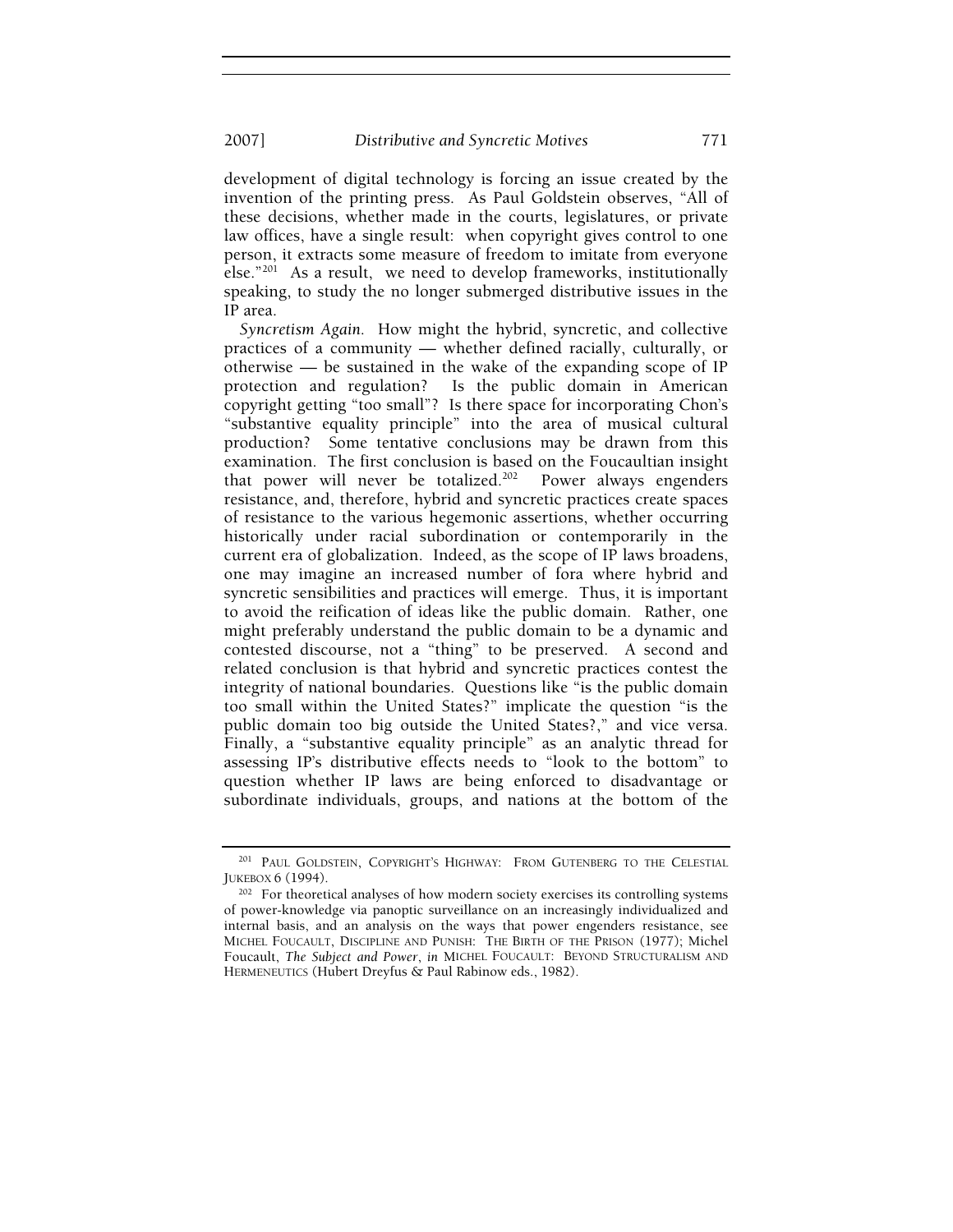socio-economic-legal system.<sup>203</sup> Then, we should also ask ourselves: is this the best that we can do?

## IV. DISTRIBUTIVE VALUES AND THE EMERGING GLOBAL INTELLECTUAL PROPERTY REGIME

The redistribution of property rights . . . involves a transfer of knowledge from the information commons into private hands . . . belong[ing] to media conglomerates and integrated life sciences corporations rather than individual scientists and authors. The effect . . . is to raise the level of private monopolistic power to dangerous global heights, at a time when states, which have been weakened by the forces of globalization, have less capacity to protect their citizens from the consequences of the exercise of this power . . . [and] squares with no theory of justice . . . except the one that Thrasymachus gives to Socrates in Plato's Republic: I define justice or right as what is in the interest of the stronger party.204

Without ignoring the importance of economic growth, we must look well beyond it.205

*Globalization.* The tales of the previous two sections focus on domestic racial subordination, albeit with distinct global significance through the transatlantic slave trade and slavery-based agricultural economies, and later through "British Invasion" and white American rock and roll appropriations of black American blues traditions. The tale that informs the final section of this Article is a tale of explicitly global subordination in the contemporary era, highlighting the distributional critique of either having too much faith in (intellectual) property or in the public domain. They are two tremendously indeterminate sides of the same coin. As discussed in the Introduction of this Article, the characterization of something as "property" simply questions how a particular bundle of rights advances or thwarts certain policy initiatives, some of which may be politically controversial. "Property" simply begins rather than ends that process,

<sup>&</sup>lt;sup>203</sup> For the groundbreaking articulation of this notion within critical legal scholarship, see Mari J. Matsuda, *Looking to the Bottom: Critical Legal Studies and Reparations*, 22 HARV. C.R.-C.L. L. REV. 323, 326-31 (1987). 204 DRAHOS WITH BRAITHWAITE, *supra* note 15, at 1- 3, 15-16. 205 SEN, *supra* note 15, at 14.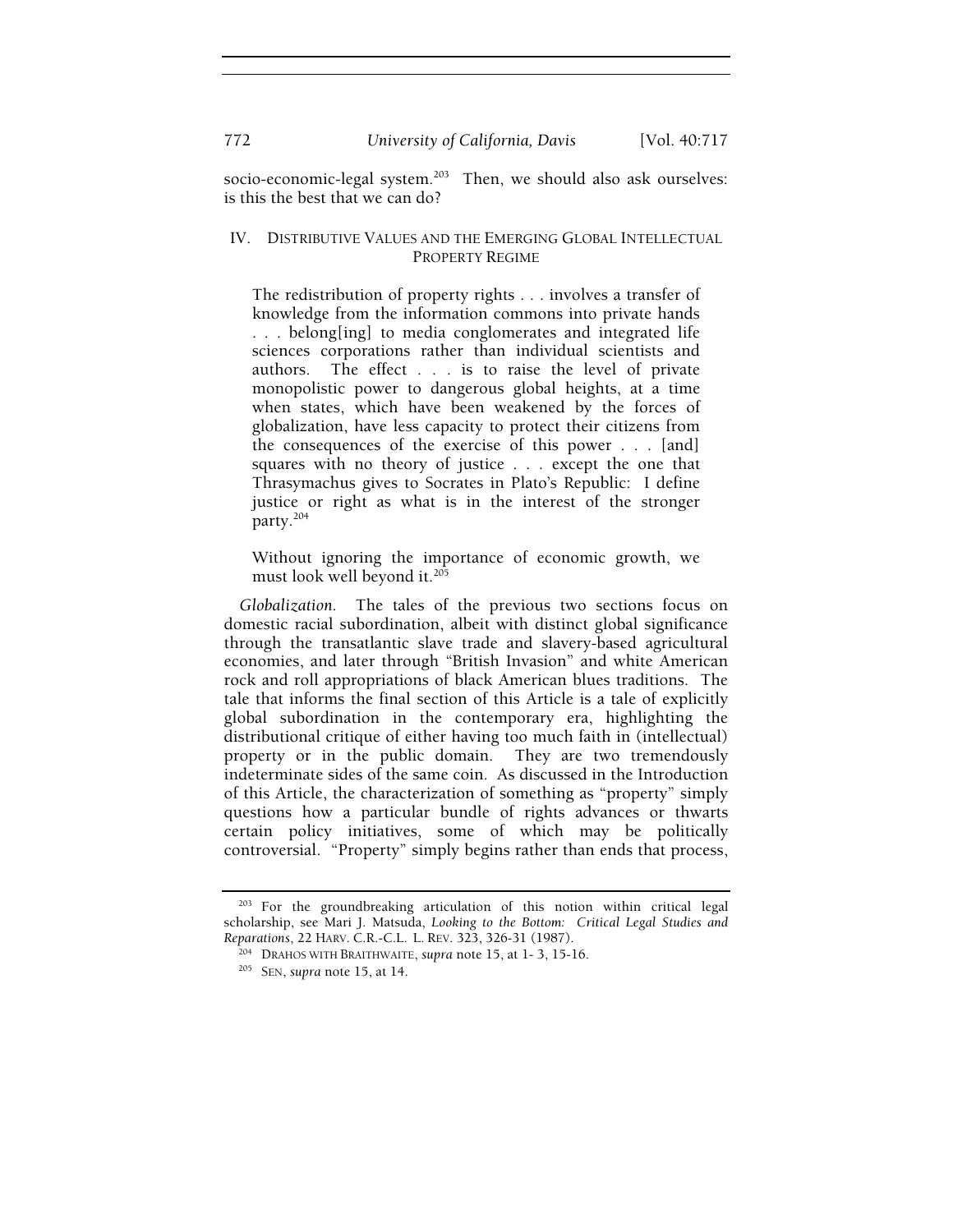and does so without resolving what will be the content and cost of such categorization. Similarly, there is not, nor should there be, a transcendental, romanticized public domain. Rather, when invoking the public domain we should question the reasons we are using that characterization, and what might be the drawbacks of using such a powerful trope.

*Can You Jump from the Historical, Domestic U.S. to Global Analytic Frameworks?* While the answer to this question is beyond the scope of this Article, a brief functional answer inspects the problem of structural subordination. There are many important parallels between historical structural subordination of racial groups within the United States and contemporary structural subordination of countries and people living in the global South. Not the least of these parallels is the subordinating role that race played in colonialism and its attendant institution, slavery. A focus on the strand of structural subordination provides a unifying, if controversial, analytic thread with which to begin thinking about the effects of globalization, historically or in the present time.

# *A. Coercion, Developing Nations, and the Emerging Global Intellectual Property Regime*

*Three Periods.* Okediji outlines the historical relationship between international law, IP rights, and the developing world.<sup>206</sup> In showing how IP evolved to become the integral component of the international economic order, Okediji identifies three distinct periods of "intellectual property multilateralism."<sup>207</sup>

*IP as Colonial and "Noblesse Oblige."* The first multilateralism, from the 1500s to 1945, suggests that, even prior to the end of the nineteenth century, many territories in Africa, Asia, and the Pacific were already subject to IP conventions and regulations implemented through formal and informal European control.<sup>208</sup> These alien regulations started out as a byproduct of early commercial interactions between Europeans and non-Europeans; interactions which necessitated the negotiation of legal arrangements to govern<br>relations.<sup>209</sup> These arrangements unsurprisingly had a European These arrangements unsurprisingly had a European

<sup>206</sup> Ruth L. Okediji, *The International Relations of Intellectual Property: Narratives of Developing Country Participation in the Global Intellectual Property System*, 7 SING. J. INT'L & COMP. L. 315, 319-20 (2003). 207 *Id.* at 319. 208 *Id.* at 323 (referring to Paris and Berne conventions). 209 *Id.* at 321.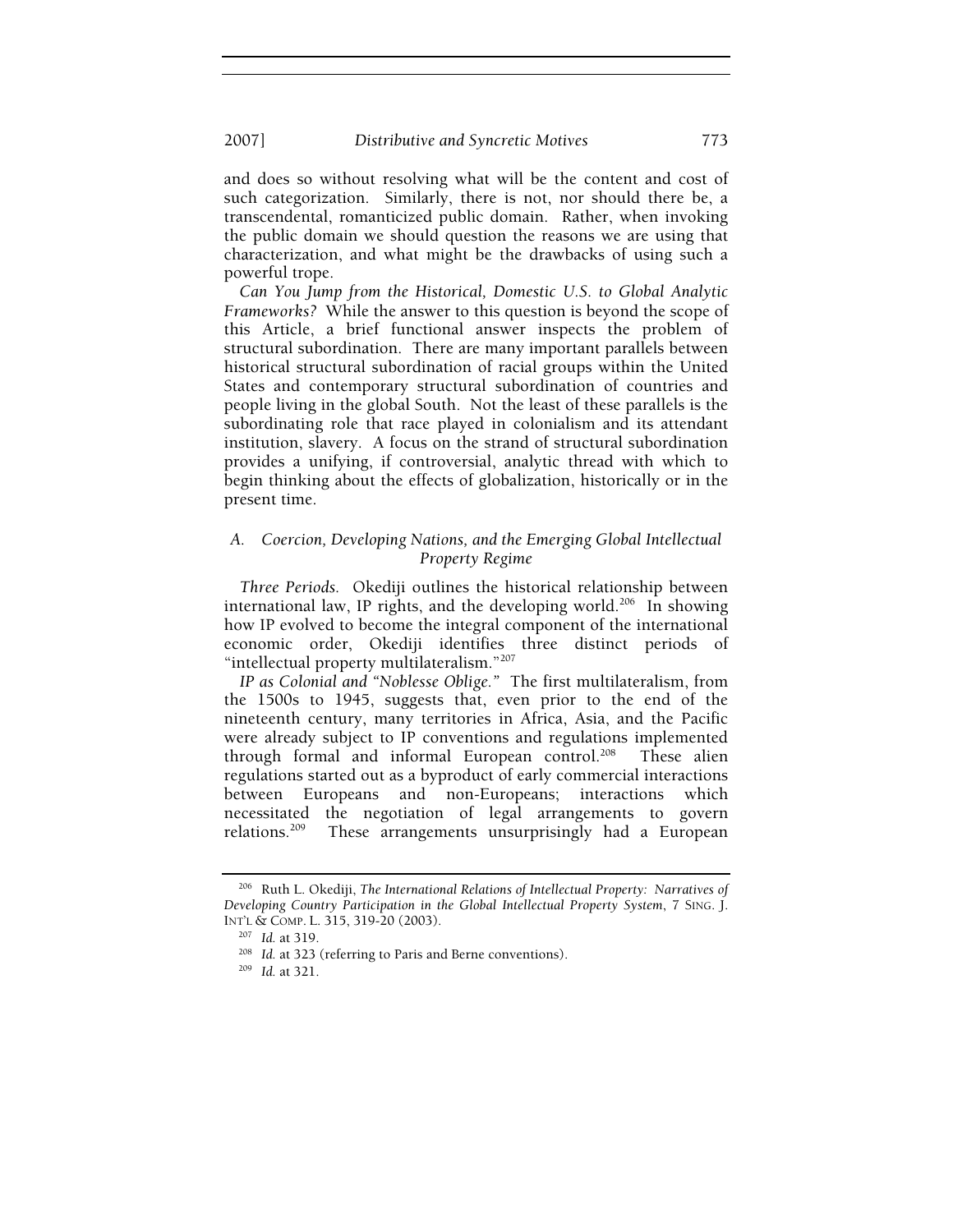flavor, due in no small part to a self-perceived superiority and attendant "responsibility" to "civilize" the non-Europeans.<sup>210</sup> The consolidation of formal colonial rule in which IP laws were an integral part soon followed.<sup>211</sup> IP laws were extended to colonies during this period, in part to advance colonial strategies of assimilation, incorporation, and control.<sup>212</sup>

*After Empire, Formal Equality (but Substantive Inequality) of Nations.* According to Okediji, the second multilateralism, from 1945 to the 1990s, accompanied the demise of colonialism and attendant debates as to the appropriate role for developing countries in the international IP system.213 New sovereign states were first recognized, and then conditions were constructed for their participation in international fora without interrogation into the appropriateness or value of IP laws in their respective domestic settings. $214$  The result was a legitimization of developing countries' adherence to colonial-era legislation under the guise of an international legal system wholly unrelated to domestic priorities and constraints.215 Meanwhile, treaties used for the effective subjugation of non-Europeans in the colonial period continued to be the formal tool of choice to facilitate the developed countries' strategic exercise of power.<sup>216</sup>

### *B. "Seed Wars": From "Common Heritage" to "Sovereign Property"*

*Curiously Rising "Minimum Standards" in TRIPS.* In Okediji's view, the 1994 Agreement on Trade-Related Aspects of Intellectual Property Rights ("TRIPS"), $^{217}$  a component of the World Trade Organization ("WTO"), served as the starting point for the third multilateralism.218

<sup>210</sup> *See id.* at 321-22. 211 *Id.* at 324.

<sup>212</sup> *Id.* at 325. 213 *Id.* at 325-26.

<sup>214</sup> *Id.* at 333. 215 *Id.*

<sup>216</sup> *See id.*

<sup>217</sup> *See* TRIPS, *supra* note 17. TRIPS is administered by the World Trade Organization ("WTO") under the General Agreement on Tariffs and Trade ("GATT"). One hundred twenty-five countries signed onto TRIPS in 1994, and, thus, TRIPS establishes minimum standards for most forms of IP regulation within all WTO member countries. In particular, TRIPS establishes copyright and other rights, enforcement procedures, remedies, and dispute resolution procedures on: the rights of performers, producers of sound recordings, and broadcast organizations; trademarks; patents and the protection of new varieties of plants; and undisclosed and confidential information, including trade secrets and test data. 218 *See* Okediji, *supra* note 206, at 333.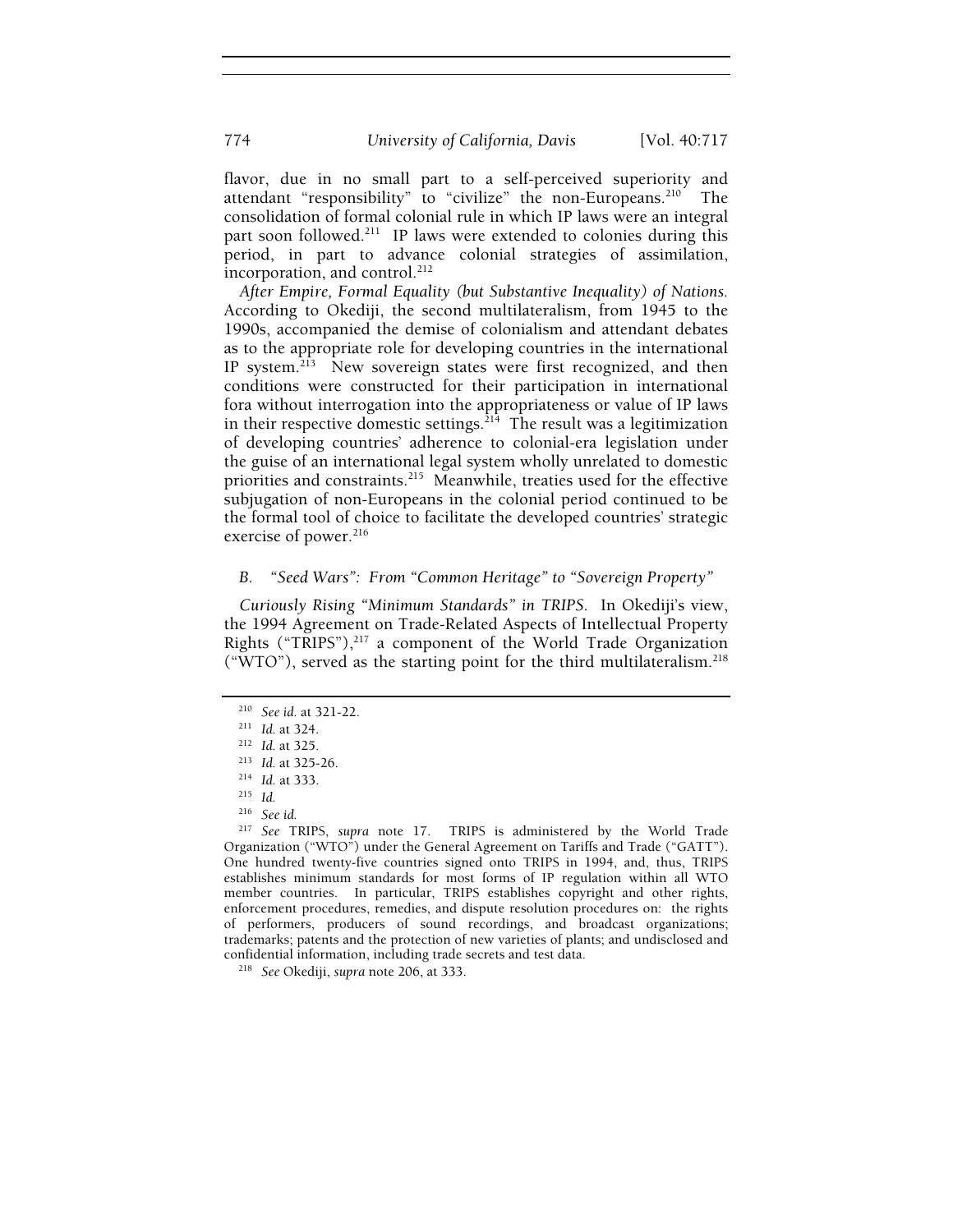TRIPS sought to upgrade and update IP laws in mostly developing countries. Many of these countries had domestic laws dating back to the colonial era that were either obsolete or enforced in such a way as to draw ire from developed states.<sup>219</sup> Indeed, this latest multilaterism would not have come to fruition but for the framework of existing laws present in many developing states.<sup>220</sup> As Okediji notes, there seems to have been a constant evolution from state practice to bilateralism, to multilaterism, to regionalism. Throughout this process, "these various systems [served] as confirmation of the status of developing countries as 'sovereigns' with attendant obligations

disguised as privileges."<sup>221</sup> *Food Supply Is Fundamental.*222 Agriculture is undoubtedly what Chon would call a global public good, particularly sustainable agriculture that provides an inexpensive, secure, diverse, and widely available food supply for individuals, groups, regions, and nations.<sup>223</sup> The history of agriculture up to the past century can be characterized by the *non*-commodification of seed germplasm and the ability of farmers to access it freely and without restriction as part of the selective process that produced the varieties of major food crops.<sup>224</sup>

<sup>223</sup> Generally, economists define "public goods" as goods that are nonexcludable and nondepletable. *See, e.g*., ANDREU MAS-COLELL ET AL., MICROECONOMIC THEORY 359-60 (1995); JOSEPH E. STIGLITZ, ECONOMICS OF THE PUBLIC SECTOR 79-80 (3d ed. 2000). For Chon's insightful discussion of the global public goods theory, see Chon,

<sup>224</sup> See generally CARY FOWLER, UNNATURAL SELECTION: TECHNOLOGY, POLITICS, AND PLANT EVOLUTION (1994) (describing how, in 1980s, countries of global South tried asserting that if their plant genetic resources were treated as open access or common heritage of humankind, so, too, should plant genetic resources of countries of global North); Peter Jaszi & Martha Woodmansee, *Beyond Authorship: Refiguring Rights in Traditional Culture and Bioknowledge*, *in* SCIENTIFIC AUTHORSHIP: CREDIT AND INTELLECTUAL PROPERTY IN SCIENCE 195 (Mario Biagoli & Peter Galison eds., 2003) (noting that paradigm of clearly individuated "inventor/genius" is inapropos when

<sup>&</sup>lt;sup>219</sup> *Id.* at 335-36.<br><sup>220</sup> *Id.* at 339-40.<br><sup>221</sup> *Id.* at 338-40.<br><sup>222</sup> For an examination of various aspects of the global food system with particular emphasis on plant breeding and agricultural research, see CROP VARIETY IMPROVEMENT AND ITS EFFECT ON PRODUCTIVITY: THE IMPACT OF INTERNATIONAL AGRICULTURAL RESEARCH (R. E. Evenson & D. Gollin eds., 2003); ROBERT E. EVENSON & WALLACE E. HUFFMAN, SCIENCE FOR AGRICULTURE: A LONG TERM PERSPECTIVE (1993); Robert E. Evenson, *Agricultural Research and Intellectual Property Rights*, *in* INTERNATIONAL PUBLIC GOODS, *supra* note 24, at 188; MICHEL PETIT ET AL., WHY GOVERNMENTS CAN'T MAKE POLICY: THE CASE OF PLANT GENETIC RESOURCES IN THE INTERNATIONAL ARENA (2002); Neil D. Hamilton, *Who Owns Dinner: Evolving Mechanisms for Ownership of*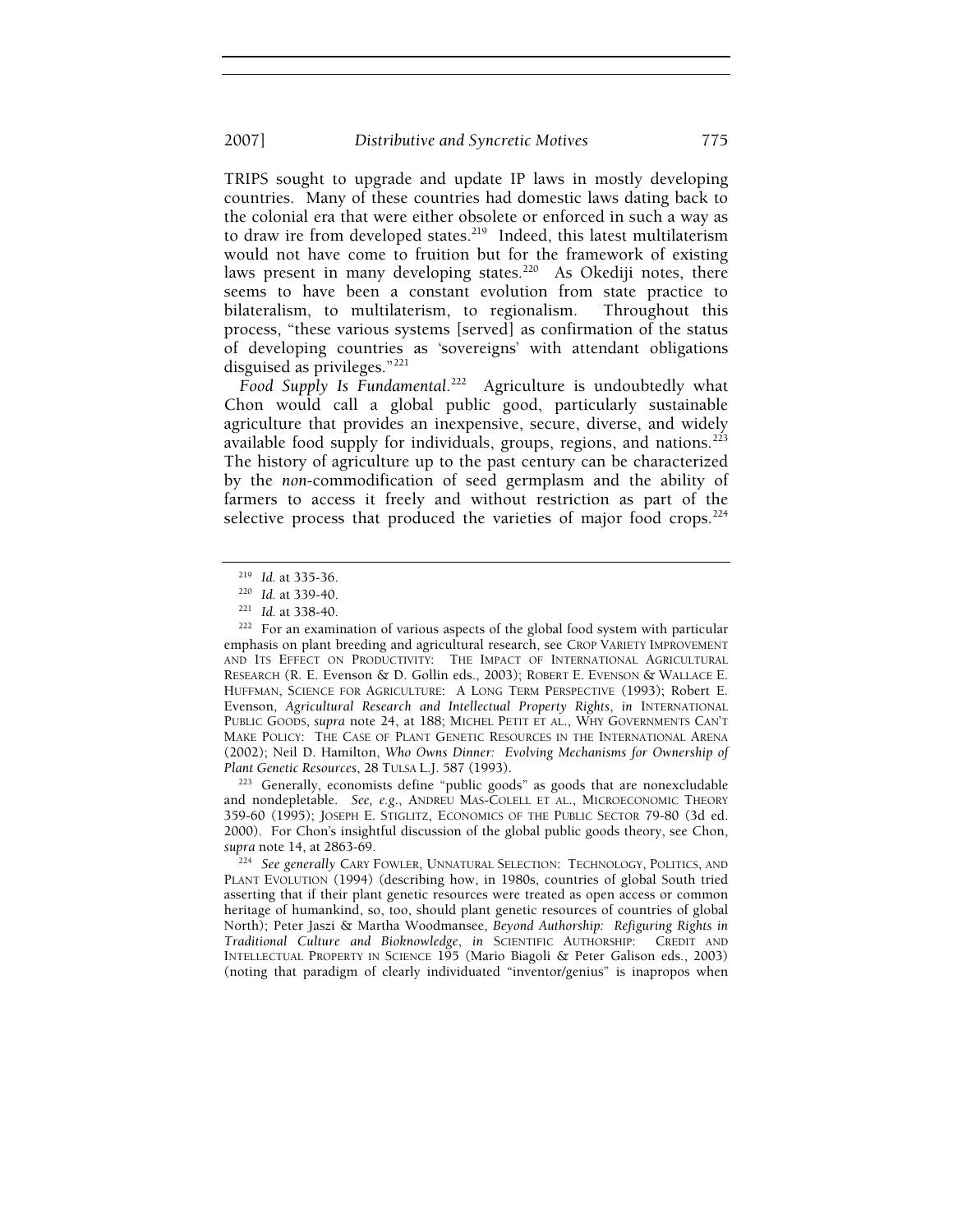applied to practices of farmers in terms of IP rights); KLOPPENBERG, *supra* note 8 (describing conflicts between global North and South over commodification of plant genetic resources that led to deadlock in late 1980s); VALUING LOCAL KNOWLEDGE: INDIGENOUS PEOPLE AND INTELLECTUAL PROPERTY RIGHTS (Stephen B. Brush & Doreen Stabinsky eds., 1996) (discussing difficulty, but necessity, of finding metric to value traditional knowledge and farmer know-how in terms of conserving plant genetic diversity, both in seed banks (ex situ) and in farmers' fields (in situ)); Keith Aoki, *Malthus, Mendel, and Monsanto: Intellectual Property and the Law and Politics of Global Food Supply: An Introduction*, 19 J. ENVTL L. & LITIG. 397 (2004) [hereinafter Aoki, *Malthus, Mendel, and Monsanto*] (describing how plant genetic resources as soverign property gave rise to international treaty (ITPGR) that was promulgated in 2001 and went into force in 2004; treaty ratified treatment of plant genetic resources as sovereign property and contained annex listing 66 crops and forages that would be treated as exceptions to sovereign property regime); Keith Aoki, *Weeds, Seeds & Deeds: Recent Skirmishes in Seed Wars*, 11 CARDOZO J. INT'L & COMP. L. 247 (2003) (describing push and pull historically between treating plant genetic resources as national property, public domain resources, and more recently as IP); Stephen B. Brush, Commentary, *David A. Cleveland on Stephen C. Murray, The World's Crop Genetic Resources and the Rights of Indigenous Farmers*, 38 CURRENT ANTHROPOLOGY 497 (1997) (arguing that it is crucial to find ways to preserve in situ agricultural knowledge and practices of indigenous peoples and traditional farmers, and not focus solely on building up physical repositories of seed germplasm); Stephen B. Brush, *Indigenous Knowledge of Biological Resources and Intellectual Property Rights: The Role of Anthropology*, 95 AM. ANTHROPOLOGY 653 (1993) (arguing for importance of type of anthropological practice that seeks to conserve agricultural knowledge in situ); Jim Chen, *Webs of Life: Biodiversity Conservation as a Species of Information Policy*, 89 IOWA L. REV. 495 (2004) (arguing that biodiversity protection has some themes in common with IP; noting, however, that expanding IP scope may do more harm to biodiversity and suggesting that tax breaks and other measures may be more apropos); David A. Cleveland & Stephen Murray, *The World's Crop Genetic Resources and the Rights of Indigenous Farmers*, 38 CURRENT ANTHROPOLOGY 477 (1997) (arguing for importance of in situ conservation of agricultural crops and related know-how and knowledge); Graham Dutfield, African Centre for Technology Studies, *Indigenous Peoples, Bioprospecting and the TRIPS Agreement:* http://www.acts.or.ke/prog/biodiversity/trips/dutfield.doc (analyzing bioprospecting practices of major agro-chemical and life sciences companies called "Rifiling the Shaman's Bag") (last visited Jan. 31, 2007); Lara E. Ewens, *Seed Wars: Biotechnology, Intellectual Property and the Quest for High Yield Seeds*, 23 B.C. INT'L & COMP. L. REV. 285 (2000) (recounting history of agriculture and questioning wisdom of granting IP rights in seed germplasm, particularly in light of advancing transgenic technology); Michael Halewood, *Indigenous and Local Knowledge in International Law: A Preface to Sui Generis Intellectual Property Protection*, 44 MCGILL L.J. 953 (1999) (giving overview of legal treatment of traditional and indigenous knowledge as of 1999); Mark Hennig, *An Examination of the Possibility to Secure Intellectual Property Rights for Plant Genetic Resources Developed by Indigenous Peoples of the NAFTA States: Domestic Legislation Under the International Convention for Protection of New Plant Varieties*, 13 ARIZ. J. INT'L & COMP. L. 175 (1996) (focusing on legal treatment of indigenous and traditional knowledge in Central and North America, with hopeful focus in Mexico, but pessimistic in United States, even in light of legislation such as U.S. Native American Grave Repatriation Act ("NAGPRA")); Charles R. McManis, *The Interface*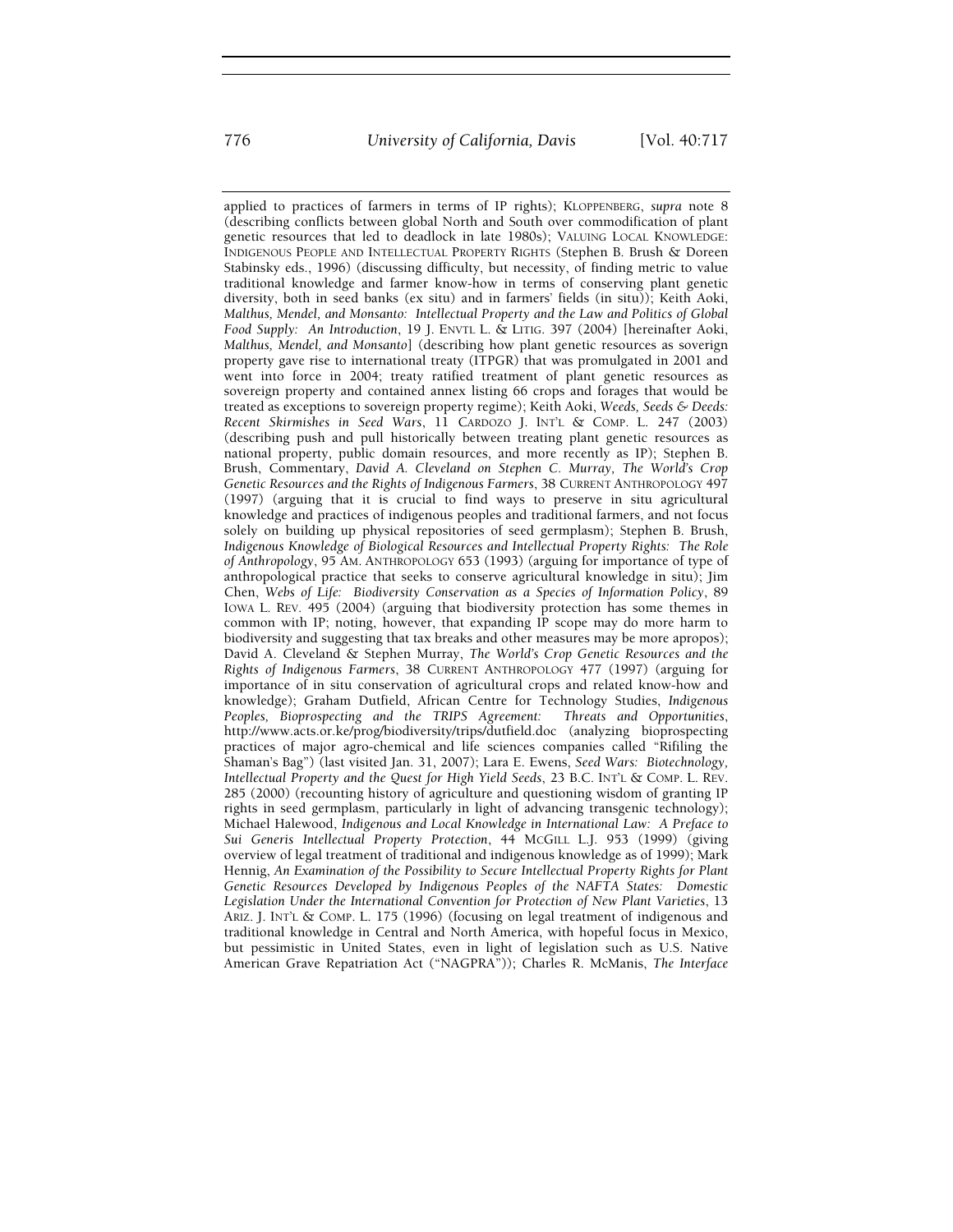An individual seed could be sold and owned, but the phenotypic and genotypic information it contained were not seen as ownable — that is, until plant scientists and geneticists began unlocking the secrets of the seed in the twentieth century.

*A Breathtaking Reversal in Treatment of PGRs.* Plant genetic resources ("PGRs"), or seed germplasm, underwent a breathtaking reversal in legal treatment from 1982 to 2001.<sup>225</sup> Prior to 1982, "raw" seed germplasm was generally considered and legally regarded as the

detailed description on range of overlapping legal regimes directly affecting plant genetic resources). These legal regimes include the International Undertaking on Plant Genetic Resources (1983), Keystone Dialogues and "Farmers' Rights," the International Union for the Protection of New Varieties of Plants (1960, 1978, 1990), Convention on Biological Diversity (1992), TRIPS (1994), and ITPGR (2004).

*Between International Intellectual Property and Environmental Protection: Biodiversity and Biotechnology*, 76 WASH. U. L.Q. 255 (1998) (examining effects on conservation of plant genetic resources of turning those resources into valuable IP); Ikechi Mgbeoji, *Patents and Traditional Knowledge of the Uses of Plants: Is a Communal Patent Regime Part of the Solution to the Scourge of Biopiracy?*, 9 IND. J. GLOBAL LEGAL STUD. 163 (2001) (describing proposal for tribal community patents held in context of biopharmaceutical discoveries or uses of traditional or indigenous knowledge); John Ntambirweki, *Biotechnology and International Law Within the North-South Context*, 14 TRANSNAT'L LAW. 103 (2001) (criticizing asymmetries in location of biotechnological capacity to utilize bio-resources on North-South axis); Remigius N. Nwabueze, *Ethnopharmacology, Patents and the Politics of Plants' Genetic Resources*, 11 CARDOZO J. INT'L & COMP. L. 585 (2003) (criticizing manner in which IP laws of United States and Europe classify bio-resources of countries of South as "raw materials" to be turned into patented "property" in labs and patent offices of countries of North); James O. Odek, *Bio-Piracy: Creating Proprietary Rights in Plant Genetic Resources*, 2 J. INTELL. PROP. L. 141 (1993) (arguing that best way to fight bio-piracy is to create system wherein plant genetic resources of biodiverse regions are treated as type of IP with consent and compensation going to host countries); Angela R. Riley, *Recovering Collectivity: Group Rights to Intellectual Property in Indigenous Communities*, 18 CARDOZO ARTS & ENT. L.J. 175 (2000) (arguing that ideas such as communal patents that recognize group rights in culture and biological resources are workable and essential to conserving traditional and indigenous knowledge and practices in rapidly globalizing context); Naomi Roht-Arriaza, *Of Seeds and Shamans: The Appropriation of the Scientific and Technical Knowledge of Indigenous and Local Communities*, 17 MICH. J. INT'L L. 919 (1996) (criticizing expropriation of agricultural, cultural, and scientific knowledge by bioprospectors and ethnopharmacologists working for life sciences companies located in global North); Shayana Kadidal, Note, *Plants, Poverty, and Pharmaceutical Patents*, 103 YALE L.J. 223 (1993) (addressing question of why regions of world that are richest in terms of biodiversity are also regions of world that are economically poorest, and suggesting that finding means to compensate people in those regions via IP rights may be promising avenue); Lakshmi Sarma, Note, *Biopiracy: Twentieth Century Imperialism in the Form of International Agreements*, 13 TEMP. INT'L & COMP. L.J. 107 (1999) (examining treaties like TRIPS as embodying updated form of imperialism in context of expropriation of plant genetic resources). 225 *See* Aoki, *Malthus, Mendel, and Monsanto*, *supra* note 224, at 427-41 (providing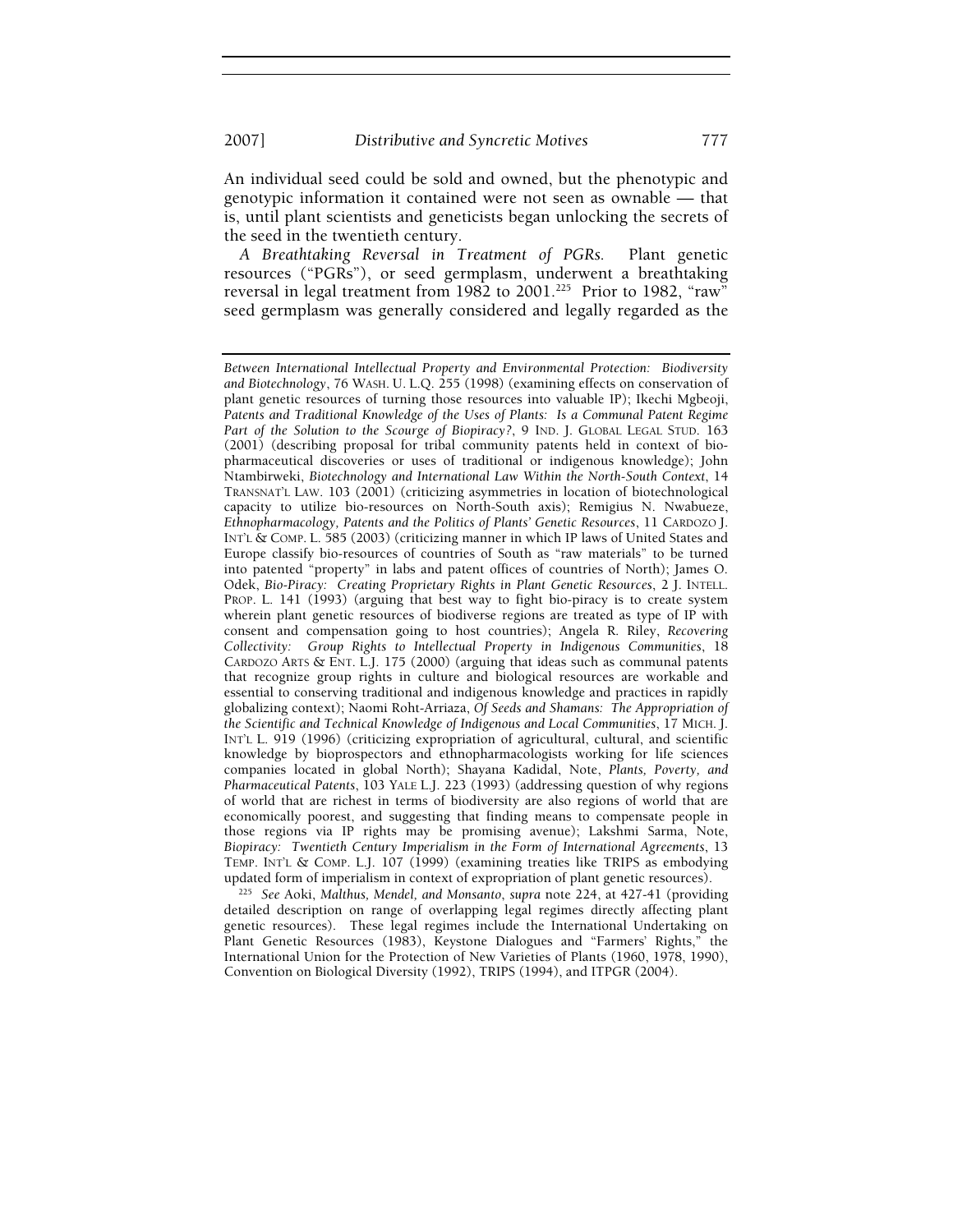"common heritage of mankind."226 With some exceptions beginning in the 1930s, germplasm was something akin to an ocean seabed that is open to all and owned by none. As such, farmers, plant breeders, and agriculturalist scientists could freely access and use raw seed germplasm without qualification. Then, in 2001, the ITPGR was created.<sup>227</sup> The ITPGR recognized germplasm as "sovereign property," reaffirmed the commitment to farmers' rights as protecting traditional knowledge relevant to PGRs, recognized a right to equitable benefit sharing, and granted the right to participate in decision-making at national levels on matters related to PGR use and conservation.<sup>228</sup> What happened between 1982 and 2001 to create this momentous seachange in the treatment of PGRs? Debates over the legal treatment of PGRs during this time have been called the "Seed Wars," and this section provides an abbreviated history of the events surrounding the Seed Wars.

*Massive Leaps in Twentieth Century Bio-Knowledge.* The roots of the Seed Wars of the past two decades lie in the early twentieth century with the rediscovery of Gregor Mendel's mid-nineteenth century work on plant genetics. Mendel's discoveries provided twentieth century plant breeders a key to unlock the secrets of genetic heredity in plants.

<sup>&</sup>lt;sup>226</sup> The phrase "common heritage of mankind" was derived from Hugo Grotius and brought into contemporary usage by the Ambassador of Malta, Arvid Pardo, in an address on November 1, 1967, where he spoke of the deep sea-bed. Pardo articulated the points about the deep sea-bed as the "common heritage of mankind": (1) the seabed and the ocean floor, underlying the seas beyond the limits of national jurisdiction as defined in the treaty, are not subject to national appropriation in any manner whatsoever; (2) the sea-bed and the ocean floor beyond the limits of national jurisdiction shall be reserved exclusively for peaceful purpose; (3) scientific research with regard to the deep seas and ocean floor not directly connected with defense shall be freely permissible and its result available to all; (4) the resources of the sea-bed and ocean floor, beyond the limit of national jurisdiction, shall be exploited primarily in the interests of mankind with particular regard to the needs of poor countries; and (5) the exploration and exploitation of the sea-bed and ocean floor beyond the limits of national jurisdiction shall be conducted in a manner consistent with the principles and purposes of the U.N. Charter and in a manner not causing obstruction of the high seas or serious impairment of the marine environment. *See* Address by Arvid Pardo, Ambassador, Malta, to the 22nd session of the General Assembly of the United Nations, U.N. GAOR, 22d Sess., 1516th mtg. at 2, U.N. Doc. A/C.1/PV.1516 (Nov. 1, 1967), *available at* http://www.un.org/Depts/los/convention\_agreements/texts/ pardo\_ga1967.pdf; *see also* SUSAN J. BUCK, THE GLOBAL COMMONS: AN INTRODUCTION

<sup>28-29</sup> (1998). 227 ITPGR, *supra* note 10. 228 Kirit K. Patel, *Farmers' Rights over Plant Genetic Resources in the South: Challenges and Opportunities*, *in* INTELLECTUAL PROPERTY RIGHTS IN AGRICULTURAL BIOTECHNOLOGY 97 (F. H. Erbisch & K. M. Maredia eds., 2d ed. 2004).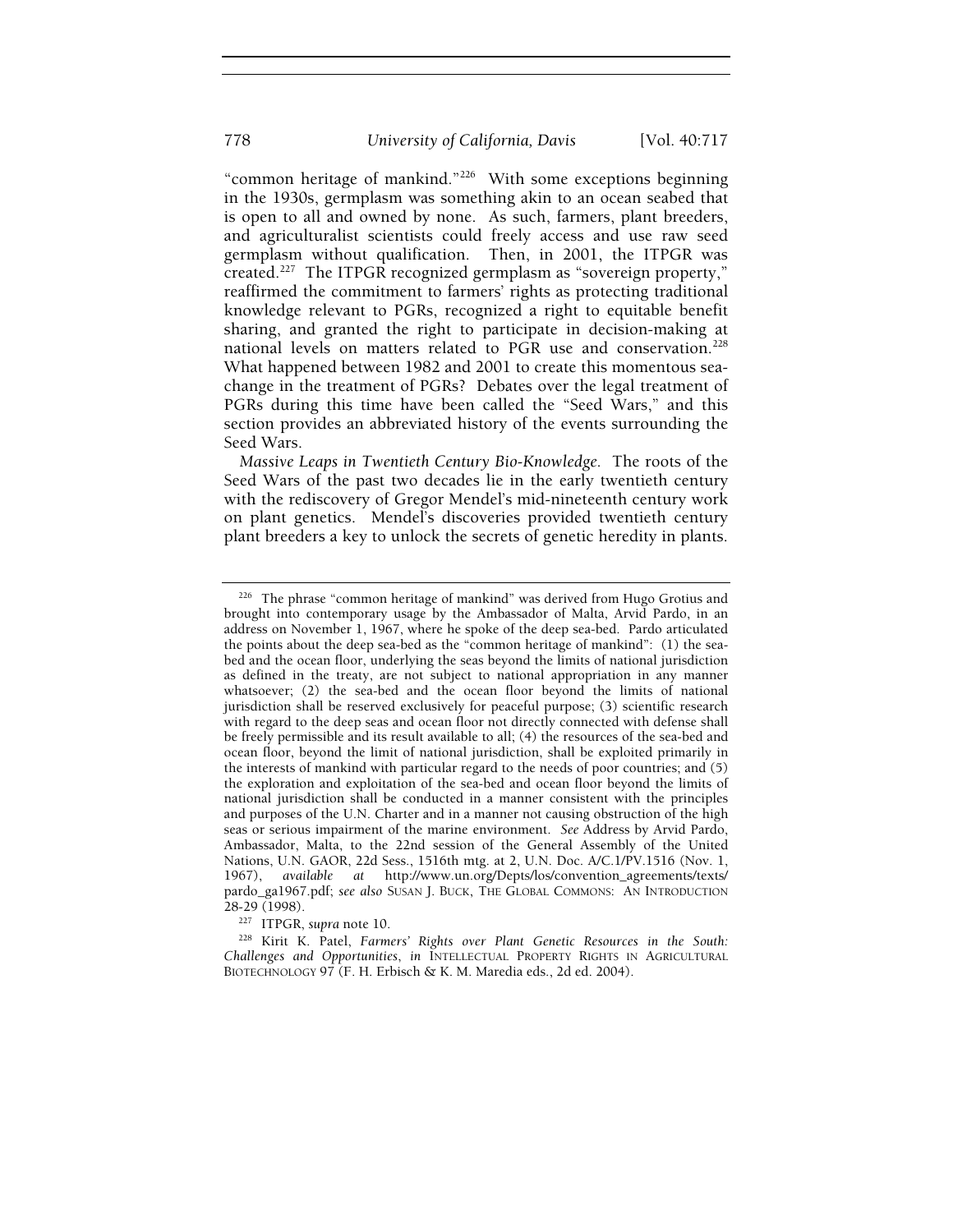By the 1920s, some public agricultural universities and private companies were experimenting with hybrid corn.<sup>229</sup> By the end of the 1920s, Pioneer Hi-Bred began marketing higher yielding hybrid corn, and the division of research labor between the public and private sectors began to shift towards private seed companies that held, as trade secrets, the parent lines for hybrid corn.<sup>230</sup>

*IP Protection for Plants.* The second background trend leading up to the Seed Wars started when the United States began granting patent protection to asexually reproduced plants, such as grafts and clones, after the Plant Patent Act of 1930 ("PPA").231 At that time, Congress hesitated to grant patent protection to crop plants, which are sexually reproduced. In 1970, however, Congress enacted the Plant Variety Protection Act ("PVPA"), granting certified protection to plant breeders for sexually reproduced plants that were new and distinct, novel, and uniform and stable.<sup>232</sup> The PVPA included exemptions for farmer seed saving and limited "brown bag" sales of saved seed, which was eliminated in 1994. European nations began giving legal protection to plant breeders earlier than the United States via the International Union for the Protection of New Varieties of Plants ("UPOV," 1960, 1978 and 1991).<sup>233</sup>

<sup>229</sup> *See* KLOPPENBURG, *supra* note 8, at 105-16. 230 *See id*. at 235-36. *See generally* AGRICULTURAL RESEARCH POLICY IN AN ERA OF PRIVATIZATION (Derek Byerlee & Ruben G. Echeverria eds., 2002) (examining role of public agricultural research universities in period after 1980 Bayh-Dole Act mandated securing of any federally funded research by patents and downturn during same period of state support for such institutions and increasing private funding by corporations of research); ECONOMIC AND SOCIAL ISSUES IN AGRICULTURAL BIOTECHNOLOGY (R.E. Evenson et al. eds., 2002) (giving overview of issues facing public land grant colleges in context of IP rights, equity for indigenous people, and protection of traditional knowledge); INTELLECTUAL PROPERTY RIGHTS IN AGRICULTURAL BIOTECHNOLOGY (F.H. Erbisch & K.M. Maredia eds., 2d ed. 2004) (using international case studies to understand and describe ways that IP rights in biotech innovations have complicated field of agricultural research and plant improvement); SHELDON KRIMSKY, SCIENCE IN THE PRIVATE INTEREST: HAS THE LURE OF PROFITS CORRUPTED BIOMEDICAL RESEARCH? (2003) (noting same trend in biomedical and agricultural research at public universities and ways that it has undermined public research mission of those universities); JOSEPH HENRY VOGEL, GENES FOR SALE: PRIVATIZATION AS A CONSERVATION POLICY (1994) (describing ways that IP in biomedical and pharmaceutical areas has ironically created pressures for conservation of biodiversity).<br><sup>231</sup> 35 U.S.C. §§ 161-164 (2006).<br><sup>232</sup> 7 U.S.C. §§ 2321-2582 (2006).<br><sup>233</sup> International Convention for the Protection of New Varie

<sup>1961, 33</sup> U.S.T. 2703, 815 U.N.T.S. 89 [hereinafter UPOV]. "UPOV" is a French acronym for "Union Internationale pour la Protection des Obtentions Végétales." For a discussion on the first plant breeders' protection systems in Europe, the conflicts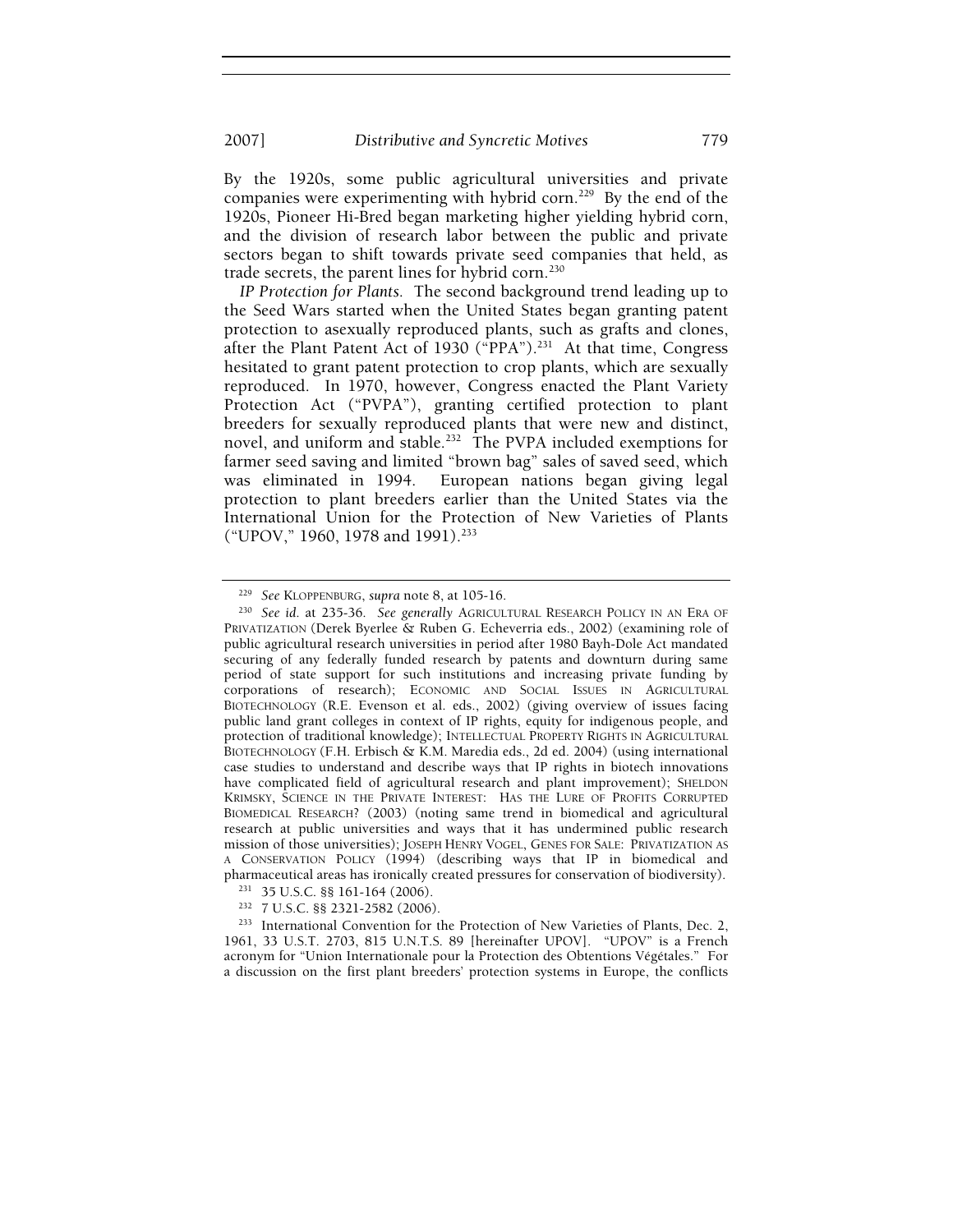*The "Green Revolution" and Loss of Crop Genetic Diversity.* The third converging trend was the growing criticism of the so-called "Green Revolution."234 Agro-chemical corporations prospered, trumpeting industrial agriculture systems with the idea that "one seed would feed the world." Rather than adapting seeds to different locales, the idea was to adapt diverse locales via heavy inputs to one seed. Yet, the social and environmental costs of high-input industrial agriculture became increasingly obvious in the United States, Europe, and the developing world. Books such as Rachel Carson's *Silent Spring* made widely known the environmental damage arising from intense and expensive use of fertilizers, herbicides, and insecticides.<sup>235</sup> The increase of industrialized agriculture drove small subsistence farmers off their land and into urban areas, in turn increasing the pressure on cash-strapped governments for necessary social services.<sup>236</sup>

<sup>235</sup> See generally RACHEL CARSON, SILENT SPRING (2002) (discussing dangers of indiscriminate use of pesticides).

<sup>236</sup> For discussions on the social costs of development, see Denis Goulet & Charles K. Wilber, *The Human Dilemma of Development*, *in* THE POLITICAL ECONOMY OF DEVELOPMENT AND UNDERDEVELOPMENT 469 (Kenneth P. Jameson & Charles K. Wilber eds., 1996); Peter Gall, *What Really Matters — Human Development*, *in* THE POLITICAL ECONOMY OF DEVELOPMENT AND UNDERDEVELOPMENT, *supra*, at 530.

between industry and plant breeders, the adoption of the UPOV, and the introduction of plant breeders' rights in the United States, see ROBIN PISTORIUS & JEROEN VAN WIJK, THE EXPLOITATION OF PLANT GENETIC INFORMATION: POLITICAL STRATEGIES IN CROP DEVELOPMENT 79-85 (1999). The UPOV has been amended several times since 1961 when the original convention was finalized. These amendments include those of 1972, 1978, and 1991. Currently, different countries apply different versions of the UPOV convention as provided by the amendments. *See* Steven M. Ruby, Note, *The UPOV System of Protection: How to Bridge the Gap Between 1961 and 1991 in Regard to Breeders' Rights*, 2 OKLA. J.L. & TECH. 19, 19 (2004). For a list of the 63 member nations (as of November 2006) and the respective versions of the UPOV the member nations currently apply, see Members of the International Union for the Protection of New Varieties of Plants, http://www.upov.int/en/about/members/pdf/pub423.pdf (last

<sup>&</sup>lt;sup>234</sup> The fear that the world, especially the developing world, would not be able to feed its ever-increasing population led to the so-called "Green Revolution." The Green Revolution inevitably caused the spread of modern agriculture worldwide. This new agriculture relied heavily on chemical inputs, machinery, technology, research and development networks, and state-supported investment. *See* Elizabeth Bowles, *Andhra Pradesh, India, as a Case Study in Perspectives on GMO's*, 34 CUMB. L. REV. 415 (2004); *see also* CARY FOWLER & PAT R. MOONEY, SHATTERING: FOOD, POLITICS, AND THE LOSS OF GENETIC DIVERSITY 130-31 (1990) (stating that due to their reliance on chemical inputs and farm machinery, seeds developed as part of Green Revolution opened up world to agrichemical concerns). For a comprehensive discussion on the Green Revolution, see JACK DOYLE, ALTERED HARVEST: AGRICULTURE, GENETICS, AND THE FATE OF THE WORLD'S FOOD SUPPLY 255-81 (1985); PAT R. MOONEY, SEEDS OF THE EARTH: A PUBLIC OR PRIVATE RESOURCE? 37-46 (1979).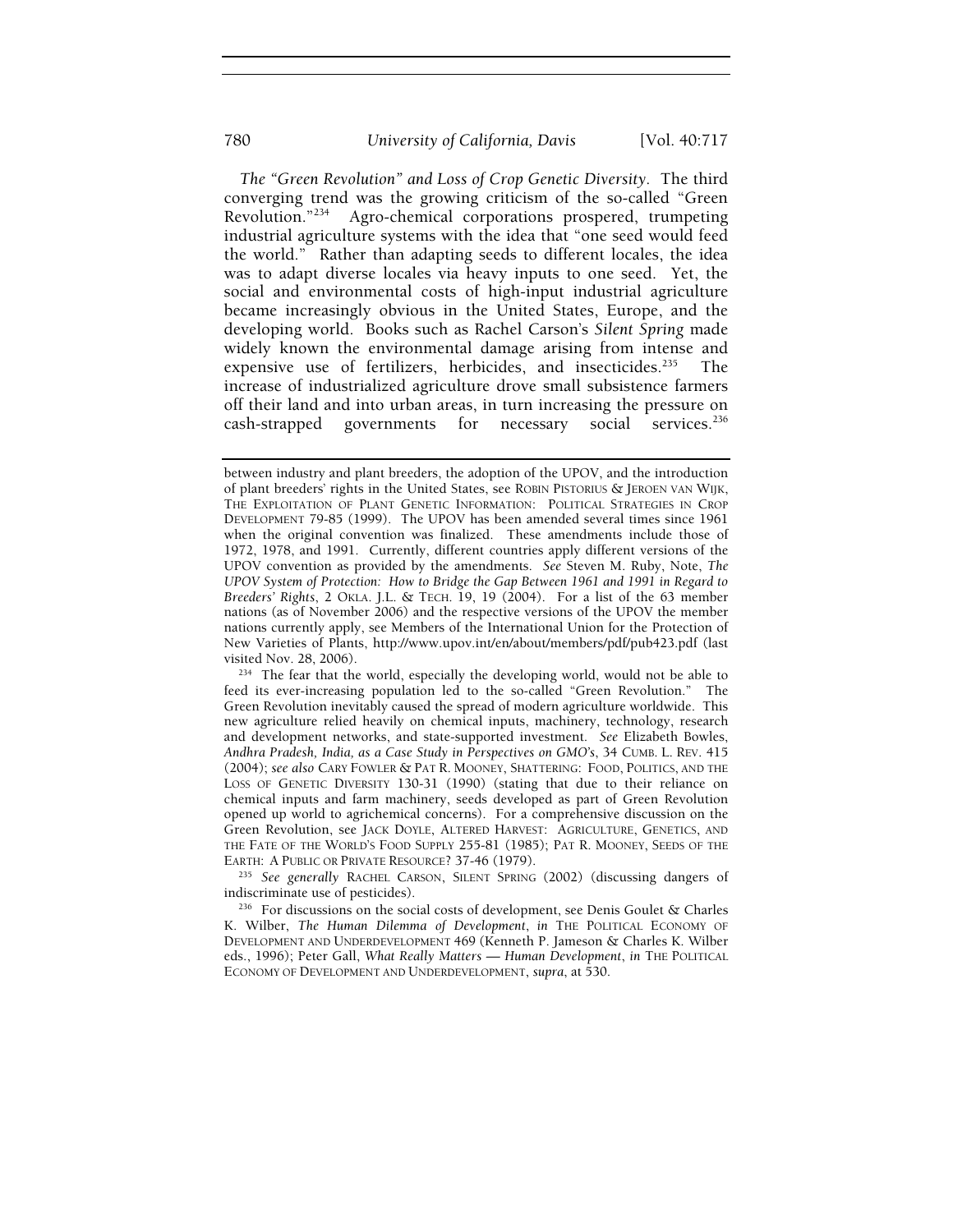Meanwhile, critics of mass industrial agriculture who worried about the dangers of losing crop genetic diversity arising from widespread crop monocultures began organizing themselves.<sup>237</sup> During the late 1970s, Canadian nongovernmental organization ("NGO") Rural Advancement Foundation International and activist Pat Mooney took the lead in decrying crop monoculture practices and railing against the UPOV, the PVPA, and the PPA.<sup>238</sup>

*U.S. Utility Patents in Living Organisms.* The fourth and final prelude to the Seed Wars was the 1980 Supreme Court decision *Diamond v. Chakrabarty*. 239 *Chakrabarty* held that U.S. utility patents could be obtained on living organisms that had been altered by human beings.<sup>240</sup> In other words, inventive human agency via genetic In other words, inventive human agency via genetic manipulation could transform a living organism into something that could be patented. The U.S. Patent and Trademark Office ("PTO") began granting utility patents to plants in 1985 with *Ex parte Hibberd*, starting with a variety of maize with high tryptophan levels.<sup>241</sup> Additionally, in 2001, in *J.E.M. Ag Supply, Inc. v. Pioneer Hi-Bred International, Inc.*, the Supreme Court upheld the validity of utility patents in selectively bred plants.<sup>242</sup> While the U.S. legal system seems to have reached the firm conclusion that plants and their components are patentable IP, that legal conclusion remains controversial on an international level, notwithstanding agreements such as TRIPS.

*First Shot in the Seed Wars.* In 1982, two years after the landmark *Chakrabarty* decision, the first international legal shot was fired in the Seed Wars when the U.N. Food and Agriculture Organization ("FAO") promulgated the International Undertaking on Plant Genetic Resources ("IUPGR").<sup>243</sup> The FAO had become a flashpoint for

<sup>237</sup> *See* Aoki, *Malthus, Mendel, and Monsanto*, *supra* note 224, at 406. 238 *See generally* DOYLE, *supra* note 234; FOWLER & MOONEY, *supra* note 234; MOONEY, *supra* note 234 (decrying idea of patents in plants and arguing that only collective action by farmers and nations of global South could forestall disaster for plant genetic diversity). For a brief biography of Pat Mooney, see Action Group on Erosion, Technology, and Concentration (ETC Group), Pat Roy Mooney, Executive Director, http://www.etcgroup.org/en/about/staff/pat\_mooney.html (last visited Nov. 28, 2006). 239 Diamond v. Chakrabarty, 447 U.S. 303, 305 (1980). 240 *Id.* at 313. 241 *See generally Ex parte* Hibberd, 227 U.S.P.Q. (BNA) 443 (B.P.A.I. 1985)

<sup>(</sup>expanding scope of what Patent and Trademark Office considers patentable subject matter from micro-organisms to genetically modified plants).<br><sup>242</sup> J.E.M. Ag Supply, Inc. v. Pioneer Hi-Bred Int'l, Inc., 534 U.S. 124, 127 (2001).<br><sup>243</sup> International Undertaking on Plant Genetic Resources, F.A.O. Res. 8/

Doc. C/Res/8/83, (Nov. 23, 1983) [hereinafter IUPGR], *available at*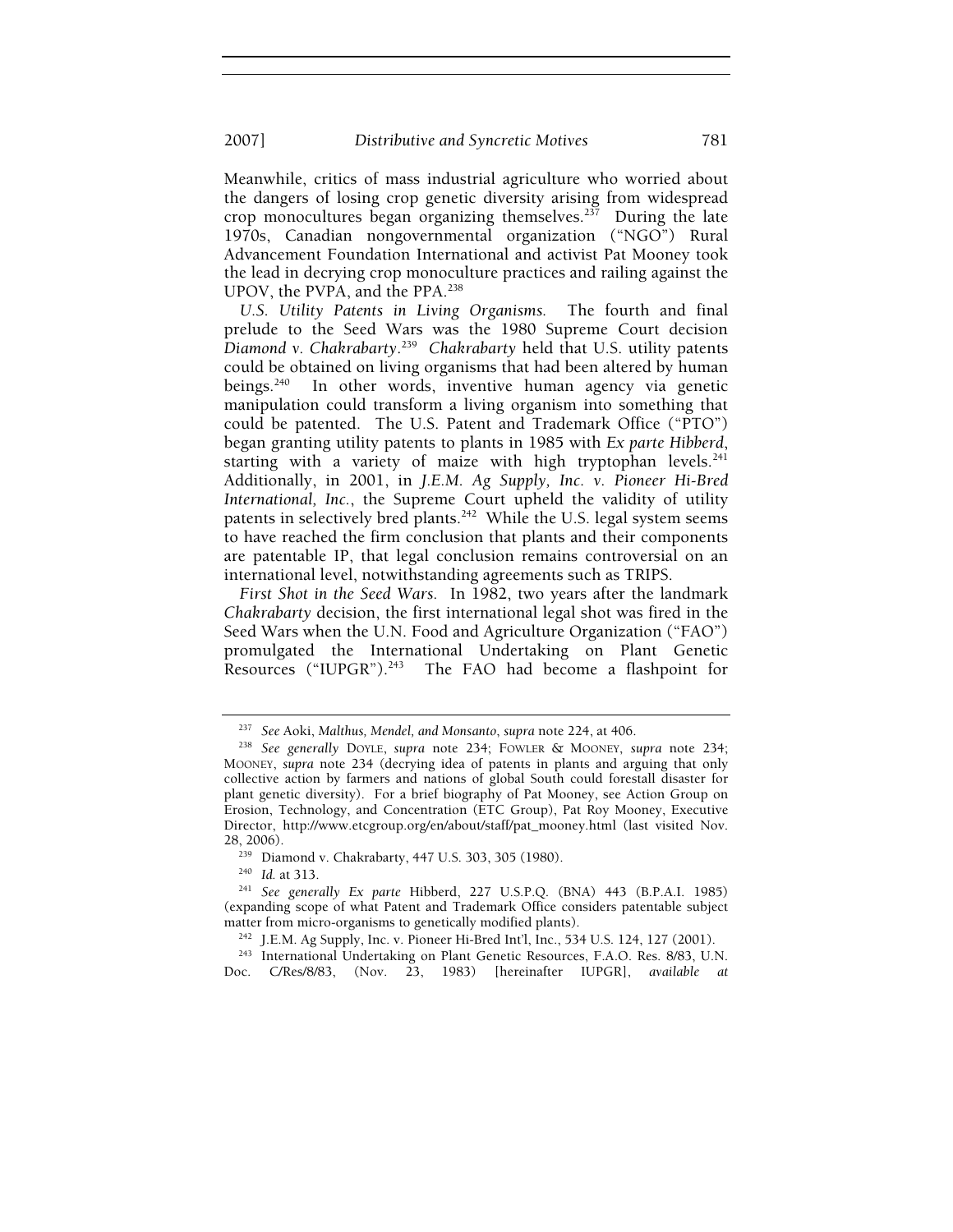debates between the countries of the global North and the global South regarding PGR exploitation. Over the United States' objections, the FAO adopted the IUPGR in 1983 and established an FAO Commission on Plant Genetic Resources ("CPGR").<sup>244</sup> The IUPGR and the CPGR were spearheaded by a group of developing countries and were supported by an array of NGOs allied with the International Coalition for Development Action.245

*All PGRs as "Common Heritage of Mankind."* The IUPGR was a nonbinding agreement that set out rules and standards for exchanging and conserving seeds and plant tissues. Importantly, the IUPGR took the position that PGRs were to be considered the "common heritage of mankind."246 Given that developed countries justified their access to and use of the genetic resources from developing countries of the South on that basis, why would this position be controversial? What made the IUPGR's "common heritage" principle so controversial was its extremely broad definition of PGRs subject to the IUPGR undertaking. Commercial plant varieties protected by breeders' rights and plant patents were to be treated in the same way as traditional landraces and wild plants — as "common heritage." Therefore, these commercial plant varieties would be freely accessible to farmers and breeders around the world.<sup>247</sup>

knowledgeable on the outstanding issues than were most of the delegates from the developing world. Thus, the delegates viewed these NGOs as resources that they could consult for analysis and information. Also, the NGOs played the important role of bridging the gap between Latin American delegates and their counterparts from Africa and Asia. 246 The principle of "common heritage" is embodied in the IUPGR. *See* IUPGR,

*supra* note 243, at 1 ("Recognizing that (a) *plant genetic resources* are a *heritage of mankind* to be preserved, and *to be freely available for use, for the benefit of present and future generations*.") (emphasis added).<br><sup>247</sup> It is no surprise that such an arrangement was unacceptable to industrial

nations, especially those with established private seed industries. These nations viewed the undertaking as a veiled attempt to undermine the principle of private property. They had good reason for concern since the undertaking literally sought to

ftp://ftp.fao.org/ag/cgrfa/Res/C8-83E.pdf. 244 *Id.*; *see also* Graham Dutfield, *TRIPS-Related Aspects of Traditional Knowledge*, 33 CASE W. RES. J. INT'L L. 233, 265 (2001) ("At the 1981 FAO biennial conference, a resolution was adopted, against the vehement opposition of developed countries (especially the United States, United Kingdom and Australia) and the seed industry, calling for the drafting of a legal convention. In 1983, the over-ambitious demand for a convention was replaced by a call for a non-binding undertaking, and for the creation of a new FAO Commission on Plant Genetic Resources (CPGR) where governments could meet for discussion and monitor what became known as the International Undertaking on Plant Genetic Resources.").<br><sup>245</sup> NGOs such as the International Coalition for Development Action were more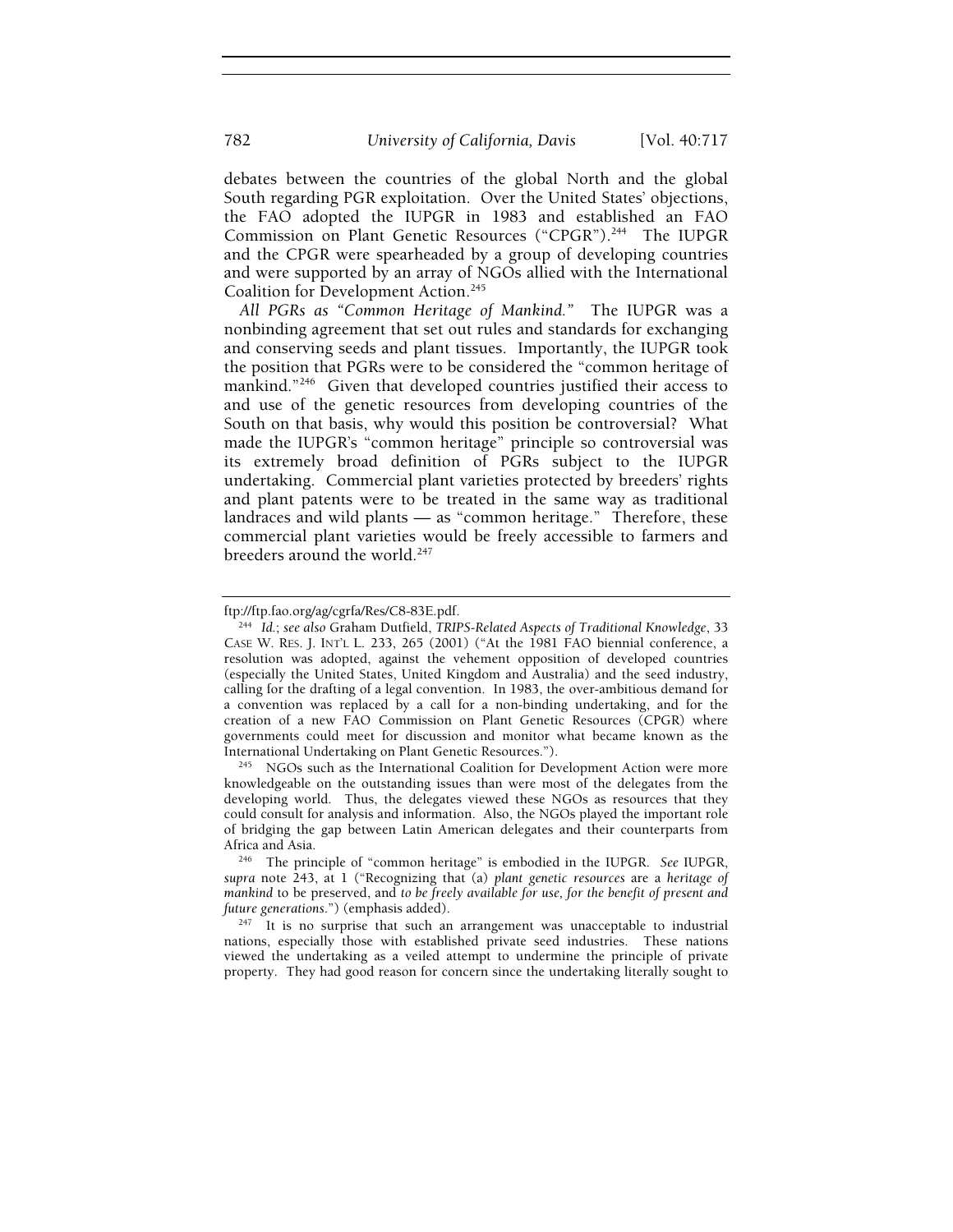*Opposition to "Common Heritage."* Some countries, including the United States, flatly refused to participate in the IUPGR, resulting in a stalemate until 1989. Then, under the Keystone Dialogues, the developing and developed countries reached a preliminary agreement on three principles related to PGR. First, the parties came to a consensus that plants protected by plant variety protection rights would not be considered freely accessible — a recognition of valid IP rights in plant varieties.<sup>248</sup> Second, the parties agreed that common heritage or free accessibility to farmers' landraces and their wild and weedy relatives did not mean access free of charge. Instead, it might be possible to design an arrangement under which plant breeders could be obligated to pay for plant tissue and seeds collected in a particular country's territory.<sup>249</sup> Finally, the parties adverted to a vague idea of "farmers' rights."<sup>250</sup> These rights were undefined, but the FAO referred to some sort of recognition for the thousands of years of farmers' efforts spent in domesticating current agricultural staple crops and varieties.<sup>251</sup>

*The Idea of "Farmers' Rights."* The idea of "farmers' rights" was proposed in 1985 by the Rural Advancement Foundation International ("RAFI"), a Canadian NGO. The farmers' rights platform was meant to embody concerns over genetic erosion and the North-South "gene

— in defining the notion of genetic resources as 'common heritage' and in the emerging concept of 'farmers' rights."").<br><sup>251</sup> FAO Resolution 5/89 states:

[Farmers' rights are] rights arising from the past, present and future contribution of farmers in conserving, improving and making available plant genetic resources, particularly those in centres of origin/diversity. These rights are vested in the international community, as trustee for present and future generations of farmers, for the purpose of ensuring full benefits to farmers, and supporting the continuation of their contributions.

Carol B. Thompson, *International Law of the Sea/Seed: Public Domain Versus Private Commodity*, 44 NAT. RESOURCES J. 841, 863, 866 n.94 (2004). While the FAO formulated the concept of farmers' rights, these rights were not defined in a legal sense because the term was considered political. *Id*.

decommodify commercial plant varieties. *See* KLOPPENBURG, *supra* note 8, at 174; *see also* Jim Chen, *Webs of Life: Conservation as a Species of Information Policy*, 89 IOWA L. REV. 495, 583 (2004) ("The Food and Agriculture Organization of the United Nations

<sup>. . .</sup> provides one example of an approach repudiating private property."). 248 *See* THE KEYSTONE CTR., FINAL CONSENSUS REPORT OF THE KEYSTONE INTERNATIONAL DIALOGUE SERIES ON PLANT GENETIC RESOURCES: MADRAS PLENARY SESSION 24 (1990).<br><sup>249</sup> See Patel, *supra* note 228, at 97.<br><sup>250</sup> FOWLER, *supra* note 224, at 199 ("[I]mportant ground was broken in two areas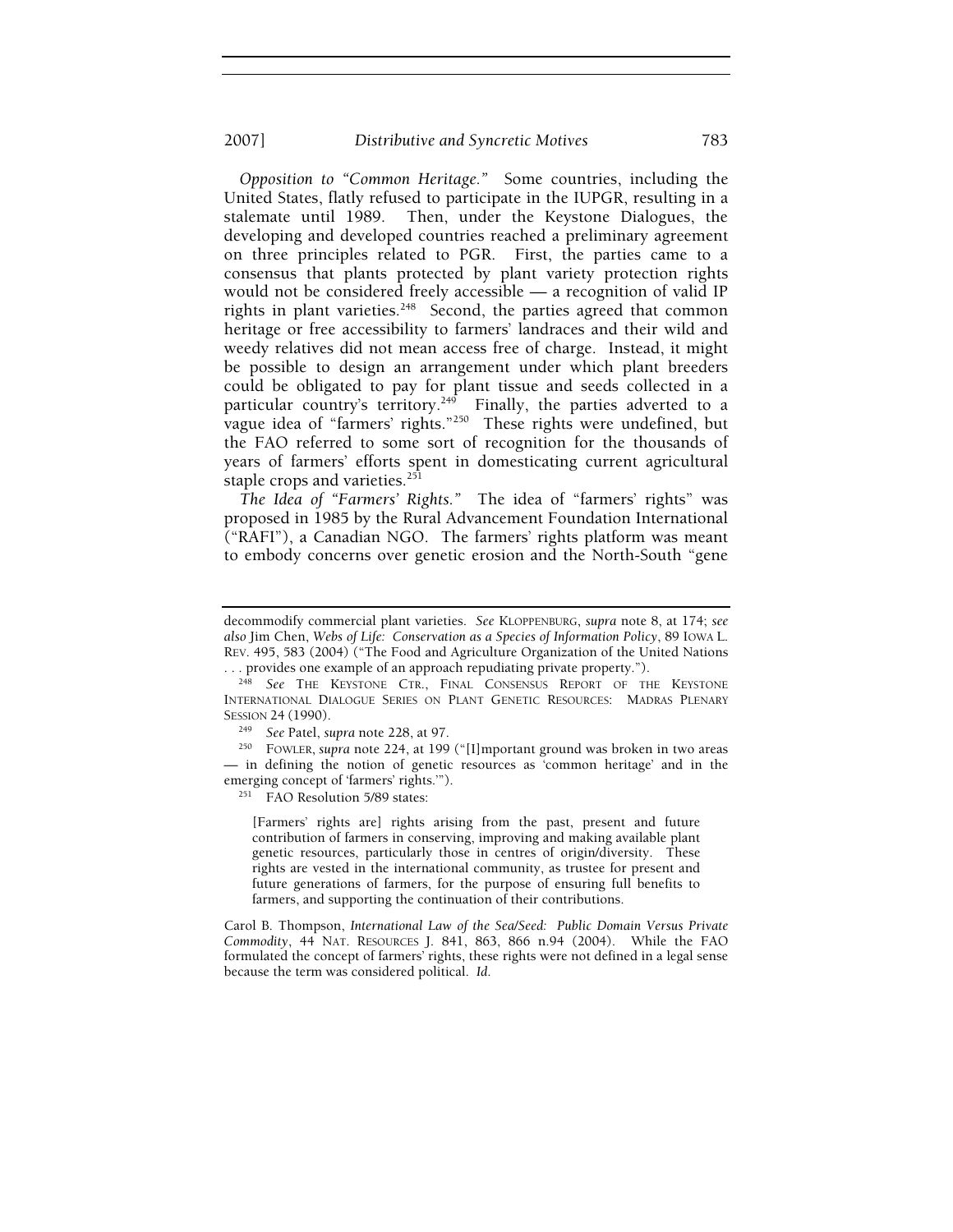drain."252 As envisaged by RAFI, farmers' rights were a new type of collective IP right. These rights were meant to counter plant breeders' rights and to allow farmers to receive compensation from an international genetic conservation fund to be administered by the  $FAO.<sup>253</sup>$ 

*New Rights?* Farmers' rights advocates focused on the following four issues: (1) the right to grow, improve, and market local varieties and their products; (2) the right to access improved plant varieties and use farm-saved seeds of commercial varieties for planting and exchange; (3) the right to be compensated for the use of local varieties in the development of new commercial products by outsiders; and (4) the right to participate in decision-making processes related to acquiring, improving, and using PGRs.<sup>254</sup>

*Backing Off from Position That All PGRs Were "Common Heritage."* In 1989, the FAO adopted a new interpretation of the 1983 IUPGR that declared that plant breeders' rights were compatible with common heritage. The FAO also recognized the principle of farmers' rights and that most of the world's valuable germplasm came from the developing world. This germplasm was the result of thousands of years of selection by farmers. Furthermore, the FAO recognized the idea that some form of compensation should be paid for use of that germplasm.255 However, neither the international fund nor farmers'

Laurence R. Helfer, Regime Shifting: The TRIPS Agreement and New Dynamics of *International Intellectual Property Lawmaking*, 29 YALE J. INT'L L. 1, 37 (2004).<br><sup>254</sup> Patel, *supra* note 228, at 96. <br><sup>255</sup> Annie Patricia Kameri-Mbote & Philippe Cullet, *The Management of Genetic* 

*Resources: Developments in the 1997 Sessions of the Commission on Genetic Resources for Food and Agriculture*, 1997 COLO. J. INT'L ENVTL. L. & POL'Y 78, 83-84.

<sup>252</sup> *See* Susan K. Sell, *Post-TRIPS Developments: The Tension Between Commercial*  and Social Agendas in the Context of Intellectual Property, 14 FLA. J. INT'L L. 193, 206 n.50 (2002).

<sup>&</sup>lt;sup>253</sup> Professor Laurence Helfer defines "farmers' rights" as the following:

<sup>[</sup>Farmers' rights is] a loosely defined concept that seeks to acknowledge the contributions that traditional farmers have made to the preservation and improvement of [plant genetic resources]. Unlike other natural resources such as coal and oil, [plant genetic resources] are maintained and managed by humans, who cultivate the wild plant varieties that serve as raw materials for future innovations by plant breeders. But whereas breeders obtain proprietary rights in new varieties to compensate them for the time and expense of innovation, no system of remuneration rewards farmers. Farmers' rights thus act as a counterweight to plant breeders' rights, compensating the upstream input providers who make downstream innovations possible.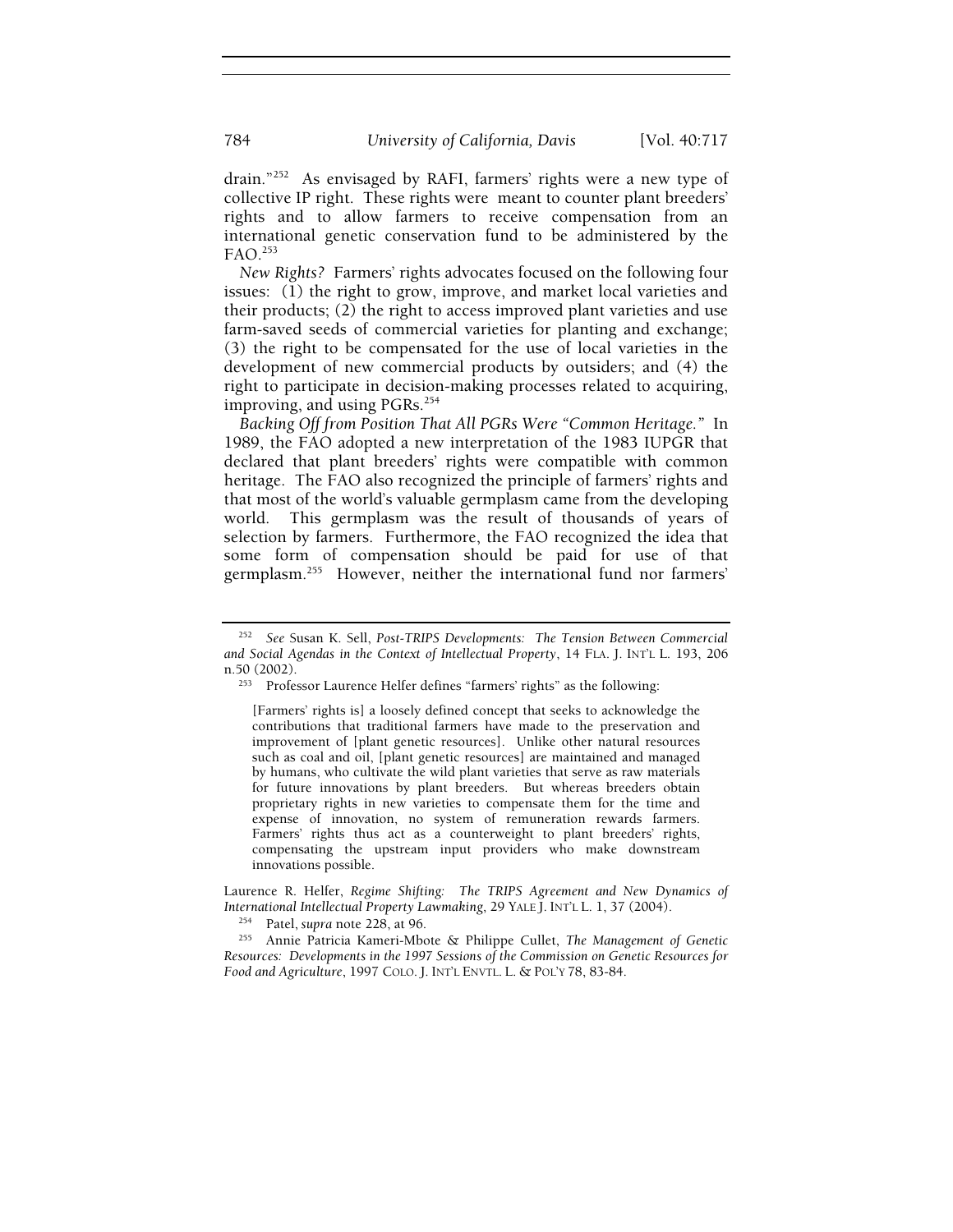rights crystallized in the period following 1989, in large part because contributions to the fund were voluntary.

*CBD and TRIPS.* The ongoing debate over PGRs must be understood in the context of two multilateral agreements. The first is the Convention on Biological Diversity ("CBD"), adopted at the 1992 U.N. Conference on Environment and Development (a.k.a. the "Earth Summit") in Rio de Janeiro, Brazil.<sup>256</sup> The second is TRIPS, part of the General Agreement on Tariffs and Trade ("GATT"), which was finalized in 1992 in Marrakesh, Morocco.257 TRIPS was signed by 125 countries in 1994 and it mandates that PGRs be accorded plant variety protection, patent, or effective protection under a sui generis system.<sup>258</sup> This meant that TRIPS contradicted the CBD<sup>259</sup> and This meant that TRIPS contradicted the CBD<sup>259</sup> and

However, the CBD is limited in application to material "acquired . . . in accordance with this Convention" and in enforceability. The Bonn Guidelines on Access to Genetic Resources in 2002 provides a template for national laws and policies to effectuate CBD goals, yet these laws and policies are merely advisory to member states

and are not binding.<br><sup>257</sup> TRIPS, supra note 17.<br><sup>258</sup> The UPOV regime is based on European plant variety protection ("PVP") measures. While the UPOV seems to many to be an effective sui generis system, it does fall short in specific respects:

To meet the TRIPS standard, all species would have to be eligible for protection, and the rights guaranteed under law in one nation would have to extend not just to other members of UPOV, but to all countries under the World Trade Organization. The general UPOV approach, nevertheless, is certainly what parties to the TRIPS agreement had in mind for an acceptable *sui generis* alternative to patents. However, UPOV does not provide for protection of traditional farmer-varieties of crops, and thus cannot substantially help meet the goals of the Convention on Biological Diversity

<sup>256</sup> Convention on Biological Diversity, June 5, 1992, 1760 U.N.T.S. 142 [hereinafter CBD]. The CBD's objectives are "the conversation of biological diversity, the sustainable use of its components and the fair and equitable sharing of the benefits arising out of the utilization of genetic resources." *Id.* art. 1. The CBD "echoes the International Covenant on Economic, Social and Cultural Rights on the right to selfdetermination and on the balance of rights and duties inherent in the protection of intellectual property rights." Intellectual Property Rights and Human Rights, Sub-Comm. on the Promotion and Prot. of Hum. Rts. Res. 2000/7, U.N. Doc. E/CN.4/Sub.2/Res/2000/7 (Aug. 17, 2000) [hereinafter Intellectual Property Rights], *available at* http://ap.ohchr.org/documents/E/subcom/resolutions/E-CN\_4-Sub\_2-Res-2000-7.doc.

The CBD imposes upon member states a duty to negotiate, and articulates dispute resolution guidelines in case of dispute over CBD interpretation or application. *See* CBD, *supra*, art. 27, paras. 1, 3. The CBD neither provides guidelines on conducting negotiations nor a third-party mediation (which it mandates in case of failed negotiations). *Id.* art. 27, para. 2. Arbitration or litigation with the International Court of Justice are remaining options if mediation fails. *Id.* art. 27, para. 3.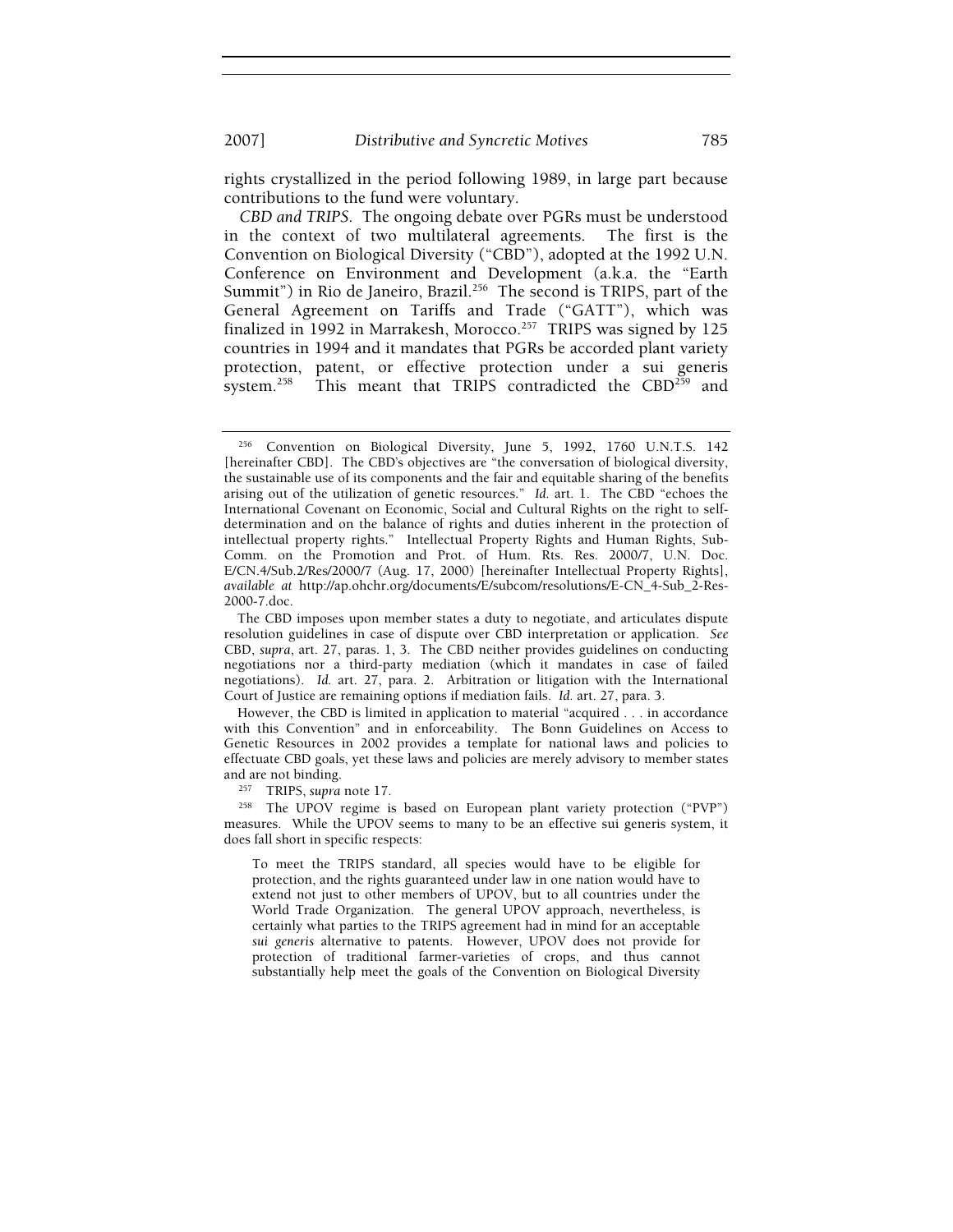weakened many gains the developing world made at the Earth Summit just two years earlier.<sup>260</sup>

. . . to ensure the conservation, sustainable utilization and fair and equitable sharing of benefits arising from the use of biological diversity.

Cary Fowler, *By Policy or Law? The Challenge of Determining the Status and Future of Agro-Biodiversity*, 3 J. TECH. L. & POL'Y 1, 36-37 (1997). In the United States, plant variety protection is provided by several means. Utility patent protection is geared toward biotechnological inventions, plant patent protection targets new and distinct asexually reproducible plant varieties, and sui generis protection (plant variety protection) is aimed at sexually reproduced plant varieties. McManis, *supra* note 224, at 275-76. The Supreme Court has previously ruled that both measures, i.e., utility patents and plant variety protection measures, do coexist. For a discussion on the options for sui generis protection, see GRAHAM DUTFIELD, INTELLECTUAL PROPERTY

<sup>259</sup> For discussion of the relationship between TRIPS and the CBD, see United Nations Environment Programme Conference of the Parties to the Convention on Biological Diversity, Buenos Aires, Arg., Oct. 5, 1996, *The Convention on Biological Diversity and the Agreement on Trade-Related Intellectual Property Rights (TRIPS): Relationships and Synergies*, U.N. Doc UNEP/CBD/COP/3/23; WTO Secretariat, *The Relationship Between the TRIPS Agreement and the Convention on Biological Diversity: Summary of Issues Raised and Points Made*, IP/C/W/368 (Aug. 8, 2002); *see also TRIPS Versus CBD: Conflicts Between the WTO Regime of Intellectual Property Rights and Sustainable Biodiversity Management, Global Trade and Biodiversity in Conflict*, BRIEFINGS (GRAIN, Barcelona, Spain), Apr. 1998, *available at* http://www.grain.org/briefings/?id=24 (giving example of norm of legalization that is part of international regime governing plant genetic resources). This norm requires the pointing out of contradictions and gaps between instruments like the CBD and TRIPS, followed by the concomitant norm of seeking a way to rationalize or resolve those points of contradiction. The GRAIN website discusses various ways to solve contradictions between the CBD and TRIPS. *See* http://www.grain.org (last visited

<sup>260</sup> TRIPS has been construed as providing not only for international recognition, but also for the enforceability of private patents for microorganisms and even "life" itself. It should therefore come as no surprise that TRIPS has come under fire as legitimizing piracy of indigenous biodiversity-related knowledge from local communities in developing nations. U.N. resolutions, reports, and statements consider TRIPS to violate human rights vis-à-vis legitimizing biopiracy. *See* Intellectual Property Rights, *supra* note 256, para. 2 (declaring TRIPS implementation as failing to reflect "all human rights, including the right of everyone to enjoy the benefits of scientific progress . . . , the right to health, the right to food and the right to self-determination"); *see also* VANDANA SHIVA, BIOPIRACY: THE PLUNDER OF NATURE AND KNOWLEDGE 87-88 (1997); VANDANA SHIVA ET AL., CORPORATE HIJACK OF BIODIVERSITY: HOW WTO-TRIPS RULES PROMOTE CORPORATE HIJACK OF PEOPLE'S BIODIVERSITY AND KNOWLEDGE 29-30 (2002); Shalini Bhutani & Ashish Kothari, *The Biodiversity Rights of Developing Nations: A Perspective from India*, 32 GOLDEN GATE U. L. REV. 587, 591 (2002); Cynthia M. Ho, *Biopiracy and Beyond: A Consideration of Socio-Cultural Conflicts with Global Patent Policies*, 39 U. MICH. J.L. REFORM 433, 460-63 (2006).

In one view, the split between rich and poor nations has been characterized as "arrogant, cash-rich, resource-poor northern nations attempting to solidify their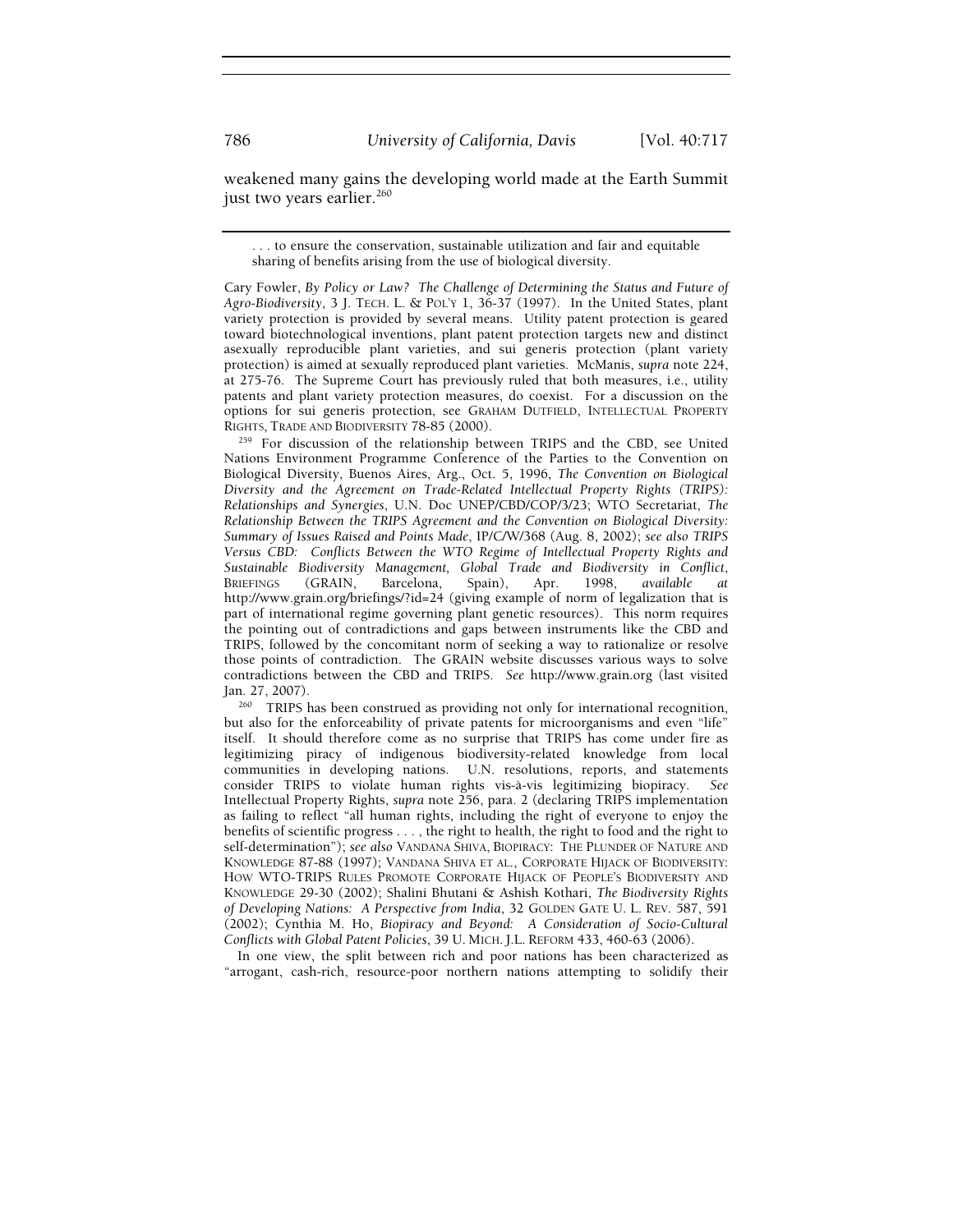*CBD and PGRs.* Although the CBD aimed to conserve biodiversity, it carries direct implications on the issue of IP rights in PGRs. The CBD was a multilateral agreement resulting from a process that arose out of environmental concerns in the Organization for Economic Cooperation and Development ("OECD") member countries.<sup>261</sup> The CBD took the position that economic incentives are necessary in order to encourage developing countries to conserve their biodiversity and abjure quick gains through activities such as deforestation and cash crops, both of which result in the destruction of biodiversity.262 While

economic position at the expense of naive, cash-poor, resource-rich southern nations." Scott Holwick, *Developing Nations and the Agreement on Trade-Related Aspects of Intellectual Property Rights*, 1999 COLO. J. INT'L ENVTL. L. & POL'Y 49, 53-54 (2000). The signing of the CBD was intended to mend this rift, but the United States' refusal to join in the final agreement caused concern in the South. India, acting on behalf of the developing nations, squared off against the developed nations at a WTO meeting to plan the Seattle meeting agenda. *Id.* The two sides were unable to reach consensus on any outstanding issues, including reconciliation of TRIPS with the CBD. *Id.* As a result, many developing nations traveled to the Seattle WTO meeting ready to disavow their previous TRIPS commitments and force renegotiation of the entire TRIPS agreement. *Id. See generally* Ruth L. Gana, *Prospects for Developing Countries Under the TRIPS Agreement*, 29 VAND. J. TRANSNAT'L L. 735, 736-41 (1996) (analyzing relationship between TRIPS agreement and developing nations); Evelyn Su, *The Winners and the Losers: The Agreement on Trade-Related Aspects of Intellectual Property Rights and Its Effects on Developing Countries*, 23 HOUS. J. INT'L L. 169, 170-72 (2000) (providing analysis of TRIPS and its implications for developed and developing nations).

Some NGOs have urged cessation of subsequent "TRIPS-plus" standards in bilateral agreements and called for moratoria on development of further international patent norms. *See* Ho, *supra*, at 511 (calling TRIPS-plus standards "[a] serious incursion on the national sovereignty of developing countries," due to "enormous pressure and incentive to cooperate with countries that have not only lucrative export markets, but also power to control their credit"). 261 For background on this convention, see Amanda Hubbard, Comment, *The* 

*Convention on Biological Diversity's Fifth Anniversary: A General Overview of the Convention — Where Has It Been and Where Is It Going?*, 10 TUL. ENVTL. L.J. 415

<sup>&</sup>lt;sup>262</sup> Under the CBD, developing countries rich in biodiversity agreed to conserve their biodiversity in return for financial aid and royalties from companies that pay to access, use, and exploit these resources. This provided developing nations with incentives to safeguard their biodiversity and, in the process, protect against shortterm ventures likely to involve rapid deforestation and subsequent species destruction and other environmentally adverse consequences. *See* McManis, *supra* note 224, at 260 (1998). This system was created out of recognition that most developing nations would be unable to pay for the measures called for in the CBD without adequate compensation. However, many activists favored a stronger legal framework to protect genetic diversity in the CBD, which they viewed as far from perfect. *See* Ranee K.L. Panjabi, *Idealism and Self-Interest in International Environmental Law: The Rio Dilemma*, 23 CAL. W. INT'L L.J. 177, 191 (1992). Furthermore, an element of historical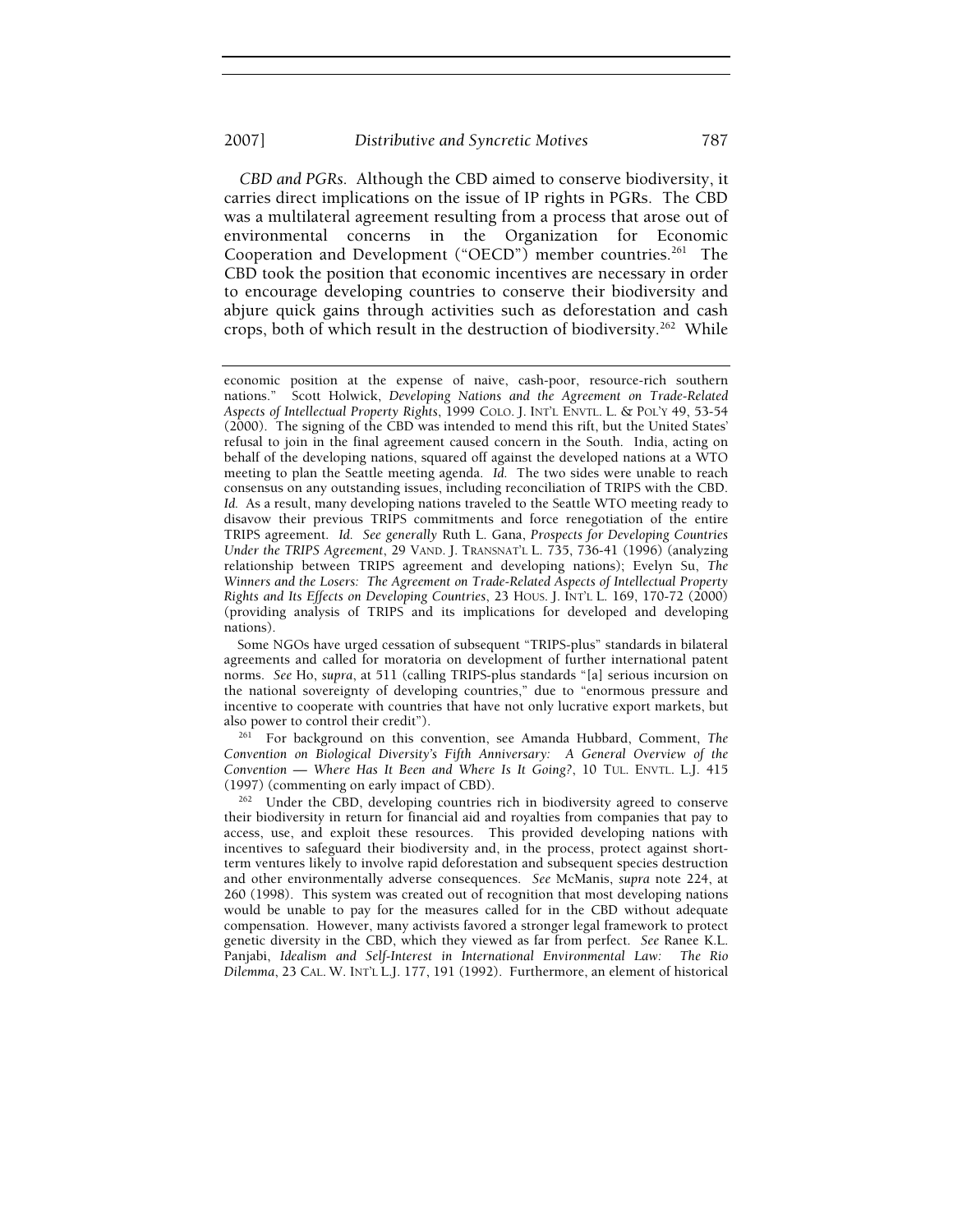the CBD did not focus on PGRs for food and agriculture, it addressed general concerns relating to the conservation of all plants and other organisms in the global ecology. Many of the same divisions and controversies that surfaced in the FAO debates over the IUPGR also appeared in the CBD negotiations. Some of these concerns were the international North-South divide over distribution of the benefits of biological organisms, the propriety of granting IP rights over living organisms, and technology transfer questions regarding access to technologies necessary to utilize the benefits of such biological organisms.263

*PGRs as Sovereign National Property.* The CBD differed in one key respect from the IUPGR in that the CBD acknowledged that many nations had already granted IP protection of biotechnological inventions. Additionally, and contrary to the IUPGR, the CBD did not take a common heritage approach to biological resources but applied the notion that the "countries of origin" of biological resources exercised sovereignty over plants, animals, and microorganisms within their national boundaries.<sup>264</sup> With PGR characterized as a species of

OR. REV. INT'L L. 12, 19 n.57 (2001).<br><sup>264</sup> The CBD treats genetic resources as "tradable commodities subject to national sovereignty rights" and whose transfer from the developing to the developed world was envisioned to entail a transfer of technology among other benefits. Dutfield, *supra* note 244, at 260; *cf.* IUPGR, *supra* note 243, Annex I (setting forth list of crops

justice has been proposed — namely, that while the developed world industrialized and subsequently ensured higher standards of living for its citizenry, the same developments led to the destruction of biodiversity in the developing world. *See* Catherine J. Tinker, *Introduction to Biological Diversity: Law, Institutions, and Science*,

<sup>&</sup>lt;sup>263</sup> The United States' refusal to ratify the CBD came as no surprise to many people as the United States repeatedly voiced substantive objections to the CBD. First, the United States took issue with the CBD's requirement that developed countries fund environmentally conscious development in developing countries. The United States specifically was uncomfortable with what it perceived as a lack of definite restrictions on the amount of funds developed nations could be forced to contribute to developing nations. Second, the CBD called for essentially open technology transfer including biotechnology. The United States perceived this provision as endangering IP rights because the treaty mandated transfer of not only publicly owned but also privately owned technology. Finally, the United States objected to the CBD's call for regulatory measures that applied only to biotechnology as opposed to other environmentally harmful and diversity-depleting activities. *See* George Van Cleve, *Regulating Environmental and Safety Hazards of Agricultural Biotechnology for a Sustainable World*, 9 WASH. U. J.L. & POL'Y 245, 252 n.16 (2002). While the first Bush Administration articulated these arguments, large and influential American corporations repeatedly expressed the same concerns that ratifying the CBD would adversely affect American interests. However, the United States became a signatory under the Clinton Administration. David B. Vogt, *Protecting Indigenous Knowledge in Latin America*, 3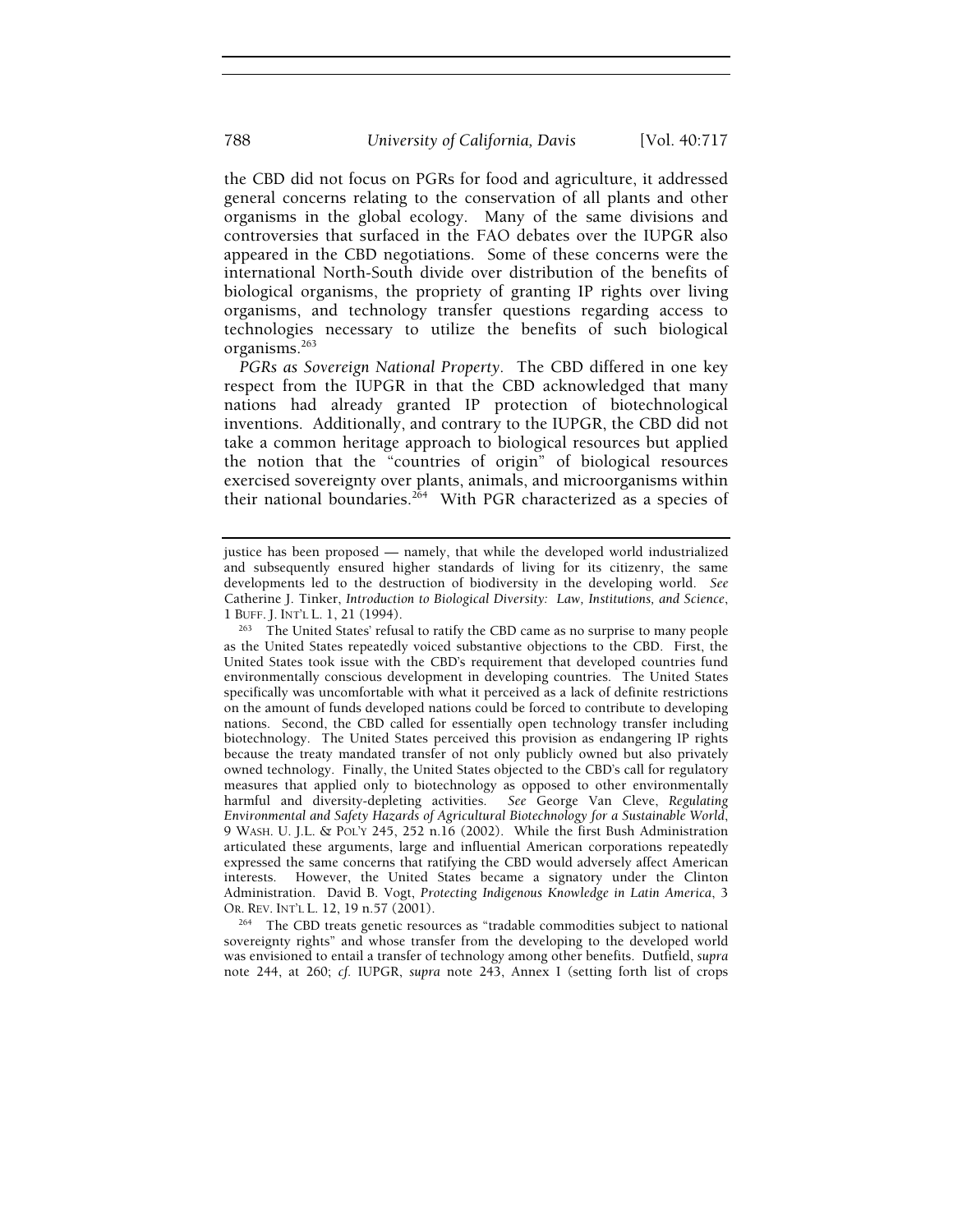sovereign national property, $265$  the CBD posited that this sovereign property was a basis for informed consent (prior to extraction and exploitation) and benefit sharing.<sup>266</sup>

*TRIPS and the Issue of Global Protection for Bio-Knowledge Products.* In 1986, the initial focus of the Uruguay Round, and specifically TRIPS, was an attempt by industrialized nations to secure multilateral protection for new technologies, pharmaceuticals, and copyrighted media works against unauthorized imitation or duplication.<sup>267</sup> However, by 1990, IP protection for biological organisms, including plants, had emerged as a major negotiating point, just as several, newly patented biotech inventions began appearing on the market.<sup>268</sup> At the same time, the phenomenal spate of mergers and acquisitions in the chemical and pharmaceutical economic sectors that began in the 1970s continued, with these companies swiftly moving into the areas of genetically engineered plants, plant breeding, and crop development.<sup>269</sup> Companies also aggressively acted to secure some

*WTO: The Lesson from Intellectual Property*, 43 VA. J. INT'L L. 933, 950 (2003) ("[T]he agreement seeks to prevent developing countries from allowing what in developed countries would be viewed as violations of intellectual property rights."). 268 The various states differed with regard to how to deal with IP in genetically

engineered products. These discussions formed part of the negotiations that led to the 1994 Uruguay Round agreements on trade. The language that emerged from these negotiations failed to address the treatment of genetically engineered products and inevitably left many other questions unanswered. *See* Sean D. Murphy, *Biotechnology and International Law*, 42 HARV. INT'L L.J. 47, 67-68 (2001). 269 Jack R. Kloppenburg & Daniel L. Kleinman, *Preface, Plant Genetic Resources:* 

*The Common Bowl*, in SEEDS AND SOVEREIGNTY: THE USE AND CONTROL OF PLANT GENETIC RESOURCES 1, 9 (Jack Kloppenburg ed., 1988). In *Oligopoly, Inc. 2005*, ETC Group (formerly known as NGO RAFI) revisited the sectors analyzed in *Oligopoly, Inc. 2003* and found that corporate concentration — not only in food in agriculture, but in all sectors related to the products and processes of life — increased remarkably

covered under Multilateral System). 265 CBD, *supra* note 256, art. 3 ("States have, in accordance with the Charter of the United Nations and the principles of international law, the sovereign right to exploit their own resources pursuant to their own environmental policies, and the responsibility to ensure that activities within their jurisdiction or control do not cause damage to the environment of other States or of areas beyond the limits of national jurisdiction."). 266 *Id.* art. 15.5 (requiring prior informed consent of party "owning" natural

resource); *id.* art. 8(j) (examining equitable sharing of benefits). Additionally, the CBD recognized the rights of subnational groups such as indigenous and local communities to participate in "benefit sharing." For more on traditional resource knowledge and resources, and indigenous heritage, see generally DUTFIELD, *supra* note 258; INDIGENOUS HERITAGE AND INTELLECTUAL PROPERTY (Silke von Lewinski ed., 2004). 267 *See* TRIPS, *supra* note 17; Andrew T. Guzman, *International Antitrust and the*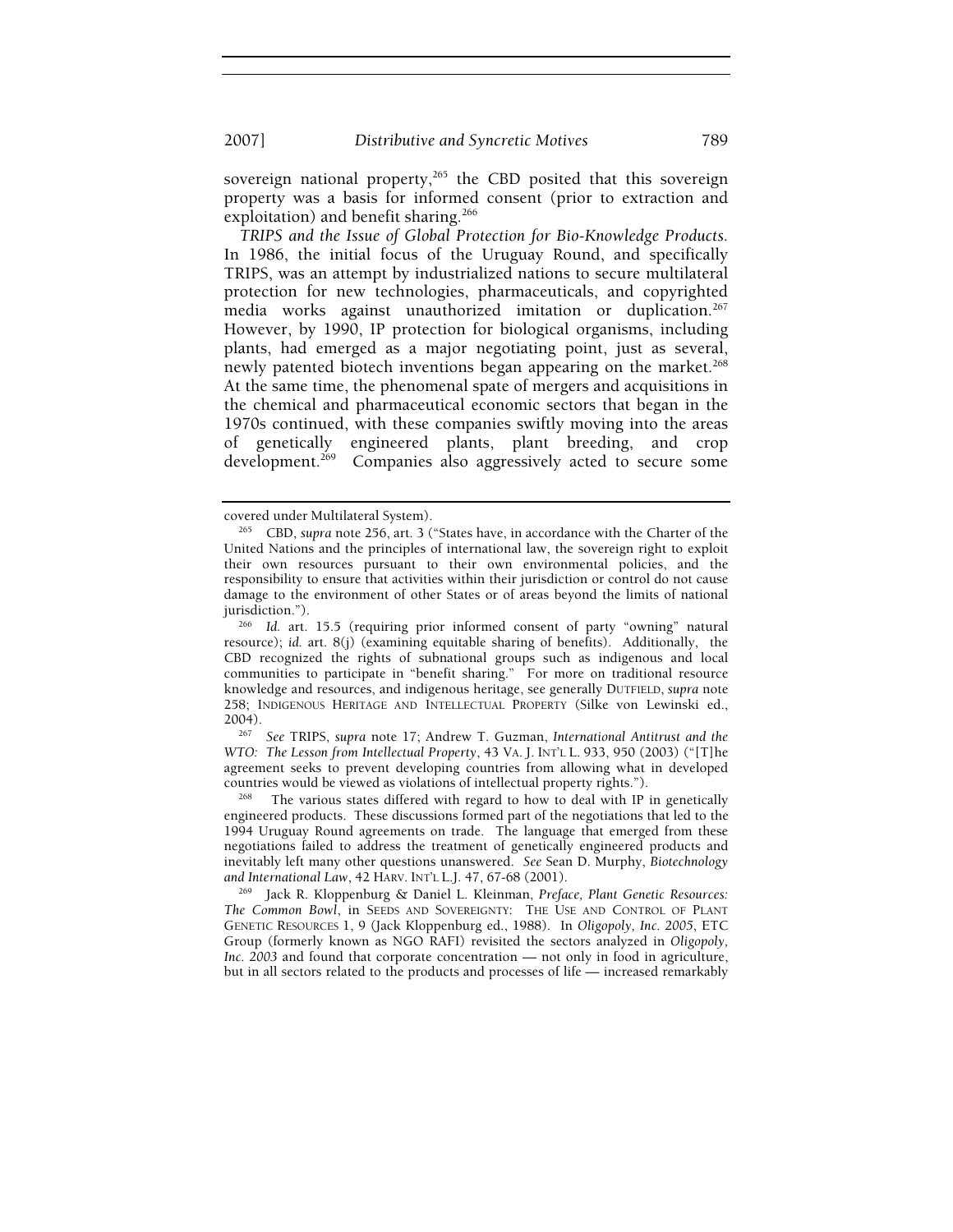form of global IP protection for their biotech innovations.<sup>270</sup> Claims for more expansive IP protection were met with opposition from some developing countries against strengthening international patent law. These countries advocated excluding plant or animal varieties from patent, if required on particular public interest grounds.<sup>271</sup>

It comes as no surprise that corporate concentration has increased dramatically since ETC Group's *Oligopoly, Inc. 2003* report. The trend line is distressing and the predictions of new mergers and greater concentration are alarming. What we are witnessing is ever more concentrated control over every aspect of life.

Press Release, ETC Group, ETC Group Releases New Report on Corporate Power (Dec. 16, 2005), *available at* http://www.etcgroup.org/upload/publication/42/01/ finalnroligopoly2005.pdf. Other observers note that U.S. regulatory changes served as a catalyst for the recent spate of mergers resulting in corporate realignment. However, this trend is not unique to the United States as there have been massive mergers within the chemical and life sciences industries. For example, Novartis AG is one of the largest pharmaceutical companies and a global leader in crop protection chemicals. Novartis is the result of a \$27 billion merger in 1996 between two Swiss corporations, Ciba-Geigy SA and Sandoz Ltd. The consummation of this merger increased the stakes in the biotechnology industry and led to even more mergers and strategic alliances between large multinationals and smaller biotechnology companies. *See* Stevan M. Pepa, *Research and Trade in Genetics: How Countries Should Structure for* 

<sup>270</sup> See generally Debora Halbert, *Intellectual Property in the Year 2025*, 49 J. COPYRIGHT SOC'Y U.S.A. 225, 242 (2001) (discussing how IP is key component to globalized world).IP law is the key component of the globalized world, allowing corporations to enforce their property rights under international law. TRIPS was the product of a lobbying effort of 12 American multinational corporations. By successfully equating IP rights with trade, these companies ensured they would remain firmly entrenched as players in the global future. Id. (citation omitted).

<sup>271</sup> TRIPS, *supra* note 17, art. 27(2) (stating that inventions are exludable from patentability if deemed threat to public order). "[WTO m]embers shall provide for the protection of plant varieties either by patents or by an effective *sui generis* system or by any combination thereof." *Id*. art. 27(3)(b); *see* Susan Bragdon & David Downes, *Recent Policy Trends and Developments Related to the Conservation, Use and Development of Genetic Resources*, ISSUES IN GENETIC RESOURCES, (Int'l Plant Genetic Resources Inst., Rome, Italy), June 1998, at 10. Articles 27(2)-(3) of TRIPS, which discusses the order public morality clause, state:

since the last review two years ago. Since then, the world's top 10 seed companies have increased their control from one-third to one-half of the global seed trade; the top 10 biotech enterprises have raised their share from just over half to nearly threequarters of world biotech sales; the market share of the top 10 pesticide manufacturers rose modestly, from 80% to 84%, but industry analysists predict that only three companies will survive the next decade; and the top 10 pharmaceutical companies control almost 59% market share of the world's leading 98 drug firms (previously the top 10 accounted for 53% market share of 118 companies). Hope Shand, ETC Group's research director, observes: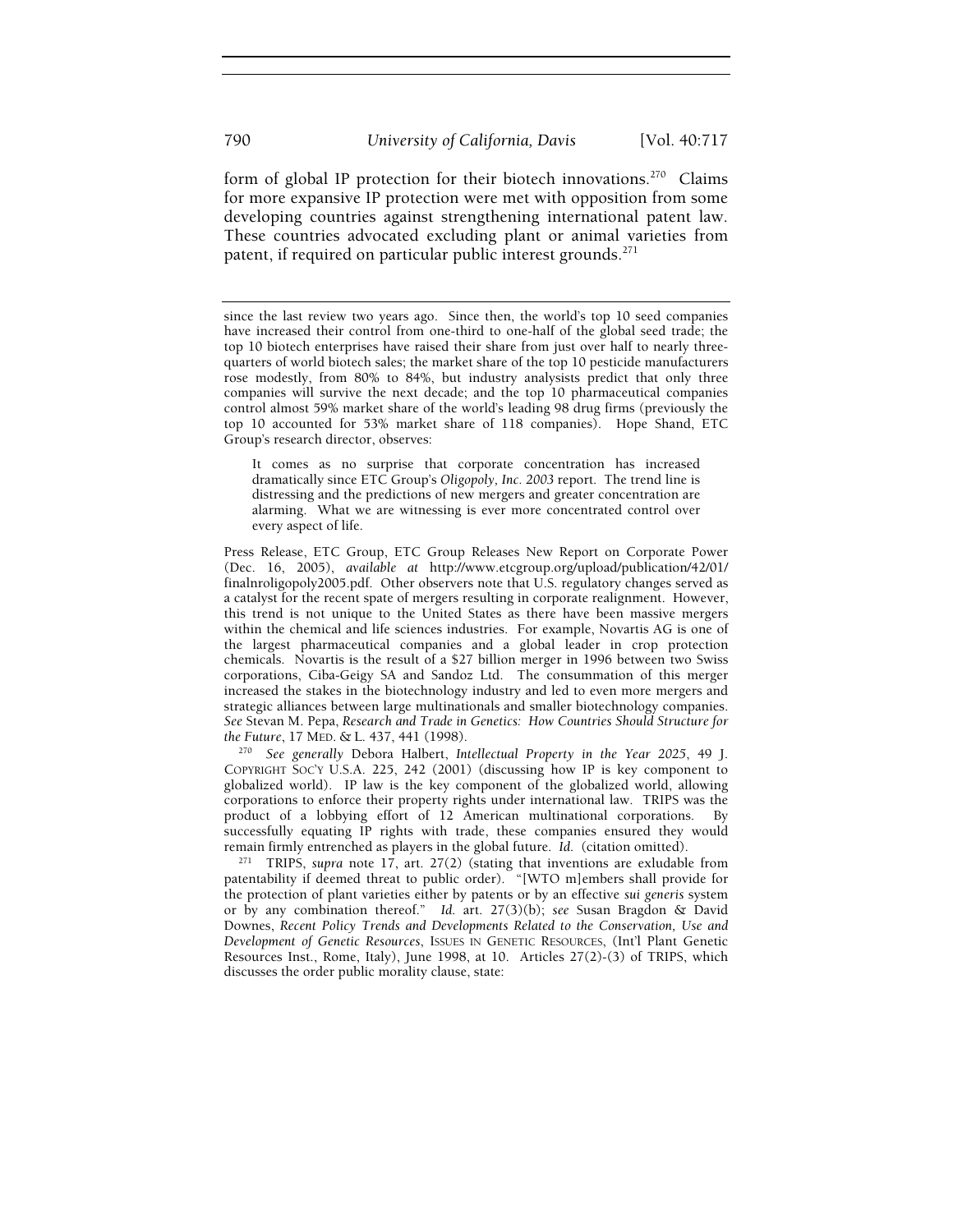*Raustialia's and Helfer's Regime-Complex for PGRs.* It is useful to compare the different fora: the U.N.-sponsored IUPGR and 1992 Earth Summit (which produced the CBD), the IP-forum UPOV, the CGIAR system (funded by the industrialized world), and the trade forum GATT which produced TRIPS.272 The 1989 and 1991 changes in the IUPGR (which ultimately became the 2004 ITPGR) benefited the developing world, whereas the 1991 revisions to UPOV strengthened the position of private plant breeders.<sup>273</sup> The CBD represented some important gains for the developing world recognizing the national sovereignty principle, $274$  and obliging corporations to use developing countries' seed germplasm to pay royalties and transfer technology to the host countries.<sup>275</sup> Also, under

3. Members may also exclude from patentability:

(a) diagnostic, therapeutic and surgical methods for the treatment of humans or animals;

(b) plants and animals other than micro-organisms, and essentially biological processes for the production of plants or animals other than nonbiological and microbiological processes. However, Members shall provide for the protection of plant varieties either by patents or by an effective *sui generis* system or by any combination thereof. The provisions of this subparagraph shall be reviewed four years after the date of entry into force of the WTO Agreement.

TRIPS, *supra* note 17, arts. 27(2)-(3). 272 *See, e.g.*, Kal Raustiala & David G. Victor, *The Regime Complex for Plant Genetic Resources* (UCLA Sch. of Research Paper Series, Int'l Org., Research Paper No. 03-19,

<sup>273</sup> The ITPGR goes beyond recognizing farmers' rights; one of its main aims is to facilitate the exchange of seeds and other plant materials for research, breeding, and crop development purposes. It seeks to accomplish this exchange by creating a multilateral system to which member states and their nationals are granted "facilitated access." Helfer, *supra* note 253, at 40. In contrast, the UPOV aims to protect breeders' rights and creates an obligation for the respective signatory states to enact legislation to further that goal. In effect, the UPOV sought to harmonize property rights associated with the creation or selective breeding of plant varieties. Eric B. Bluemel, *Substance Without Process: Analyzing TRIPS Participatory Guarantees in Light of Protected Indigenous Rights*, 86 J. PAT. & TRADEMARK OFF. SOC'Y 671, 695-96 (2004).<br><sup>274</sup> CBD, *supra* note 256, at 822.<br><sup>275</sup> The CBD language is framed in terms of an "equitable sharing" of benefits

<sup>2.</sup> Members may exclude from patentability inventions, the prevention within their territory of the commercial exploitation of which is necessary to protect *ordre public* or morality, including to protect human, animal or plant life or health or to avoid serious prejudice to the environment, provided that such exclusion is not made merely because the exploitation is prohibited by [domestic] law.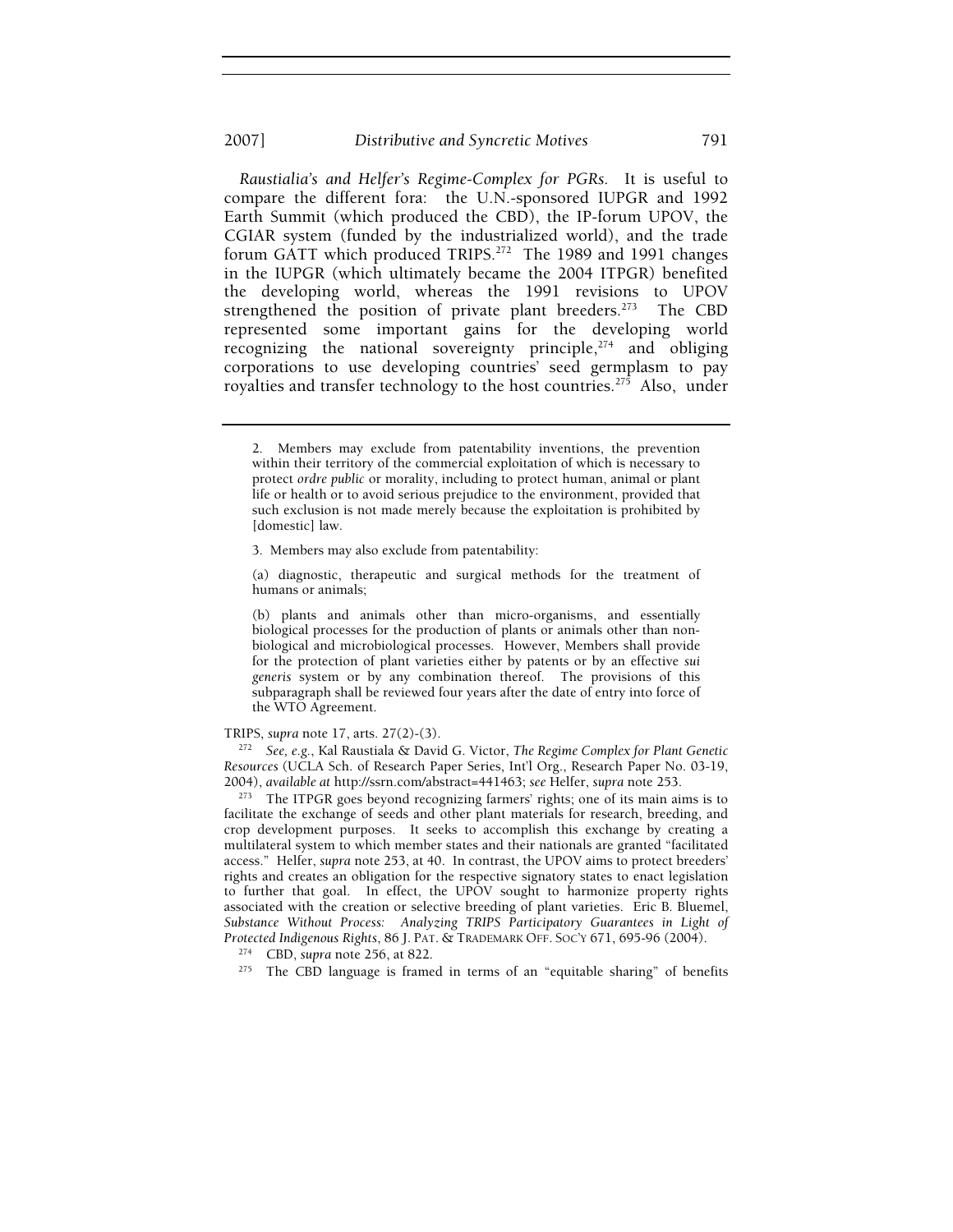article 19 of the CBD, developing countries have priority access to biotech products developed from their germplasm.<sup>276</sup> Moreover, the CBD also links IP rights to the distribution of benefits of biotechnology; stating that IP rights should not run counter to the objectives of the CBD, one of which is "the fair and equitable sharing of the benefits of genetic resources."277

*Failed Farmers' Right Fund?* Although the FAO's 1983 IUPGR was non-binding, an FAO resolution in 1989 recognized farmers' rights and proposed "establishing a mandatory international fund to support conservation and utilization of [PGR] through various [programs] particularly, but not exclusively, in the Third World."<sup>278</sup> This fund

<sup>276</sup> See CBD, *supra* note 256, art. 19(2). The CBD states:

Each Contracting Party shall take all practicable measures to promote and advance priority access on a fair and equitable basis by Contracting Parties, especially developing countries, to the results and benefits arising from biotechnologies based upon genetic resources provided by those Contracting Parties. Such access shall be on mutually agreed terms.

 $Id.$ <sup>277</sup>

<sup>277</sup> *Id*. art. 1. 278 Patel, *supra* note 228, at 97 (citing THE KEYSTONE CENTER, *supra* note 248). As applied to PGRs, the IUPGR was viewed as conflicting with the UPOV, which favored plant breeders' rights when it came to cultivated plant varieties. However, proponent states lobbied successfully to revise the IUPGR, stating that plant breeders' rights were "not incompatible" with the principles underlying the IUPGR. As a result of this reconciliation, the developed states had unrestricted access to unimproved PGRs without the benefit of compensation flowing to the states, communities, or institutions that maintained them. To address this imbalance, the developing states proposed that the revised IUPGR vest farmers' rights in the international community as trustees. A vital component of this arrangement was the creation of an international fund to support conservation. However, FAO members failed to

resulting from the exploitation of traditional knowledge between developed and developing nations. The convention further promotes broader participation in scientific research, the exchange of information among the various member signatory states, the facilitation of both public and private sector technology transfer, and equitable sharing of scientific research results and the benefits of genetic resource commercialization. Wesley A. Cann, Jr., *On the Relationship Between Intellectual Property Rights and the Need of Less-Developed Countries for Access to Pharmaceuticals: Creating a Legal Duty to Supply Under a Theory of Progressive Global Constitutionalism*, 25 U. PA. J. INT'L ECON. L. 755, 925 (2004). Therefore, the CBD creates a legal basis for the developed signatory states to bargain with the developing signatories should they require access to traditional knowledge for commercial development, with royalties or other remuneration envisioned as the results of such bargaining. These financial considerations are then, in turn, to be distributed to the community as proceeds arising from its commonly held traditional knowledge. *See* Shubha Ghosh, *Traditional Knowledge, Patents, and the New Mercantilism (Part II)*, 85 J. PAT. &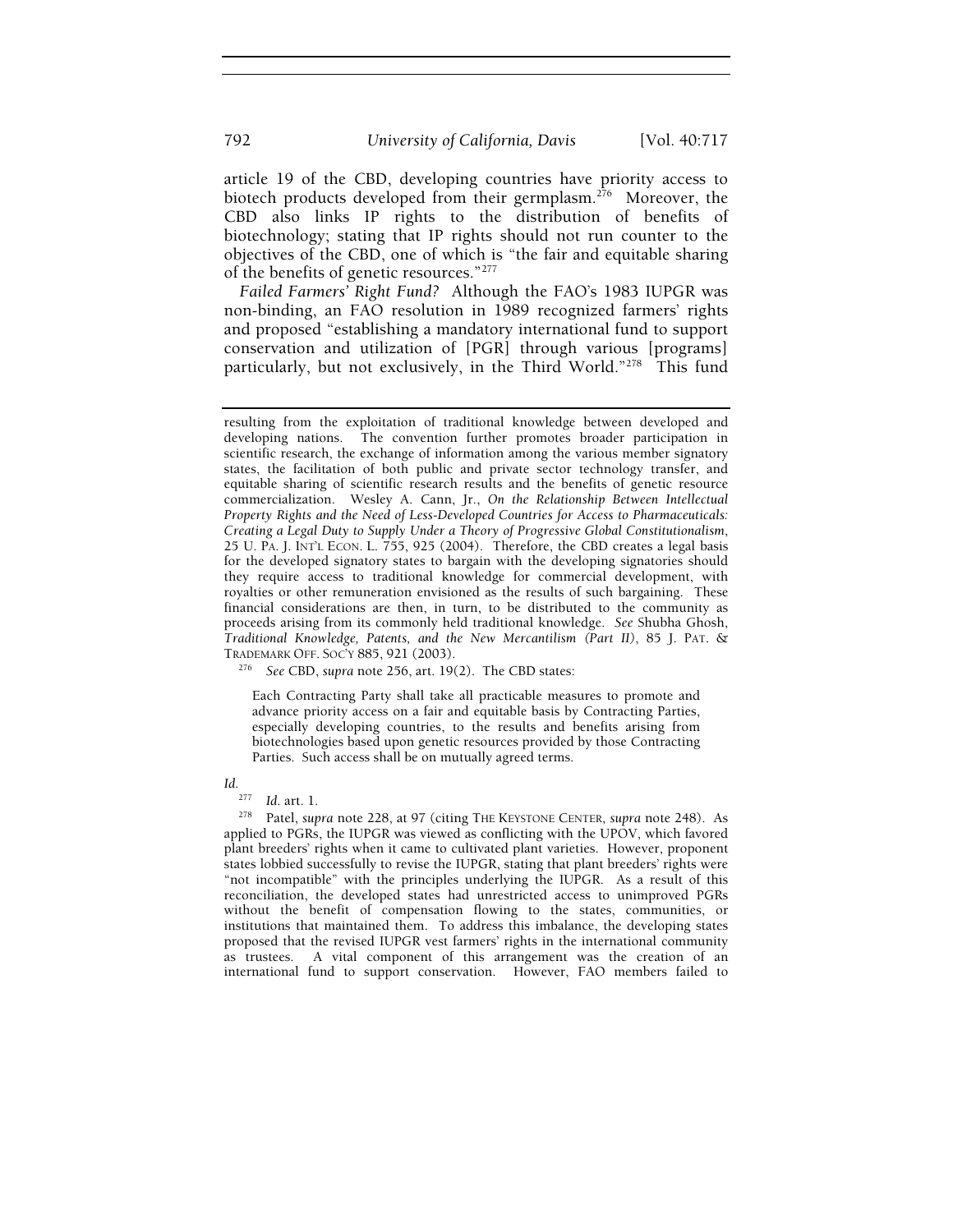was implemented in the 1990s, and as a result, the FAO decided to institute farmers' rights through a Global Plan of Action adopted at Leipzig in 1996.<sup>279</sup> However, the Global Plan of Action similarly lacked sufficient funding.<sup>280</sup>

*The 1981 IUPGR's Failure and the 2001 ITPGR's "Success."* In 1994, the FAO initiated an intergovernmental round of negotiations meant to revise the 1983 IUPGR in order to make it legally binding, and harmonize its provisions with the 1992 CBD that were at odds with the 1983 IUPGR's broad definition of "common heritage" (as the CBD stressed the notion of PGR as "sovereign property"). In November 2001, 116 member nations (including the United States) signed a new agreement, the ITPGR.<sup>281</sup> The ITPGR reaffirms the commitment to farmers' rights.<sup>282</sup> Namely, it recognizes protections of traditional

Recognizing that the rolling Global Plan of Action for the Conservation and Sustainable Use of Plant Genetic Resources for Food and Agriculture is important to this Treaty, Contracting Parties *should promote* its effective implementation, including through national actions and, *as appropriate*, international cooperation to provide a coherent framework, inter alia, for capacity-building, technology transfer and exchange of information, taking into account the provisions of Article 13.

Id. (emphasis added).

It is not surprising that the GPA would suffer the same fate as the revised IUPGR when it comes to the reluctance of FAO to fund it. The language in article 14 is framed in soft terms including "should promote" when referring to effective implementation and "as appropriate" when talking about international cooperation. Such language has led to the impression that national action is discretionary rather than mandatory. *See* Gregory Rose, *International Law of Sustainable Agriculture in the 21st Century: The International Treaty on Plant Genetic Resources for Food and* 

<sup>281</sup> See Kelly Day-Rubenstein & Paul Heisey, Plant Genetic Resources, AMBER WAVES, June 2003, at 22.<br><sup>282</sup> *Id.* 

contribute in any meaningful way, causing the fund to languish during the 1980s and 1990s. Helfer, *supra* note 253, at 36-37. 279 *See* David S. Tilford, *Saving the Blueprints: The International Legal Regime for* 

*Plant Resources*, 30 CASE W. RES. J. INT'L L. 373, 426-27 (1998). The creation of an international fund in support of farmers' rights was a controversial proposition at the FAO-sponsored Fourth Technical Conference on Plant Genetic Resources (Leipzig, Germany, June 1996). Prior to the conference, 154 governments submitted country reports to the FAO. These reports assessed the status of PGR conservation within their respective jurisdictions and served as the basis for the *FAO Report on the State of the World's Plant Genetic Resources*. Drawing on this report, delegates from 150

<sup>&</sup>lt;sup>280</sup> ITPGR, *supra* note 10, art.14. Article 14 expressly acknowledges the Global Plan of Action: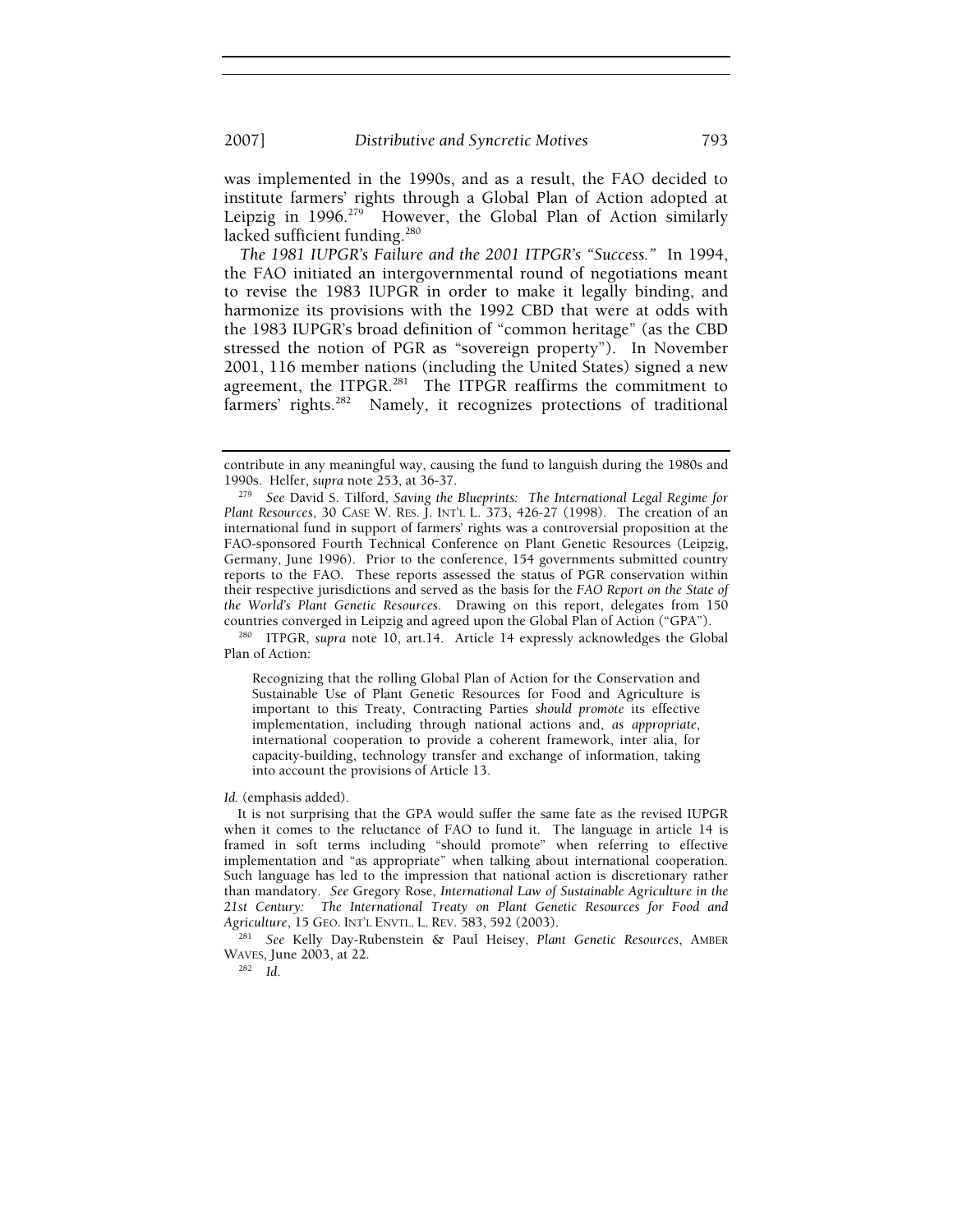knowledge relevant to PGRs, a right to equitable benefit sharing, and participation in national level decision making on PGR use and conversation issues.283 The ITPGR sought to achieve farmers' rights by exchanging information,<sup>284</sup> facilitating technology transfer and capacity building,<sup>285</sup> and sharing the benefits (monetary and nonmonetary) of PGR commercialization.<sup>286</sup> However, the ITPGR also allowed the most important issue with regard to farmers' rights — the rights to use, exchange, and sell farm-saved seeds of traditional as well as improved varieties — to remain within the sole discretion of national governments.<sup>287</sup>

*ITPGR: Banked Seed Germplasm as a "Limited Commons" with a Gigantic Loophole.* The ITPGR addresses IP rights in PGRs by proposing the creation of a Multilateral System ("MLS").<sup>288</sup> Under the MLS, a recipient of MLS-provided germplasm<sup>289</sup> received through the MLS (i.e., from one of the international seed banks) "shall not claim any intellectual property or other rights" that limit access to PGR "in the form received from the [MLS]."290 This means that seed germplasm in the original form received from a seedbank cannot be protected by IP rights; however, any individual genes, advanced lines, cells, particular DNA sequences, and compounds derived from such germplasm may be protected. Because the ITPGR does not recognize any rights in individual farmers or breeders who develop new plant varieties through systemic practices, the "in the form received" language works to substantially undermine the ITPGR's farmers' rights

<sup>283</sup> Patel, *supra* note 228, at 97. 284 ITPGR, *supra* note 10, art. 13.2(a). 285 *Id*. arts. 13.2(b)-(c); *cf.* TRIPS, *supra* note 17, art. 66 (mandating that developed countries provide incentives for businesses to promote and encourage technology transfer to poorer nations). For a discussion on technology transfer after the TRIPS agreement, see Keith E. Maskus & Jerome H. Reichman, *The Globalization of Private Knowledge Goods and the Privatization of Global Public Goods*, 7 J. INT'L ECON.

<sup>&</sup>lt;sup>286</sup> ITPGR, *supra* note 10, art. 13.2(d). However, for an assessment of the adverse impact from diffusion of commodified PGRs on the peasant sectors of less developed countries, see Stephen B. Brush, *Genetically Modified Organisms in Peasant Farming: Social Impact and Equity*, 9 IND. J. GLOBAL LEGAL STUD. 135, 141-46 (2001). 287 ITPGR, *supra* note 10, art. 9.3 (stating that "[n]othing in this Article shall be

interpreted to limit any rights that farmers have to save, use, exchange and sell farmsaved seed/propagating material, *subject to national law* and as appropriate") (emphasis added). 288 *Id*. arts. 10, 13. 289 *See id.* Annex I ("List of Crops Covered under the Multilateral System"). 290 *Id*. art. 12.3(d).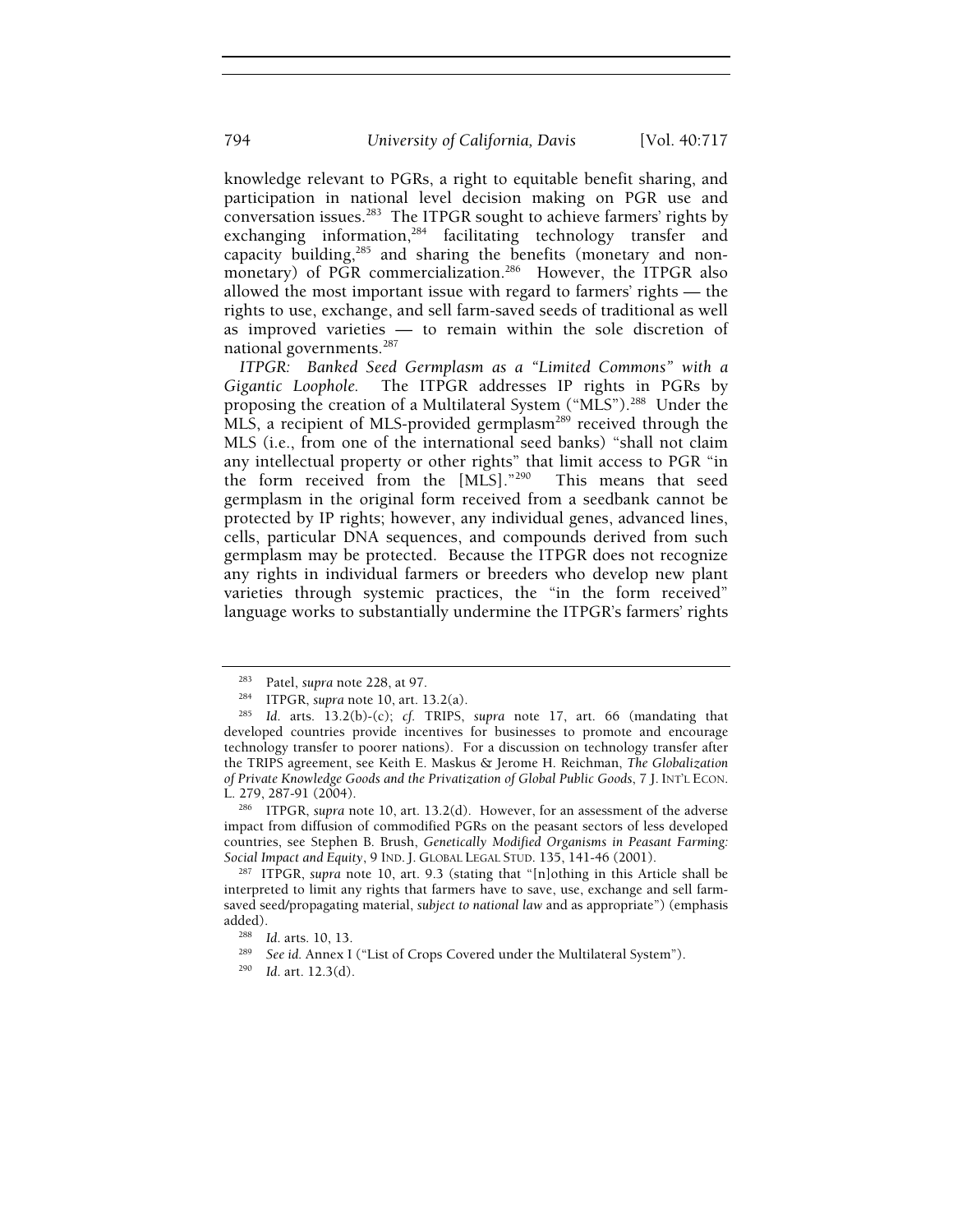provisions.291 However, institutional public and private plant breeders continue to enjoy protection.<sup>292</sup> Furthermore, while the ITPGR is more comprehensive in its treatment of farmers' rights, it does little to offer effective implementation or vindication of those rights.293

*Multilateral Approaches vs. Bilateral Agreements-Bioprospecting.* With respect to PGRs, two models emerged during the Seed Wars: a multilateral approach concerned with creating international institutions to address PGR transfer issues embodied by the FAO's ITPGR, and an approach focused on bilateral market transactions consistent with with the CBD's articles 15294 and 16.295 The second model is epitomized by Merck's contractual arrangements with Costa Rica's InBio, whereby Merck received access to a Costa Rican biological preserve for \$1.13 million plus an undisclosed share of future royalties.<sup>296</sup> Both models problematically characterize indigenous knowledge of PGRs and traditional farmer know-how as a type of IP.

to plant genetic resources for food and agriculture, it places the primary responsibility of its realization on national governments. The ITPGR only calls for each signatory nation to enact legislation to protect farmers' rights in the areas of (1) protection of traditional knowledge, (2) the right to equitable participation, and (3) the right to participate in decision-making. Although article 9.3 preserves the right for farmers to save, use, exchange, or sell farm-saved seed or propagating material, this right is

subject to local legislation. 294 CBD, *supra* note 256, art. 15 ("[S]haring in a fair and equitable way the results

of research and development.").<br><sup>295</sup> *Id.* art. 16 (concerning "access to and transfer of technology . . . under fair and most favorable terms").

<sup>296</sup> See Silvia Rodriguez & Maia Antnieta Camacho, *Bioprospecting in Costa Rica*: *Facing New Dimensions of Social and Environmental Responsibility*, *in* THE GREENING OF BUSINESS IN DEVELOPING COUNTRIES: RHETORIC, REALITY AND PROSPECTS (Petter Uttin ed., 1992); *cf.* Edgar J. Asebey & Jill D. Kempenaar, *The Intellectual Property Perspective on Biodiversity: Biodiversity Prospecting Fulfilling the Mandate of the Biodiversity Convention*, 28 VAND. J. TRANSNAT'L L. 703, 725-30 (1995); Tom Dedeurwaerdere, *Bioprospecting: From the Economics of Contracts to Reflexive Governance* (BIOECON Network, Working Paper No. 56, 2004), *available at*  http://papers.ssrn.com/sol3/papers.cfm?abstract\_id=541108.

<sup>291</sup> Patel, *supra* note 228, at 98. 292 *See, e.g*., Thomas Cottier & Marion Panizzon, *Legal Perspectives on Traditional Knowledge: The Case for Intellectual Property Protection*, 7 J. INT'L ECON. L. 371, 377-78 (2004). ITPGR article 12.3 is opposed to the extension of IP rights to traditional knowledge and on PGRs used for food or agriculture. However, the ITPGR permitted plant breeders who utilized genetic materials from the CGIAR gene banks to obtain proprietary rights. Articles 12.3(f) and (g) do not preclude private plant breeders or public institutions from claiming IP rights on modifications of plant genetic materials; once protection is extended, only the patent holder can release control over it.<br><sup>293</sup> While ITPGR article 9.2 recognizes the concept of farmers' rights with regards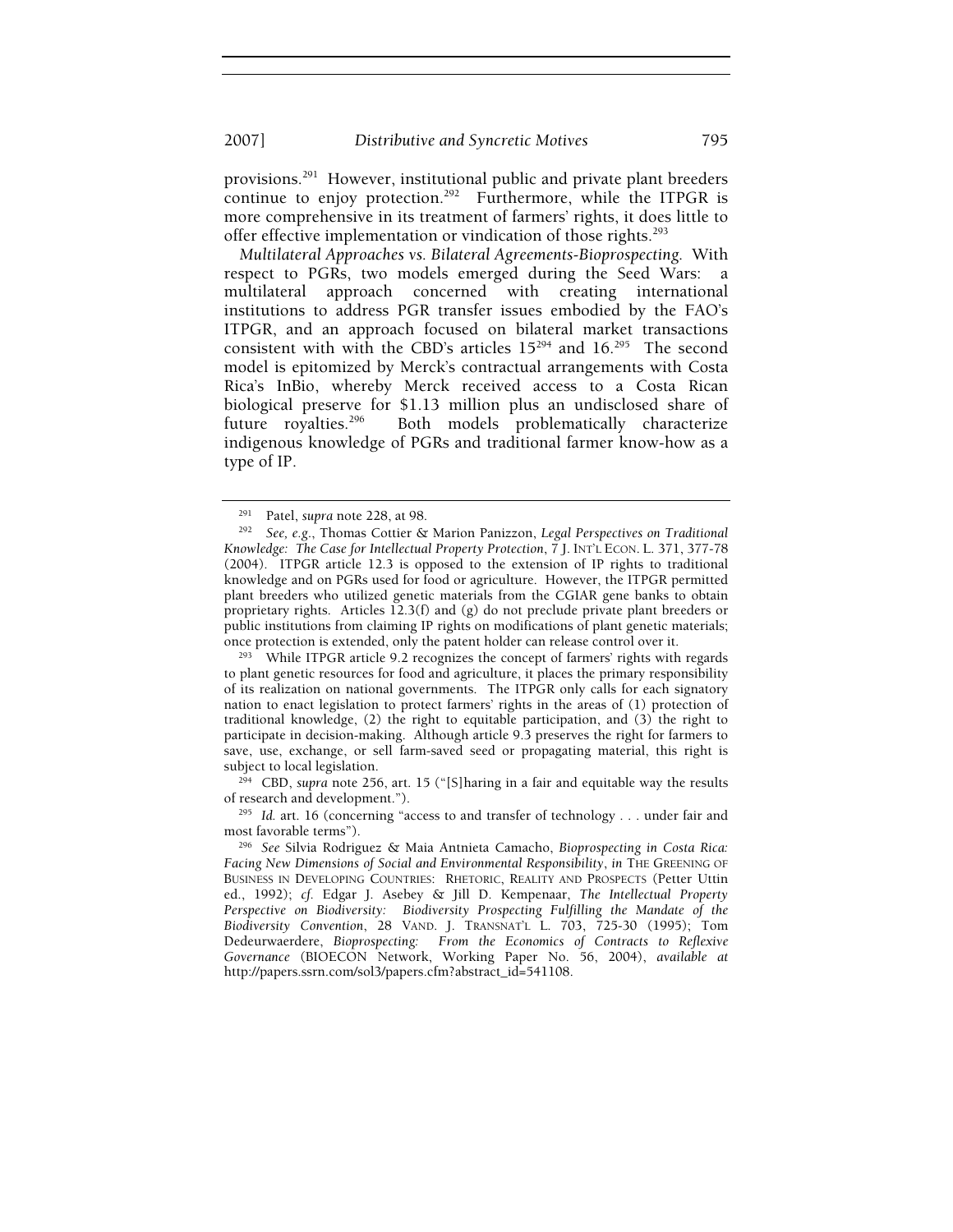*Difficulties with a Bilateral Agreement-Bioprospecting Model.* The bilateral transactions/bioprospecting model contemplates contracts for PGR commercialization but does not necessarily provide for PGR conservation. There are three major drawbacks to this approach: (1) the problem of price-setting due to the difficulty of establishing prospective value of a genetic resource at the point of collection; (2) some plant genetic traits may be economically worthless in the present but could become valuable at some uncertain point in the future, and vice versa; and (3) the IP laws of countries like the United States were not designed for recognizing, let alone compensating, the types of collective, intertemporal, and anonymous innovations that PGRs (i.e., peasant farmers' landraces) represent. To the extent that this model is consistent with the CBD, obtaining *meaningful* "informed consent" is complicated by the fact that communities from whom consent is sought are not homogenous and stable but are often fragmented, with compositions that are dynamic over time.

*Flaws in the Multilateral Model.* Similarly, the ITPGR model also contains several flaws. First, while the ITPGR contemplates a "multilateral system of access and benefit sharing," it pays mere lip service to the idea of farmers' rights. Article 9 articulates three categories of farmers' rights that are so vague they are diaphanous. Second, the ITPGR states that farmers' rights are "subject to national legislation" and that the responsibility for implementing those rights "rests with national governments."<sup>297</sup> What does this mean for a country like the United States, which in 1994 amended the PVPA to significantly cut back the farmers' seed saving exemption? Third, while the ITPGR ostensibly creates a mechanism for sharing the benefits of commercialization, the form and manner of payment are not delineated and are thus reminiscent of the hollow FAO International Undertaking gene conservation fund. Fourth, as mentioned above, PGRs stored in gene and seed banks within the MLS have virtually no insulation from being converted into patented property. The weakness here is that the seed banks only stipulate that people receiving material from the banks are prohibited from obtaining IP rights in the material, but only "in the form received."298 This means that subsequent transformations via breeding or genetic engineering could be patentable. Finally, article 13 states: "Benefits should flow primarily, directly and indirectly, to farmers."299

<sup>297</sup> ITPGR, supra note 10, art. 9.2. 298 *Id.* art. 12.3(d) 299 *Id.* art. 13.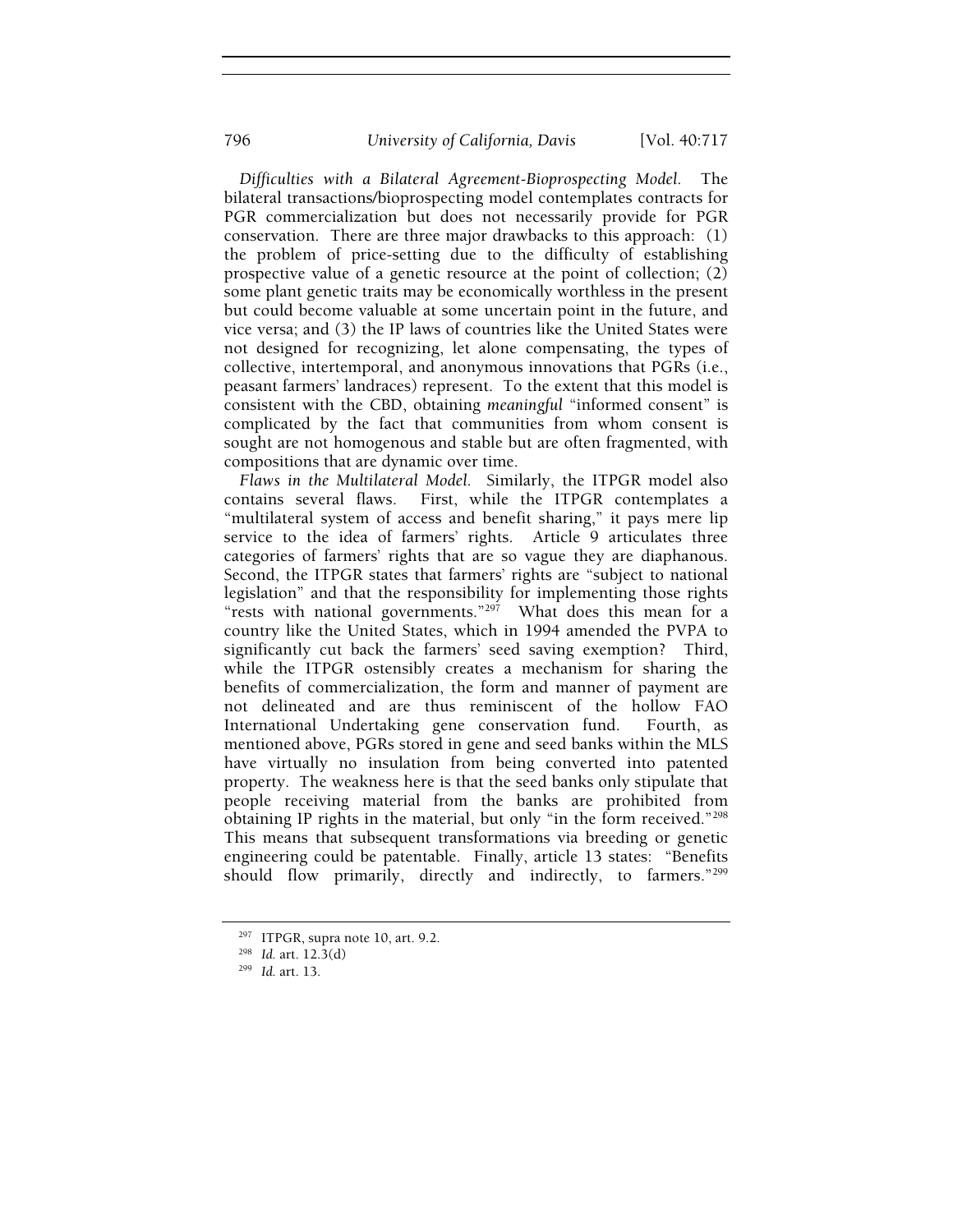However, farmers do not in fact receive direct financial benefits. Benefits to farmers accrue indirectly through "trickle down" information exchange, technology transfer, and capacity-building via the scientific community. Despite these distinct flaws, the MLS at least provides a counterbalance to market-based bilateral transactions and allows the genetic materials in the CGIAR gene banks to exist unambiguously in the public domain under control of an intergovernmental body. Still, the ITPRGR's MLS was premised on *all* crops, *not* on the Annex being "sovereign national property" that invites bilateral transactions.

*Is Common Heritage Treatment for PGRs Dead as of 2006?* Common heritage treatment exists for sixty-four crops and forages on the ITPGR Annex300 and the genetic materials in the CGIAR seed banks in the form received, but sovereign ownership seems to be the model for all other PGRs. There is a profound lack of consensus concerning the question of IP in such materials, which in turn undermines PGR collection and transfer. This lack of consensus relates to perceptions of the increased economic value of PGRs and fears of the theft of such resources. Indeed, the metaphor of (sovereign) property may be used by particular countries to block the characterization of PGRs as IP. For example, Ethiopia stopped exporting its wild coffee germplasm.<sup>301</sup> Meanwhile, Peru's National Institute for Natural Resources and the National Institute for Agricultural Resources allow plant collectors to collect only authorized materials, prohibit collection from local communities, and use Material Transfer Agreements to contractually prevent collectors from seeking or obtaining IP on material without their permission.<sup>302</sup>

*Winners and Losers (Again): An Anti-Commons for Seed Germplasm Collection and Exchange.* The breakdown of the common heritage system via the CBD and subsequent hampering of seed germplasm collection and exchange may even be viewed as a Hellerian "anticommons." Neoliberal encouragement of the use of the ideas of "sovereign property" coupled with the use of bilateral contracts and transactions after the CBD created a situation in which "multiple

<sup>300</sup> *See* ITPGR, *supra* note 10 (Annex I includes 35 crops and 29 forages). 301 *Id.*

<sup>302</sup> *See, e.g.*, STEPHEN BRUSH, FARMERS' BOUNTY: LOCATING CROP DIVERSITY IN THE CONTEMPORARY WORLD (2004) (discussing influences that indigenous farming practices and national policy efforts in global South, plus certain scientific interventions and economic factors (e.g., consumer tastes, supply-and-demand around harvest cycles) have had in preserving and increasing some forms of plant genetic diversity in food supply).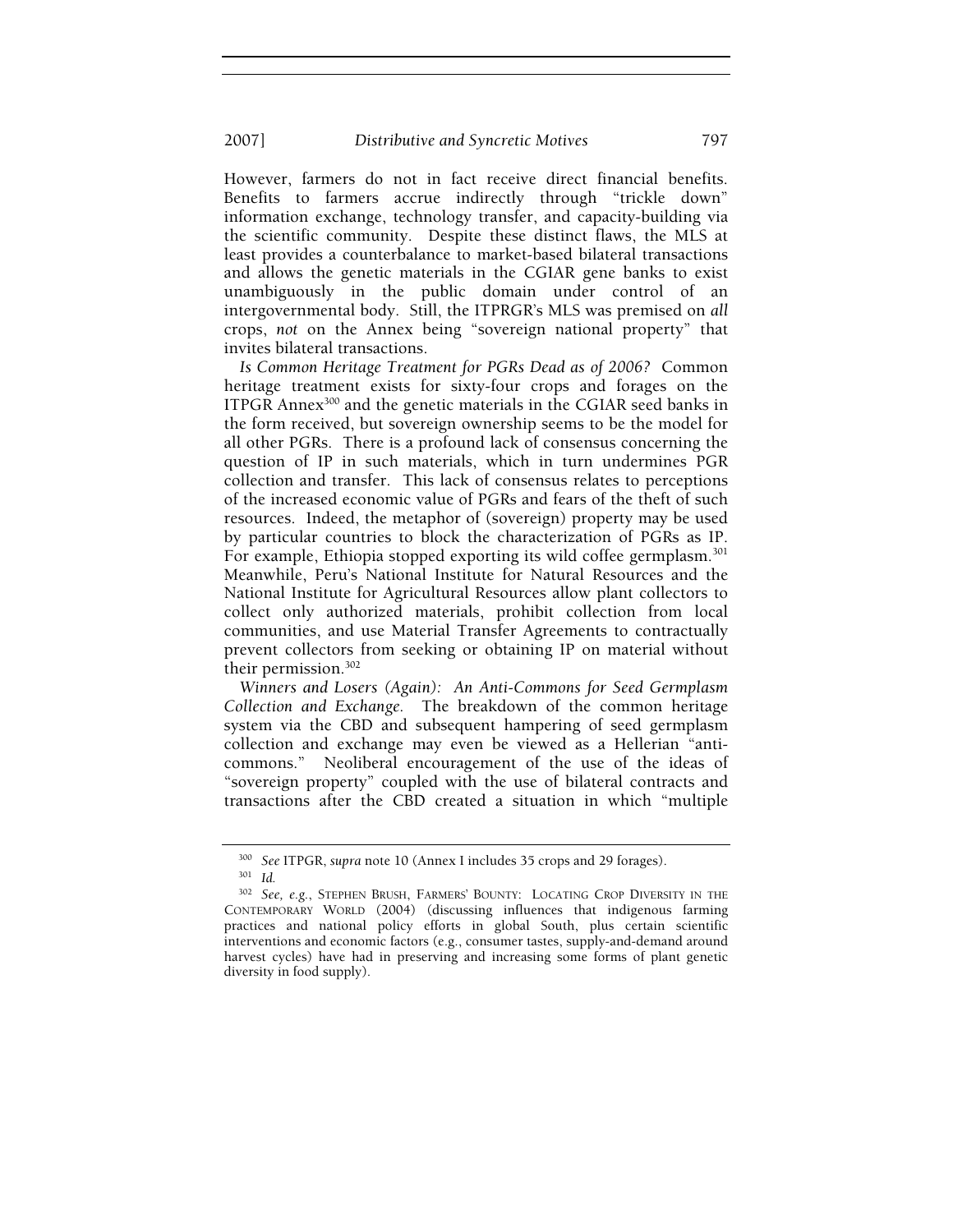owners each have the right to exclude others from a scarce resource and no one has an effective privilege of use."303 This situation privileges private parties and entities that "own" or contract to "own" elite breeding lines, gene fragments, genes themselves, and genotypes via trade secrets law, certified UPOV varieties, or utility patents. The CBD privileges national sovereigns and regional blocs such as the Andean Pact nations, and the "sovereign property" idea is enshrined by the 2001 ITPGR, notwithstanding the sixty-four crops and forages in the Annex.<sup>304</sup> This raises the all-important distributive question: who benefits and who suffers from the slowdown in PGR exchange under the sovereign property regime?

*Hurting the Ones You're Trying to Help.* Ironically, the PGR slowdown hurts the poorest countries the most, as the Least Developed Countries are net importers of seed germplasm. Even though they may originally have been the sources of seeds in seed banks, they now depend on access to seed banks in the industrial nations. Conversely, while the United States has been characterized as "gene poor" because of its extensive seed collections, it provides seed germplasm to supposedly "gene rich" countries.<sup>305</sup> Stephen Brush writes that "of the 6,159,248 accessions inventoried among all gene banks in 1996, slightly more than half (3,447,469) were held by gene banks in Europe, North America, Japan and international agricultural research centers of [CGIAR]."306 Consequently, a "large portion of the total diversity of the world's major crops has been captured and stored in gene banks of major industrial countries and agricultural research centers."307

*Bio-Linux?* It is in this context that Chon's call for introduction of a "substantive equality principle" is most timely, particularly when dealing with a global public good such as agriculture and food supply.<sup>308</sup> Indeed, the emphasis from the 1990s onward has shifted to bilateral contracts with "informed consent" between nations and private entities, as opposed to multilateral public approaches. At the very least, determining how to give some substantive legal and economic effect to the idea of farmers' rights may provide a direction

<sup>303</sup> Heller & Eisenberg, *supra* note 50, at 698-99 (referring to situation above as "tragedy of the anticommons"). 304 *See* BRUSH, *supra* note 302, at 232.

<sup>&</sup>lt;sup>306</sup> Id. at 237.<br><sup>307</sup> Id. at 237-38.<br><sup>308</sup> Chon, *supra* note 14, at 2885 (proposing that substantive equality principle be integrated throughout IP globalization decision-making).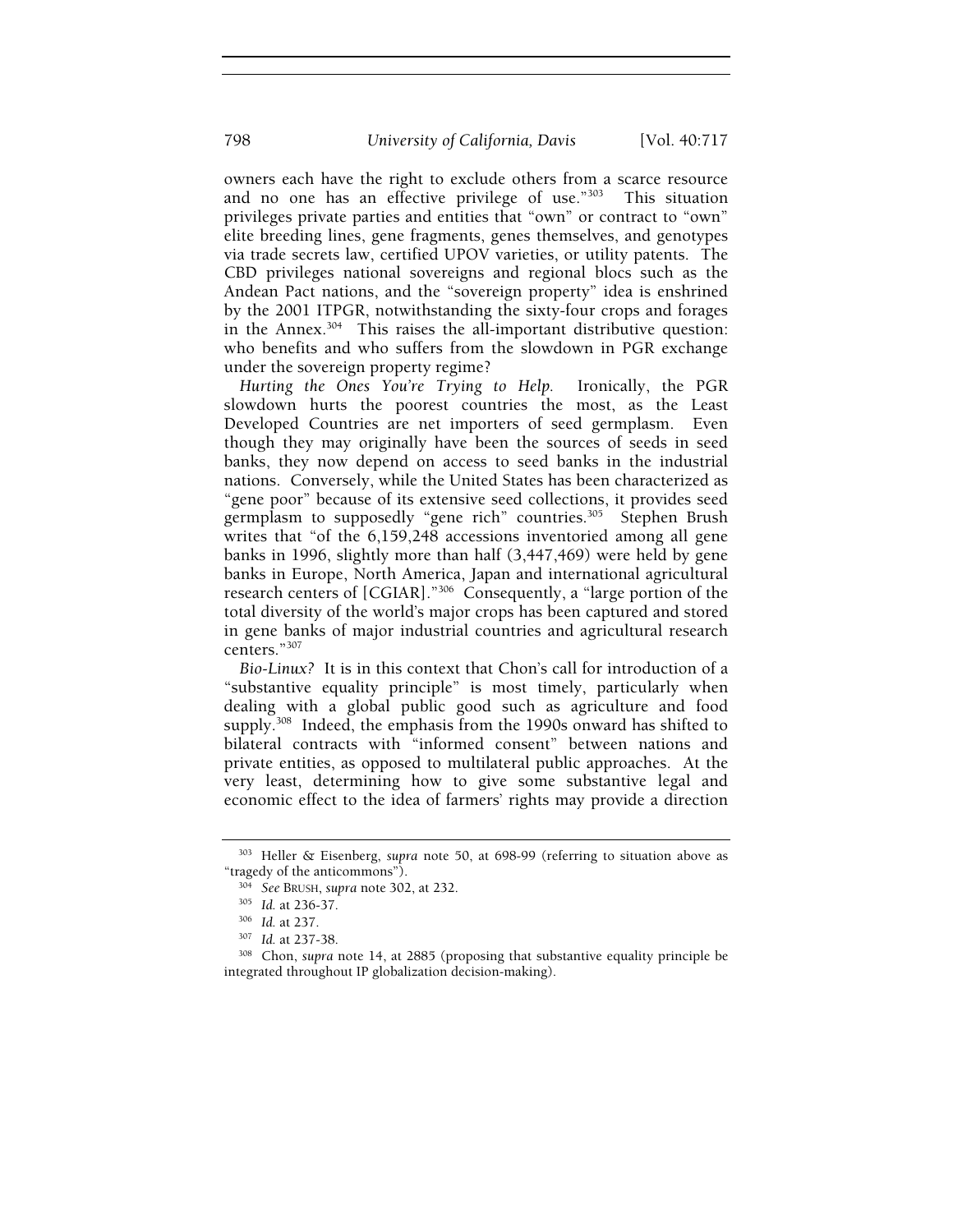in which to move that would promote distinct salutary distributive effects. Additionally, the prohibition on obtaining IP for genetic materials "in the form received" limitation (or rather lack of limitation) and on obtaining IP for genetic materials "in the form received" could be changed. One analogous example would be to make the IP "viral" in the same way that the General Public License for open source software "infects" any software that incorporates open source, making the subsequent combined software open source as well.<sup>309</sup> Introducing a Bio-Linux licensing scheme in this context would be satisfyingly ironic because it would use private contract law to safeguard a global public good from privatization.<sup>310</sup>

## CONCLUSION: SYNCRETISM AND INTELLECTUAL PROPERTY

One lesson taught by the twentieth [century] and surely applicable to the twenty-first is that there is reason to be wary

*Open Source an Answer?*, 6 MINN. J. L. SCI. & TECH. 169 (2004) (discussing initiatives undertaken by Professor Arti Rai of Duke Law School to apply open source licensing principles in pharmaceutical area). BIOS, founded by Richard Jefferson, proposed a spoke-and-wheel method of implementing such a scheme. As envisioned:

[F]or example, a BIOS group, or node, might contain a core technology, or groups of technologies, necessary for introducing new genes into plants. Such technologies would not have to be superior to existing commercial technologies. They would just need to provide a sufficiently effective tool for engaging in the basic research such that developing nations, small biotechnology companies, and public research agencies will be able to engage in research without becoming ensnared in current patent traps.

Robin Feldman, *The Open Source Biotechnology Movement: Is It Patent Misuse?*, 6 MINN. J. L. SCI. & TECH. 117, 126-27 (2004). BIOS stands for Biological Innovation for Open Society. For more information, see BIOS' website, http://www.bios.net (last visited Nov. 28, 2006).

<sup>&</sup>lt;sup>309</sup> For comprehensive discussions of the open source movement, see generally Yochai Benkler, *Coase's Penguin, or, Linux and the Nature of the Firm*, 112 YALE L.J. 369 (2002); David McGowan, *Legal Implications of Open-Source Software*, 2001 U. ILL. L. REV. 241 (2001). *See also* JANET ELIZABETH HOPE, OPEN SOURCE BIOTECHNOLOGY (2004); GLYN MOODY, REBEL CODE: THE INSIDE STORY OF LINUX AND THE OPEN SOURCE REVOLUTION (2001); OPEN SOURCES: VOICES FROM THE OPEN SOURCE REVOLUTION (Chris Di Bona et al. eds., 1999); STEVE WEBER, THE SUCCESS OF OPEN SOURCE (2004); Sara Boettiger & Dan. L. Burk, *Open Source Patenting*, 1 J. INT'L BIOTECH L. 221 (2004); Joel West, *How Open Is Open Enough?: Melding Proprietary and Open Source Platform Strategies*, 32 RES. POL'Y 1259 (2003); Richard P. Gabriel & Ron Goldman, Open Source: Beyond the Fairytales (Sept. 17, 2002) (unpublished paper), *available at* http://opensource.mit.edu/papers/gabrielgoldman.pdf; Open Source Initiative, http://www.opensource.org/ (last visited Nov. 28, 2006). 310 *See generally* Stephen M. Maurer et al., *Finding Cures for Tropical Diseases: Is*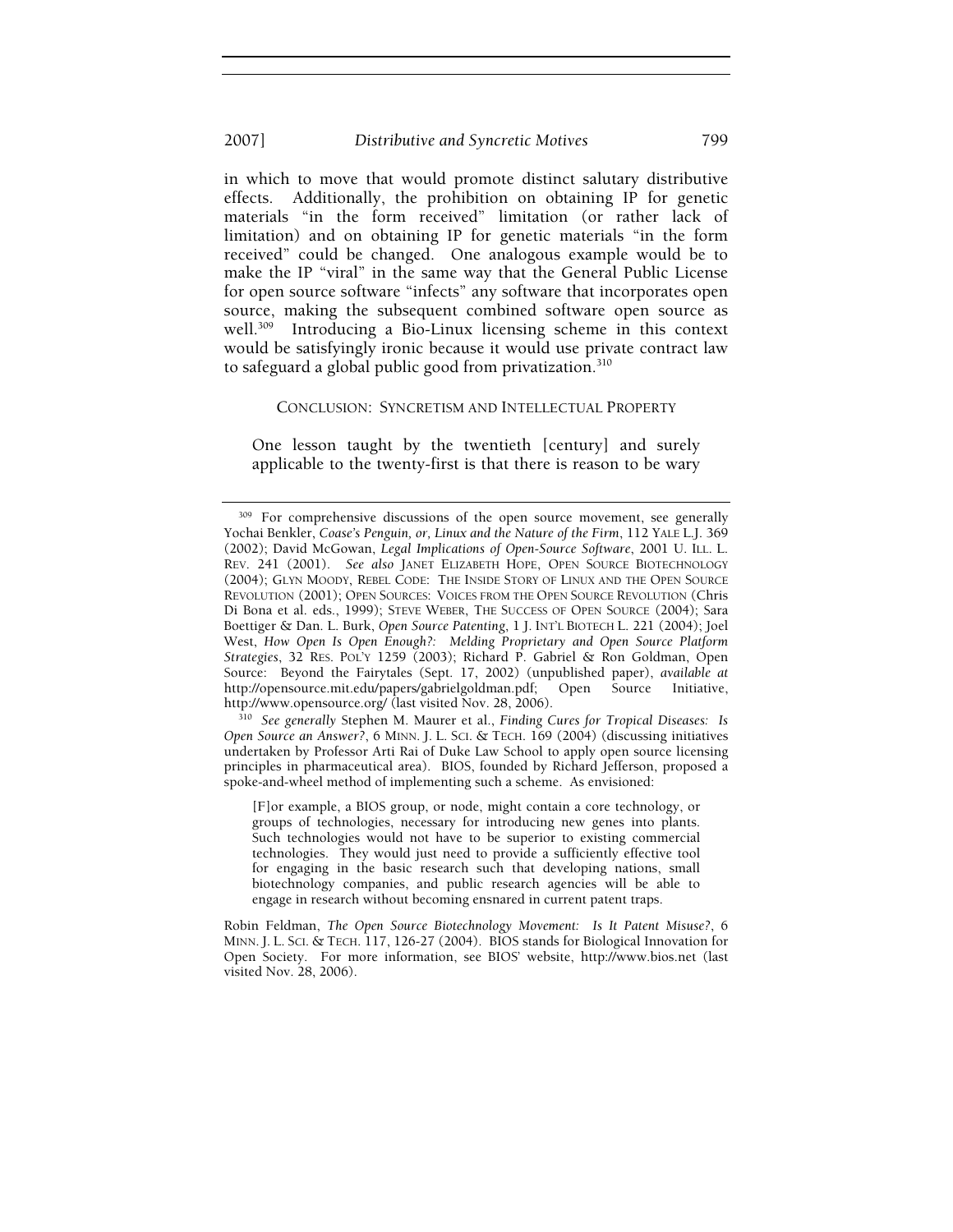of totalizing solutions to complex social problems . . . . Robert Conquest has noted that our times are littered with the ruins of failed utopias that caused untold misery. The alternative is an approach that [he] calls imaginative realism, a willingness to accept a degree of imperfection in the interest of balance "between the individual and the community, between the desirable and the possible, between our knowledge and our imagination."311

*Melding with, Instead of Subsuming.* This Article reviewed significant recent work by Chon, Chander, Sunder, and others on the distributive aspects of IP law's benefits and burdens. This Article used three examples — American racial slavery, American blues traditions, and seed germplasm in the contemporary era of globalization — to make a few points. First, the slavery example showed how the relationship among technology, IP, and race contributed to crude structural subordination with the ironic twist that an invention arguably created by a slave was used to extend the economic viability of an inefficient and brutal institution. The example of the blues showed that lags between technology and copyright law may produce conditions that give rise to exploitation, but may also help create conditions for vibrant cultural production. In order to address exploitation, expanded IP rights may help, but at the expense of extinguishing vibrant, communal cultural production. A key question is whether it is possible for expanded IP rights and vibrant, communal cultural production to coexist or whether the former makes the latter impossible. A syncretic legal sensibility that attempts to dialogue with and engage preexisting difference and inequality related to that difference, instead of subsuming alternate modes of cultural production, is crucial when approaching these issues.

*The Operation was a Success, but the Patient Died.* The final example returned to the question of technology, IP, and structural subordination. Instead of social collectives (chattel slaves), or individuals or artistic subgroups (black blues musicians), the salient dimension is how one group of nations (the OECD countries) have locked another group of nations (the developing countries) into a structurally subordinate position via IP protection for seed germplasm used to grow staple crops. As with the blues, lack of IP protection may have given rise to unjust exploitation and appropriation of raw genetic materials. However, is the solution necessarily expanded IP

<sup>&</sup>lt;sup>311</sup> BROWN, *supra* note 1, at 8 (citing ROBERT CONQUEST, REFLECTIONS ON A RAVAGED CENTURY 18 (2000)).